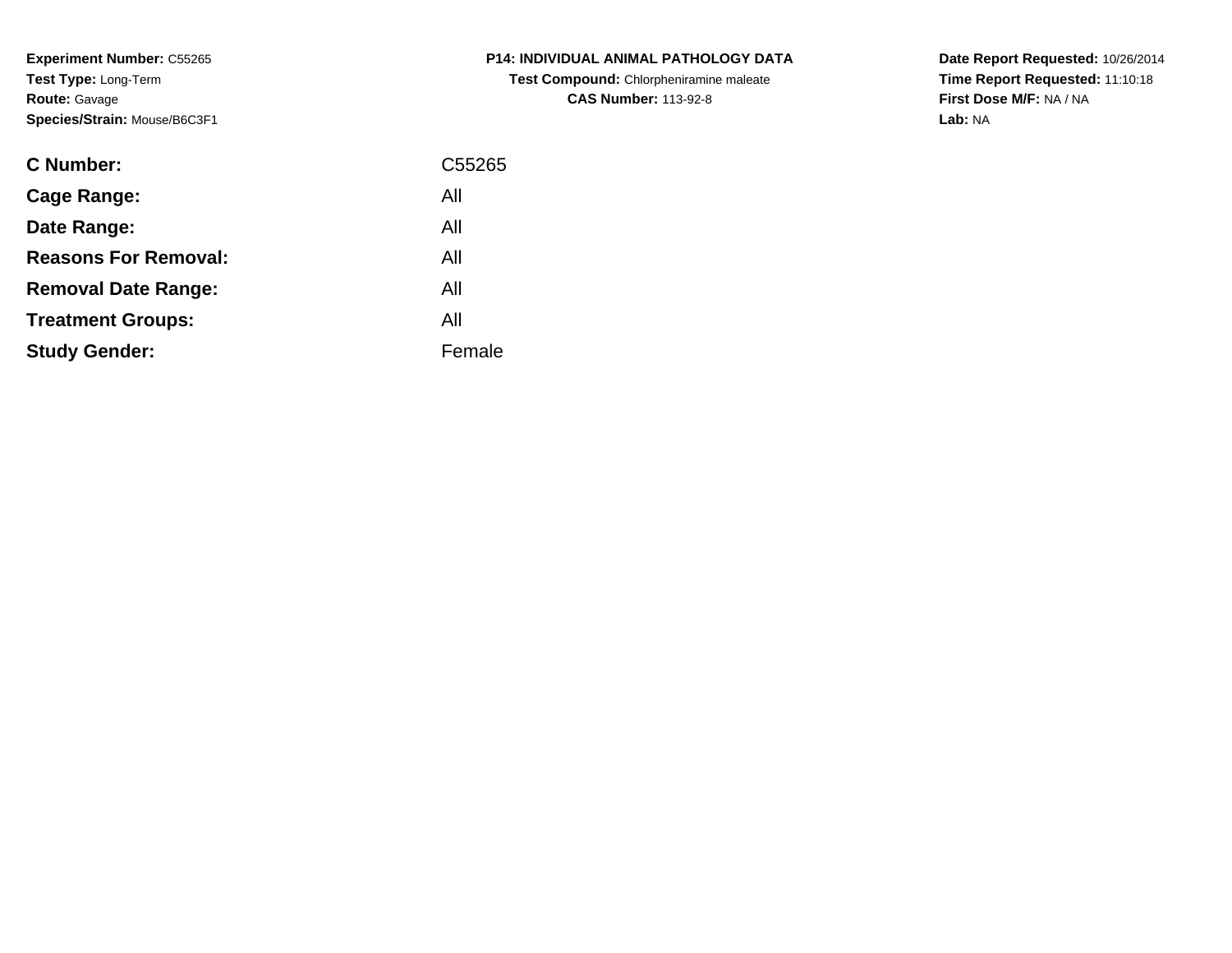**Route:** Gavage

**Species/Strain:** Mouse/B6C3F1

## **P14: INDIVIDUAL ANIMAL PATHOLOGY DATA**

**Test Compound:** Chlorpheniramine maleate**CAS Number:** 113-92-8

| <b>ANIMAL ID: 1_001</b> | <b>TRT#: 1</b>            | <b>SEX: Female</b>                  | DAY ON TEST: |  |
|-------------------------|---------------------------|-------------------------------------|--------------|--|
|                         | <b>DOSE: 200.0 MG/KG</b>  | <b>DISP:</b> Terminal Sacrifice     | HISTO:       |  |
| <b>OBSERVATIONS</b>     |                           |                                     |              |  |
| Adrenal gland           | Capsule                   | Hyperplasia, Focal                  |              |  |
|                         | <b>Cortex Nos</b>         | Hyperplasia, Focal                  |              |  |
| Bone                    | Femur                     | Hyperostosis                        |              |  |
| Bone marrow             |                           | Fibrosis, Myelo                     |              |  |
| Brain                   | Meninges                  | Lymphocytic Inflammatory Infiltrate |              |  |
| Liver                   |                           | Hematopoiesis                       |              |  |
| Ovary                   |                           | Cyst, Parovarian                    |              |  |
| Pituitary gland         | <b>Anterior Pituitary</b> | Adenoma, Nos                        |              |  |
| Thyroid                 |                           | Follicular-Cell Adenoma             |              |  |
|                         |                           | Hyperplasia, Follicular Cell        |              |  |
| <b>Uterus</b>           | <b>Endometrial Gland</b>  | Hyperplasia, Cystic                 |              |  |
| PRIMARY CAUSE OF DEATH  |                           |                                     |              |  |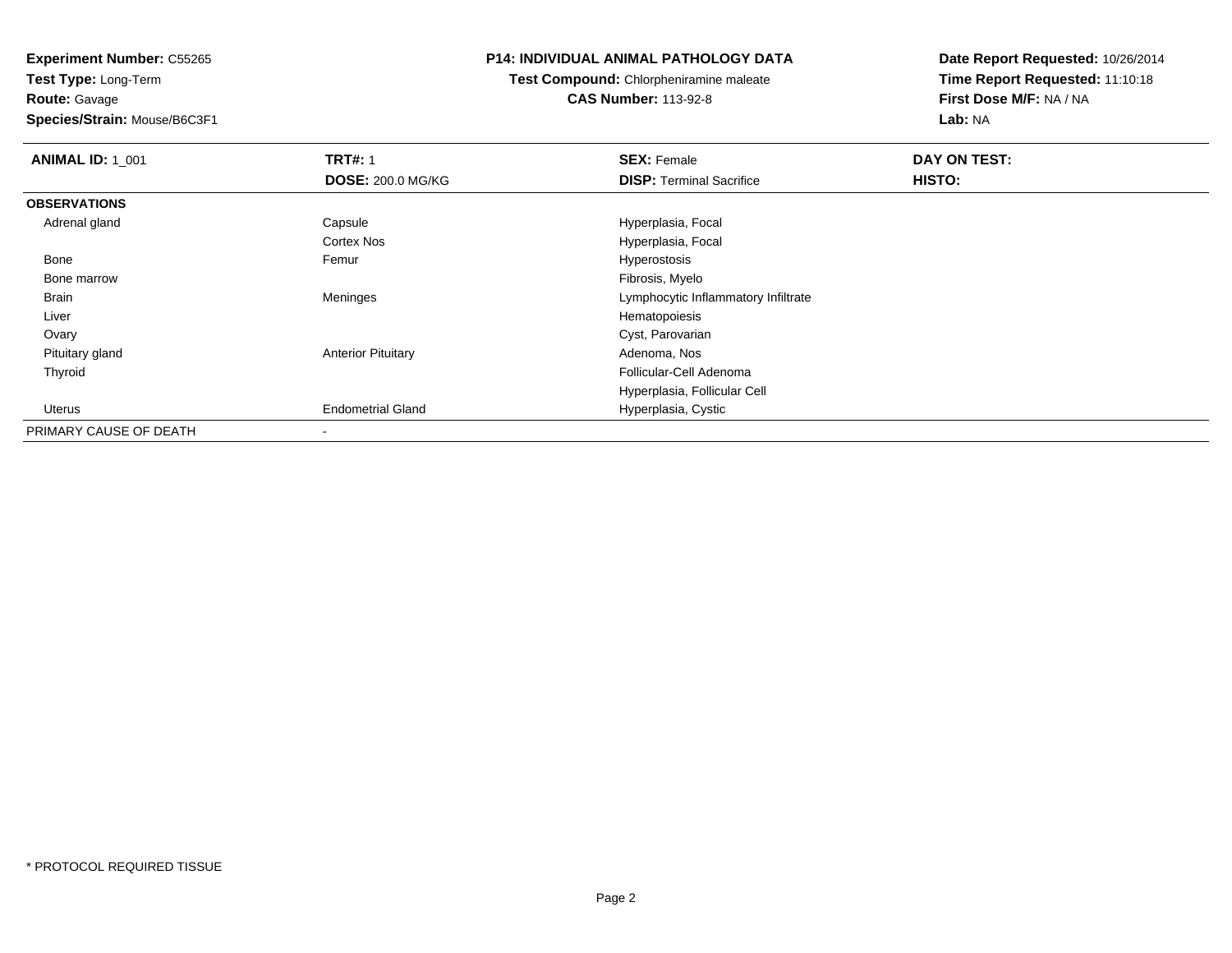| <b>Experiment Number: C55265</b><br><b>Test Type: Long-Term</b><br><b>Route: Gavage</b><br>Species/Strain: Mouse/B6C3F1 |                          | P14: INDIVIDUAL ANIMAL PATHOLOGY DATA<br>Test Compound: Chlorpheniramine maleate<br><b>CAS Number: 113-92-8</b> | Date Report Requested: 10/26/2014<br>Time Report Requested: 11:10:18<br>First Dose M/F: NA / NA<br><b>Lab: NA</b> |
|-------------------------------------------------------------------------------------------------------------------------|--------------------------|-----------------------------------------------------------------------------------------------------------------|-------------------------------------------------------------------------------------------------------------------|
| <b>ANIMAL ID: 1 002</b>                                                                                                 | <b>TRT#: 1</b>           | <b>SEX: Female</b>                                                                                              | DAY ON TEST:                                                                                                      |
|                                                                                                                         | <b>DOSE: 200.0 MG/KG</b> | <b>DISP: Terminal Sacrifice</b>                                                                                 | HISTO:                                                                                                            |
| <b>OBSERVATIONS</b>                                                                                                     |                          |                                                                                                                 |                                                                                                                   |
| Adrenal gland                                                                                                           | Capsule                  | Hyperplasia, Focal                                                                                              |                                                                                                                   |
| Liver                                                                                                                   |                          | Cytoplasmic Change, Basophilic                                                                                  |                                                                                                                   |
| Ovary                                                                                                                   |                          | Cyst, Follicular Nos                                                                                            |                                                                                                                   |
| Thyroid                                                                                                                 |                          | Hyperplasia, Follicular Cell                                                                                    |                                                                                                                   |
| Unspecified                                                                                                             | Multiple Organs Nos      | Lymphoma, Lymphocytic-Malignant Type                                                                            |                                                                                                                   |
| Uterus                                                                                                                  | <b>Endometrial Gland</b> | Hyperplasia, Cystic                                                                                             |                                                                                                                   |
| PRIMARY CAUSE OF DEATH                                                                                                  |                          |                                                                                                                 |                                                                                                                   |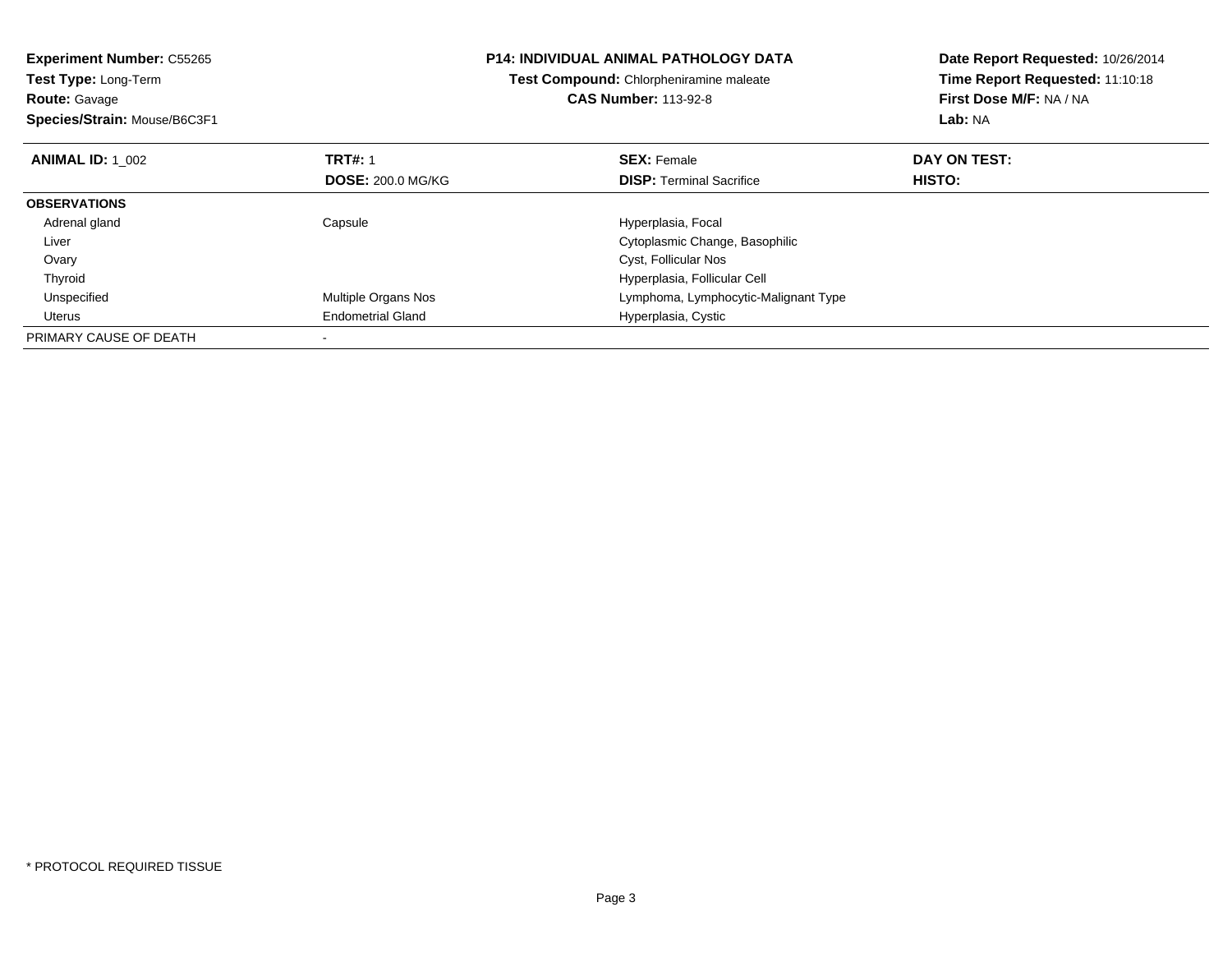| <b>Experiment Number: C55265</b><br>Test Type: Long-Term<br><b>Route: Gavage</b><br>Species/Strain: Mouse/B6C3F1 |                                            | <b>P14: INDIVIDUAL ANIMAL PATHOLOGY DATA</b><br>Test Compound: Chlorpheniramine maleate<br><b>CAS Number: 113-92-8</b> |               | Date Report Requested: 10/26/2014<br>Time Report Requested: 11:10:18<br>First Dose M/F: NA / NA<br><b>Lab: NA</b> |
|------------------------------------------------------------------------------------------------------------------|--------------------------------------------|------------------------------------------------------------------------------------------------------------------------|---------------|-------------------------------------------------------------------------------------------------------------------|
| <b>ANIMAL ID: 1 003</b>                                                                                          | <b>TRT#: 1</b><br><b>DOSE: 200.0 MG/KG</b> | <b>SEX: Female</b><br><b>DISP: Natural Death</b>                                                                       | <b>HISTO:</b> | DAY ON TEST:                                                                                                      |
| <b>OBSERVATIONS</b>                                                                                              |                                            |                                                                                                                        |               |                                                                                                                   |
| Thymus                                                                                                           | Medulla                                    | Hemorrhage                                                                                                             |               |                                                                                                                   |
| PRIMARY CAUSE OF DEATH                                                                                           |                                            |                                                                                                                        |               |                                                                                                                   |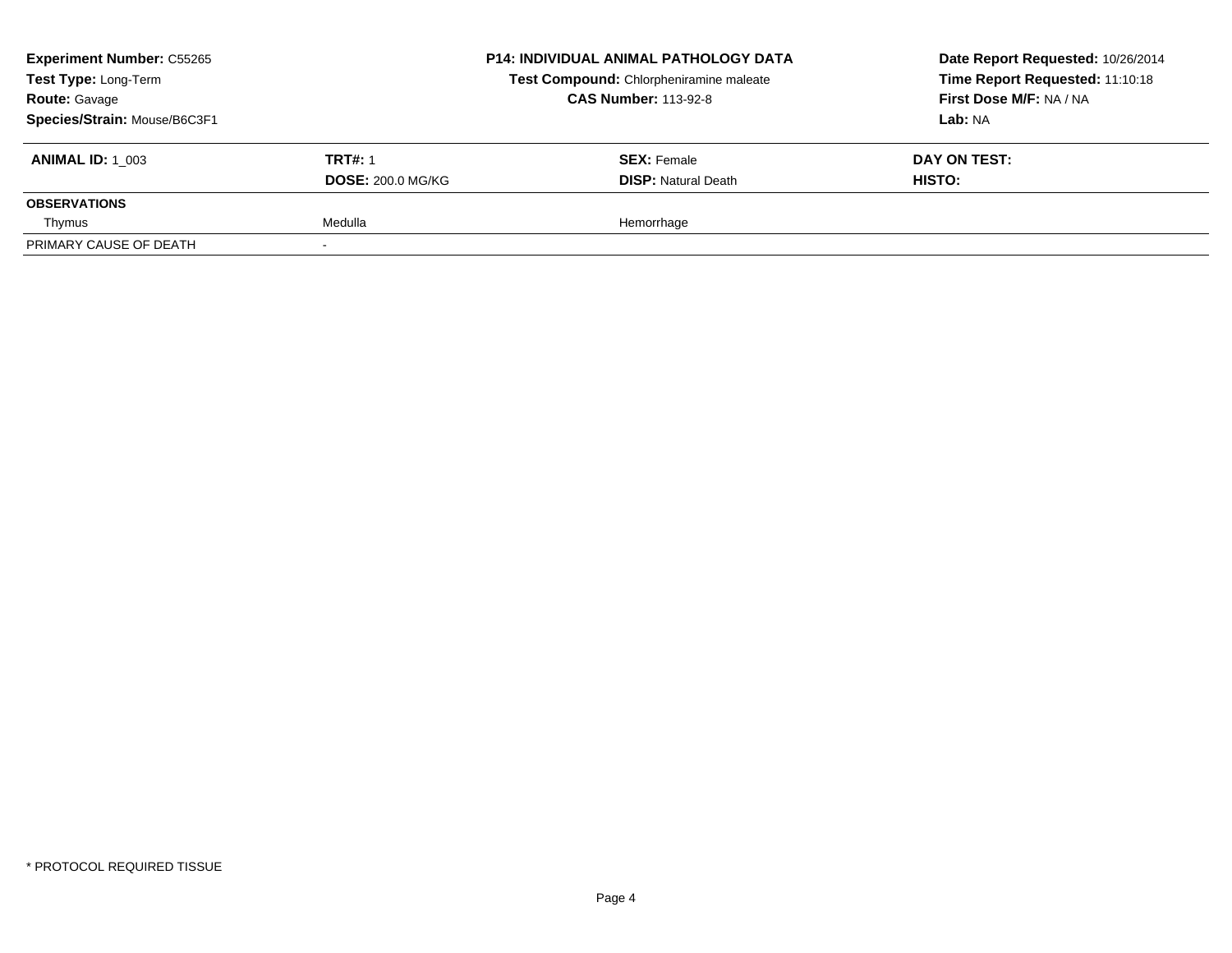| <b>Experiment Number: C55265</b><br>Test Type: Long-Term<br><b>Route: Gavage</b><br>Species/Strain: Mouse/B6C3F1 |                                            | <b>P14: INDIVIDUAL ANIMAL PATHOLOGY DATA</b><br>Test Compound: Chlorpheniramine maleate<br><b>CAS Number: 113-92-8</b> | Date Report Requested: 10/26/2014<br>Time Report Requested: 11:10:18<br>First Dose M/F: NA / NA<br>Lab: NA |  |
|------------------------------------------------------------------------------------------------------------------|--------------------------------------------|------------------------------------------------------------------------------------------------------------------------|------------------------------------------------------------------------------------------------------------|--|
| <b>ANIMAL ID:</b> 1 004                                                                                          | <b>TRT#: 1</b><br><b>DOSE: 200.0 MG/KG</b> | <b>SEX:</b> Female<br><b>DISP:</b> Natural Death                                                                       | DAY ON TEST:<br>HISTO:                                                                                     |  |
| <b>OBSERVATIONS</b>                                                                                              |                                            |                                                                                                                        |                                                                                                            |  |
| Adrenal gland                                                                                                    | Capsule                                    | Hyperplasia, Focal                                                                                                     |                                                                                                            |  |
| Uterus                                                                                                           | <b>Endometrial Gland</b>                   | Hyperplasia, Cystic                                                                                                    |                                                                                                            |  |
| PRIMARY CAUSE OF DEATH                                                                                           |                                            |                                                                                                                        |                                                                                                            |  |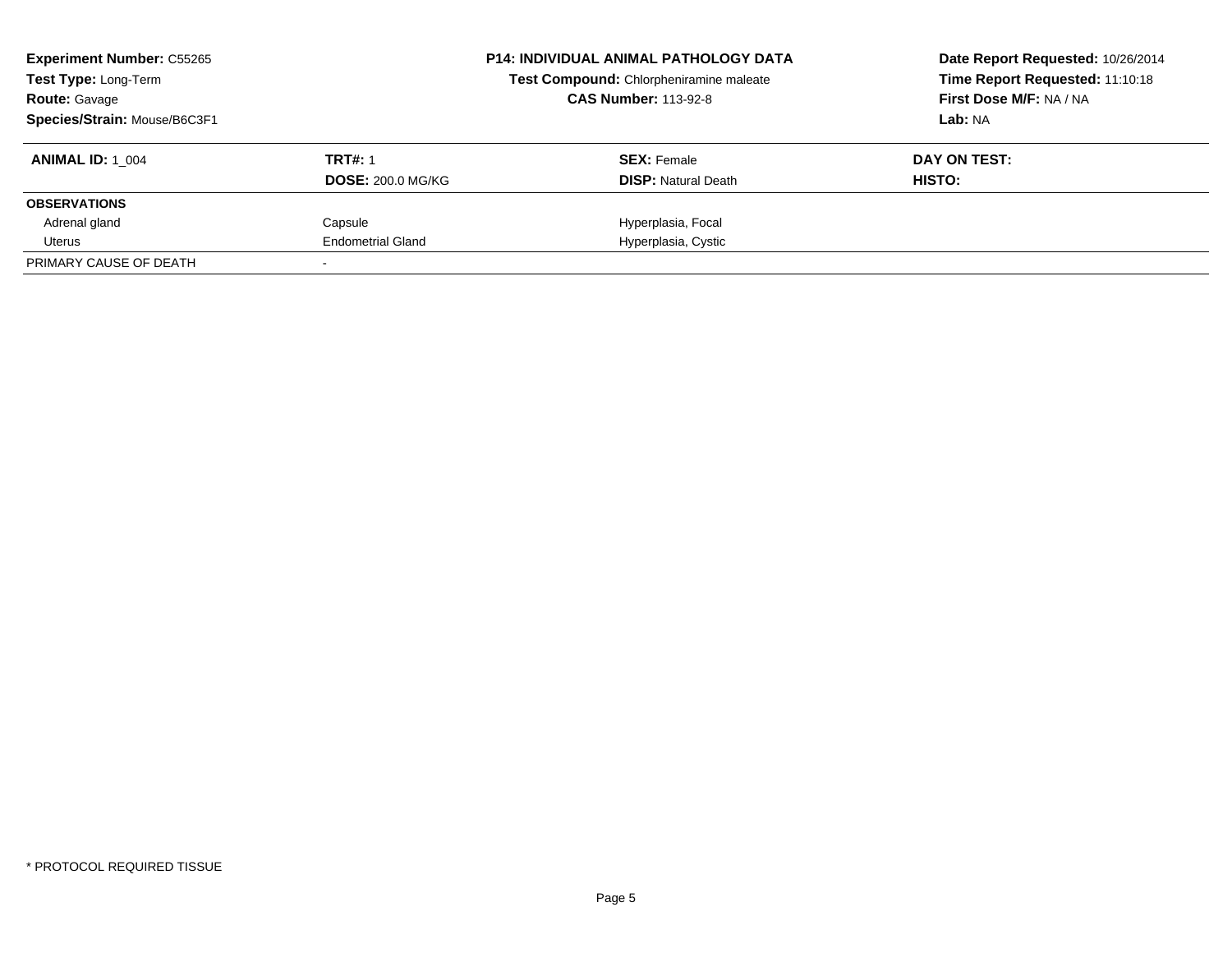# **Route:** Gavage

**Species/Strain:** Mouse/B6C3F1

### **P14: INDIVIDUAL ANIMAL PATHOLOGY DATA**

# **Test Compound:** Chlorpheniramine maleate**CAS Number:** 113-92-8

| <b>ANIMAL ID: 1_005</b> | <b>TRT#: 1</b><br><b>DOSE: 200.0 MG/KG</b> | <b>SEX: Female</b><br><b>DISP: Terminal Sacrifice</b> | DAY ON TEST:<br>HISTO: |  |
|-------------------------|--------------------------------------------|-------------------------------------------------------|------------------------|--|
| <b>OBSERVATIONS</b>     |                                            |                                                       |                        |  |
| Adrenal gland           | Capsule                                    | Hyperplasia, Focal                                    |                        |  |
| Bone                    | Femur                                      | Hyperostosis                                          |                        |  |
| Bone marrow             |                                            | Fibrosis, Myelo                                       |                        |  |
| <b>Brain</b>            | Meninges                                   | Lymphocytic Inflammatory Infiltrate                   |                        |  |
| Ovary                   |                                            | Cyst, Follicular Nos                                  |                        |  |
| Thyroid                 |                                            | Hyperplasia, Follicular Cell                          |                        |  |
|                         |                                            | Inflammation, Chronic Focal                           |                        |  |
| Uterus                  | <b>Endometrial Gland</b>                   | Hyperplasia, Cystic                                   |                        |  |
| PRIMARY CAUSE OF DEATH  | -                                          |                                                       |                        |  |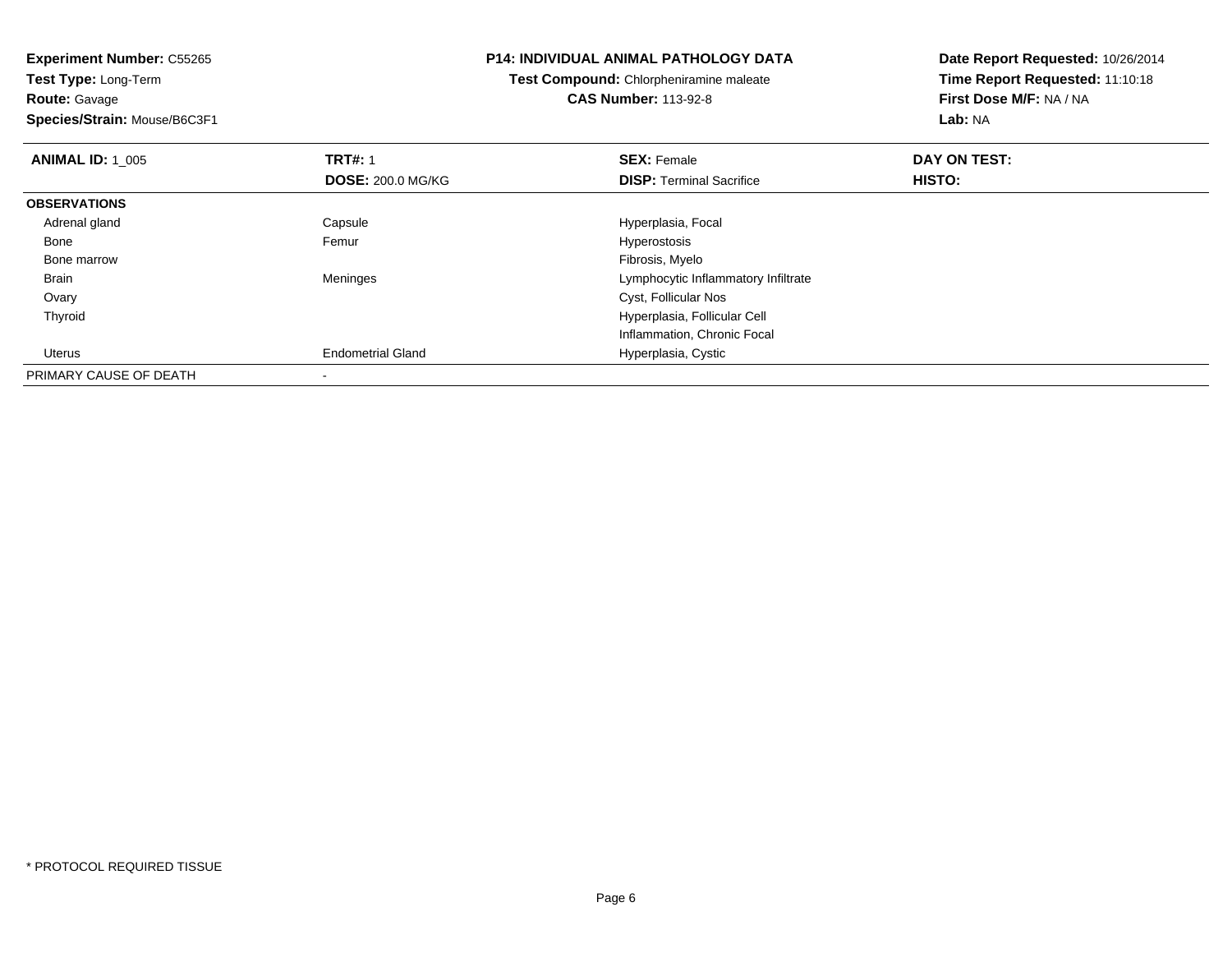| <b>Experiment Number: C55265</b><br>Test Type: Long-Term<br><b>Route: Gavage</b><br>Species/Strain: Mouse/B6C3F1 |                                            | <b>P14: INDIVIDUAL ANIMAL PATHOLOGY DATA</b><br>Test Compound: Chlorpheniramine maleate<br><b>CAS Number: 113-92-8</b> | Date Report Requested: 10/26/2014<br>Time Report Requested: 11:10:18<br>First Dose M/F: NA / NA<br>Lab: NA |
|------------------------------------------------------------------------------------------------------------------|--------------------------------------------|------------------------------------------------------------------------------------------------------------------------|------------------------------------------------------------------------------------------------------------|
| <b>ANIMAL ID: 1 006</b>                                                                                          | <b>TRT#: 1</b><br><b>DOSE: 200.0 MG/KG</b> | <b>SEX: Female</b><br><b>DISP:</b> Terminal Sacrifice                                                                  | DAY ON TEST:<br>HISTO:                                                                                     |
| <b>OBSERVATIONS</b>                                                                                              |                                            |                                                                                                                        |                                                                                                            |
| Adrenal gland                                                                                                    | Capsule                                    | Hyperplasia, Focal                                                                                                     |                                                                                                            |
| Ovary                                                                                                            |                                            | Cyst, Follicular Nos                                                                                                   |                                                                                                            |
| Thyroid                                                                                                          |                                            | Hyperplasia, Follicular Cell                                                                                           |                                                                                                            |
| Uterus                                                                                                           | <b>Endometrial Gland</b>                   | Hyperplasia, Cystic                                                                                                    |                                                                                                            |
| PRIMARY CAUSE OF DEATH                                                                                           |                                            |                                                                                                                        |                                                                                                            |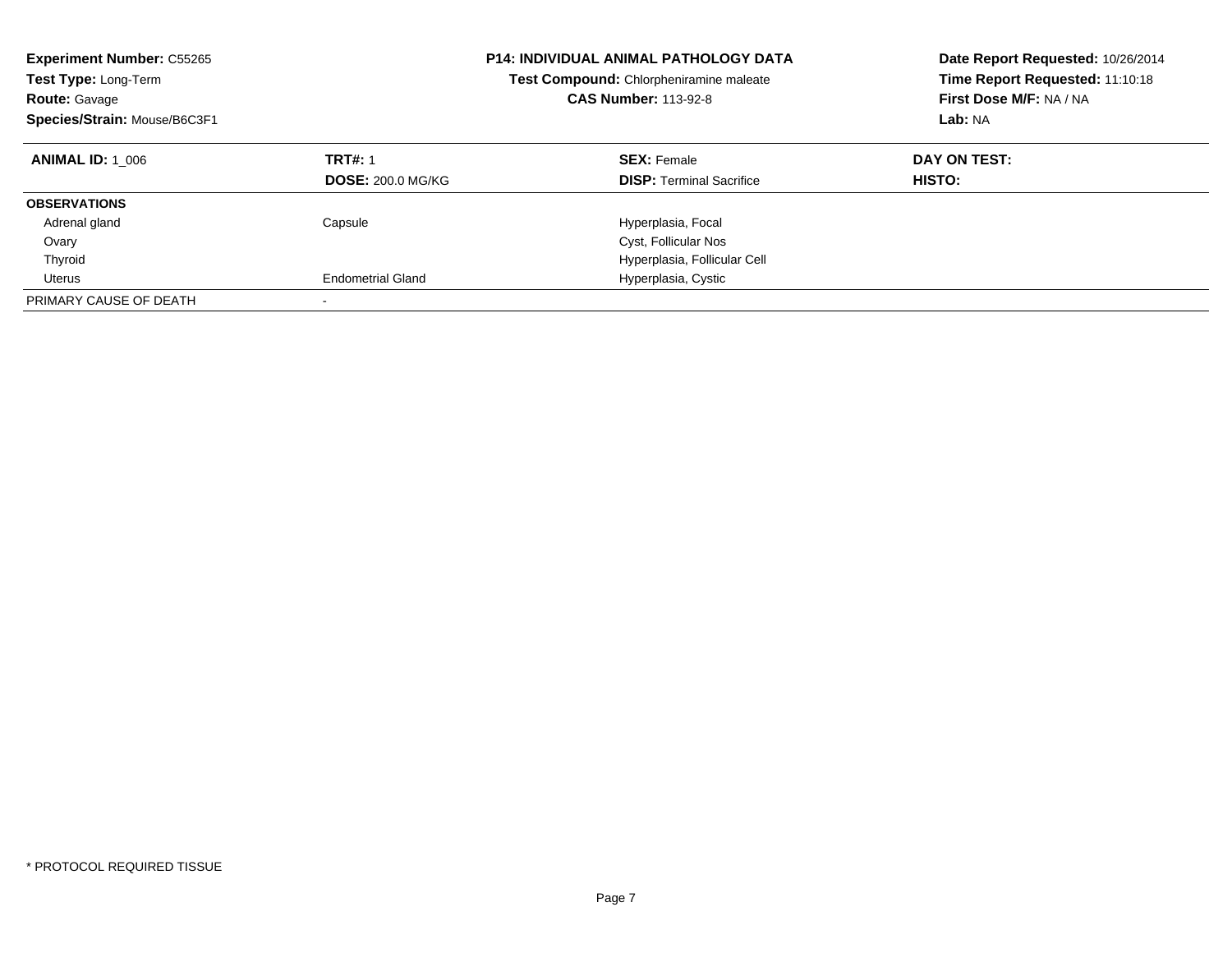| <b>Experiment Number: C55265</b><br><b>Test Type: Long-Term</b><br><b>Route: Gavage</b><br>Species/Strain: Mouse/B6C3F1 |                            | <b>P14: INDIVIDUAL ANIMAL PATHOLOGY DATA</b><br>Test Compound: Chlorpheniramine maleate<br><b>CAS Number: 113-92-8</b> | Date Report Requested: 10/26/2014<br>Time Report Requested: 11:10:18<br>First Dose M/F: NA / NA<br>Lab: NA |  |
|-------------------------------------------------------------------------------------------------------------------------|----------------------------|------------------------------------------------------------------------------------------------------------------------|------------------------------------------------------------------------------------------------------------|--|
| <b>ANIMAL ID: 1 007</b>                                                                                                 | <b>TRT#: 1</b>             | <b>SEX: Female</b>                                                                                                     | DAY ON TEST:                                                                                               |  |
|                                                                                                                         | <b>DOSE: 200.0 MG/KG</b>   | <b>DISP:</b> Terminal Sacrifice                                                                                        | <b>HISTO:</b>                                                                                              |  |
| <b>OBSERVATIONS</b>                                                                                                     |                            |                                                                                                                        |                                                                                                            |  |
| Adrenal gland                                                                                                           | Capsule                    | Hyperplasia, Focal                                                                                                     |                                                                                                            |  |
| Ovary                                                                                                                   |                            | Atrophy, Senile                                                                                                        |                                                                                                            |  |
| Thyroid                                                                                                                 |                            | Hyperplasia, Follicular Cell                                                                                           |                                                                                                            |  |
| Unspecified                                                                                                             | <b>Multiple Organs Nos</b> | Lymphoma, Lymphocytic-Malignant Type                                                                                   |                                                                                                            |  |
| Uterus                                                                                                                  | <b>Endometrial Gland</b>   | Hyperplasia, Cystic                                                                                                    |                                                                                                            |  |
| PRIMARY CAUSE OF DEATH                                                                                                  |                            |                                                                                                                        |                                                                                                            |  |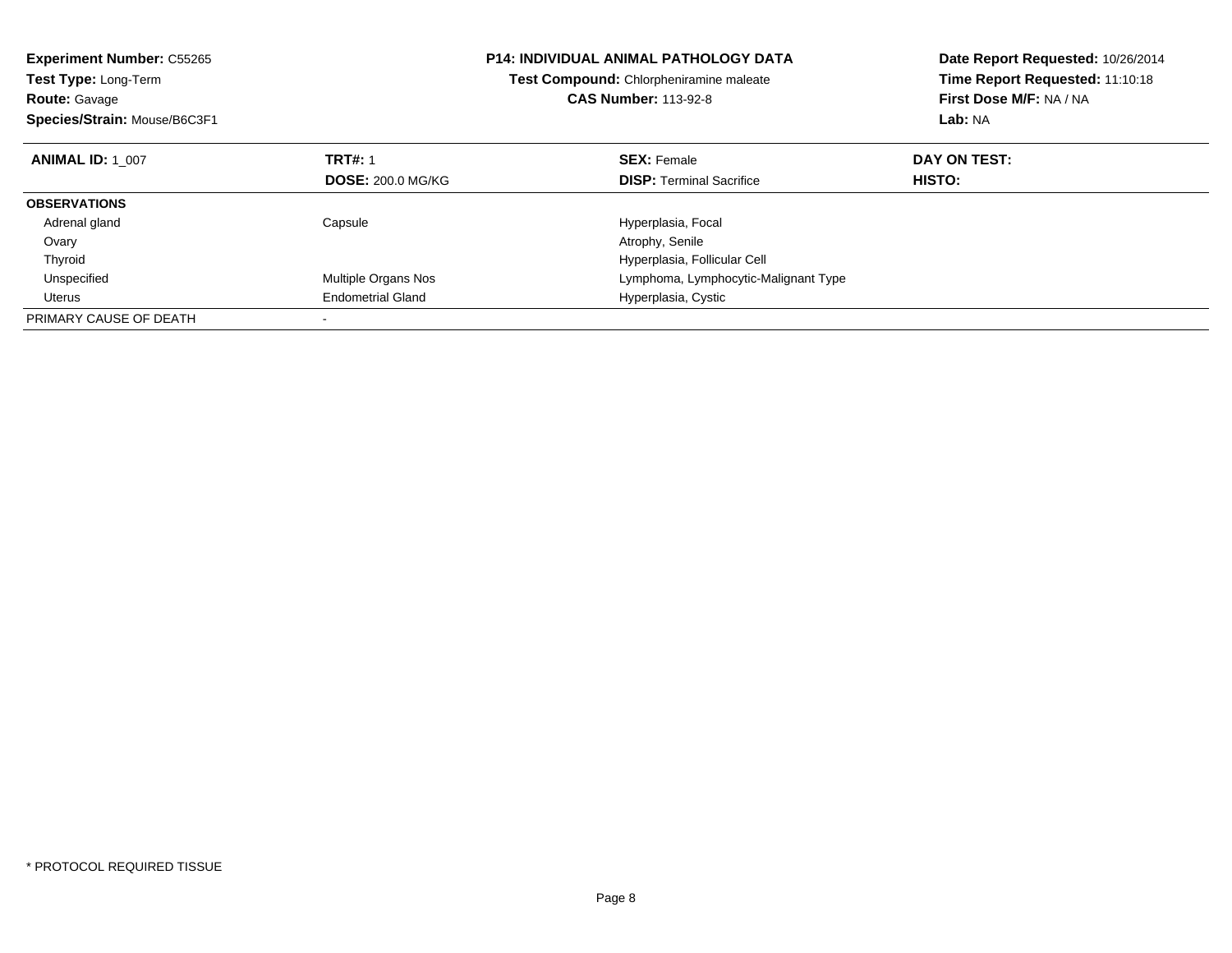| <b>Experiment Number: C55265</b><br>Test Type: Long-Term<br><b>Route: Gavage</b><br>Species/Strain: Mouse/B6C3F1 |                                            | <b>P14: INDIVIDUAL ANIMAL PATHOLOGY DATA</b><br>Test Compound: Chlorpheniramine maleate<br><b>CAS Number: 113-92-8</b> | Date Report Requested: 10/26/2014<br>Time Report Requested: 11:10:18<br>First Dose M/F: NA / NA<br>Lab: NA |
|------------------------------------------------------------------------------------------------------------------|--------------------------------------------|------------------------------------------------------------------------------------------------------------------------|------------------------------------------------------------------------------------------------------------|
| <b>ANIMAL ID: 1 008</b>                                                                                          | <b>TRT#: 1</b><br><b>DOSE: 200.0 MG/KG</b> | <b>SEX: Female</b><br><b>DISP:</b> Moribund Sacrifice                                                                  | DAY ON TEST:<br>HISTO:                                                                                     |
|                                                                                                                  |                                            |                                                                                                                        |                                                                                                            |
| <b>OBSERVATIONS</b>                                                                                              |                                            |                                                                                                                        |                                                                                                            |
| Adrenal gland                                                                                                    | Capsule                                    | Hyperplasia, Focal                                                                                                     |                                                                                                            |
| Pituitary gland                                                                                                  | <b>Anterior Pituitary</b>                  | Cyst, Nos                                                                                                              |                                                                                                            |
| Urinary bladder                                                                                                  |                                            | Inflammation, Acute/Chronic                                                                                            |                                                                                                            |
| Uterus                                                                                                           | <b>Endometrial Gland</b>                   | Hyperplasia, Cystic                                                                                                    |                                                                                                            |
| PRIMARY CAUSE OF DEATH                                                                                           |                                            |                                                                                                                        |                                                                                                            |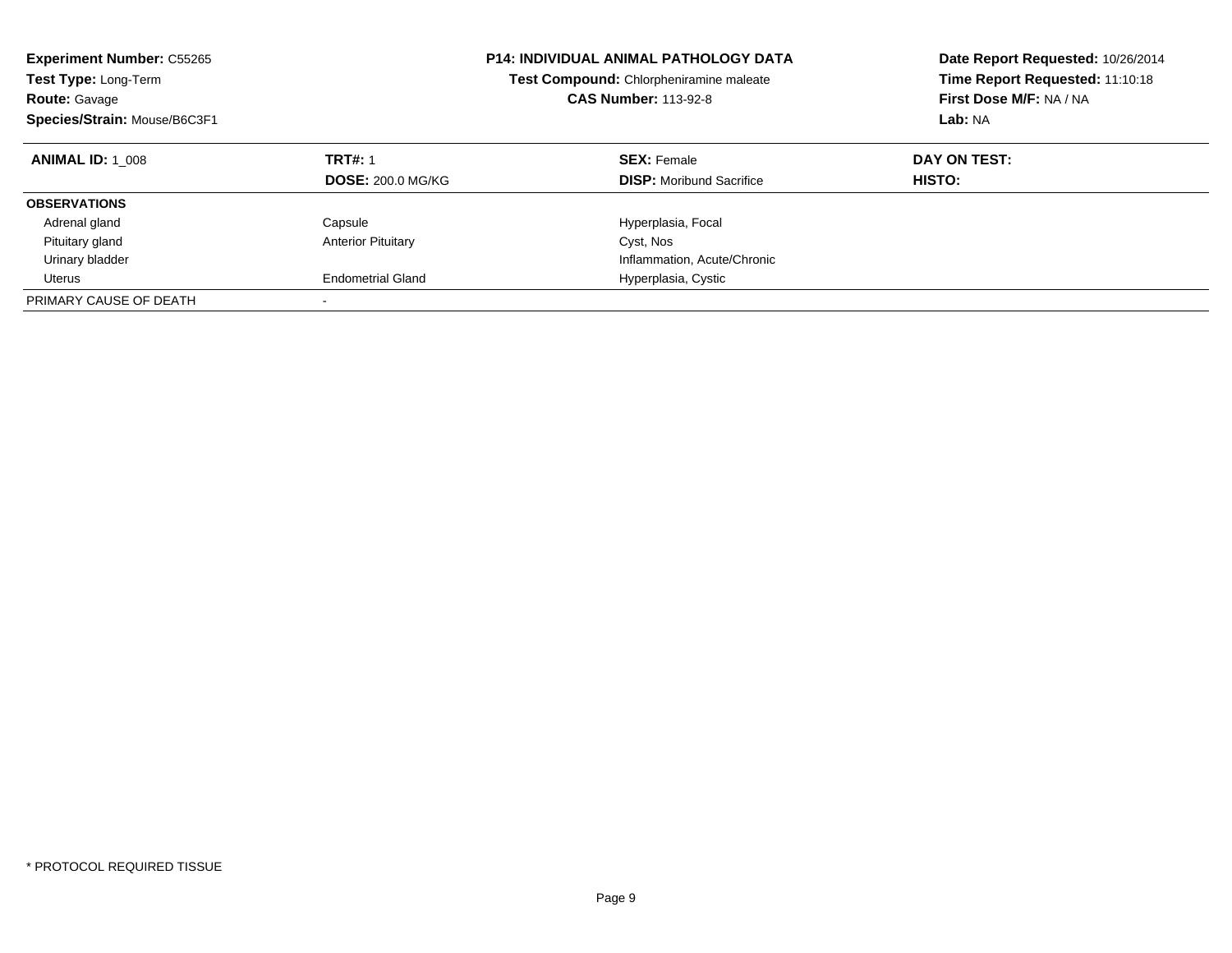| <b>Experiment Number: C55265</b> |                          | <b>P14: INDIVIDUAL ANIMAL PATHOLOGY DATA</b> | Date Report Requested: 10/26/2014 |  |
|----------------------------------|--------------------------|----------------------------------------------|-----------------------------------|--|
| Test Type: Long-Term             |                          | Test Compound: Chlorpheniramine maleate      | Time Report Requested: 11:10:18   |  |
| Route: Gavage                    |                          | <b>CAS Number: 113-92-8</b>                  | First Dose M/F: NA / NA           |  |
| Species/Strain: Mouse/B6C3F1     |                          |                                              | Lab: NA                           |  |
| <b>ANIMAL ID: 1_009</b>          | <b>TRT#: 1</b>           | <b>SEX: Female</b>                           | DAY ON TEST:                      |  |
|                                  | <b>DOSE: 200.0 MG/KG</b> | <b>DISP:</b> Terminal Sacrifice              | <b>HISTO:</b>                     |  |
| <b>OBSERVATIONS</b>              |                          |                                              |                                   |  |
| Adrenal gland                    | Capsule                  | Hyperplasia, Focal                           |                                   |  |
| Bone marrow                      |                          | Angiectasis                                  |                                   |  |
|                                  |                          | Fibrosis, Myelo                              |                                   |  |
| Intestine Large                  | Colon                    | Parasitism                                   |                                   |  |
| Ovary                            |                          | Cyst, Follicular Nos                         |                                   |  |
| Thyroid                          |                          | Cyst, Follicular Nos                         |                                   |  |
|                                  |                          | Hyperplasia, Follicular Cell                 |                                   |  |
| Uterus                           | <b>Endometrial Gland</b> | Hyperplasia, Cystic                          |                                   |  |
| PRIMARY CAUSE OF DEATH           |                          |                                              |                                   |  |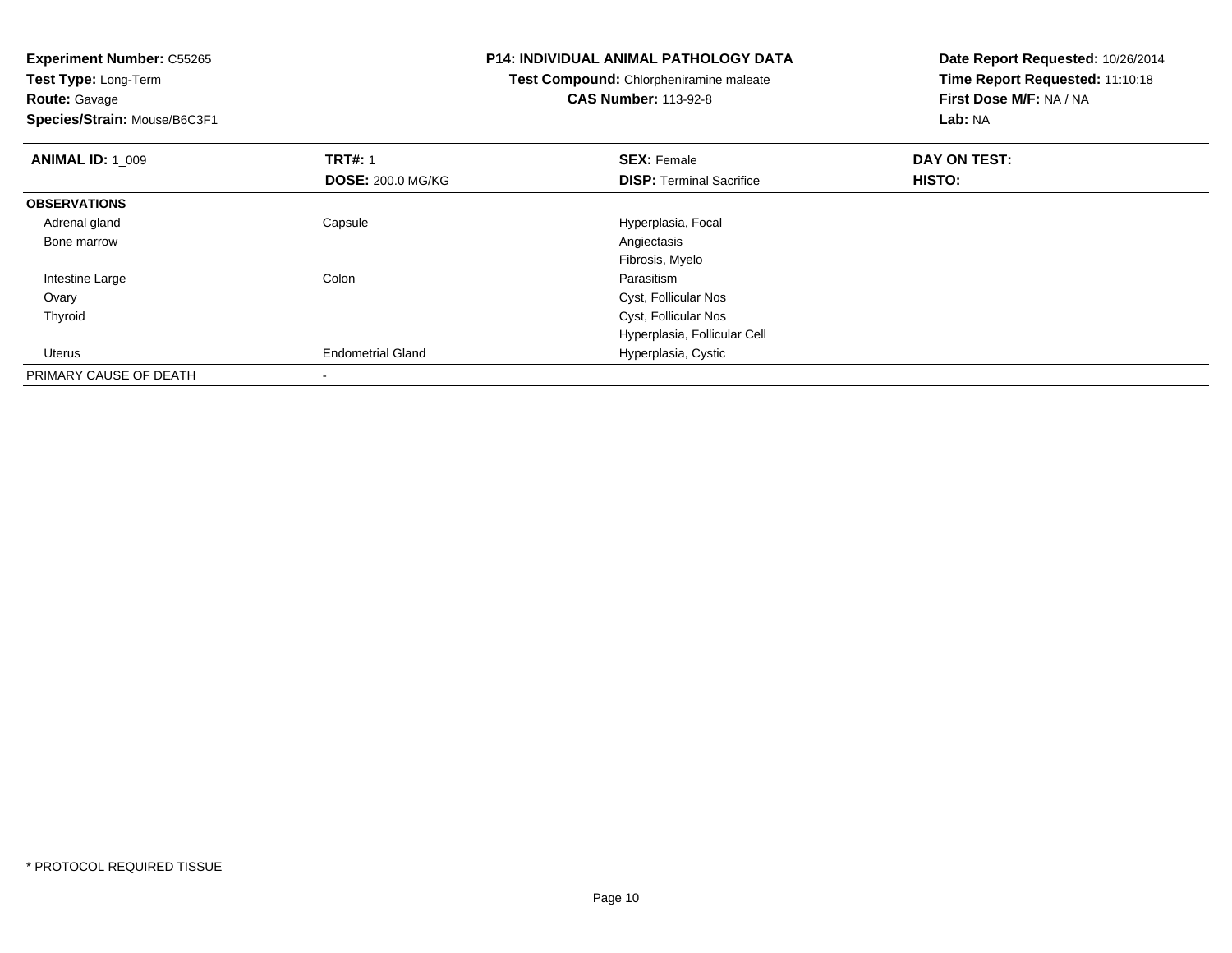| <b>Experiment Number: C55265</b><br><b>Test Type: Long-Term</b><br><b>Route: Gavage</b><br>Species/Strain: Mouse/B6C3F1 |                            | <b>P14: INDIVIDUAL ANIMAL PATHOLOGY DATA</b><br>Test Compound: Chlorpheniramine maleate<br><b>CAS Number: 113-92-8</b> | Date Report Requested: 10/26/2014<br>Time Report Requested: 11:10:18<br>First Dose M/F: NA / NA<br>Lab: NA |
|-------------------------------------------------------------------------------------------------------------------------|----------------------------|------------------------------------------------------------------------------------------------------------------------|------------------------------------------------------------------------------------------------------------|
| <b>ANIMAL ID: 1_010</b>                                                                                                 | <b>TRT#: 1</b>             | <b>SEX: Female</b>                                                                                                     | DAY ON TEST:                                                                                               |
|                                                                                                                         | <b>DOSE: 200.0 MG/KG</b>   | <b>DISP:</b> Terminal Sacrifice                                                                                        | HISTO:                                                                                                     |
| <b>OBSERVATIONS</b>                                                                                                     |                            |                                                                                                                        |                                                                                                            |
| Adrenal gland                                                                                                           | Capsule                    | Hyperplasia, Focal                                                                                                     |                                                                                                            |
| Ovary                                                                                                                   |                            | Cyst, Follicular Nos                                                                                                   |                                                                                                            |
| Thyroid                                                                                                                 |                            | Hyperplasia, Follicular Cell                                                                                           |                                                                                                            |
|                                                                                                                         |                            | Inflammation, Chronic Focal                                                                                            |                                                                                                            |
| Unspecified                                                                                                             | <b>Multiple Organs Nos</b> | Lymphoma, Lymphocytic-Malignant Type                                                                                   |                                                                                                            |
| Uterus                                                                                                                  | <b>Endometrial Gland</b>   | Hyperplasia, Cystic                                                                                                    |                                                                                                            |
| PRIMARY CAUSE OF DEATH                                                                                                  |                            |                                                                                                                        |                                                                                                            |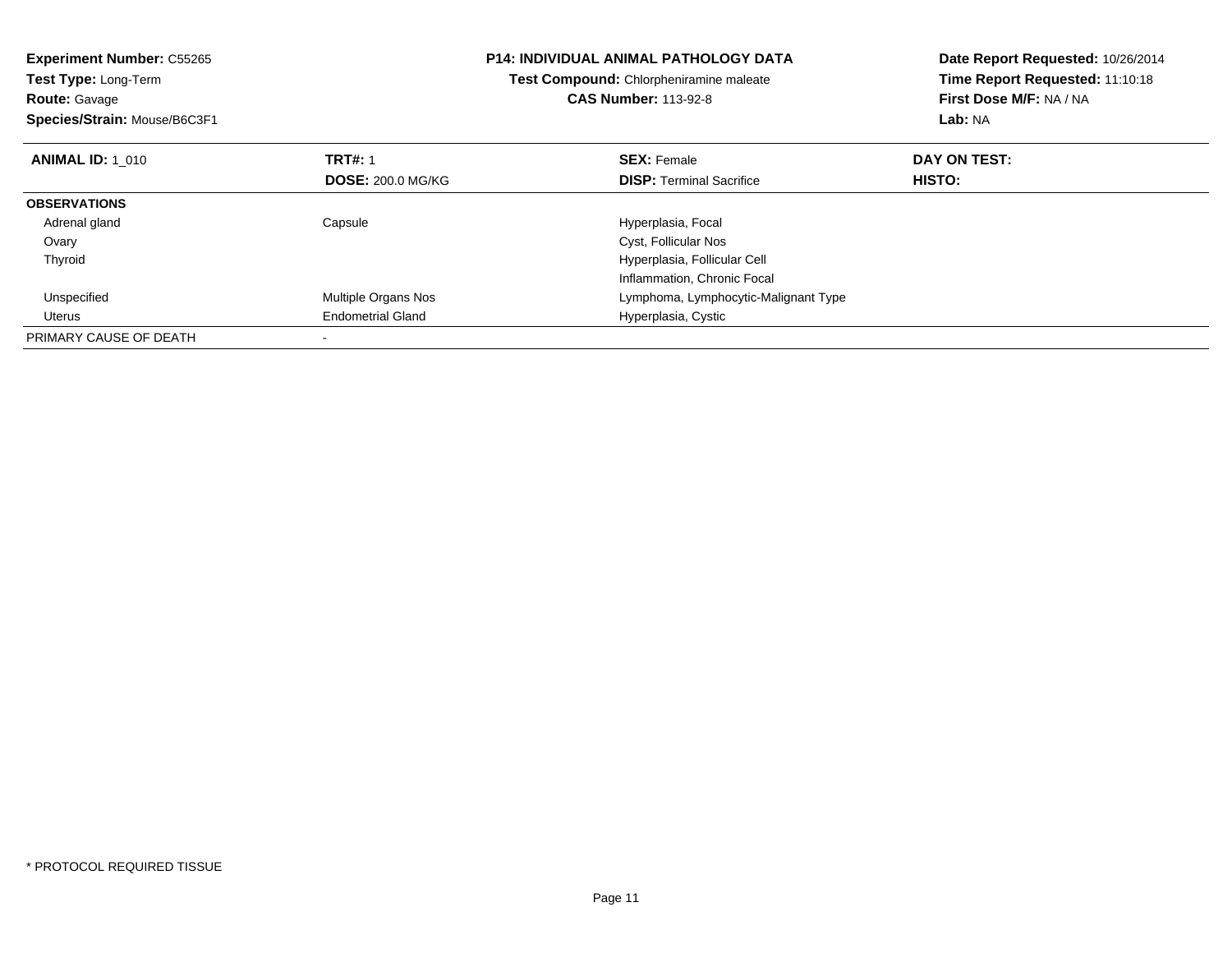**Route:** Gavage

**Species/Strain:** Mouse/B6C3F1

## **P14: INDIVIDUAL ANIMAL PATHOLOGY DATA**

# **Test Compound:** Chlorpheniramine maleate**CAS Number:** 113-92-8

| <b>ANIMAL ID: 1 011</b> | <b>TRT#: 1</b>             | <b>SEX: Female</b>                   | DAY ON TEST: |  |
|-------------------------|----------------------------|--------------------------------------|--------------|--|
|                         | <b>DOSE: 200.0 MG/KG</b>   | <b>DISP:</b> Terminal Sacrifice      | HISTO:       |  |
| <b>OBSERVATIONS</b>     |                            |                                      |              |  |
| Adrenal gland           | Capsule                    | Hyperplasia, Focal                   |              |  |
| <b>Brain</b>            | Meninges                   | Lymphocytic Inflammatory Infiltrate  |              |  |
| Liver                   |                            | Hepatocellular Carcinoma             |              |  |
| Ovary                   |                            | Cyst, Follicular Nos                 |              |  |
|                         |                            | Cyst, Parovarian                     |              |  |
| Pituitary gland         | <b>Anterior Pituitary</b>  | Hyperplasia, Focal                   |              |  |
| Thyroid                 |                            | Hyperplasia, Follicular Cell         |              |  |
| Unspecified             | <b>Multiple Organs Nos</b> | Lymphoma, Lymphocytic-Malignant Type |              |  |
| Uterus                  | <b>Endometrial Gland</b>   | Hyperplasia, Cystic                  |              |  |
| PRIMARY CAUSE OF DEATH  |                            |                                      |              |  |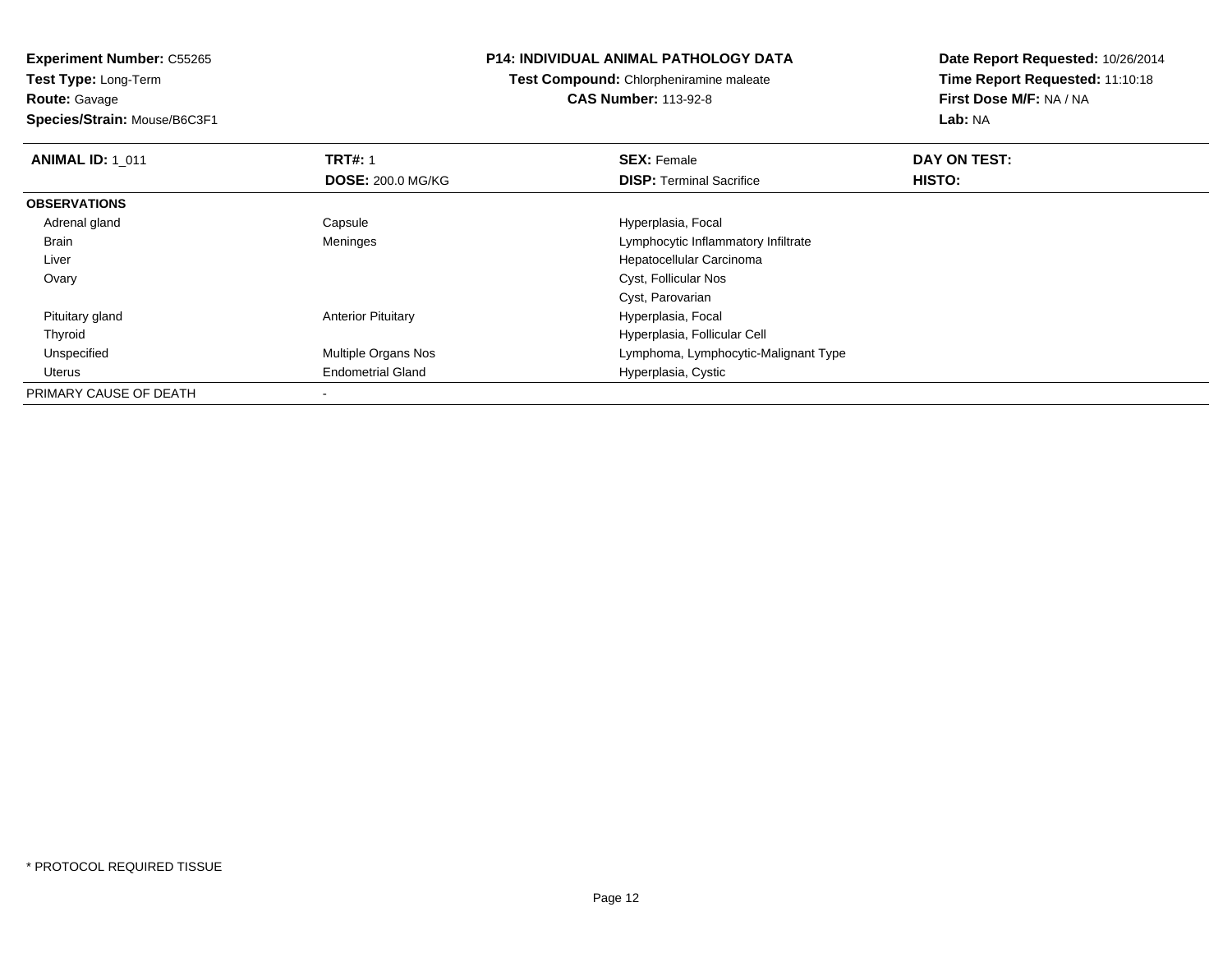| <b>Experiment Number: C55265</b><br>Test Type: Long-Term<br><b>Route: Gavage</b><br>Species/Strain: Mouse/B6C3F1 |                          | <b>P14: INDIVIDUAL ANIMAL PATHOLOGY DATA</b><br>Test Compound: Chlorpheniramine maleate<br><b>CAS Number: 113-92-8</b> | Date Report Requested: 10/26/2014<br>Time Report Requested: 11:10:18<br>First Dose M/F: NA / NA<br>Lab: NA |
|------------------------------------------------------------------------------------------------------------------|--------------------------|------------------------------------------------------------------------------------------------------------------------|------------------------------------------------------------------------------------------------------------|
| <b>ANIMAL ID: 1 012</b>                                                                                          | <b>TRT#: 1</b>           | <b>SEX: Female</b>                                                                                                     | DAY ON TEST:                                                                                               |
|                                                                                                                  | <b>DOSE: 200.0 MG/KG</b> | <b>DISP:</b> Terminal Sacrifice                                                                                        | <b>HISTO:</b>                                                                                              |
| <b>OBSERVATIONS</b>                                                                                              |                          |                                                                                                                        |                                                                                                            |
| Adrenal gland                                                                                                    | Capsule                  | Hyperplasia, Focal                                                                                                     |                                                                                                            |
| Brain                                                                                                            | Meninges                 | Lymphocytic Inflammatory Infiltrate                                                                                    |                                                                                                            |
| Lung                                                                                                             |                          | Alveolar/Bronchiolar Adenoma                                                                                           |                                                                                                            |
| Thyroid                                                                                                          |                          | Hyperplasia, Follicular Cell                                                                                           |                                                                                                            |
| Uterus                                                                                                           | <b>Endometrial Gland</b> | Hyperplasia, Cystic                                                                                                    |                                                                                                            |
| PRIMARY CAUSE OF DEATH                                                                                           |                          |                                                                                                                        |                                                                                                            |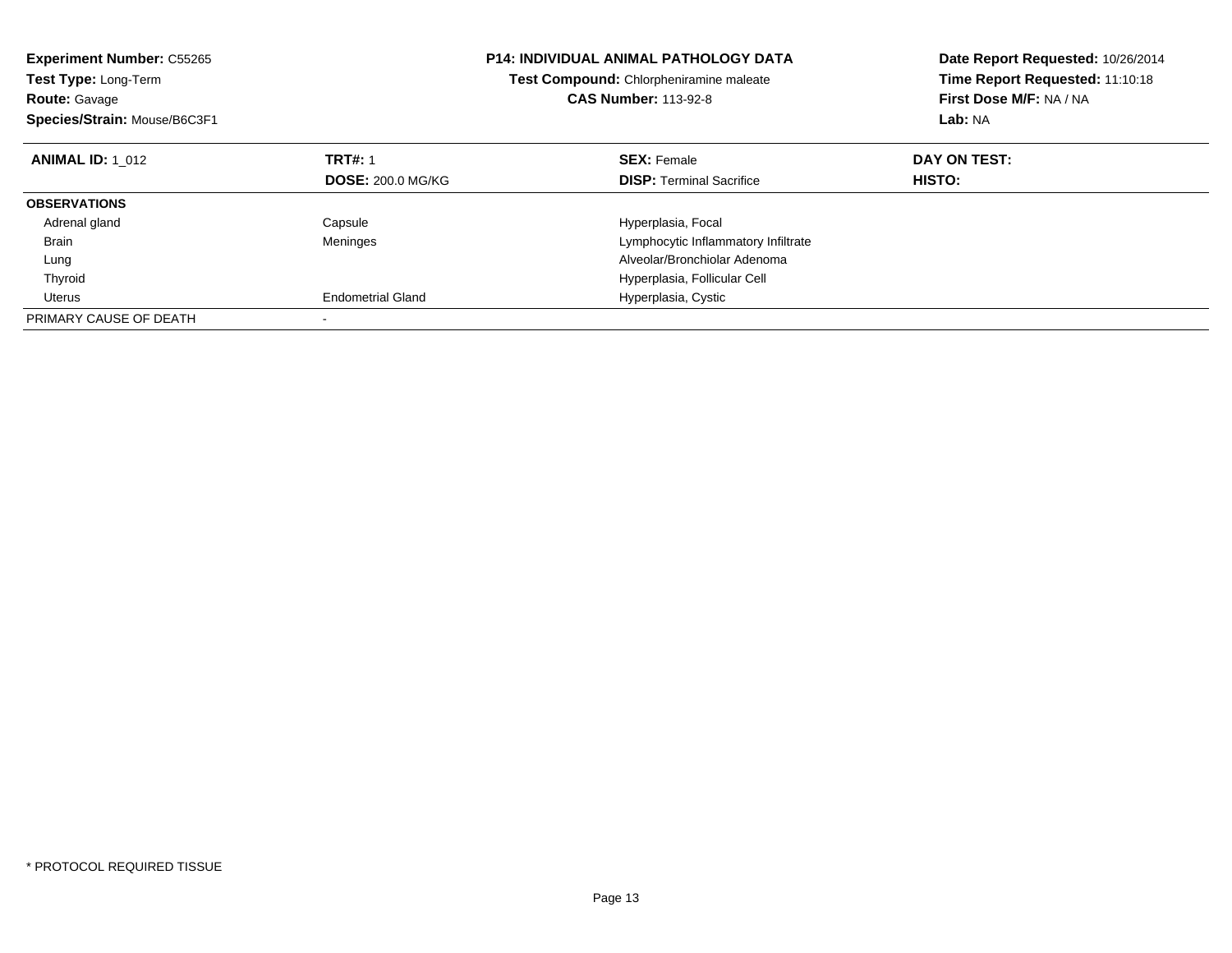| <b>Experiment Number: C55265</b><br>Test Type: Long-Term<br><b>Route: Gavage</b><br>Species/Strain: Mouse/B6C3F1 |                           | <b>P14: INDIVIDUAL ANIMAL PATHOLOGY DATA</b><br>Test Compound: Chlorpheniramine maleate<br><b>CAS Number: 113-92-8</b> | Date Report Requested: 10/26/2014<br>Time Report Requested: 11:10:18<br>First Dose M/F: NA / NA<br>Lab: NA |
|------------------------------------------------------------------------------------------------------------------|---------------------------|------------------------------------------------------------------------------------------------------------------------|------------------------------------------------------------------------------------------------------------|
| <b>ANIMAL ID: 1 013</b>                                                                                          | <b>TRT#: 1</b>            | <b>SEX: Female</b>                                                                                                     | DAY ON TEST:                                                                                               |
|                                                                                                                  | <b>DOSE: 200.0 MG/KG</b>  | <b>DISP:</b> Terminal Sacrifice                                                                                        | HISTO:                                                                                                     |
| <b>OBSERVATIONS</b>                                                                                              |                           |                                                                                                                        |                                                                                                            |
| Adrenal gland                                                                                                    | Capsule                   | Hyperplasia, Focal                                                                                                     |                                                                                                            |
| Bone                                                                                                             | Femur                     | Hyperostosis                                                                                                           |                                                                                                            |
| Pituitary gland                                                                                                  | <b>Anterior Pituitary</b> | Adenoma, Nos                                                                                                           |                                                                                                            |
| Thyroid                                                                                                          |                           | Hyperplasia, Follicular Cell                                                                                           |                                                                                                            |
| Uterus                                                                                                           | <b>Endometrial Gland</b>  | Hyperplasia, Cystic                                                                                                    |                                                                                                            |
| PRIMARY CAUSE OF DEATH                                                                                           |                           |                                                                                                                        |                                                                                                            |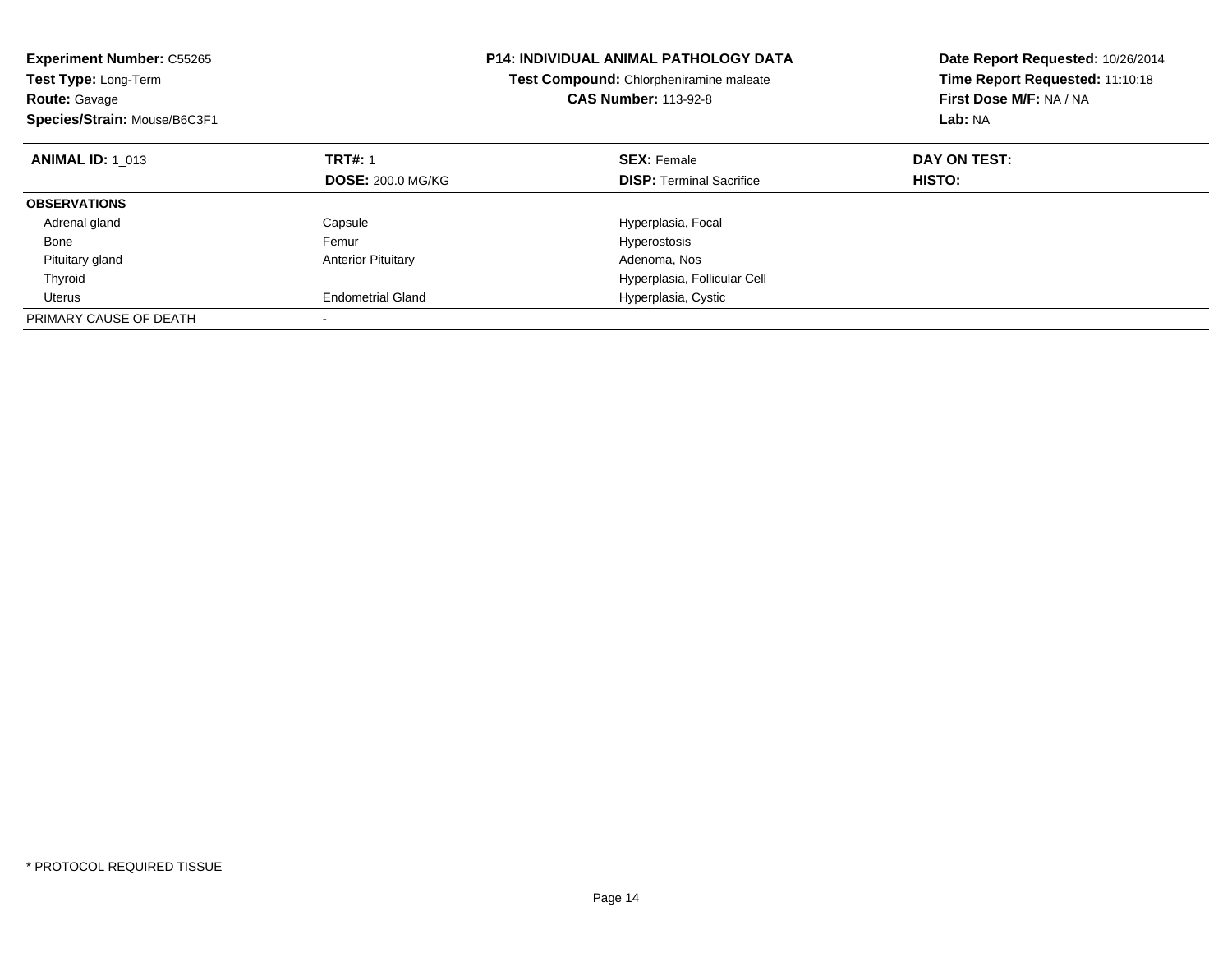| <b>Experiment Number: C55265</b><br><b>Test Type: Long-Term</b><br><b>Route: Gavage</b><br>Species/Strain: Mouse/B6C3F1 |                          | <b>P14: INDIVIDUAL ANIMAL PATHOLOGY DATA</b><br>Test Compound: Chlorpheniramine maleate<br><b>CAS Number: 113-92-8</b> | Date Report Requested: 10/26/2014<br>Time Report Requested: 11:10:18<br>First Dose M/F: NA / NA<br>Lab: NA |
|-------------------------------------------------------------------------------------------------------------------------|--------------------------|------------------------------------------------------------------------------------------------------------------------|------------------------------------------------------------------------------------------------------------|
| <b>ANIMAL ID: 1 014</b>                                                                                                 | <b>TRT#: 1</b>           | <b>SEX: Female</b>                                                                                                     | DAY ON TEST:                                                                                               |
|                                                                                                                         | <b>DOSE: 200.0 MG/KG</b> | <b>DISP:</b> Terminal Sacrifice                                                                                        | <b>HISTO:</b>                                                                                              |
| <b>OBSERVATIONS</b>                                                                                                     |                          |                                                                                                                        |                                                                                                            |
| Adrenal gland                                                                                                           | Capsule                  | Hyperplasia, Focal                                                                                                     |                                                                                                            |
| Brain                                                                                                                   | Meninges                 | Lymphocytic Inflammatory Infiltrate                                                                                    |                                                                                                            |
| Thyroid                                                                                                                 |                          | Cyst, Follicular Nos                                                                                                   |                                                                                                            |
|                                                                                                                         |                          | Hyperplasia, Follicular Cell                                                                                           |                                                                                                            |
| Unspecified                                                                                                             | Multiple Organs Nos      | Lymphoma, Lymphocytic-Malignant Type                                                                                   |                                                                                                            |
| Uterus                                                                                                                  | <b>Endometrial Gland</b> | Hyperplasia, Cystic                                                                                                    |                                                                                                            |
| PRIMARY CAUSE OF DEATH                                                                                                  |                          |                                                                                                                        |                                                                                                            |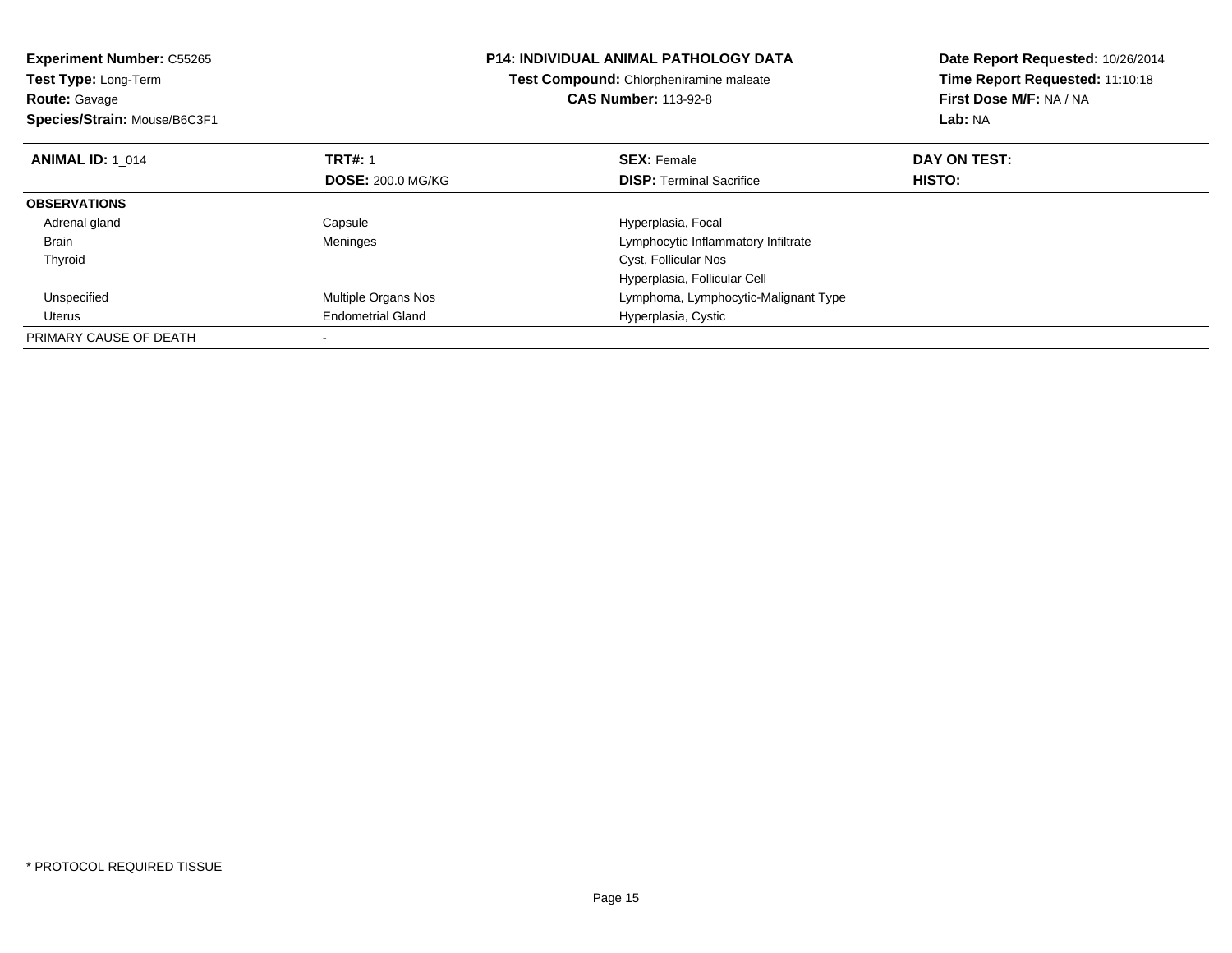| <b>Experiment Number: C55265</b><br><b>Test Type: Long-Term</b><br><b>Route: Gavage</b><br>Species/Strain: Mouse/B6C3F1 |                          | <b>P14: INDIVIDUAL ANIMAL PATHOLOGY DATA</b><br>Test Compound: Chlorpheniramine maleate<br><b>CAS Number: 113-92-8</b> | Date Report Requested: 10/26/2014<br>Time Report Requested: 11:10:18<br>First Dose M/F: NA / NA<br>Lab: NA |
|-------------------------------------------------------------------------------------------------------------------------|--------------------------|------------------------------------------------------------------------------------------------------------------------|------------------------------------------------------------------------------------------------------------|
| <b>ANIMAL ID: 1 015</b>                                                                                                 | <b>TRT#: 1</b>           | <b>SEX: Female</b>                                                                                                     | DAY ON TEST:                                                                                               |
|                                                                                                                         | <b>DOSE: 200.0 MG/KG</b> | <b>DISP:</b> Terminal Sacrifice                                                                                        | HISTO:                                                                                                     |
| <b>OBSERVATIONS</b>                                                                                                     |                          |                                                                                                                        |                                                                                                            |
| Adrenal gland                                                                                                           | Capsule                  | Hyperplasia, Focal                                                                                                     |                                                                                                            |
| Ovary                                                                                                                   |                          | Cyst, Follicular Nos                                                                                                   |                                                                                                            |
| Thyroid                                                                                                                 |                          | Hyperplasia, Follicular Cell                                                                                           |                                                                                                            |
| Unspecified                                                                                                             | Multiple Organs Nos      | Lymphoma, Lymphocytic-Malignant Type                                                                                   |                                                                                                            |
| Uterus                                                                                                                  | <b>Endometrial Gland</b> | Hyperplasia, Cystic                                                                                                    |                                                                                                            |
| PRIMARY CAUSE OF DEATH                                                                                                  |                          |                                                                                                                        |                                                                                                            |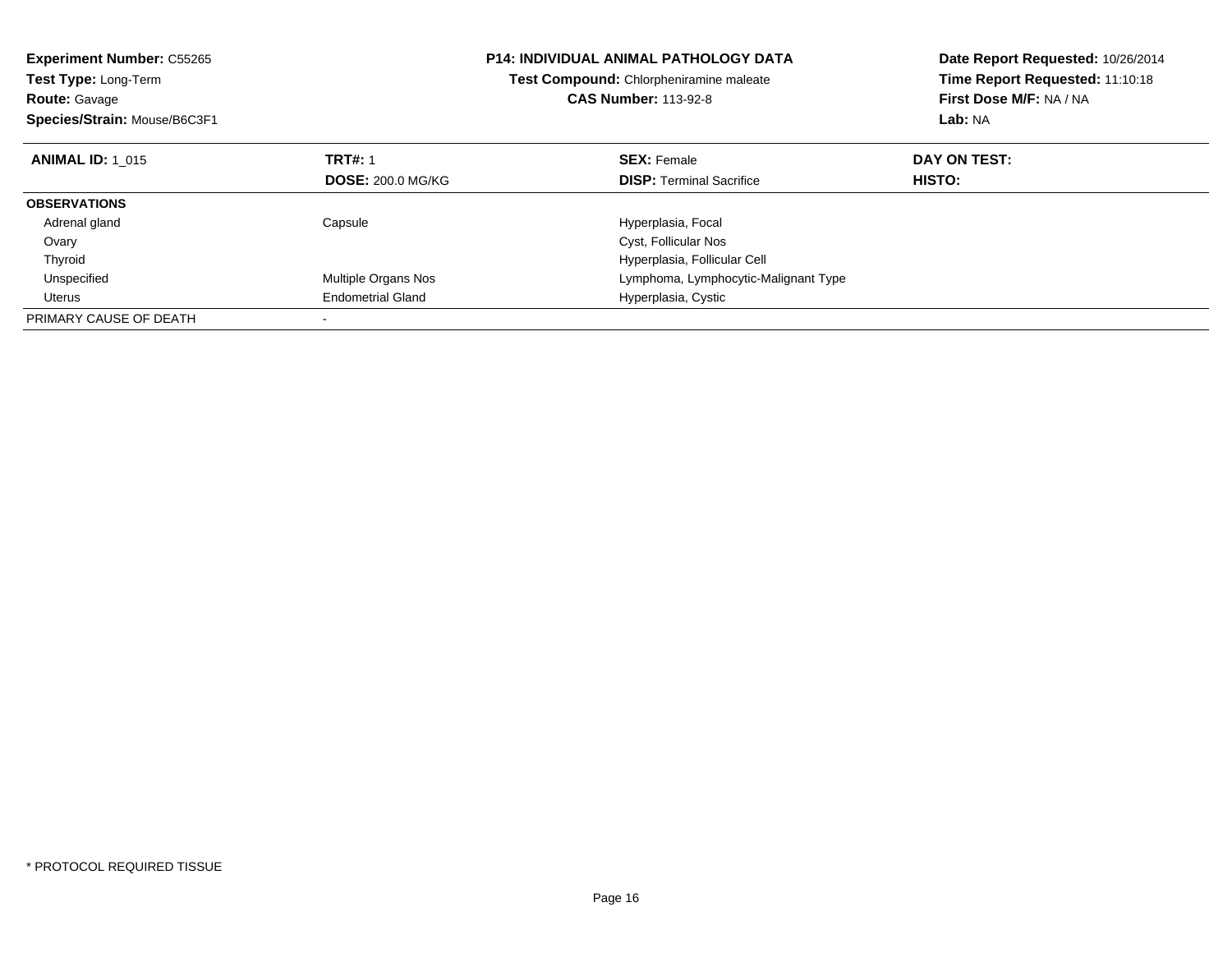| <b>Experiment Number: C55265</b><br><b>Test Type: Long-Term</b><br>Route: Gavage<br>Species/Strain: Mouse/B6C3F1 |                          | <b>P14: INDIVIDUAL ANIMAL PATHOLOGY DATA</b><br>Test Compound: Chlorpheniramine maleate<br><b>CAS Number: 113-92-8</b> | Date Report Requested: 10/26/2014<br>Time Report Requested: 11:10:18<br>First Dose M/F: NA / NA<br>Lab: NA |
|------------------------------------------------------------------------------------------------------------------|--------------------------|------------------------------------------------------------------------------------------------------------------------|------------------------------------------------------------------------------------------------------------|
| <b>ANIMAL ID: 1 016</b>                                                                                          | <b>TRT#: 1</b>           | <b>SEX: Female</b>                                                                                                     | DAY ON TEST:                                                                                               |
|                                                                                                                  | <b>DOSE: 200.0 MG/KG</b> | <b>DISP:</b> Natural Death                                                                                             | HISTO:                                                                                                     |
| <b>OBSERVATIONS</b>                                                                                              |                          |                                                                                                                        |                                                                                                            |
| Adrenal gland                                                                                                    | Capsule                  | Hyperplasia, Focal                                                                                                     |                                                                                                            |
|                                                                                                                  | <b>Cortex Nos</b>        | Hyperplasia, Focal                                                                                                     |                                                                                                            |
| Ovary                                                                                                            |                          | Cyst, Parovarian                                                                                                       |                                                                                                            |
| Unspecified                                                                                                      | Multiple Organs Nos      | Lymphoma, Lymphocytic-Malignant Type                                                                                   |                                                                                                            |
| Uterus                                                                                                           | <b>Endometrial Gland</b> | Hyperplasia, Cystic                                                                                                    |                                                                                                            |
| PRIMARY CAUSE OF DEATH                                                                                           |                          |                                                                                                                        |                                                                                                            |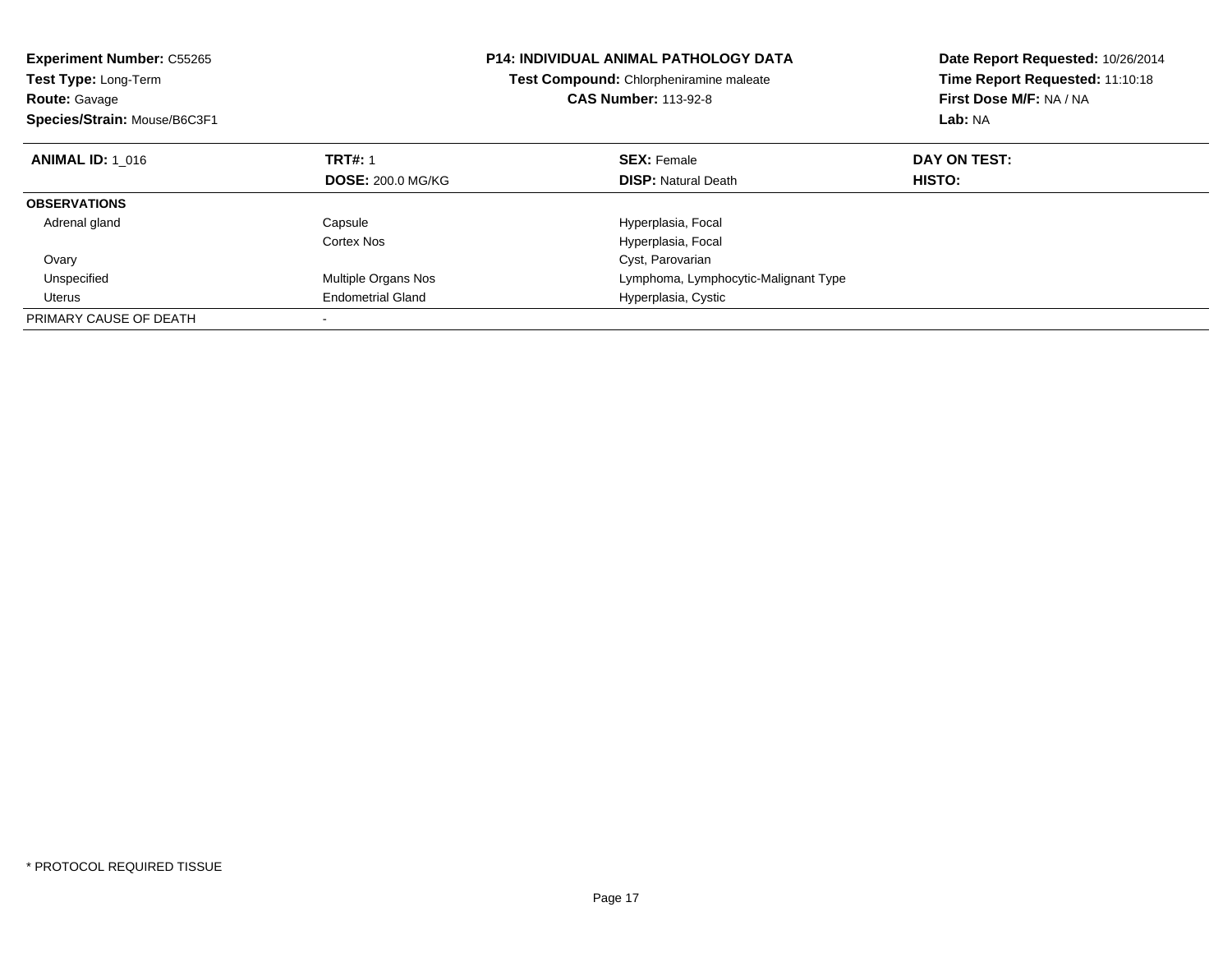**Experiment Number:** C55265**Test Type:** Long-Term**Route:** Gavage

**Species/Strain:** Mouse/B6C3F1

### **P14: INDIVIDUAL ANIMAL PATHOLOGY DATA**

**Test Compound:** Chlorpheniramine maleate**CAS Number:** 113-92-8

| <b>ANIMAL ID: 1 017</b> | <b>TRT#: 1</b>            | <b>SEX: Female</b>                  | DAY ON TEST: |  |
|-------------------------|---------------------------|-------------------------------------|--------------|--|
|                         | <b>DOSE: 200.0 MG/KG</b>  | <b>DISP: Terminal Sacrifice</b>     | HISTO:       |  |
| <b>OBSERVATIONS</b>     |                           |                                     |              |  |
| Adrenal gland           | Capsule                   | Hyperplasia, Focal                  |              |  |
| Bone                    | Femur                     | Hyperostosis                        |              |  |
| Brain                   | Meninges                  | Lymphocytic Inflammatory Infiltrate |              |  |
| Ovary                   |                           | Cyst, Follicular Nos                |              |  |
| Pituitary gland         | <b>Anterior Pituitary</b> | Hyperplasia, Focal                  |              |  |
| Thyroid                 |                           | Cyst, Follicular Nos                |              |  |
|                         |                           | Hyperplasia, Follicular Cell        |              |  |
|                         |                           | Inflammation, Chronic Focal         |              |  |
| Uterus                  | <b>Endometrial Gland</b>  | Hyperplasia, Cystic                 |              |  |
| PRIMARY CAUSE OF DEATH  |                           |                                     |              |  |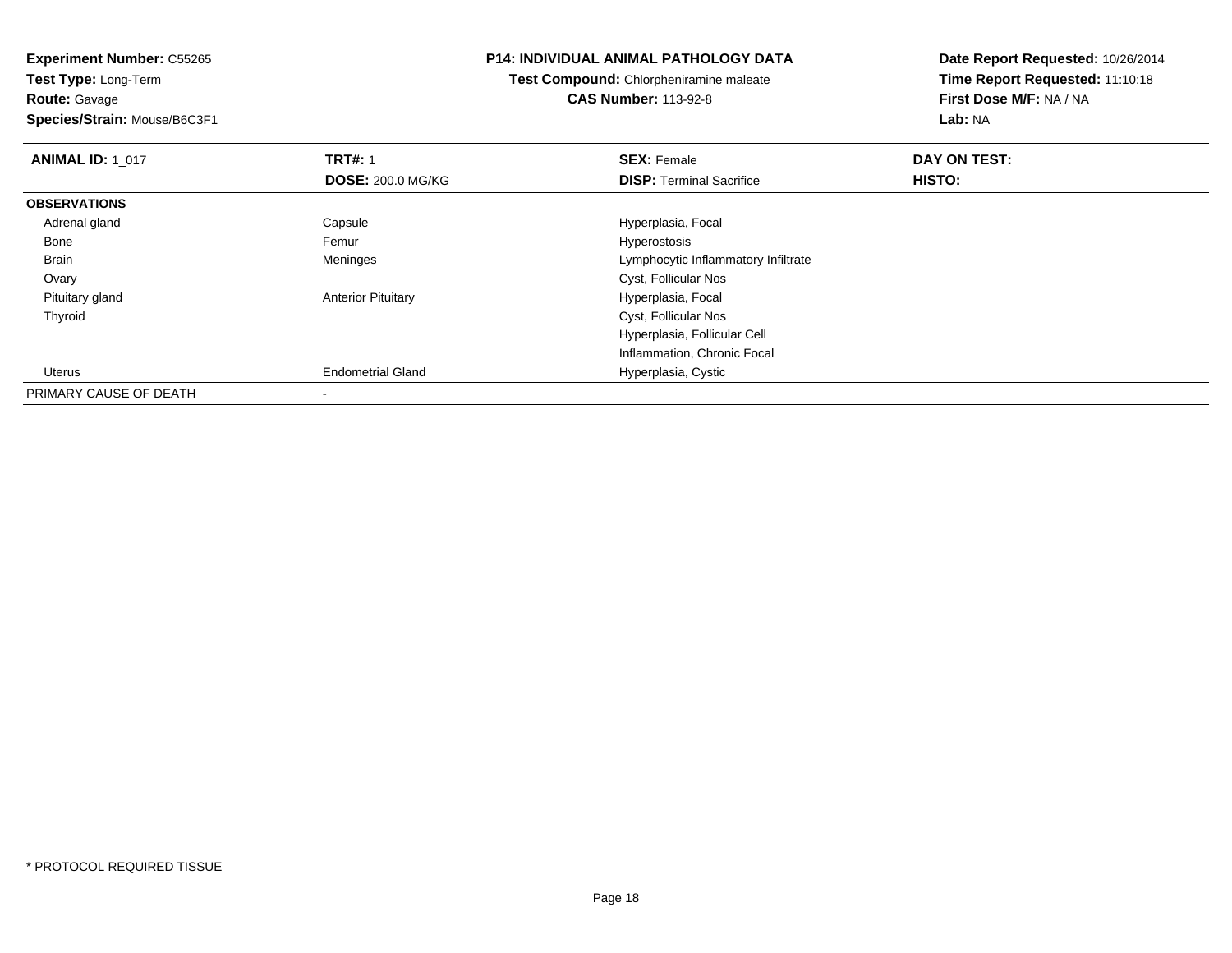| <b>Experiment Number: C55265</b><br>Test Type: Long-Term<br><b>Route: Gavage</b><br>Species/Strain: Mouse/B6C3F1 |                          | <b>P14: INDIVIDUAL ANIMAL PATHOLOGY DATA</b><br>Test Compound: Chlorpheniramine maleate<br><b>CAS Number: 113-92-8</b> | Date Report Requested: 10/26/2014<br>Time Report Requested: 11:10:18<br>First Dose M/F: NA / NA<br>Lab: NA |
|------------------------------------------------------------------------------------------------------------------|--------------------------|------------------------------------------------------------------------------------------------------------------------|------------------------------------------------------------------------------------------------------------|
| <b>ANIMAL ID: 1 019</b>                                                                                          | <b>TRT#: 1</b>           | <b>SEX: Female</b>                                                                                                     | DAY ON TEST:                                                                                               |
|                                                                                                                  | <b>DOSE: 200.0 MG/KG</b> | <b>DISP:</b> Terminal Sacrifice                                                                                        | <b>HISTO:</b>                                                                                              |
| <b>OBSERVATIONS</b>                                                                                              |                          |                                                                                                                        |                                                                                                            |
| Adrenal gland                                                                                                    | Capsule                  | Hyperplasia, Focal                                                                                                     |                                                                                                            |
| <b>Brain</b>                                                                                                     | Meninges                 | Lymphocytic Inflammatory Infiltrate                                                                                    |                                                                                                            |
| Ovary                                                                                                            |                          | Cyst, Follicular Nos                                                                                                   |                                                                                                            |
| Thyroid                                                                                                          |                          | Hyperplasia, Follicular Cell                                                                                           |                                                                                                            |
|                                                                                                                  |                          | Inflammation, Chronic Focal                                                                                            |                                                                                                            |
| Uterus                                                                                                           | <b>Endometrial Gland</b> | Hyperplasia, Cystic                                                                                                    |                                                                                                            |
| PRIMARY CAUSE OF DEATH                                                                                           |                          |                                                                                                                        |                                                                                                            |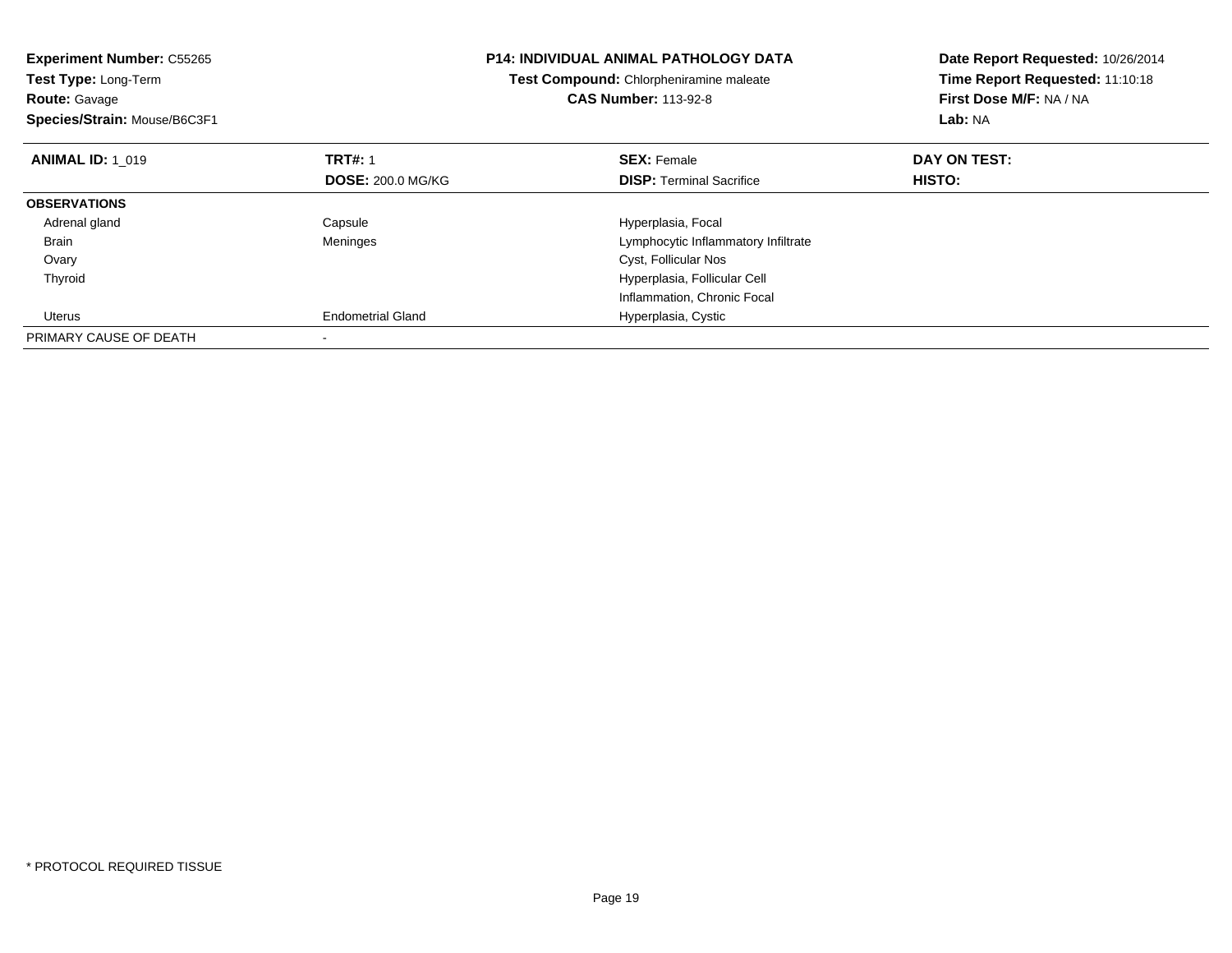| <b>Experiment Number: C55265</b><br>Test Type: Long-Term<br><b>Route: Gavage</b><br>Species/Strain: Mouse/B6C3F1 |                          | <b>P14: INDIVIDUAL ANIMAL PATHOLOGY DATA</b><br>Test Compound: Chlorpheniramine maleate<br><b>CAS Number: 113-92-8</b> | Date Report Requested: 10/26/2014<br>Time Report Requested: 11:10:18<br>First Dose M/F: NA / NA<br>Lab: NA |
|------------------------------------------------------------------------------------------------------------------|--------------------------|------------------------------------------------------------------------------------------------------------------------|------------------------------------------------------------------------------------------------------------|
| <b>ANIMAL ID: 1 020</b>                                                                                          | <b>TRT#: 1</b>           | <b>SEX: Female</b>                                                                                                     | DAY ON TEST:<br><b>HISTO:</b>                                                                              |
|                                                                                                                  | <b>DOSE: 200.0 MG/KG</b> | <b>DISP:</b> Terminal Sacrifice                                                                                        |                                                                                                            |
| <b>OBSERVATIONS</b>                                                                                              |                          |                                                                                                                        |                                                                                                            |
| Adrenal gland                                                                                                    | Capsule                  | Hyperplasia, Focal                                                                                                     |                                                                                                            |
| Blood vessel                                                                                                     | Aortic Tunica Adventitia | Lymphocytic Inflammatory Infiltrate                                                                                    |                                                                                                            |
| Thyroid                                                                                                          |                          | Hyperplasia, Follicular Cell                                                                                           |                                                                                                            |
| Uterus                                                                                                           | <b>Endometrial Gland</b> | Hyperplasia, Cystic                                                                                                    |                                                                                                            |
| PRIMARY CAUSE OF DEATH                                                                                           |                          |                                                                                                                        |                                                                                                            |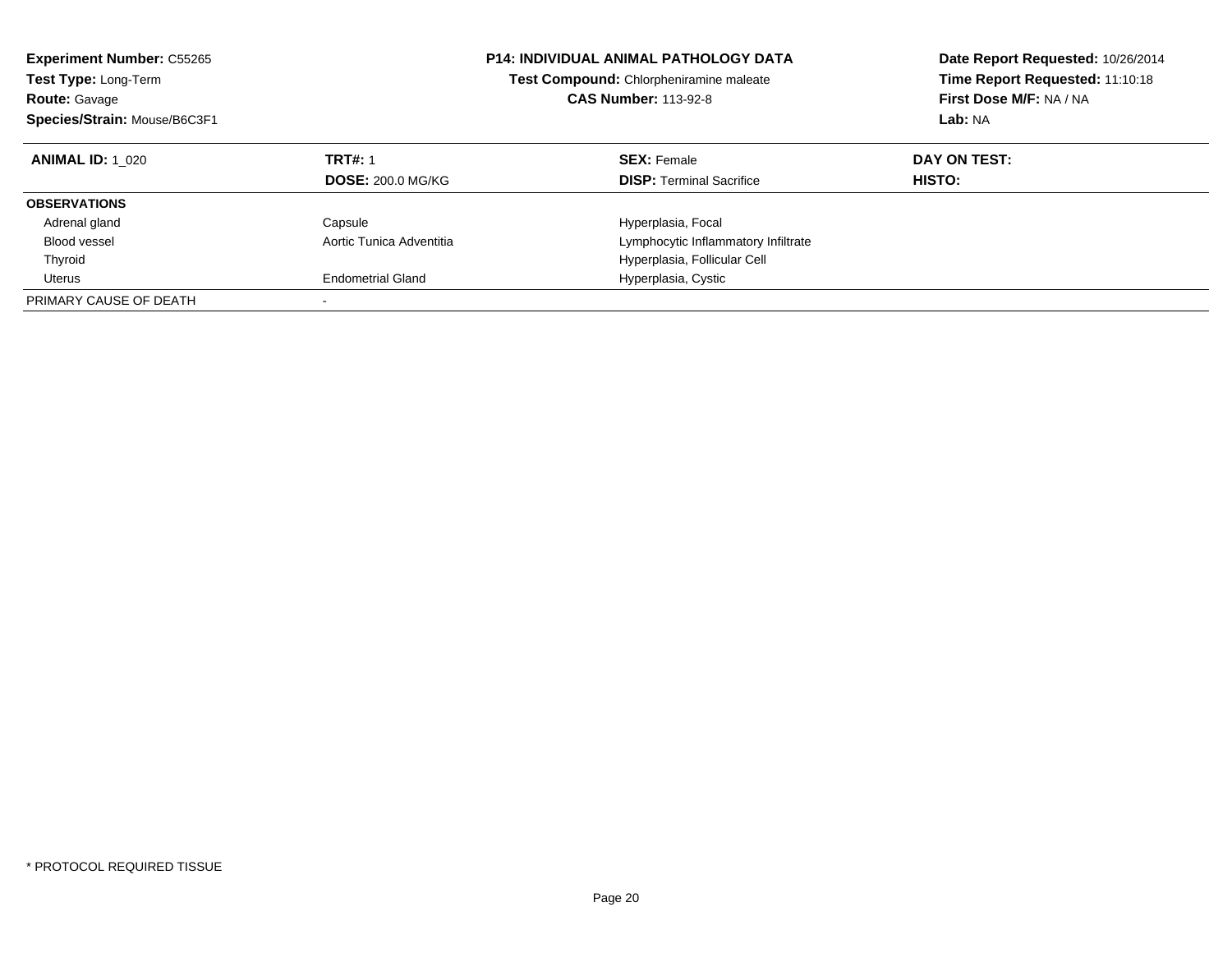| <b>Experiment Number: C55265</b><br>Test Type: Long-Term<br><b>Route: Gavage</b><br>Species/Strain: Mouse/B6C3F1 |                                            | <b>P14: INDIVIDUAL ANIMAL PATHOLOGY DATA</b><br>Test Compound: Chlorpheniramine maleate<br><b>CAS Number: 113-92-8</b> | Date Report Requested: 10/26/2014<br>Time Report Requested: 11:10:18<br>First Dose M/F: NA / NA<br>Lab: NA |
|------------------------------------------------------------------------------------------------------------------|--------------------------------------------|------------------------------------------------------------------------------------------------------------------------|------------------------------------------------------------------------------------------------------------|
| <b>ANIMAL ID: 1 021</b>                                                                                          | <b>TRT#: 1</b><br><b>DOSE: 200.0 MG/KG</b> | <b>SEX: Female</b><br><b>DISP:</b> Natural Death                                                                       | DAY ON TEST:<br>HISTO:                                                                                     |
| <b>OBSERVATIONS</b>                                                                                              |                                            |                                                                                                                        |                                                                                                            |
| Lung                                                                                                             |                                            | Inflammation, Interstitial                                                                                             |                                                                                                            |
| Ovary                                                                                                            |                                            | Ganglioneuroma                                                                                                         |                                                                                                            |
| PRIMARY CAUSE OF DEATH                                                                                           |                                            |                                                                                                                        |                                                                                                            |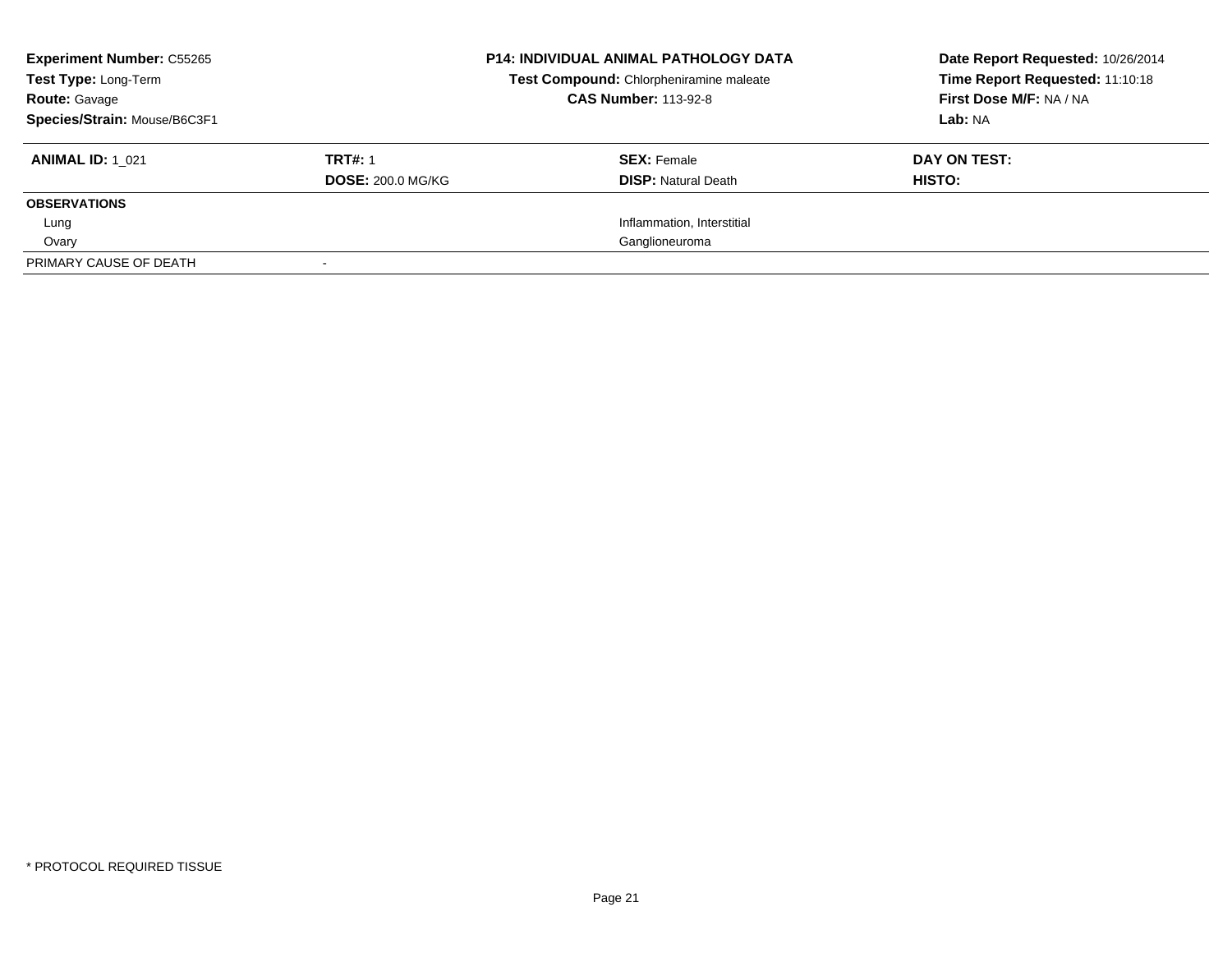| <b>Experiment Number: C55265</b><br>Test Type: Long-Term<br><b>Route: Gavage</b><br>Species/Strain: Mouse/B6C3F1 |                          | <b>P14: INDIVIDUAL ANIMAL PATHOLOGY DATA</b><br>Test Compound: Chlorpheniramine maleate<br><b>CAS Number: 113-92-8</b> | Date Report Requested: 10/26/2014<br>Time Report Requested: 11:10:18<br>First Dose M/F: NA / NA<br>Lab: NA |
|------------------------------------------------------------------------------------------------------------------|--------------------------|------------------------------------------------------------------------------------------------------------------------|------------------------------------------------------------------------------------------------------------|
| <b>ANIMAL ID: 1 022</b>                                                                                          | <b>TRT#: 1</b>           | <b>SEX: Female</b>                                                                                                     | DAY ON TEST:                                                                                               |
|                                                                                                                  | <b>DOSE: 200.0 MG/KG</b> | <b>DISP:</b> Terminal Sacrifice                                                                                        | HISTO:                                                                                                     |
| <b>OBSERVATIONS</b>                                                                                              |                          |                                                                                                                        |                                                                                                            |
| Adrenal gland                                                                                                    | Cortex Nos               | Hyperplasia, Focal                                                                                                     |                                                                                                            |
| Ovary                                                                                                            |                          | Angiectasis                                                                                                            |                                                                                                            |
|                                                                                                                  |                          | Cyst, Follicular Nos                                                                                                   |                                                                                                            |
| Thyroid                                                                                                          |                          | Cyst, Follicular Nos                                                                                                   |                                                                                                            |
|                                                                                                                  |                          | Hyperplasia, Follicular Cell                                                                                           |                                                                                                            |
| Uterus                                                                                                           | <b>Endometrial Gland</b> | Hyperplasia, Cystic                                                                                                    |                                                                                                            |
| PRIMARY CAUSE OF DEATH                                                                                           |                          |                                                                                                                        |                                                                                                            |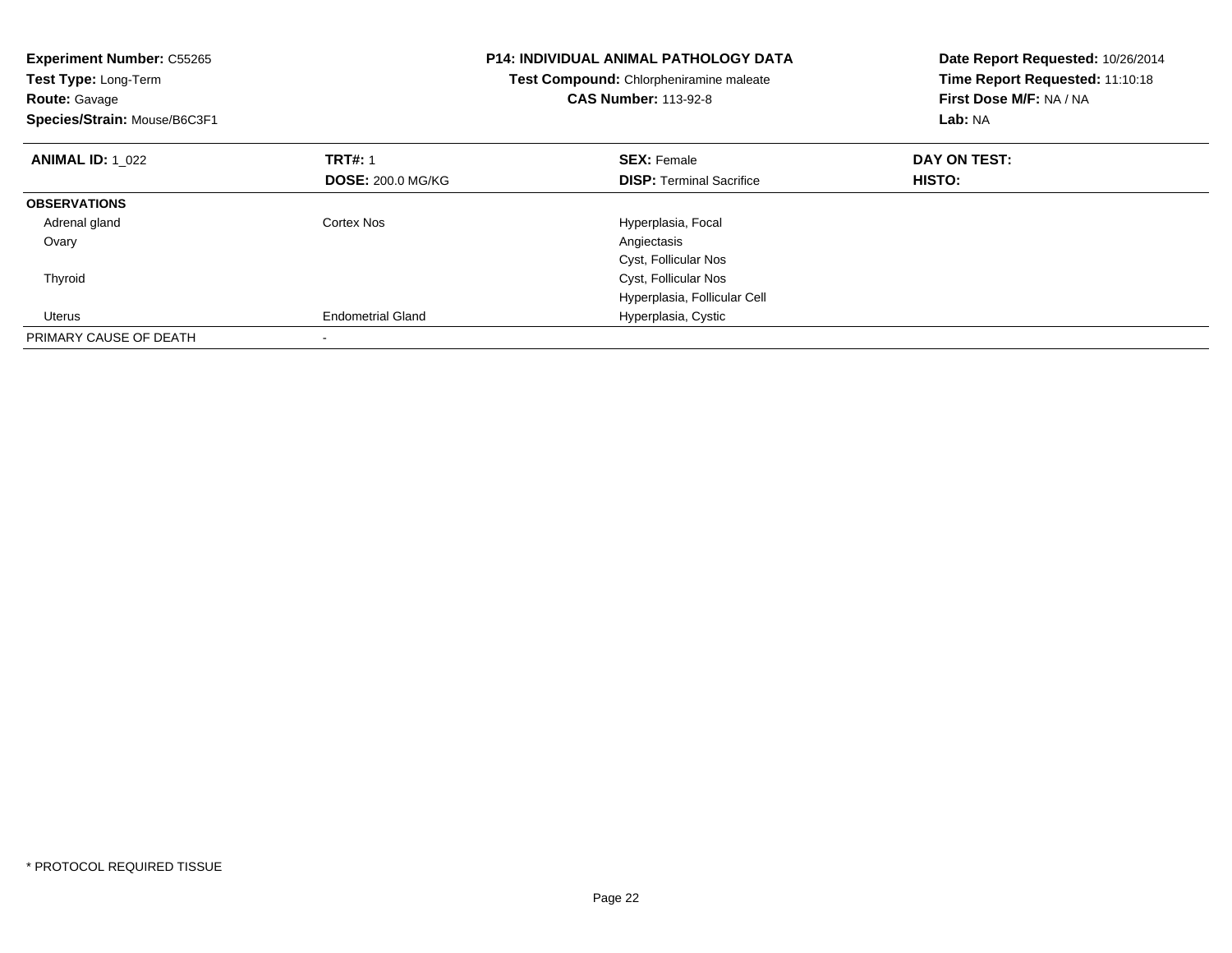| <b>Experiment Number: C55265</b><br>Test Type: Long-Term<br><b>Route: Gavage</b><br>Species/Strain: Mouse/B6C3F1 |                          | <b>P14: INDIVIDUAL ANIMAL PATHOLOGY DATA</b><br>Test Compound: Chlorpheniramine maleate<br><b>CAS Number: 113-92-8</b> | Date Report Requested: 10/26/2014<br>Time Report Requested: 11:10:18<br>First Dose M/F: NA / NA<br>Lab: NA |
|------------------------------------------------------------------------------------------------------------------|--------------------------|------------------------------------------------------------------------------------------------------------------------|------------------------------------------------------------------------------------------------------------|
| <b>ANIMAL ID: 1 024</b>                                                                                          | <b>TRT#: 1</b>           | <b>SEX: Female</b>                                                                                                     | DAY ON TEST:                                                                                               |
|                                                                                                                  | <b>DOSE: 200.0 MG/KG</b> | <b>DISP:</b> Terminal Sacrifice                                                                                        | <b>HISTO:</b>                                                                                              |
| <b>OBSERVATIONS</b>                                                                                              |                          |                                                                                                                        |                                                                                                            |
| Adrenal gland                                                                                                    | Capsule                  | Hyperplasia, Focal                                                                                                     |                                                                                                            |
| Ovary                                                                                                            |                          | Cyst, Follicular Nos                                                                                                   |                                                                                                            |
| Thyroid                                                                                                          |                          | Cyst, Follicular Nos                                                                                                   |                                                                                                            |
|                                                                                                                  |                          | Hyperplasia, Follicular Cell                                                                                           |                                                                                                            |
| Uterus                                                                                                           | <b>Endometrial Gland</b> | Hyperplasia, Cystic                                                                                                    |                                                                                                            |
| PRIMARY CAUSE OF DEATH                                                                                           |                          |                                                                                                                        |                                                                                                            |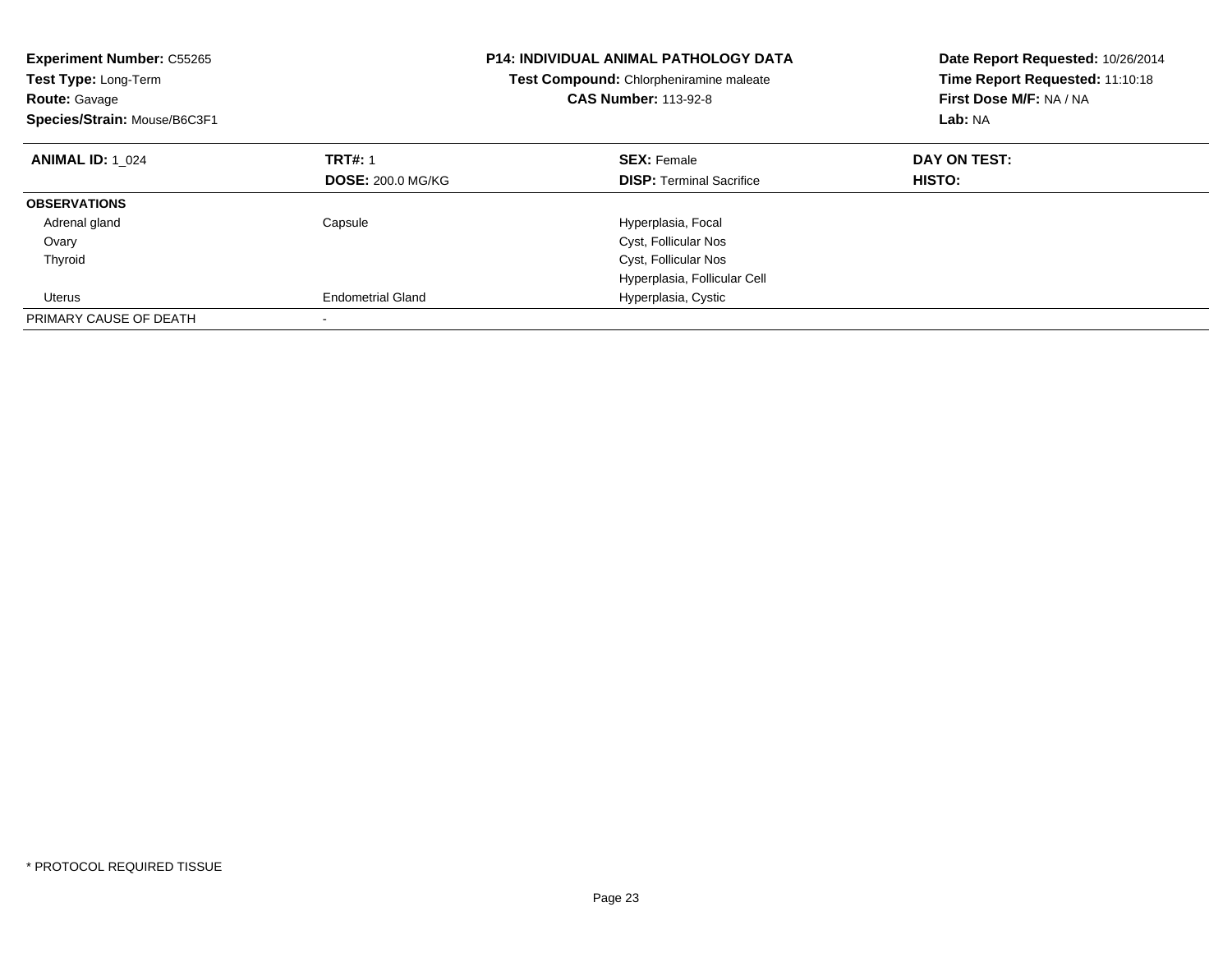**Experiment Number:** C55265**Test Type:** Long-Term**Route:** Gavage **Species/Strain:** Mouse/B6C3F1**P14: INDIVIDUAL ANIMAL PATHOLOGY DATATest Compound:** Chlorpheniramine maleate**CAS Number:** 113-92-8**Date Report Requested:** 10/26/2014**Time Report Requested:** 11:10:18**First Dose M/F:** NA / NA**Lab:** NA**ANIMAL ID:** 1\_025**TRT#:** 1 **SEX:** Female **DAY ON TEST: DOSE:** 200.0 MG/KG**DISP:** Terminal Sacrifice **HISTO: OBSERVATIONS** Adrenal glandCapsule **Capsule Hyperplasia**, Focal LungAlveolar/Bronchiolar Adenoma<br>
Turbinate Nos<br>
Degeneration, Nos Nasal cavityDegeneration, Nos **Ovary**  Cyst, Follicular Nos Pituitary glandAnterior Pituitary **Adenoma, Nos** Adenoma, Nos Thyroid Hyperplasia, Follicular Cell Uterus Endometrial Gland Hyperplasia, Cystic PRIMARY CAUSE OF DEATH-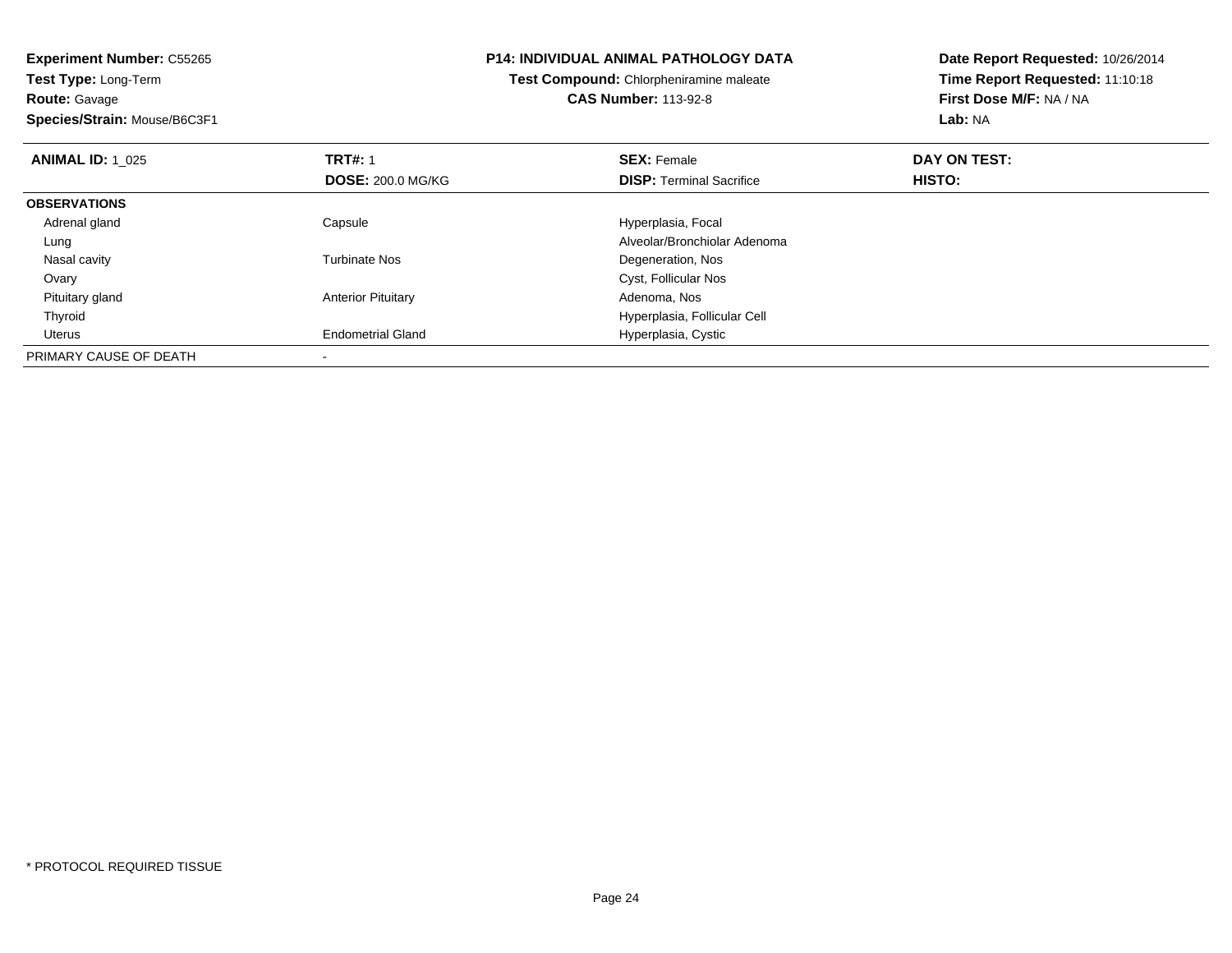| <b>Experiment Number: C55265</b><br>Test Type: Long-Term<br><b>Route: Gavage</b><br>Species/Strain: Mouse/B6C3F1 |                                            | <b>P14: INDIVIDUAL ANIMAL PATHOLOGY DATA</b><br>Test Compound: Chlorpheniramine maleate<br><b>CAS Number: 113-92-8</b> | Date Report Requested: 10/26/2014<br>Time Report Requested: 11:10:18<br>First Dose M/F: NA / NA<br><b>Lab: NA</b> |
|------------------------------------------------------------------------------------------------------------------|--------------------------------------------|------------------------------------------------------------------------------------------------------------------------|-------------------------------------------------------------------------------------------------------------------|
| <b>ANIMAL ID: 1_026</b>                                                                                          | <b>TRT#: 1</b><br><b>DOSE: 200.0 MG/KG</b> | <b>SEX: Female</b><br><b>DISP: Natural Death</b>                                                                       | DAY ON TEST:<br>HISTO:                                                                                            |
| <b>OBSERVATIONS</b>                                                                                              |                                            |                                                                                                                        |                                                                                                                   |
| Lung                                                                                                             |                                            | Congestion, Acute                                                                                                      |                                                                                                                   |
|                                                                                                                  |                                            | Edema, Nos                                                                                                             |                                                                                                                   |
| PRIMARY CAUSE OF DEATH                                                                                           |                                            |                                                                                                                        |                                                                                                                   |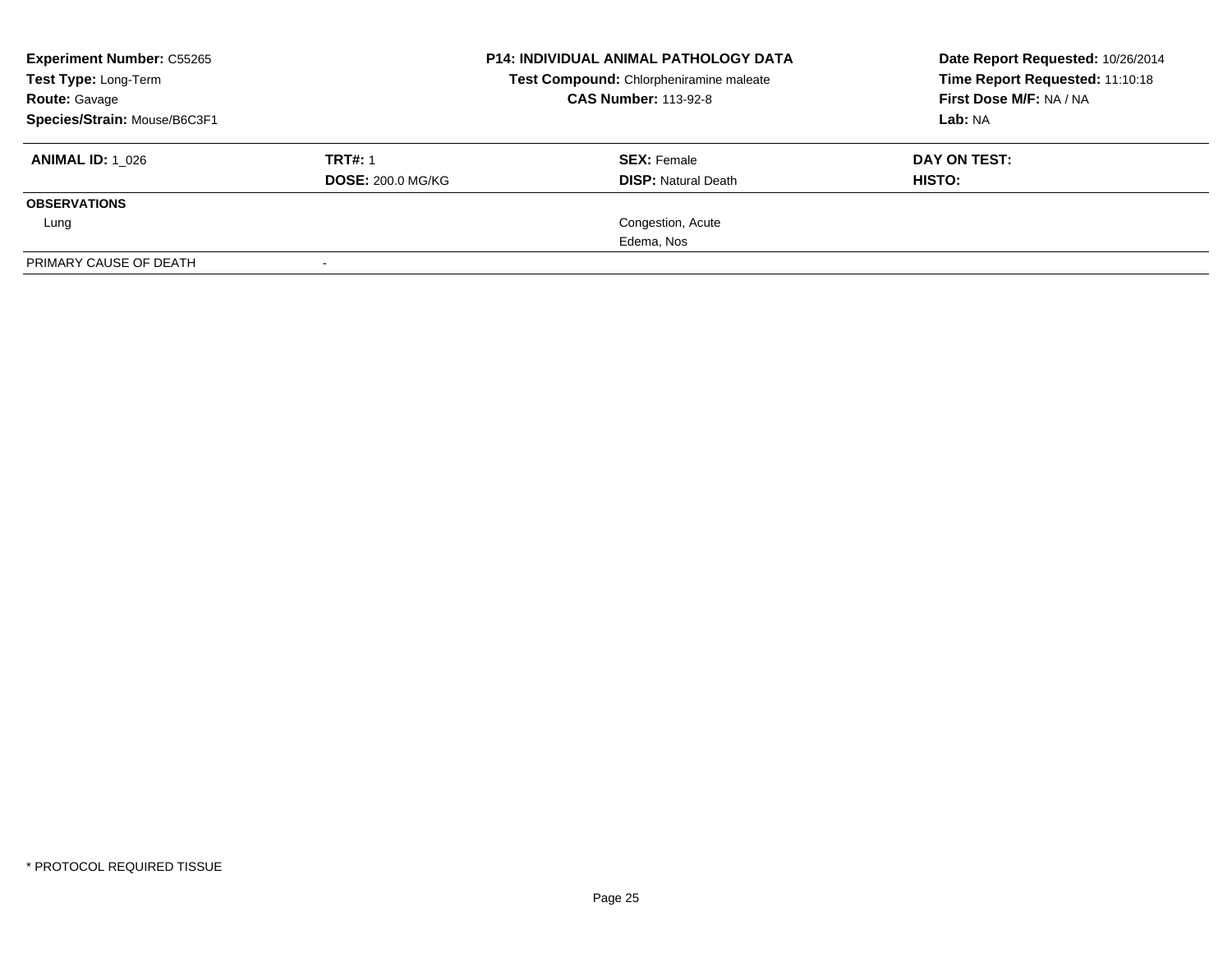| <b>Experiment Number: C55265</b><br>Test Type: Long-Term<br><b>Route: Gavage</b><br>Species/Strain: Mouse/B6C3F1 |                          | <b>P14: INDIVIDUAL ANIMAL PATHOLOGY DATA</b><br>Test Compound: Chlorpheniramine maleate<br><b>CAS Number: 113-92-8</b> | Date Report Requested: 10/26/2014<br>Time Report Requested: 11:10:18<br>First Dose M/F: NA / NA<br>Lab: NA |
|------------------------------------------------------------------------------------------------------------------|--------------------------|------------------------------------------------------------------------------------------------------------------------|------------------------------------------------------------------------------------------------------------|
| <b>ANIMAL ID: 1 027</b>                                                                                          | <b>TRT#: 1</b>           | <b>SEX:</b> Female                                                                                                     | DAY ON TEST:                                                                                               |
|                                                                                                                  | <b>DOSE: 200.0 MG/KG</b> | <b>DISP:</b> Natural Death                                                                                             | <b>HISTO:</b>                                                                                              |
| <b>OBSERVATIONS</b>                                                                                              |                          |                                                                                                                        |                                                                                                            |
| Adrenal gland                                                                                                    | Capsule                  | Hyperplasia, Focal                                                                                                     |                                                                                                            |
| <b>Brain</b>                                                                                                     | Meninges                 | Lymphocytic Inflammatory Infiltrate                                                                                    |                                                                                                            |
| Uterus                                                                                                           | <b>Endometrial Gland</b> | Hyperplasia, Cystic                                                                                                    |                                                                                                            |
| PRIMARY CAUSE OF DEATH                                                                                           |                          |                                                                                                                        |                                                                                                            |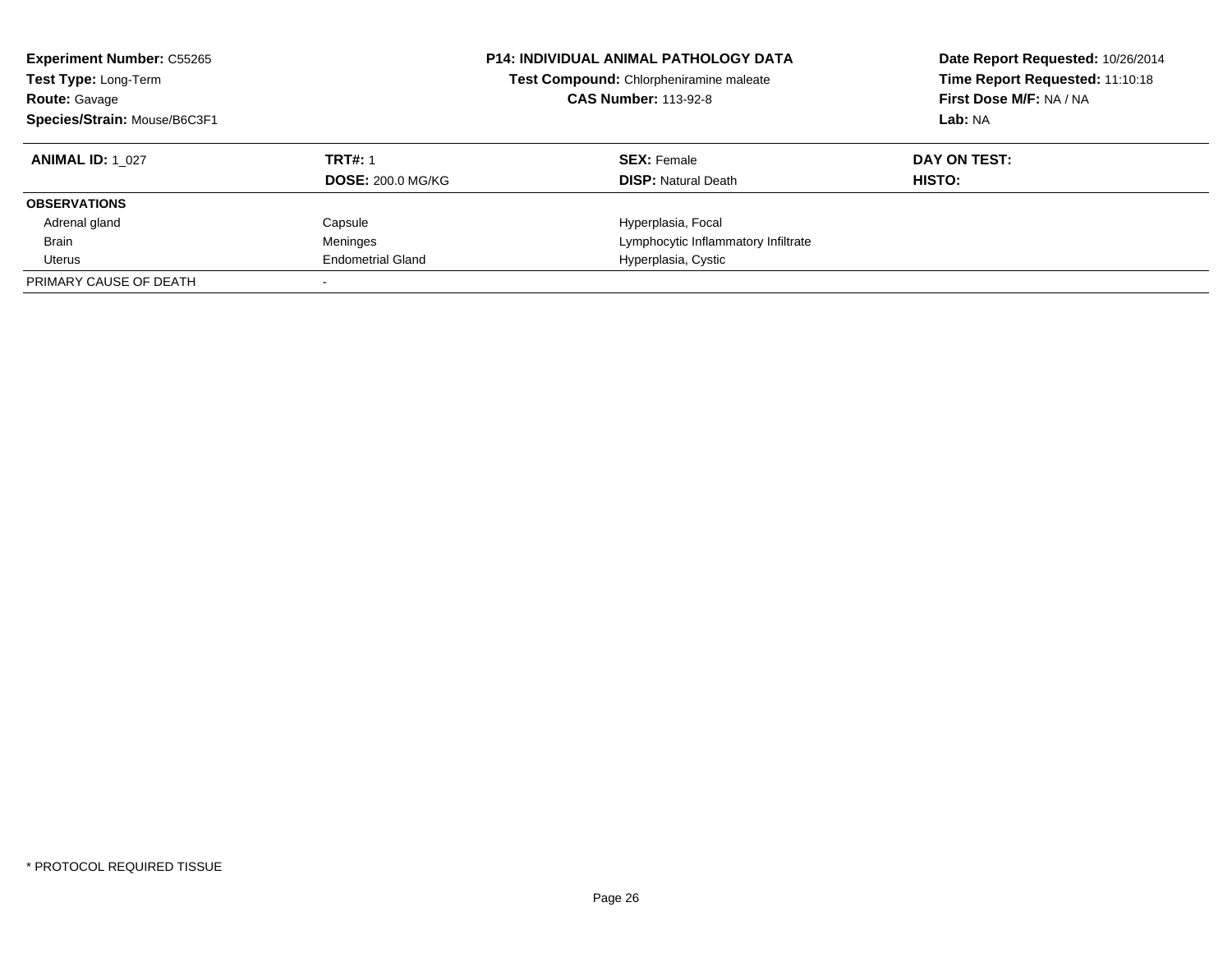| <b>Experiment Number: C55265</b><br>Test Type: Long-Term<br><b>Route: Gavage</b><br>Species/Strain: Mouse/B6C3F1 |                          | <b>P14: INDIVIDUAL ANIMAL PATHOLOGY DATA</b><br>Test Compound: Chlorpheniramine maleate<br><b>CAS Number: 113-92-8</b> | Date Report Requested: 10/26/2014<br>Time Report Requested: 11:10:18<br>First Dose M/F: NA / NA<br>Lab: NA |
|------------------------------------------------------------------------------------------------------------------|--------------------------|------------------------------------------------------------------------------------------------------------------------|------------------------------------------------------------------------------------------------------------|
| <b>ANIMAL ID: 1 029</b>                                                                                          | <b>TRT#: 1</b>           | <b>SEX: Female</b>                                                                                                     | DAY ON TEST:                                                                                               |
|                                                                                                                  | <b>DOSE: 200.0 MG/KG</b> | <b>DISP:</b> Terminal Sacrifice                                                                                        | <b>HISTO:</b>                                                                                              |
| <b>OBSERVATIONS</b>                                                                                              |                          |                                                                                                                        |                                                                                                            |
| Adrenal gland                                                                                                    | Capsule                  | Hyperplasia, Focal                                                                                                     |                                                                                                            |
| Thyroid                                                                                                          |                          | Cyst, Follicular Nos                                                                                                   |                                                                                                            |
|                                                                                                                  |                          | Hyperplasia, Follicular Cell                                                                                           |                                                                                                            |
| Uterus                                                                                                           | <b>Endometrial Gland</b> | Hyperplasia, Cystic                                                                                                    |                                                                                                            |
| PRIMARY CAUSE OF DEATH                                                                                           |                          |                                                                                                                        |                                                                                                            |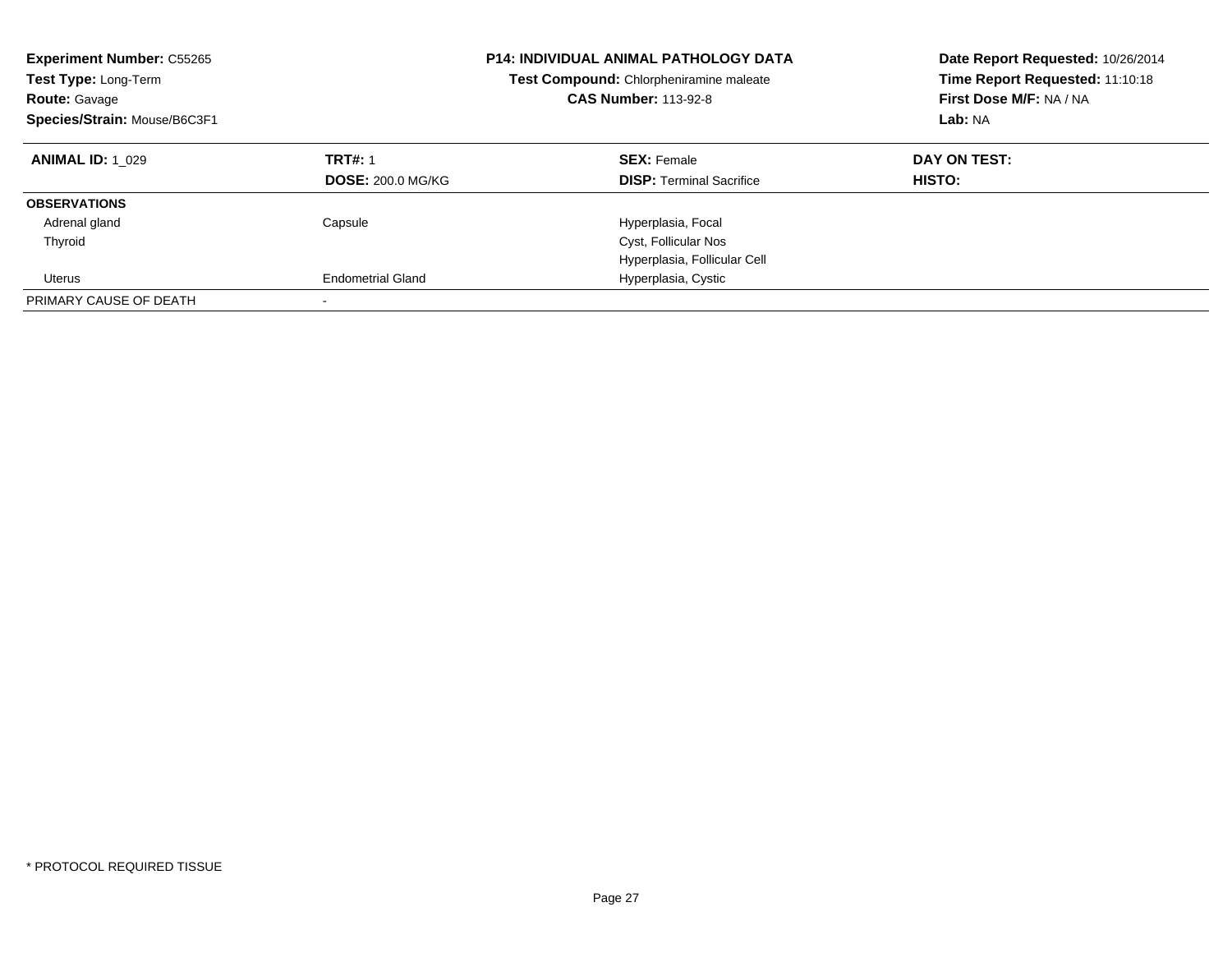| <b>Experiment Number: C55265</b><br>Test Type: Long-Term<br><b>Route: Gavage</b><br>Species/Strain: Mouse/B6C3F1 |                          | <b>P14: INDIVIDUAL ANIMAL PATHOLOGY DATA</b><br>Test Compound: Chlorpheniramine maleate<br><b>CAS Number: 113-92-8</b> | Date Report Requested: 10/26/2014<br>Time Report Requested: 11:10:18<br>First Dose M/F: NA / NA<br>Lab: NA |
|------------------------------------------------------------------------------------------------------------------|--------------------------|------------------------------------------------------------------------------------------------------------------------|------------------------------------------------------------------------------------------------------------|
| <b>ANIMAL ID: 1 030</b>                                                                                          | <b>TRT#: 1</b>           | <b>SEX: Female</b>                                                                                                     | DAY ON TEST:                                                                                               |
|                                                                                                                  | <b>DOSE: 200.0 MG/KG</b> | <b>DISP:</b> Natural Death                                                                                             | <b>HISTO:</b>                                                                                              |
| <b>OBSERVATIONS</b>                                                                                              |                          |                                                                                                                        |                                                                                                            |
| Bone marrow                                                                                                      |                          | Fibrosis, Myelo                                                                                                        |                                                                                                            |
| <b>Brain</b>                                                                                                     | Meninges                 | Lymphocytic Inflammatory Infiltrate                                                                                    |                                                                                                            |
| Salivary gland                                                                                                   |                          | Atrophy, Focal                                                                                                         |                                                                                                            |
| Thyroid                                                                                                          |                          | Cyst, Follicular Nos                                                                                                   |                                                                                                            |
| Uterus                                                                                                           | <b>Endometrial Gland</b> | Hyperplasia, Cystic                                                                                                    |                                                                                                            |
| PRIMARY CAUSE OF DEATH                                                                                           |                          |                                                                                                                        |                                                                                                            |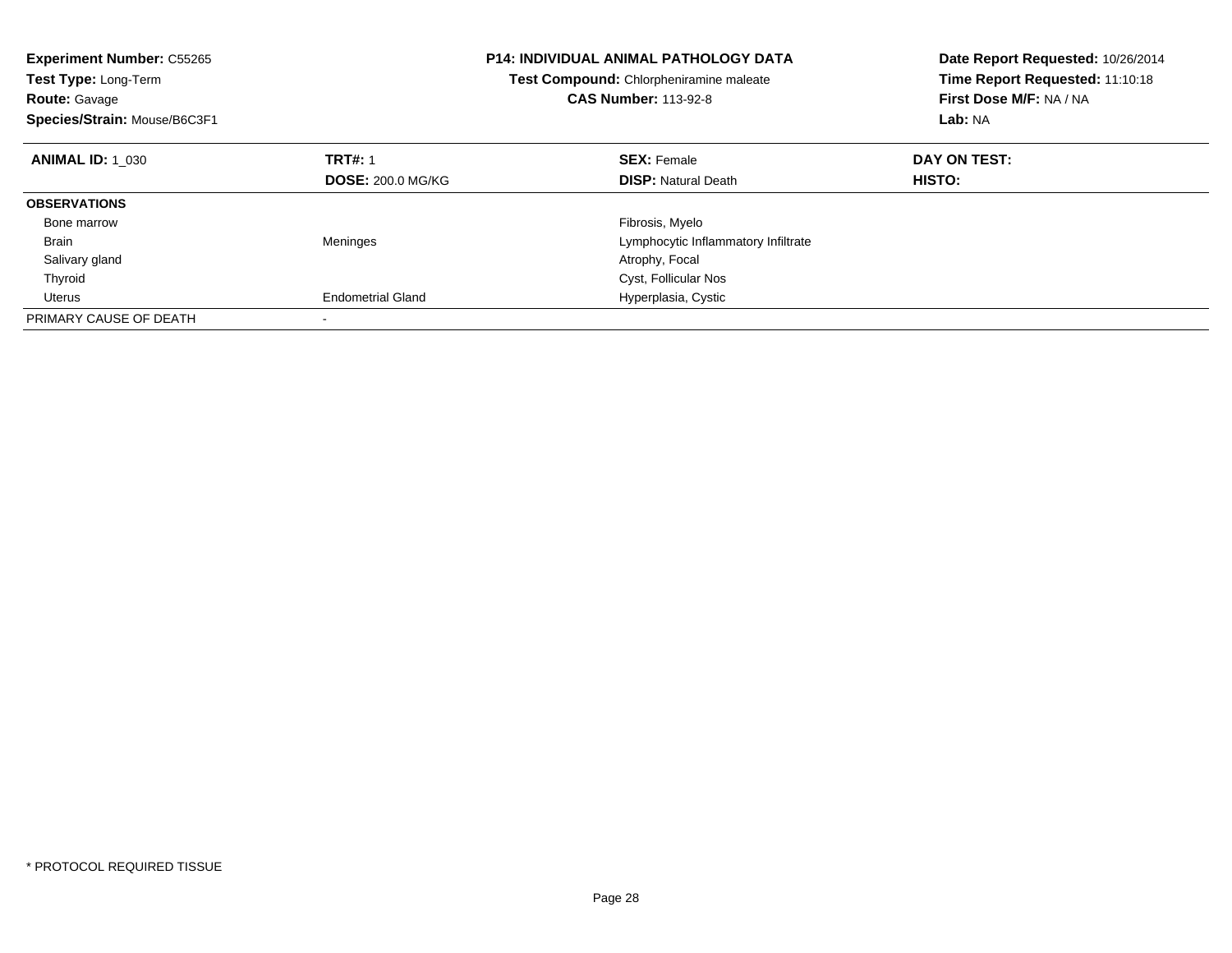| <b>Experiment Number: C55265</b><br>Test Type: Long-Term<br><b>Route: Gavage</b><br>Species/Strain: Mouse/B6C3F1 |                           | <b>P14: INDIVIDUAL ANIMAL PATHOLOGY DATA</b><br>Test Compound: Chlorpheniramine maleate<br><b>CAS Number: 113-92-8</b> | Date Report Requested: 10/26/2014<br>Time Report Requested: 11:10:18<br>First Dose M/F: NA / NA<br>Lab: NA |
|------------------------------------------------------------------------------------------------------------------|---------------------------|------------------------------------------------------------------------------------------------------------------------|------------------------------------------------------------------------------------------------------------|
| <b>ANIMAL ID: 1 031</b>                                                                                          | <b>TRT#: 1</b>            | <b>SEX: Female</b>                                                                                                     | DAY ON TEST:                                                                                               |
|                                                                                                                  | <b>DOSE: 200.0 MG/KG</b>  | <b>DISP:</b> Terminal Sacrifice                                                                                        | <b>HISTO:</b>                                                                                              |
| <b>OBSERVATIONS</b>                                                                                              |                           |                                                                                                                        |                                                                                                            |
| Adrenal gland                                                                                                    | Capsule                   | Hyperplasia, Focal                                                                                                     |                                                                                                            |
| Brain                                                                                                            | Meninges                  | Lymphocytic Inflammatory Infiltrate                                                                                    |                                                                                                            |
| Pituitary gland                                                                                                  | <b>Anterior Pituitary</b> | Hyperplasia, Focal                                                                                                     |                                                                                                            |
| Thyroid                                                                                                          |                           | Hyperplasia, Follicular Cell                                                                                           |                                                                                                            |
| Uterus                                                                                                           | <b>Endometrial Gland</b>  | Hyperplasia, Cystic                                                                                                    |                                                                                                            |
| PRIMARY CAUSE OF DEATH                                                                                           |                           |                                                                                                                        |                                                                                                            |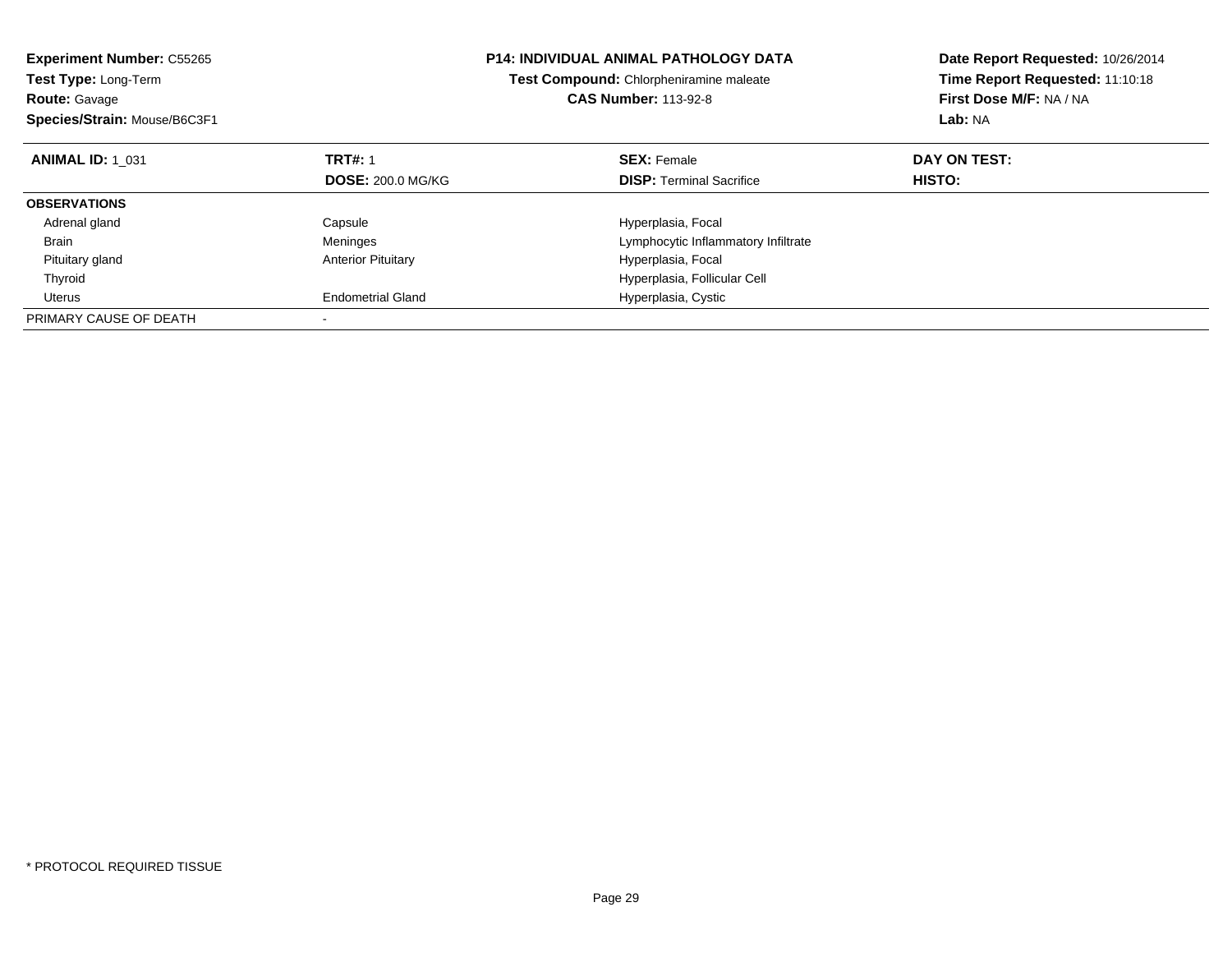**Route:** Gavage

**Species/Strain:** Mouse/B6C3F1

### **P14: INDIVIDUAL ANIMAL PATHOLOGY DATA**

**Test Compound:** Chlorpheniramine maleate**CAS Number:** 113-92-8

| <b>ANIMAL ID: 1 032</b> | <b>TRT#: 1</b>            | <b>SEX: Female</b>                  | DAY ON TEST: |  |
|-------------------------|---------------------------|-------------------------------------|--------------|--|
|                         | <b>DOSE: 200.0 MG/KG</b>  | <b>DISP: Terminal Sacrifice</b>     | HISTO:       |  |
| <b>OBSERVATIONS</b>     |                           |                                     |              |  |
| Adrenal gland           | Capsule                   | Hyperplasia, Focal                  |              |  |
|                         | <b>Cortex Nos</b>         | Hypertrophy, Focal                  |              |  |
| Brain                   | Meninges                  | Lymphocytic Inflammatory Infiltrate |              |  |
| Liver                   |                           | Hepatocellular Adenoma              |              |  |
| Nasal cavity            | <b>Turbinate Nos</b>      | Degeneration, Nos                   |              |  |
| Pituitary gland         | <b>Anterior Pituitary</b> | Adenoma, Nos                        |              |  |
| Thyroid                 |                           | Cyst, Follicular Nos                |              |  |
|                         |                           | Hyperplasia, Follicular Cell        |              |  |
| Uterus                  | <b>Endometrial Gland</b>  | Hyperplasia, Cystic                 |              |  |
| PRIMARY CAUSE OF DEATH  |                           |                                     |              |  |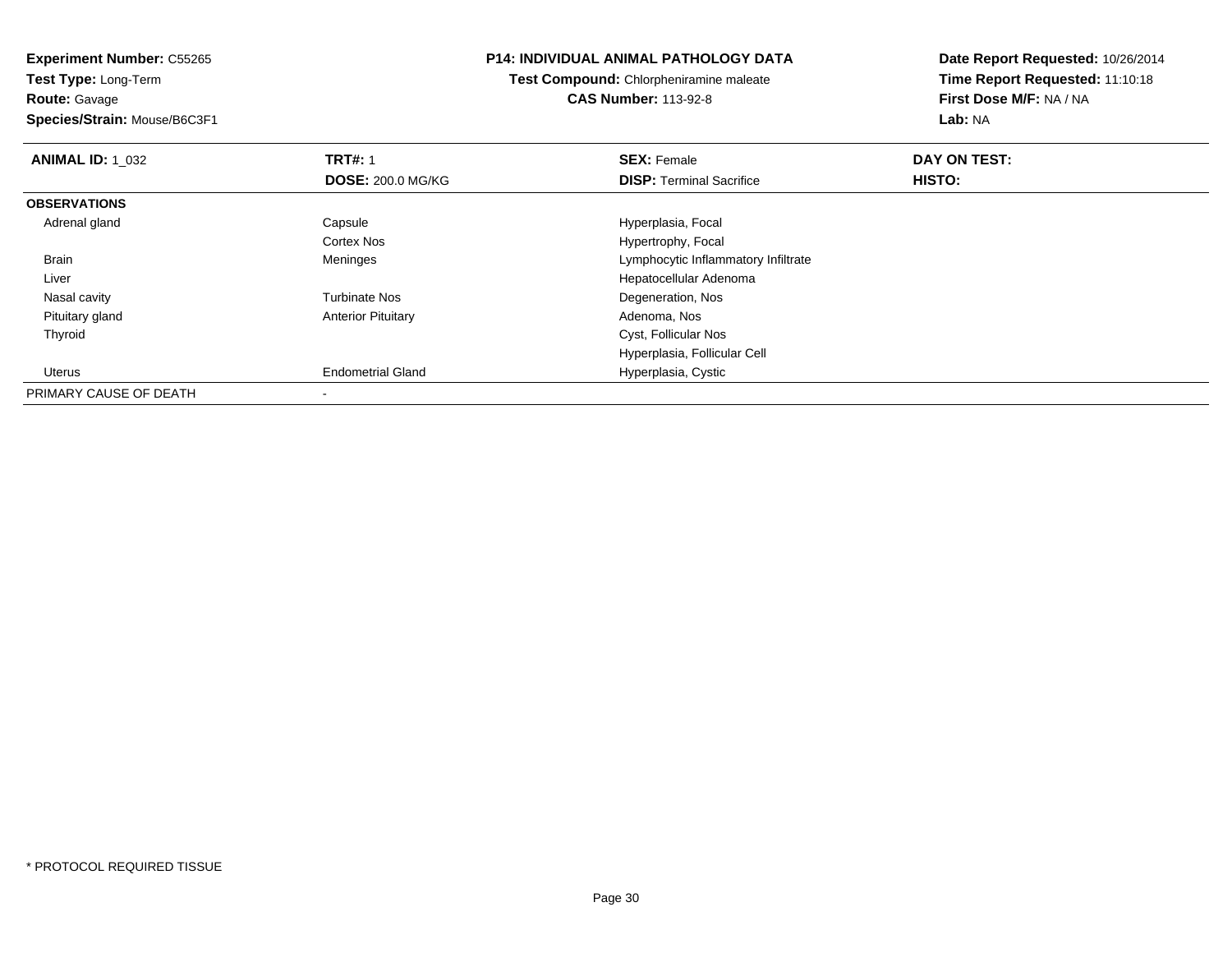| <b>Experiment Number: C55265</b><br>Test Type: Long-Term<br><b>Route: Gavage</b><br>Species/Strain: Mouse/B6C3F1 |                          | <b>P14: INDIVIDUAL ANIMAL PATHOLOGY DATA</b><br>Test Compound: Chlorpheniramine maleate<br><b>CAS Number: 113-92-8</b> | Date Report Requested: 10/26/2014<br>Time Report Requested: 11:10:18<br>First Dose M/F: NA / NA<br>Lab: NA |
|------------------------------------------------------------------------------------------------------------------|--------------------------|------------------------------------------------------------------------------------------------------------------------|------------------------------------------------------------------------------------------------------------|
| <b>ANIMAL ID: 1 033</b>                                                                                          | <b>TRT#: 1</b>           | <b>SEX: Female</b>                                                                                                     | DAY ON TEST:                                                                                               |
|                                                                                                                  | <b>DOSE: 200.0 MG/KG</b> | <b>DISP:</b> Terminal Sacrifice                                                                                        | <b>HISTO:</b>                                                                                              |
| <b>OBSERVATIONS</b>                                                                                              |                          |                                                                                                                        |                                                                                                            |
| Adrenal gland                                                                                                    | Capsule                  | Hyperplasia, Focal                                                                                                     |                                                                                                            |
| Bone                                                                                                             | Femur                    | <b>Hyperostosis</b>                                                                                                    |                                                                                                            |
| Intestine Small                                                                                                  | Ileum, Ileum             | Amyloidosis                                                                                                            |                                                                                                            |
| Nasal cavity                                                                                                     | <b>Turbinate Nos</b>     | Degeneration, Nos                                                                                                      |                                                                                                            |
| Ovary                                                                                                            |                          | Cyst, Follicular Nos                                                                                                   |                                                                                                            |
| Thyroid                                                                                                          |                          | Hyperplasia, Follicular Cell                                                                                           |                                                                                                            |
| Uterus                                                                                                           | <b>Endometrial Gland</b> | Hyperplasia, Cystic                                                                                                    |                                                                                                            |
| PRIMARY CAUSE OF DEATH                                                                                           |                          |                                                                                                                        |                                                                                                            |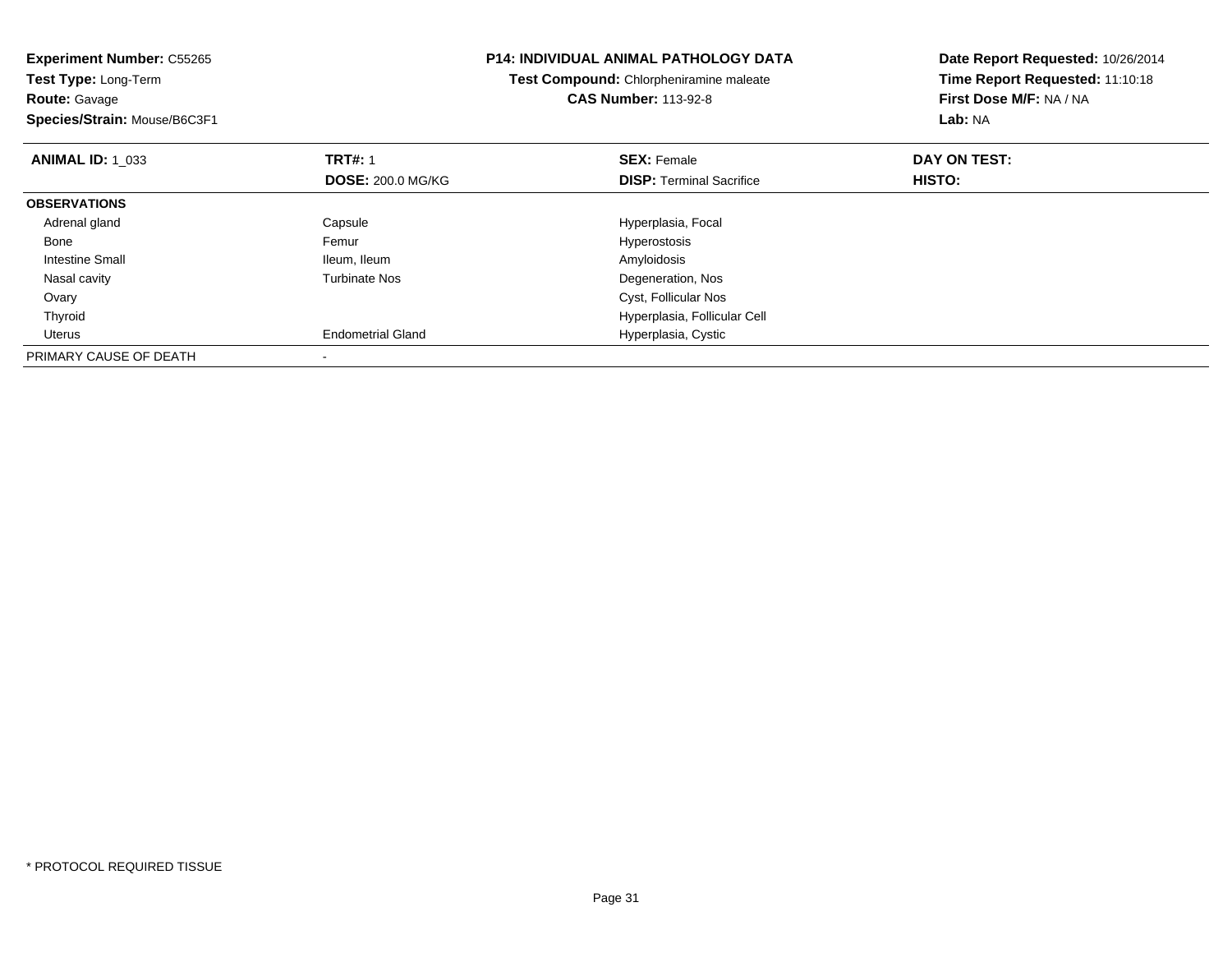| <b>Experiment Number: C55265</b><br><b>Test Type: Long-Term</b><br><b>Route: Gavage</b><br>Species/Strain: Mouse/B6C3F1 |                          | <b>P14: INDIVIDUAL ANIMAL PATHOLOGY DATA</b><br><b>Test Compound:</b> Chlorpheniramine maleate<br><b>CAS Number: 113-92-8</b> | Date Report Requested: 10/26/2014<br>Time Report Requested: 11:10:18<br>First Dose M/F: NA / NA<br>Lab: NA |
|-------------------------------------------------------------------------------------------------------------------------|--------------------------|-------------------------------------------------------------------------------------------------------------------------------|------------------------------------------------------------------------------------------------------------|
| <b>ANIMAL ID: 1 034</b>                                                                                                 | <b>TRT#: 1</b>           | <b>SEX: Female</b>                                                                                                            | DAY ON TEST:                                                                                               |
|                                                                                                                         | <b>DOSE: 200.0 MG/KG</b> | <b>DISP:</b> Terminal Sacrifice                                                                                               | <b>HISTO:</b>                                                                                              |
| <b>OBSERVATIONS</b>                                                                                                     |                          |                                                                                                                               |                                                                                                            |
| Adrenal gland                                                                                                           | Capsule                  | Hyperplasia, Focal                                                                                                            |                                                                                                            |
| Liver                                                                                                                   |                          | Hepatocellular Adenoma                                                                                                        |                                                                                                            |
| Thyroid                                                                                                                 |                          | Cyst, Follicular Nos                                                                                                          |                                                                                                            |
|                                                                                                                         |                          | Hyperplasia, Follicular Cell                                                                                                  |                                                                                                            |
| Uterus                                                                                                                  | <b>Endometrial Gland</b> | Hyperplasia, Cystic                                                                                                           |                                                                                                            |
| PRIMARY CAUSE OF DEATH                                                                                                  |                          |                                                                                                                               |                                                                                                            |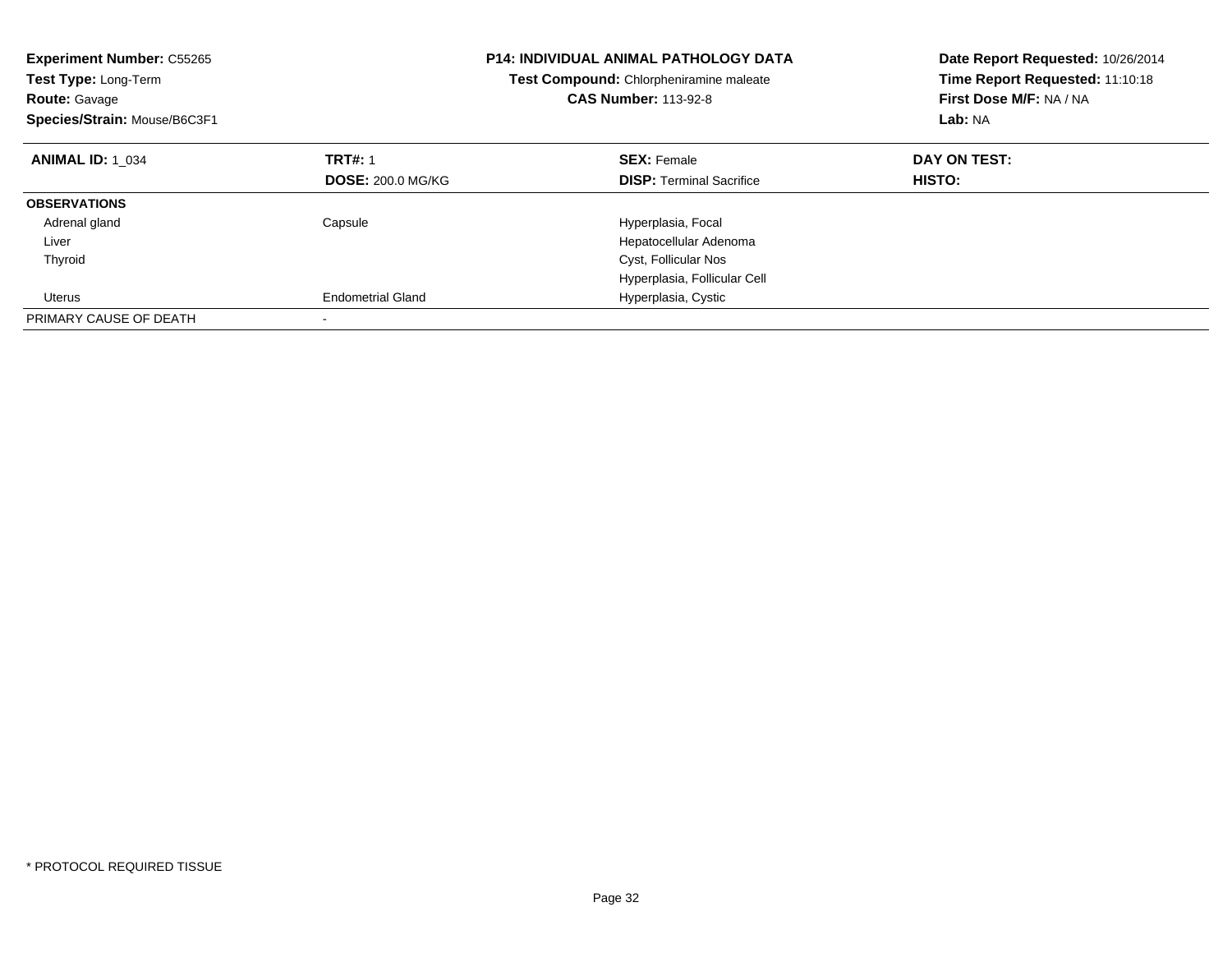| <b>Experiment Number: C55265</b><br>Test Type: Long-Term<br><b>Route: Gavage</b><br>Species/Strain: Mouse/B6C3F1 |                          | <b>P14: INDIVIDUAL ANIMAL PATHOLOGY DATA</b><br>Test Compound: Chlorpheniramine maleate<br><b>CAS Number: 113-92-8</b> | Date Report Requested: 10/26/2014<br>Time Report Requested: 11:10:18<br>First Dose M/F: NA / NA<br>Lab: NA |
|------------------------------------------------------------------------------------------------------------------|--------------------------|------------------------------------------------------------------------------------------------------------------------|------------------------------------------------------------------------------------------------------------|
| <b>ANIMAL ID: 1 035</b>                                                                                          | <b>TRT#: 1</b>           | <b>SEX: Female</b>                                                                                                     | DAY ON TEST:                                                                                               |
|                                                                                                                  | <b>DOSE: 200.0 MG/KG</b> | <b>DISP:</b> Terminal Sacrifice                                                                                        | <b>HISTO:</b>                                                                                              |
| <b>OBSERVATIONS</b>                                                                                              |                          |                                                                                                                        |                                                                                                            |
| Adrenal gland                                                                                                    | Capsule                  | Hyperplasia, Focal                                                                                                     |                                                                                                            |
| Thyroid                                                                                                          |                          | Cyst, Follicular Nos                                                                                                   |                                                                                                            |
|                                                                                                                  |                          | Hyperplasia, Follicular Cell                                                                                           |                                                                                                            |
| Uterus                                                                                                           | <b>Endometrial Gland</b> | Hyperplasia, Cystic                                                                                                    |                                                                                                            |
| PRIMARY CAUSE OF DEATH                                                                                           |                          |                                                                                                                        |                                                                                                            |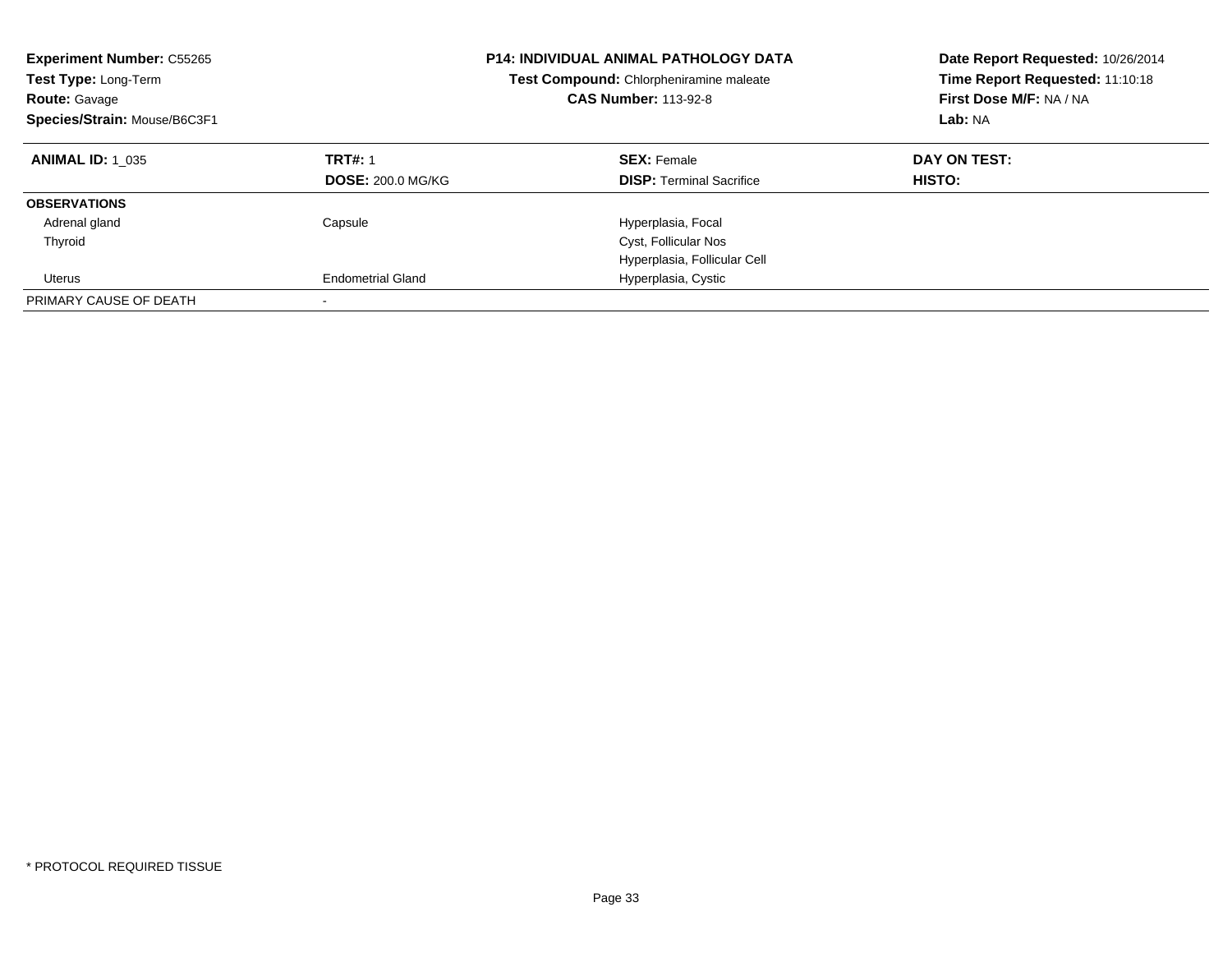| <b>Experiment Number: C55265</b><br>Test Type: Long-Term<br><b>Route: Gavage</b><br>Species/Strain: Mouse/B6C3F1 |                          | <b>P14: INDIVIDUAL ANIMAL PATHOLOGY DATA</b><br>Test Compound: Chlorpheniramine maleate<br><b>CAS Number: 113-92-8</b> | Date Report Requested: 10/26/2014<br>Time Report Requested: 11:10:18<br>First Dose M/F: NA / NA<br>Lab: NA |
|------------------------------------------------------------------------------------------------------------------|--------------------------|------------------------------------------------------------------------------------------------------------------------|------------------------------------------------------------------------------------------------------------|
| <b>ANIMAL ID: 1 036</b>                                                                                          | <b>TRT#: 1</b>           | <b>SEX: Female</b>                                                                                                     | DAY ON TEST:                                                                                               |
|                                                                                                                  | <b>DOSE: 200.0 MG/KG</b> | <b>DISP:</b> Terminal Sacrifice                                                                                        | HISTO:                                                                                                     |
| <b>OBSERVATIONS</b>                                                                                              |                          |                                                                                                                        |                                                                                                            |
| Adrenal gland                                                                                                    | Capsule                  | Hyperplasia, Focal                                                                                                     |                                                                                                            |
| Thyroid                                                                                                          |                          | Hyperplasia, Follicular Cell                                                                                           |                                                                                                            |
| Uterus                                                                                                           | <b>Endometrial Gland</b> | Hyperplasia, Cystic                                                                                                    |                                                                                                            |
| PRIMARY CAUSE OF DEATH                                                                                           |                          |                                                                                                                        |                                                                                                            |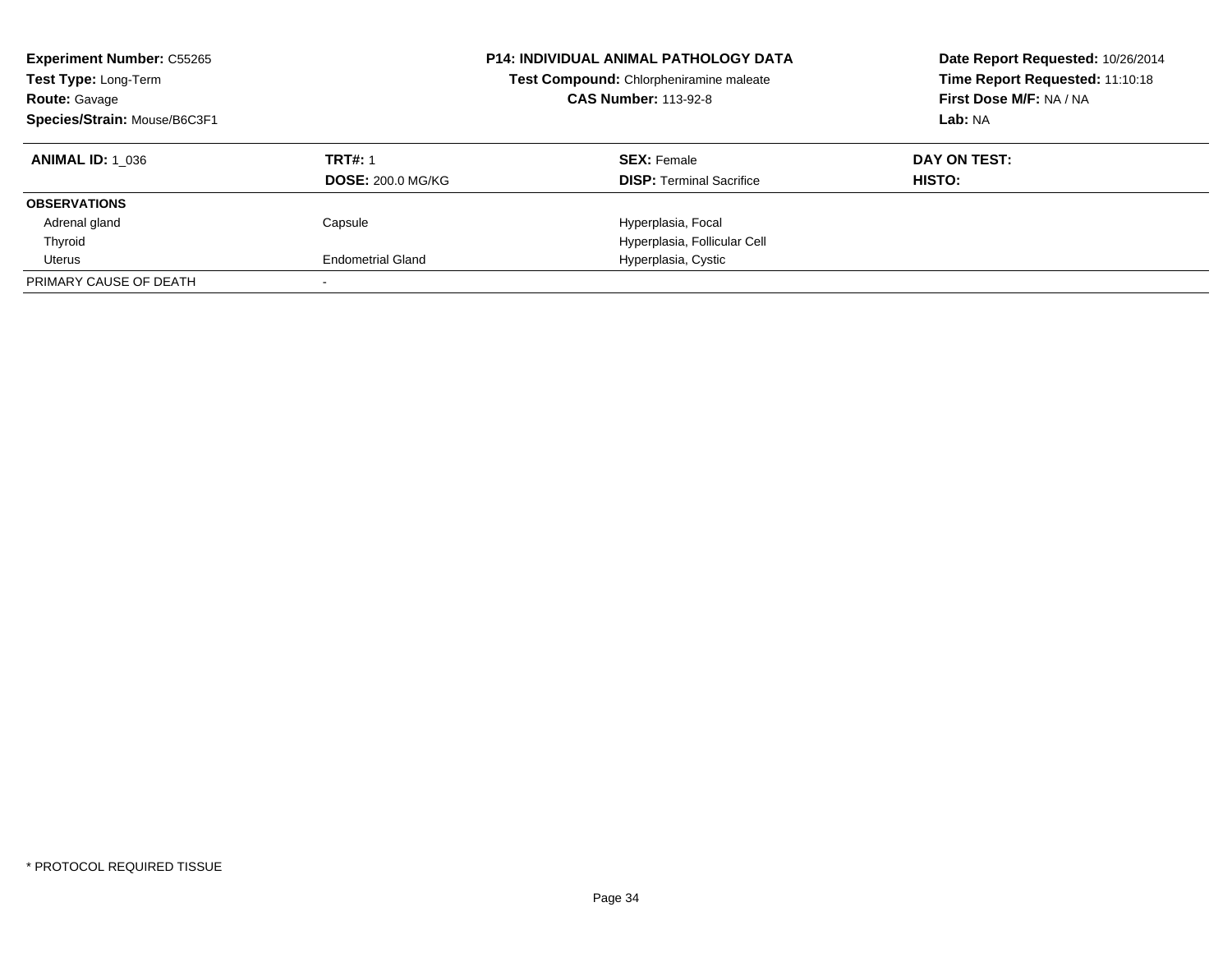| <b>Experiment Number: C55265</b><br>Test Type: Long-Term<br><b>Route: Gavage</b><br>Species/Strain: Mouse/B6C3F1 |                          | <b>P14: INDIVIDUAL ANIMAL PATHOLOGY DATA</b><br>Test Compound: Chlorpheniramine maleate<br><b>CAS Number: 113-92-8</b> | Date Report Requested: 10/26/2014<br>Time Report Requested: 11:10:18<br>First Dose M/F: NA / NA<br><b>Lab: NA</b> |
|------------------------------------------------------------------------------------------------------------------|--------------------------|------------------------------------------------------------------------------------------------------------------------|-------------------------------------------------------------------------------------------------------------------|
| <b>ANIMAL ID: 1 037</b>                                                                                          | <b>TRT#: 1</b>           | <b>SEX: Female</b>                                                                                                     | DAY ON TEST:                                                                                                      |
|                                                                                                                  | <b>DOSE: 200.0 MG/KG</b> | <b>DISP:</b> Terminal Sacrifice                                                                                        | HISTO:                                                                                                            |
| <b>OBSERVATIONS</b>                                                                                              |                          |                                                                                                                        |                                                                                                                   |
| Adrenal gland                                                                                                    | Capsule                  | Hyperplasia, Focal                                                                                                     |                                                                                                                   |
| Nasal cavity                                                                                                     | <b>Turbinate Nos</b>     | Degeneration, Nos                                                                                                      |                                                                                                                   |
| Ovary                                                                                                            |                          | Cyst, Follicular Nos                                                                                                   |                                                                                                                   |
| Salivary gland                                                                                                   |                          | Atrophy, Focal                                                                                                         |                                                                                                                   |
| Thyroid                                                                                                          |                          | Cyst, Follicular Nos                                                                                                   |                                                                                                                   |
|                                                                                                                  |                          | Hyperplasia, Follicular Cell                                                                                           |                                                                                                                   |
|                                                                                                                  |                          | Inflammation, Chronic Focal                                                                                            |                                                                                                                   |
| Uterus                                                                                                           | <b>Endometrial Gland</b> | Hyperplasia, Cystic                                                                                                    |                                                                                                                   |
| PRIMARY CAUSE OF DEATH                                                                                           | $\overline{\phantom{a}}$ |                                                                                                                        |                                                                                                                   |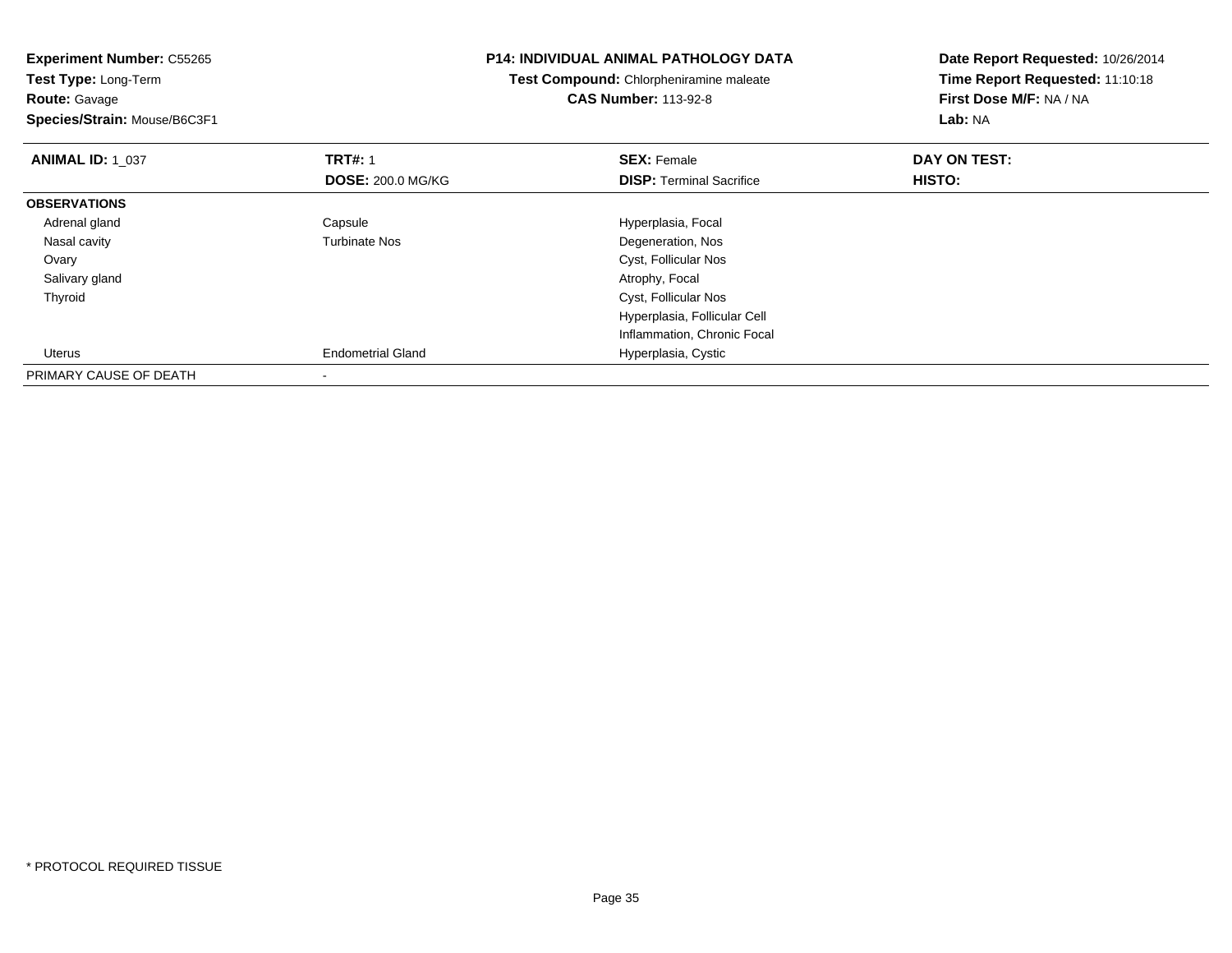| <b>Experiment Number: C55265</b><br>Test Type: Long-Term<br><b>Route: Gavage</b><br>Species/Strain: Mouse/B6C3F1 |                           | <b>P14: INDIVIDUAL ANIMAL PATHOLOGY DATA</b><br>Test Compound: Chlorpheniramine maleate<br><b>CAS Number: 113-92-8</b> | Date Report Requested: 10/26/2014<br>Time Report Requested: 11:10:18<br>First Dose M/F: NA / NA<br>Lab: NA |
|------------------------------------------------------------------------------------------------------------------|---------------------------|------------------------------------------------------------------------------------------------------------------------|------------------------------------------------------------------------------------------------------------|
| <b>ANIMAL ID: 1 038</b>                                                                                          | <b>TRT#: 1</b>            | <b>SEX: Female</b>                                                                                                     | DAY ON TEST:                                                                                               |
|                                                                                                                  | <b>DOSE: 200.0 MG/KG</b>  | <b>DISP:</b> Terminal Sacrifice                                                                                        | <b>HISTO:</b>                                                                                              |
| <b>OBSERVATIONS</b>                                                                                              |                           |                                                                                                                        |                                                                                                            |
| Adrenal gland                                                                                                    | Capsule                   | Hyperplasia, Focal                                                                                                     |                                                                                                            |
| Ovary                                                                                                            |                           | Atrophy, Senile                                                                                                        |                                                                                                            |
| Pituitary gland                                                                                                  | <b>Anterior Pituitary</b> | Hyperplasia, Focal                                                                                                     |                                                                                                            |
| Thyroid                                                                                                          |                           | Hyperplasia, Follicular Cell                                                                                           |                                                                                                            |
| Uterus                                                                                                           | <b>Endometrial Gland</b>  | Hyperplasia, Cystic                                                                                                    |                                                                                                            |
|                                                                                                                  |                           | Lymphoma, Histiocytic-Malignant Type                                                                                   |                                                                                                            |
| PRIMARY CAUSE OF DEATH                                                                                           |                           |                                                                                                                        |                                                                                                            |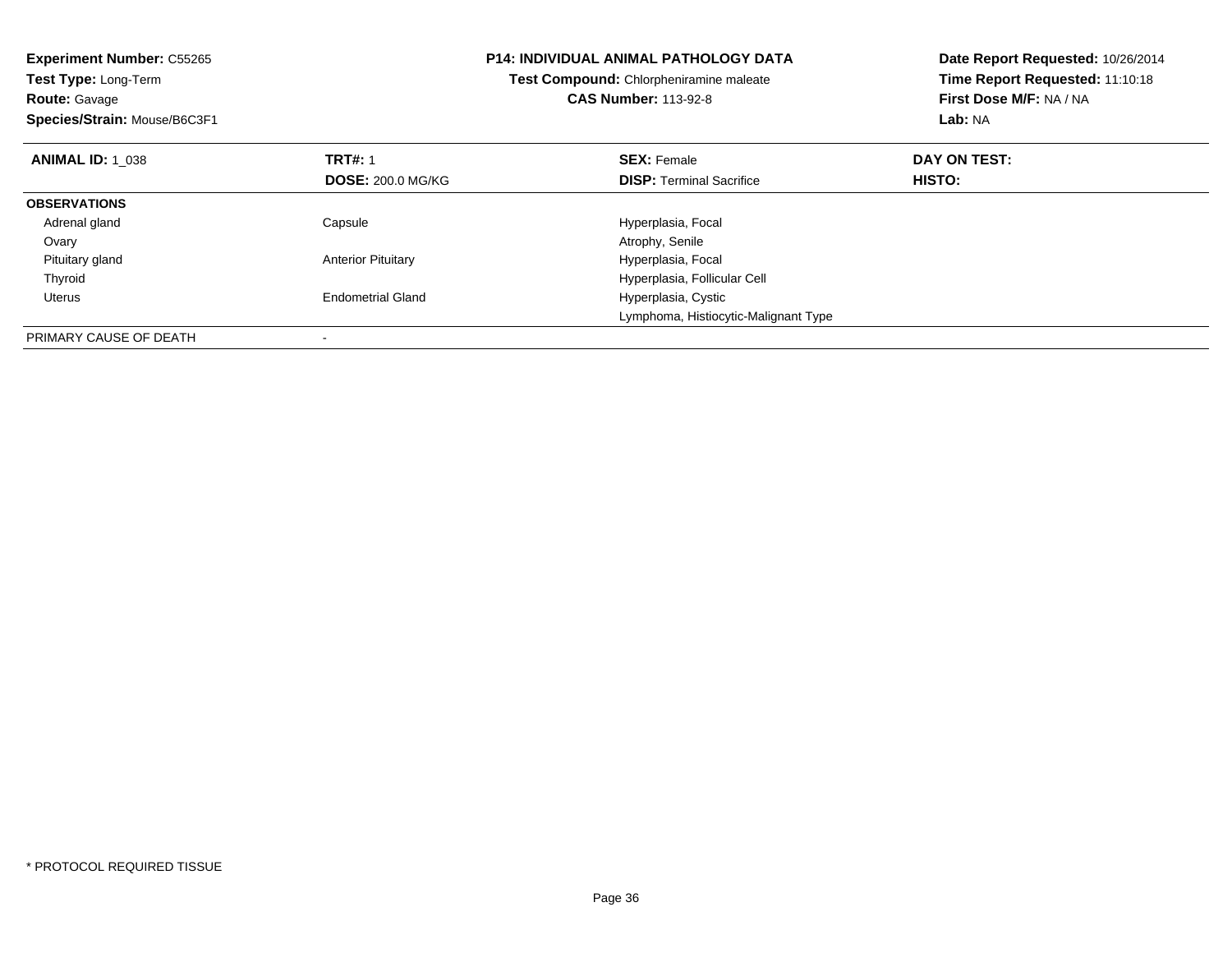| <b>Experiment Number: C55265</b><br>Test Type: Long-Term<br><b>Route: Gavage</b><br>Species/Strain: Mouse/B6C3F1 |                          | <b>P14: INDIVIDUAL ANIMAL PATHOLOGY DATA</b><br>Test Compound: Chlorpheniramine maleate<br><b>CAS Number: 113-92-8</b> | Date Report Requested: 10/26/2014<br>Time Report Requested: 11:10:18<br>First Dose M/F: NA / NA<br>Lab: NA |
|------------------------------------------------------------------------------------------------------------------|--------------------------|------------------------------------------------------------------------------------------------------------------------|------------------------------------------------------------------------------------------------------------|
| <b>ANIMAL ID: 1 039</b>                                                                                          | <b>TRT#: 1</b>           | <b>SEX: Female</b>                                                                                                     | DAY ON TEST:                                                                                               |
|                                                                                                                  | <b>DOSE: 200.0 MG/KG</b> | <b>DISP:</b> Terminal Sacrifice                                                                                        | <b>HISTO:</b>                                                                                              |
| <b>OBSERVATIONS</b>                                                                                              |                          |                                                                                                                        |                                                                                                            |
| Adrenal gland                                                                                                    | Capsule                  | Hyperplasia, Focal                                                                                                     |                                                                                                            |
| Thyroid                                                                                                          |                          | Cyst, Follicular Nos                                                                                                   |                                                                                                            |
|                                                                                                                  |                          | Hyperplasia, Follicular Cell                                                                                           |                                                                                                            |
| Uterus                                                                                                           | <b>Endometrial Gland</b> | Hyperplasia, Cystic                                                                                                    |                                                                                                            |
| PRIMARY CAUSE OF DEATH                                                                                           |                          |                                                                                                                        |                                                                                                            |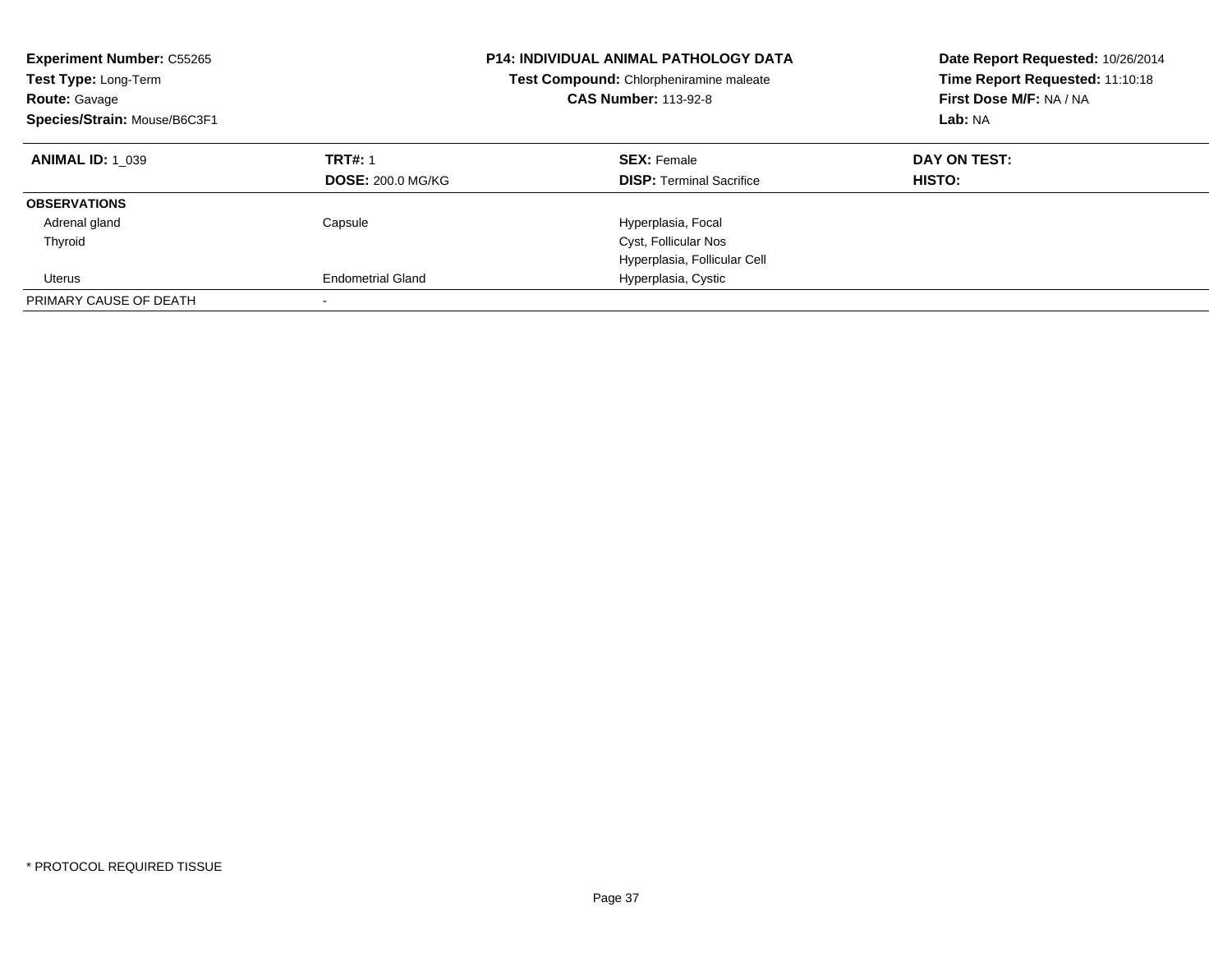| <b>Experiment Number: C55265</b><br>Test Type: Long-Term<br><b>Route: Gavage</b><br>Species/Strain: Mouse/B6C3F1 |                          | <b>P14: INDIVIDUAL ANIMAL PATHOLOGY DATA</b><br>Test Compound: Chlorpheniramine maleate<br><b>CAS Number: 113-92-8</b> | Date Report Requested: 10/26/2014<br>Time Report Requested: 11:10:18<br>First Dose M/F: NA / NA<br>Lab: NA |
|------------------------------------------------------------------------------------------------------------------|--------------------------|------------------------------------------------------------------------------------------------------------------------|------------------------------------------------------------------------------------------------------------|
| <b>ANIMAL ID: 1 040</b>                                                                                          | <b>TRT#: 1</b>           | <b>SEX: Female</b>                                                                                                     | DAY ON TEST:                                                                                               |
|                                                                                                                  | <b>DOSE: 200.0 MG/KG</b> | <b>DISP:</b> Terminal Sacrifice                                                                                        | <b>HISTO:</b>                                                                                              |
| <b>OBSERVATIONS</b>                                                                                              |                          |                                                                                                                        |                                                                                                            |
| Adrenal gland                                                                                                    | Capsule                  | Hyperplasia, Focal                                                                                                     |                                                                                                            |
| <b>Brain</b>                                                                                                     | Meninges                 | Lymphocytic Inflammatory Infiltrate                                                                                    |                                                                                                            |
| Nasal cavity                                                                                                     | Turbinate Nos            | Lymphocytic Inflammatory Infiltrate                                                                                    |                                                                                                            |
| Ovary                                                                                                            |                          | Cyst, Follicular Nos                                                                                                   |                                                                                                            |
| Thyroid                                                                                                          |                          | Hyperplasia, Follicular Cell                                                                                           |                                                                                                            |
| Uterus                                                                                                           | <b>Endometrial Gland</b> | Hyperplasia, Cystic                                                                                                    |                                                                                                            |
| PRIMARY CAUSE OF DEATH                                                                                           |                          |                                                                                                                        |                                                                                                            |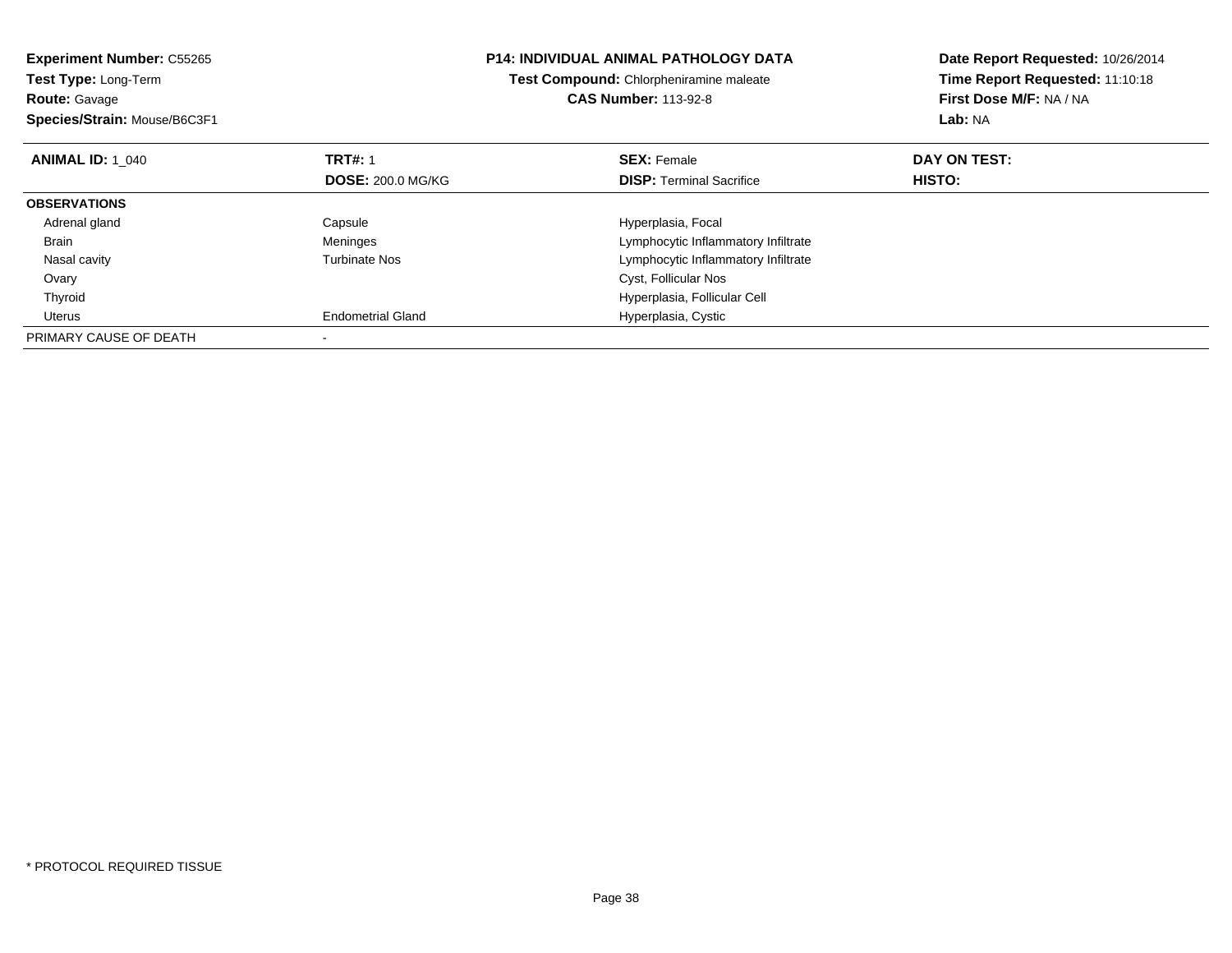| <b>Experiment Number: C55265</b><br>Test Type: Long-Term<br><b>Route: Gavage</b><br>Species/Strain: Mouse/B6C3F1 |                          | <b>P14: INDIVIDUAL ANIMAL PATHOLOGY DATA</b><br>Test Compound: Chlorpheniramine maleate<br><b>CAS Number: 113-92-8</b> | Date Report Requested: 10/26/2014<br>Time Report Requested: 11:10:18<br>First Dose M/F: NA / NA<br>Lab: NA |
|------------------------------------------------------------------------------------------------------------------|--------------------------|------------------------------------------------------------------------------------------------------------------------|------------------------------------------------------------------------------------------------------------|
| <b>ANIMAL ID: 1 041</b>                                                                                          | <b>TRT#: 1</b>           | <b>SEX: Female</b>                                                                                                     | DAY ON TEST:                                                                                               |
|                                                                                                                  | <b>DOSE: 200.0 MG/KG</b> | <b>DISP:</b> Terminal Sacrifice                                                                                        | <b>HISTO:</b>                                                                                              |
| <b>OBSERVATIONS</b>                                                                                              |                          |                                                                                                                        |                                                                                                            |
| Adrenal gland                                                                                                    | Capsule                  | Hyperplasia, Focal                                                                                                     |                                                                                                            |
| Ovary                                                                                                            |                          | Atrophy, Senile                                                                                                        |                                                                                                            |
| Uterus                                                                                                           | <b>Endometrial Gland</b> | Hyperplasia, Cystic                                                                                                    |                                                                                                            |
| PRIMARY CAUSE OF DEATH                                                                                           |                          |                                                                                                                        |                                                                                                            |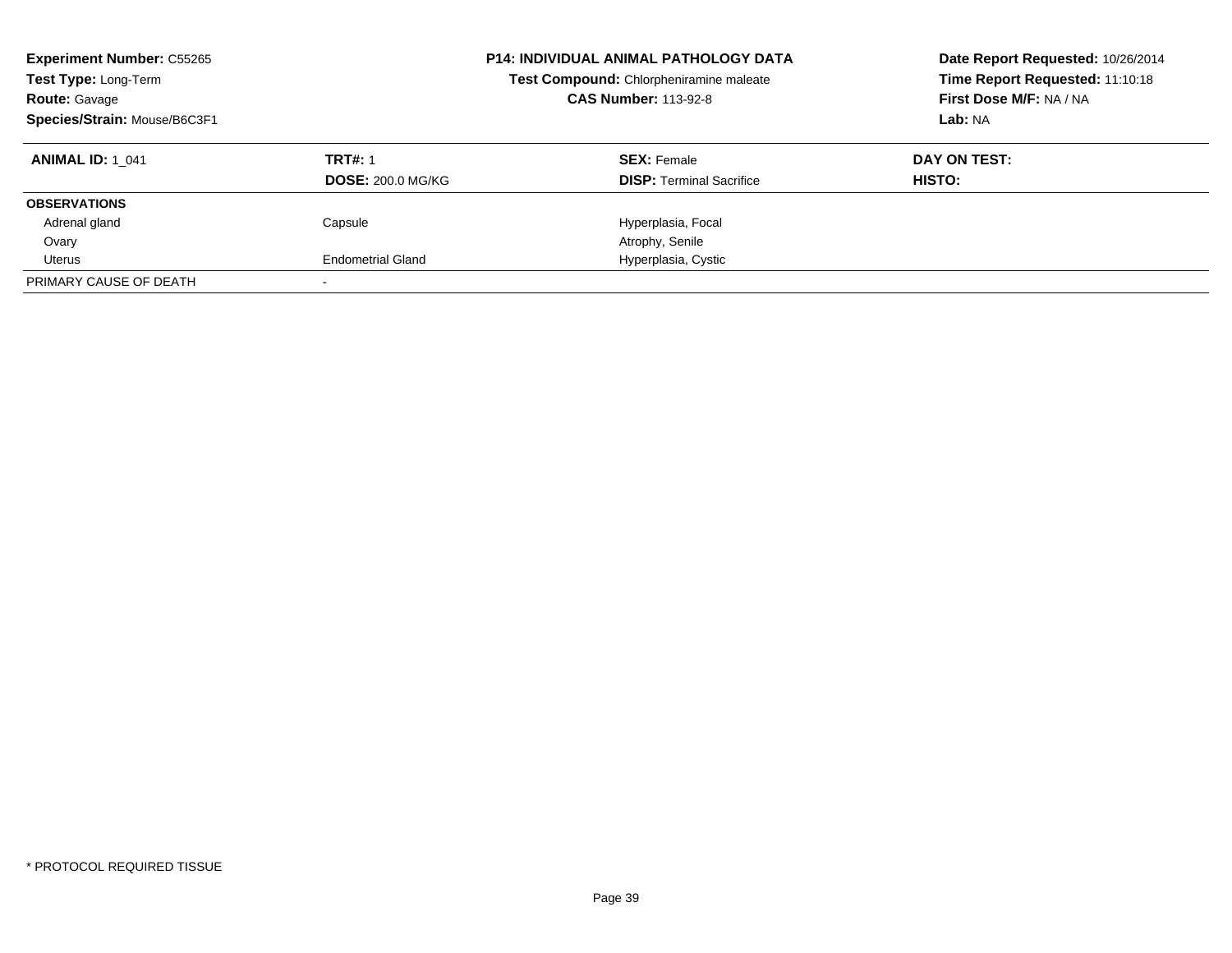| <b>Experiment Number: C55265</b><br><b>Test Type: Long-Term</b> |                          | <b>P14: INDIVIDUAL ANIMAL PATHOLOGY DATA</b> | Date Report Requested: 10/26/2014<br>Time Report Requested: 11:10:18 |  |
|-----------------------------------------------------------------|--------------------------|----------------------------------------------|----------------------------------------------------------------------|--|
|                                                                 |                          | Test Compound: Chlorpheniramine maleate      |                                                                      |  |
| <b>Route: Gavage</b>                                            |                          | <b>CAS Number: 113-92-8</b>                  | First Dose M/F: NA / NA                                              |  |
| Species/Strain: Mouse/B6C3F1                                    |                          |                                              | Lab: NA                                                              |  |
| <b>ANIMAL ID: 1 042</b>                                         | <b>TRT#: 1</b>           | <b>SEX: Female</b>                           | DAY ON TEST:                                                         |  |
|                                                                 | <b>DOSE: 200.0 MG/KG</b> | <b>DISP:</b> Natural Death                   | HISTO:                                                               |  |
| <b>OBSERVATIONS</b>                                             |                          |                                              |                                                                      |  |
| Adrenal gland                                                   | Capsule                  | Hyperplasia, Focal                           |                                                                      |  |
| Bone marrow                                                     |                          | Hyperplasia, Granulocytic                    |                                                                      |  |
| Nasal cavity                                                    | <b>Turbinate Nos</b>     | Degeneration, Nos                            |                                                                      |  |
| Unspecified                                                     | Multiple Organs Nos      | Lymphoma, Lymphocytic-Malignant Type         |                                                                      |  |
| Uterus                                                          | <b>Endometrial Gland</b> | Hyperplasia, Cystic                          |                                                                      |  |
| PRIMARY CAUSE OF DEATH                                          |                          |                                              |                                                                      |  |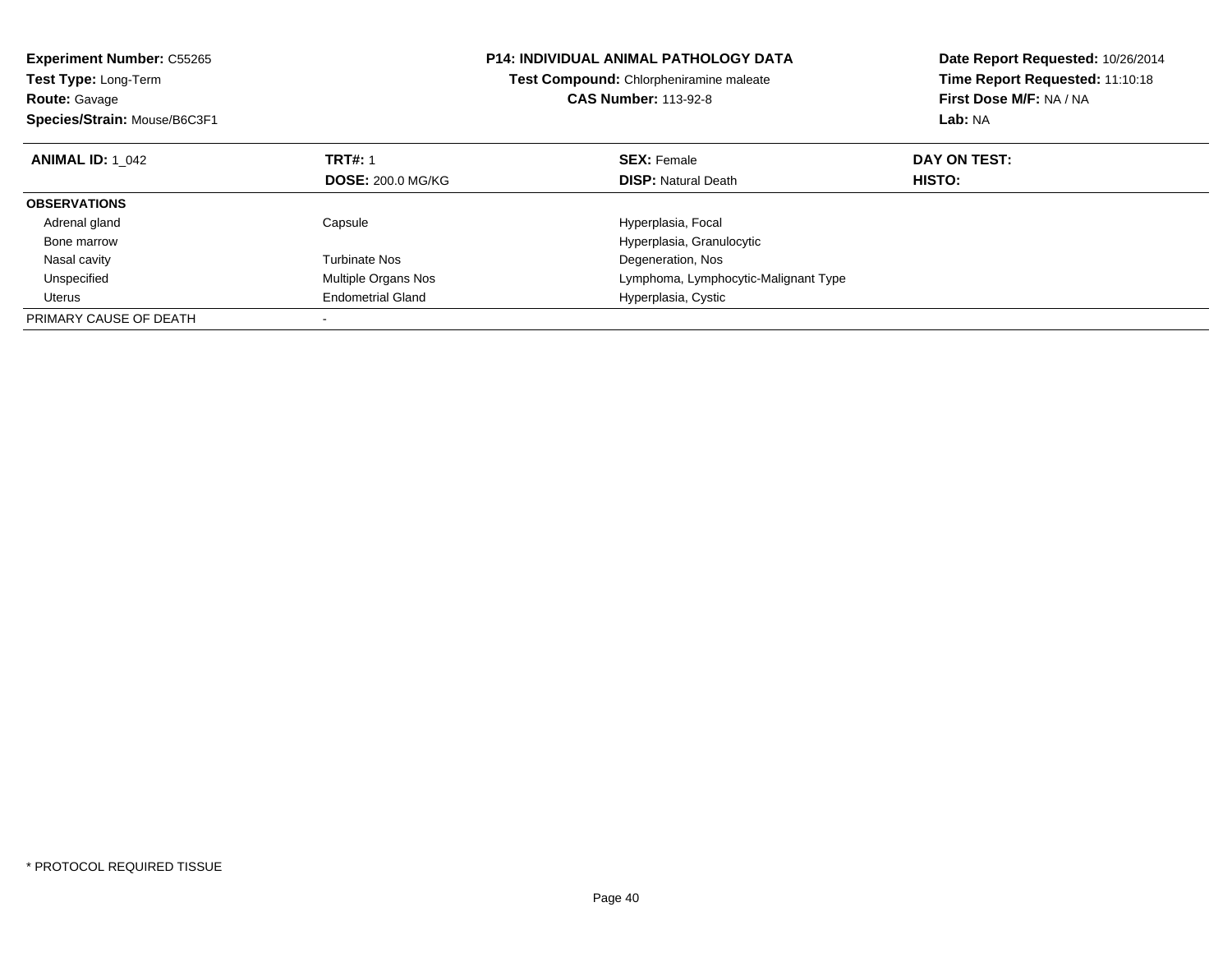**Route:** Gavage

**Species/Strain:** Mouse/B6C3F1

## **P14: INDIVIDUAL ANIMAL PATHOLOGY DATA**

**Test Compound:** Chlorpheniramine maleate**CAS Number:** 113-92-8

| <b>ANIMAL ID: 1 043</b> | <b>TRT#: 1</b>            | <b>SEX: Female</b>                  | DAY ON TEST: |  |
|-------------------------|---------------------------|-------------------------------------|--------------|--|
|                         | <b>DOSE: 200.0 MG/KG</b>  | <b>DISP: Terminal Sacrifice</b>     | HISTO:       |  |
| <b>OBSERVATIONS</b>     |                           |                                     |              |  |
| Adrenal gland           | Capsule                   | Hyperplasia, Focal                  |              |  |
| <b>Brain</b>            | Meninges                  | Lymphocytic Inflammatory Infiltrate |              |  |
| Liver                   |                           | Hepatocellular Carcinoma            |              |  |
| Ovary                   |                           | Cyst, Parovarian                    |              |  |
| Pituitary gland         | <b>Anterior Pituitary</b> | Hyperplasia, Focal                  |              |  |
| Stomach                 | Forestomach               | Acanthosis                          |              |  |
| Thyroid                 |                           | Hyperplasia, Follicular Cell        |              |  |
| Uterus                  | <b>Endometrial Gland</b>  | Hyperplasia, Cystic                 |              |  |
| PRIMARY CAUSE OF DEATH  |                           |                                     |              |  |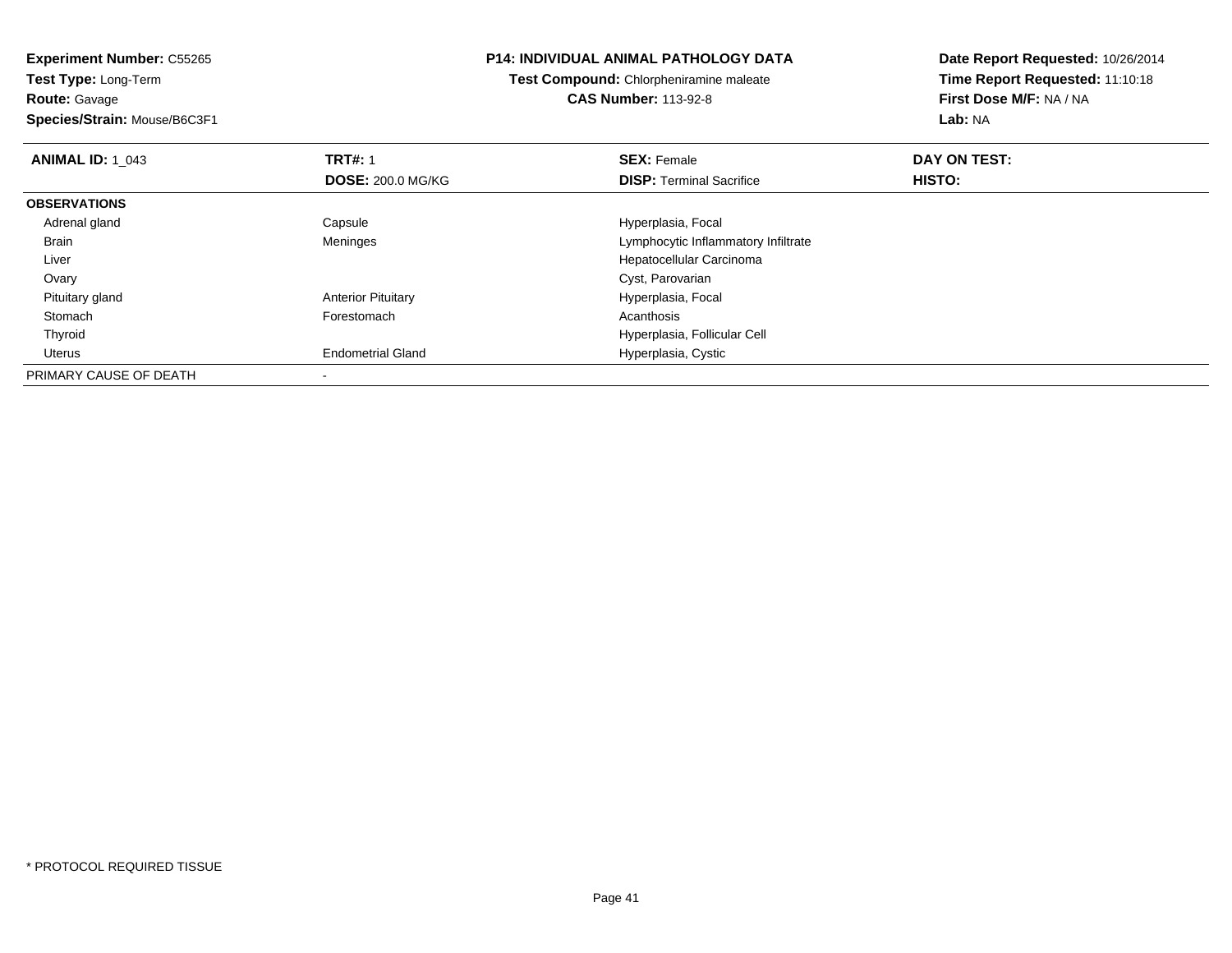| <b>Experiment Number: C55265</b><br>Test Type: Long-Term<br><b>Route: Gavage</b><br>Species/Strain: Mouse/B6C3F1 |                          | <b>P14: INDIVIDUAL ANIMAL PATHOLOGY DATA</b><br>Test Compound: Chlorpheniramine maleate<br><b>CAS Number: 113-92-8</b> | Date Report Requested: 10/26/2014<br>Time Report Requested: 11:10:18<br>First Dose M/F: NA / NA<br>Lab: NA |
|------------------------------------------------------------------------------------------------------------------|--------------------------|------------------------------------------------------------------------------------------------------------------------|------------------------------------------------------------------------------------------------------------|
| <b>ANIMAL ID: 1 044</b>                                                                                          | <b>TRT#: 1</b>           | <b>SEX: Female</b>                                                                                                     | DAY ON TEST:                                                                                               |
|                                                                                                                  | <b>DOSE: 200.0 MG/KG</b> | <b>DISP:</b> Terminal Sacrifice                                                                                        | <b>HISTO:</b>                                                                                              |
| <b>OBSERVATIONS</b>                                                                                              |                          |                                                                                                                        |                                                                                                            |
| Adrenal gland                                                                                                    | Capsule                  | Hyperplasia, Focal                                                                                                     |                                                                                                            |
| Thyroid                                                                                                          |                          | Cyst, Follicular Nos                                                                                                   |                                                                                                            |
|                                                                                                                  |                          | Hyperplasia, Follicular Cell                                                                                           |                                                                                                            |
| Uterus                                                                                                           | <b>Endometrial Gland</b> | Hyperplasia, Cystic                                                                                                    |                                                                                                            |
| PRIMARY CAUSE OF DEATH                                                                                           |                          |                                                                                                                        |                                                                                                            |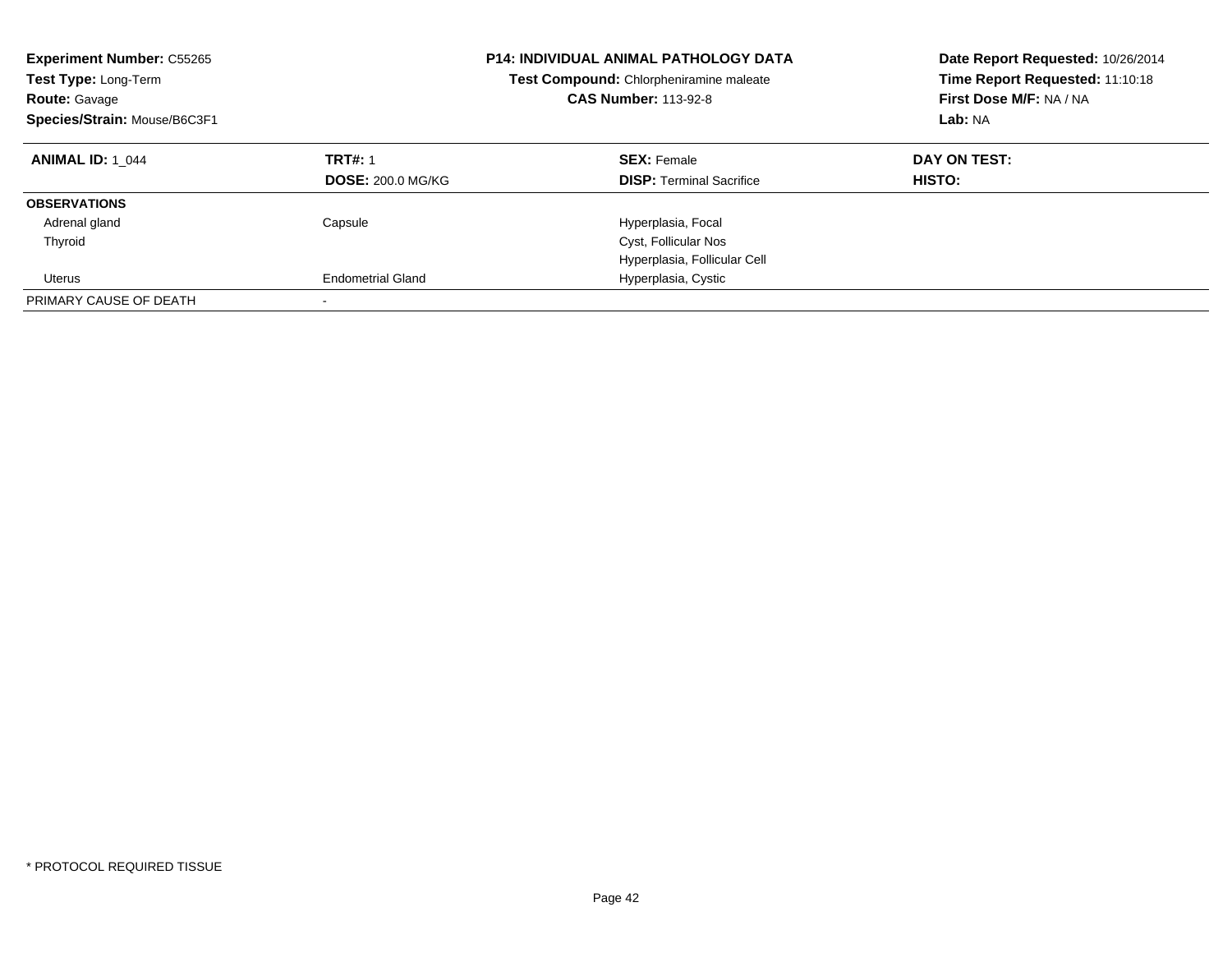| <b>Experiment Number: C55265</b><br>Test Type: Long-Term<br><b>Route: Gavage</b><br>Species/Strain: Mouse/B6C3F1 |                           | <b>P14: INDIVIDUAL ANIMAL PATHOLOGY DATA</b><br>Test Compound: Chlorpheniramine maleate<br><b>CAS Number: 113-92-8</b> | Date Report Requested: 10/26/2014<br>Time Report Requested: 11:10:18<br>First Dose M/F: NA / NA<br>Lab: NA |
|------------------------------------------------------------------------------------------------------------------|---------------------------|------------------------------------------------------------------------------------------------------------------------|------------------------------------------------------------------------------------------------------------|
| <b>ANIMAL ID: 1_045</b>                                                                                          | <b>TRT#: 1</b>            | <b>SEX: Female</b>                                                                                                     | DAY ON TEST:                                                                                               |
|                                                                                                                  | <b>DOSE: 200.0 MG/KG</b>  | <b>DISP:</b> Terminal Sacrifice                                                                                        | <b>HISTO:</b>                                                                                              |
| <b>OBSERVATIONS</b>                                                                                              |                           |                                                                                                                        |                                                                                                            |
| Adrenal gland                                                                                                    | Capsule                   | Hyperplasia, Focal                                                                                                     |                                                                                                            |
|                                                                                                                  | Medulla                   | Pheochromocytoma                                                                                                       |                                                                                                            |
| Lung                                                                                                             |                           | Alveolar/Bronchiolar Carcinoma                                                                                         |                                                                                                            |
| Pituitary gland                                                                                                  | <b>Anterior Pituitary</b> | Adenoma, Nos                                                                                                           |                                                                                                            |
| Thyroid                                                                                                          |                           | Follicular-Cell Adenoma                                                                                                |                                                                                                            |
|                                                                                                                  |                           | Hyperplasia, Follicular Cell                                                                                           |                                                                                                            |
| Uterus                                                                                                           | <b>Endometrial Gland</b>  | Hyperplasia, Cystic                                                                                                    |                                                                                                            |
| PRIMARY CAUSE OF DEATH                                                                                           |                           |                                                                                                                        |                                                                                                            |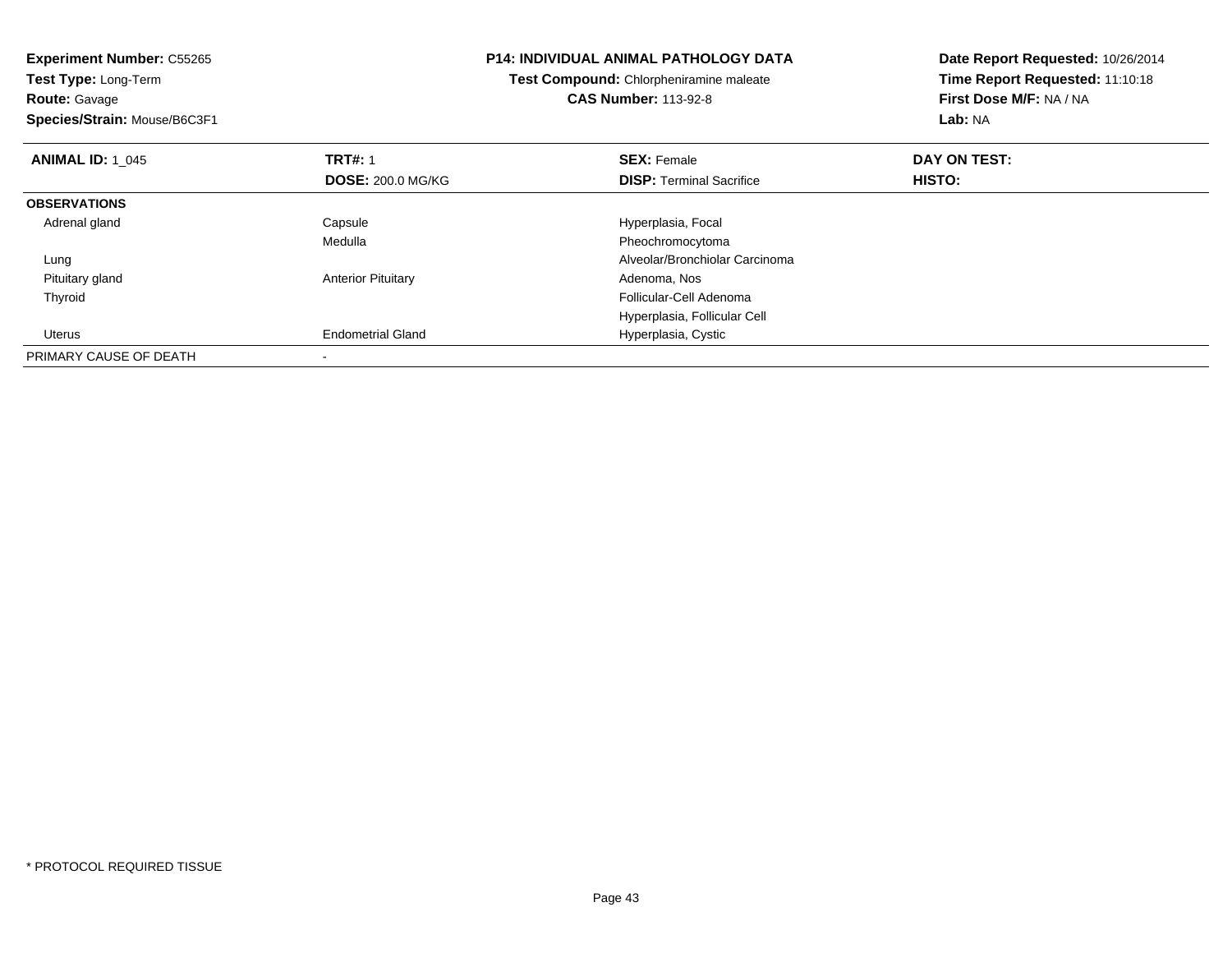| <b>Experiment Number: C55265</b><br>Test Type: Long-Term<br><b>Route: Gavage</b><br>Species/Strain: Mouse/B6C3F1 |                          | <b>P14: INDIVIDUAL ANIMAL PATHOLOGY DATA</b><br>Test Compound: Chlorpheniramine maleate<br><b>CAS Number: 113-92-8</b> | Date Report Requested: 10/26/2014<br>Time Report Requested: 11:10:18<br>First Dose M/F: NA / NA<br>Lab: NA |
|------------------------------------------------------------------------------------------------------------------|--------------------------|------------------------------------------------------------------------------------------------------------------------|------------------------------------------------------------------------------------------------------------|
| <b>ANIMAL ID: 1 046</b>                                                                                          | <b>TRT#: 1</b>           | <b>SEX: Female</b>                                                                                                     | DAY ON TEST:                                                                                               |
|                                                                                                                  | <b>DOSE: 200.0 MG/KG</b> | <b>DISP:</b> Terminal Sacrifice                                                                                        | HISTO:                                                                                                     |
| <b>OBSERVATIONS</b>                                                                                              |                          |                                                                                                                        |                                                                                                            |
| Adrenal gland                                                                                                    | Capsule                  | Hyperplasia, Focal                                                                                                     |                                                                                                            |
| Bone                                                                                                             | Femur                    | Hyperostosis                                                                                                           |                                                                                                            |
| Bone marrow                                                                                                      |                          | Fibrosis, Myelo                                                                                                        |                                                                                                            |
| Ovary                                                                                                            |                          | Atrophy, Senile                                                                                                        |                                                                                                            |
| Thyroid                                                                                                          |                          | Hyperplasia, Follicular Cell                                                                                           |                                                                                                            |
| Uterus                                                                                                           | <b>Endometrial Gland</b> | Hyperplasia, Cystic                                                                                                    |                                                                                                            |
| PRIMARY CAUSE OF DEATH                                                                                           |                          |                                                                                                                        |                                                                                                            |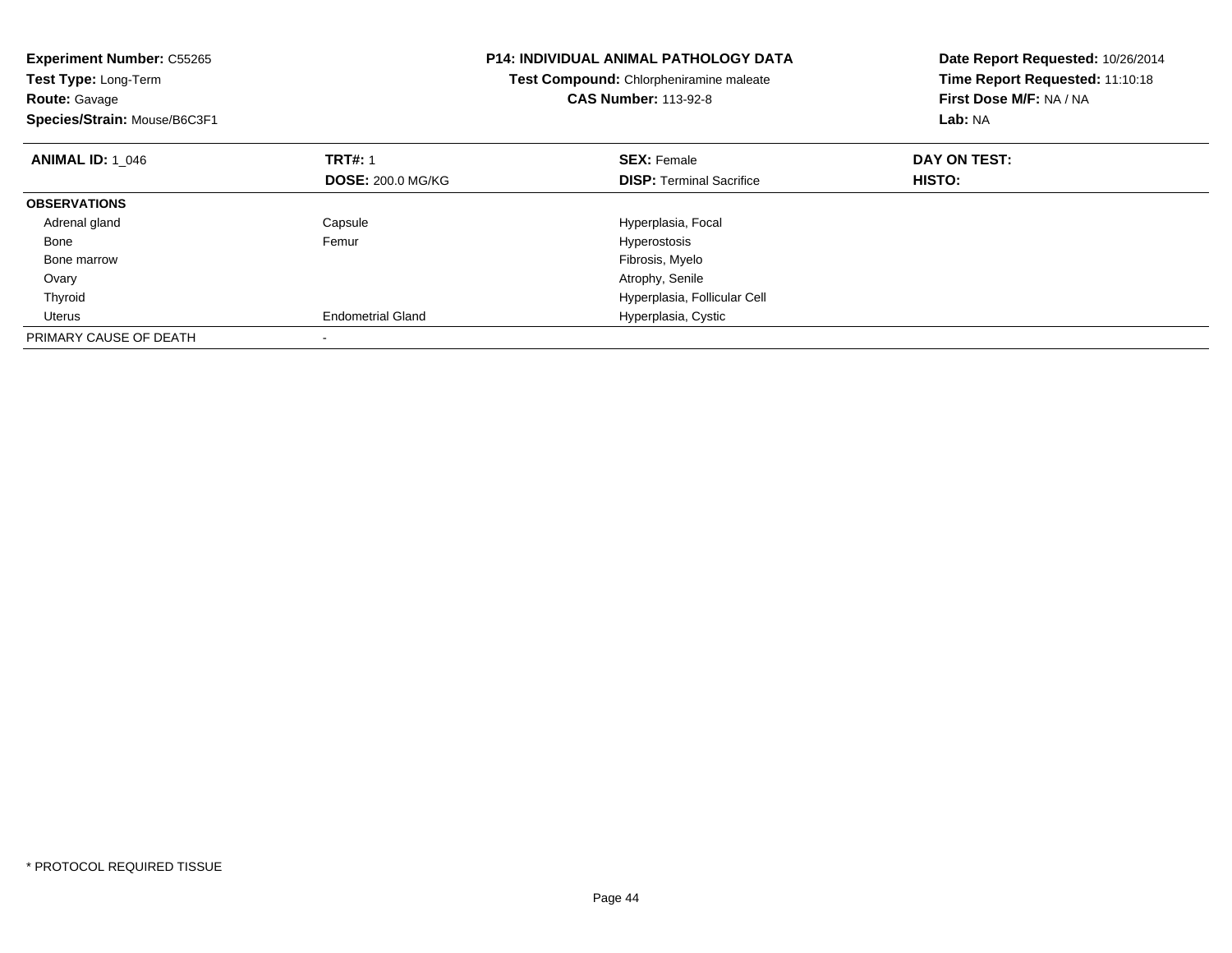| <b>Experiment Number: C55265</b><br>Test Type: Long-Term<br><b>Route: Gavage</b><br>Species/Strain: Mouse/B6C3F1 |                                            | <b>P14: INDIVIDUAL ANIMAL PATHOLOGY DATA</b><br>Test Compound: Chlorpheniramine maleate<br><b>CAS Number: 113-92-8</b> | Date Report Requested: 10/26/2014<br>Time Report Requested: 11:10:18<br>First Dose M/F: NA / NA<br>Lab: NA |
|------------------------------------------------------------------------------------------------------------------|--------------------------------------------|------------------------------------------------------------------------------------------------------------------------|------------------------------------------------------------------------------------------------------------|
| <b>ANIMAL ID: 1 047</b>                                                                                          | <b>TRT#: 1</b><br><b>DOSE: 200.0 MG/KG</b> | <b>SEX: Female</b><br><b>DISP:</b> Terminal Sacrifice                                                                  | DAY ON TEST:<br>HISTO:                                                                                     |
| <b>OBSERVATIONS</b>                                                                                              |                                            |                                                                                                                        |                                                                                                            |
| Adrenal gland<br>Liver                                                                                           | Capsule                                    | Hyperplasia, Focal<br>Hepatocellular Carcinoma                                                                         |                                                                                                            |
| Thyroid                                                                                                          |                                            | Hyperplasia, Follicular Cell                                                                                           |                                                                                                            |
| Uterus                                                                                                           | <b>Endometrial Gland</b>                   | Hyperplasia, Cystic                                                                                                    |                                                                                                            |
| PRIMARY CAUSE OF DEATH                                                                                           |                                            |                                                                                                                        |                                                                                                            |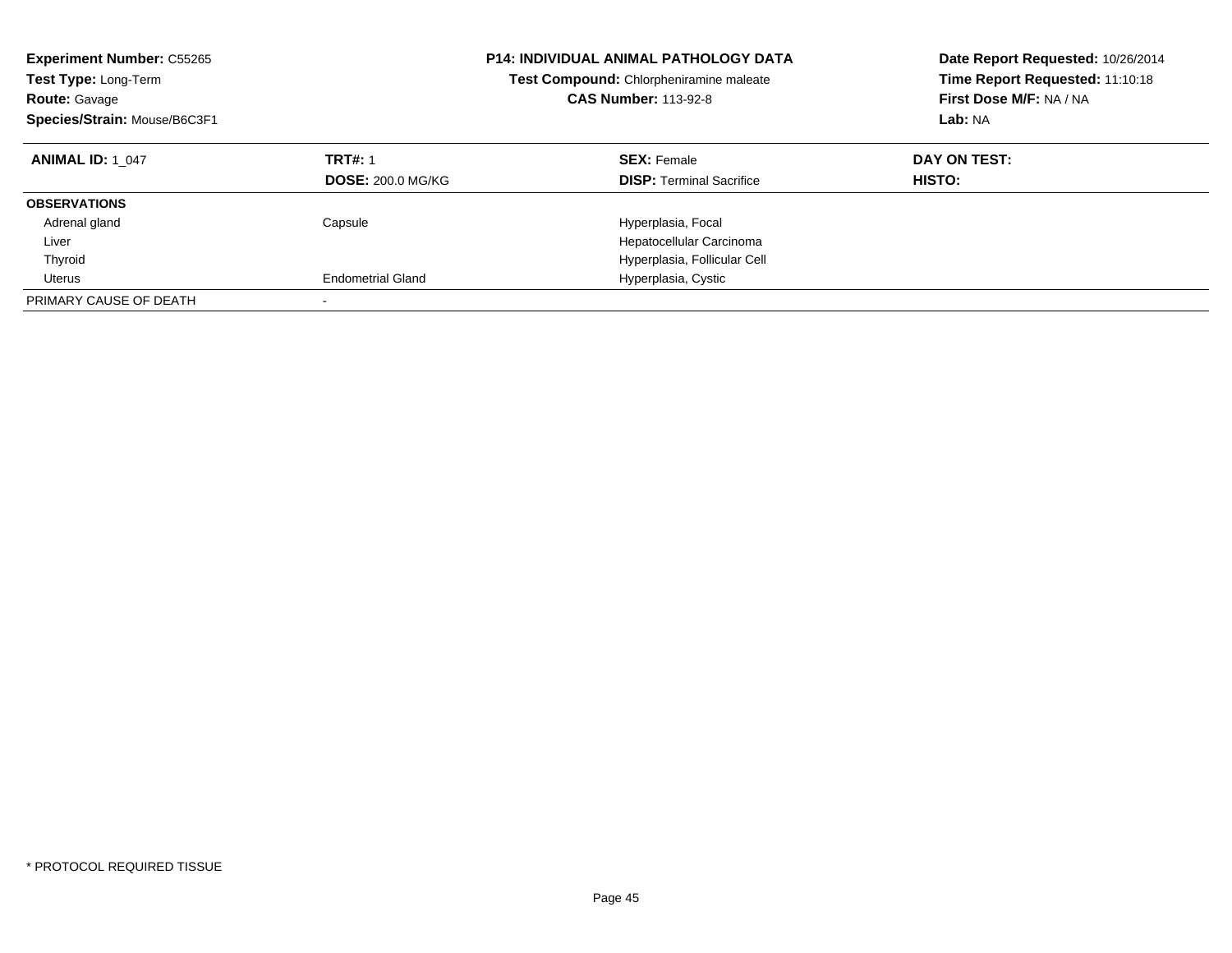| <b>Experiment Number: C55265</b><br>Test Type: Long-Term<br><b>Route: Gavage</b><br>Species/Strain: Mouse/B6C3F1 |                          | <b>P14: INDIVIDUAL ANIMAL PATHOLOGY DATA</b><br>Test Compound: Chlorpheniramine maleate<br><b>CAS Number: 113-92-8</b> | Date Report Requested: 10/26/2014<br>Time Report Requested: 11:10:18<br>First Dose M/F: NA / NA<br>Lab: NA |
|------------------------------------------------------------------------------------------------------------------|--------------------------|------------------------------------------------------------------------------------------------------------------------|------------------------------------------------------------------------------------------------------------|
| <b>ANIMAL ID: 1 048</b>                                                                                          | <b>TRT#: 1</b>           | <b>SEX: Female</b>                                                                                                     | DAY ON TEST:                                                                                               |
|                                                                                                                  | <b>DOSE: 200.0 MG/KG</b> | <b>DISP:</b> Natural Death                                                                                             | HISTO:                                                                                                     |
| <b>OBSERVATIONS</b>                                                                                              |                          |                                                                                                                        |                                                                                                            |
| Lung                                                                                                             |                          | Congestion, Acute                                                                                                      |                                                                                                            |
|                                                                                                                  |                          | Hemorrhage                                                                                                             |                                                                                                            |
| Spleen                                                                                                           | Follicles                | Depletion, Lymphoid                                                                                                    |                                                                                                            |
| Thymus                                                                                                           |                          | Depletion, Lymphoid                                                                                                    |                                                                                                            |
| Uterus                                                                                                           | <b>Endometrial Gland</b> | Hyperplasia, Cystic                                                                                                    |                                                                                                            |
| PRIMARY CAUSE OF DEATH                                                                                           |                          |                                                                                                                        |                                                                                                            |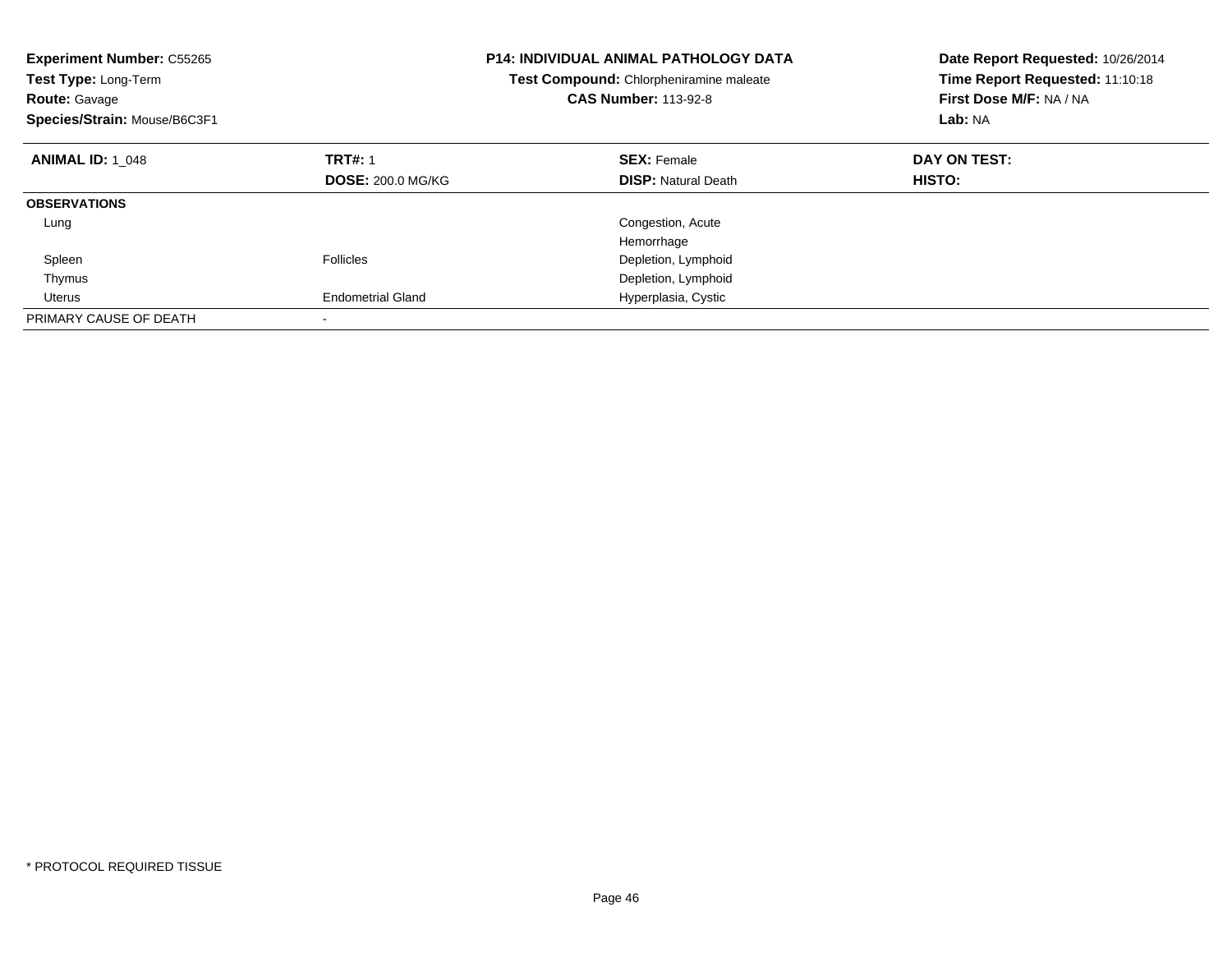| <b>Experiment Number: C55265</b><br>Test Type: Long-Term<br><b>Route: Gavage</b><br>Species/Strain: Mouse/B6C3F1 |                          | <b>P14: INDIVIDUAL ANIMAL PATHOLOGY DATA</b><br>Test Compound: Chlorpheniramine maleate<br><b>CAS Number: 113-92-8</b> | Date Report Requested: 10/26/2014<br>Time Report Requested: 11:10:18<br>First Dose M/F: NA / NA<br>Lab: NA |
|------------------------------------------------------------------------------------------------------------------|--------------------------|------------------------------------------------------------------------------------------------------------------------|------------------------------------------------------------------------------------------------------------|
| <b>ANIMAL ID: 1 049</b>                                                                                          | <b>TRT#: 1</b>           | <b>SEX: Female</b>                                                                                                     | DAY ON TEST:                                                                                               |
|                                                                                                                  | <b>DOSE: 200.0 MG/KG</b> | <b>DISP:</b> Terminal Sacrifice                                                                                        | <b>HISTO:</b>                                                                                              |
| <b>OBSERVATIONS</b>                                                                                              |                          |                                                                                                                        |                                                                                                            |
| Adrenal gland                                                                                                    | Capsule                  | Hyperplasia, Focal                                                                                                     |                                                                                                            |
| Lung                                                                                                             |                          | Alveolar/Bronchiolar Adenoma                                                                                           |                                                                                                            |
| Ovary                                                                                                            |                          | Cyst, Follicular Nos                                                                                                   |                                                                                                            |
| Thyroid                                                                                                          |                          | Hyperplasia, Follicular Cell                                                                                           |                                                                                                            |
| Uterus                                                                                                           | <b>Endometrial Gland</b> | Hyperplasia, Cystic                                                                                                    |                                                                                                            |
| PRIMARY CAUSE OF DEATH                                                                                           |                          |                                                                                                                        |                                                                                                            |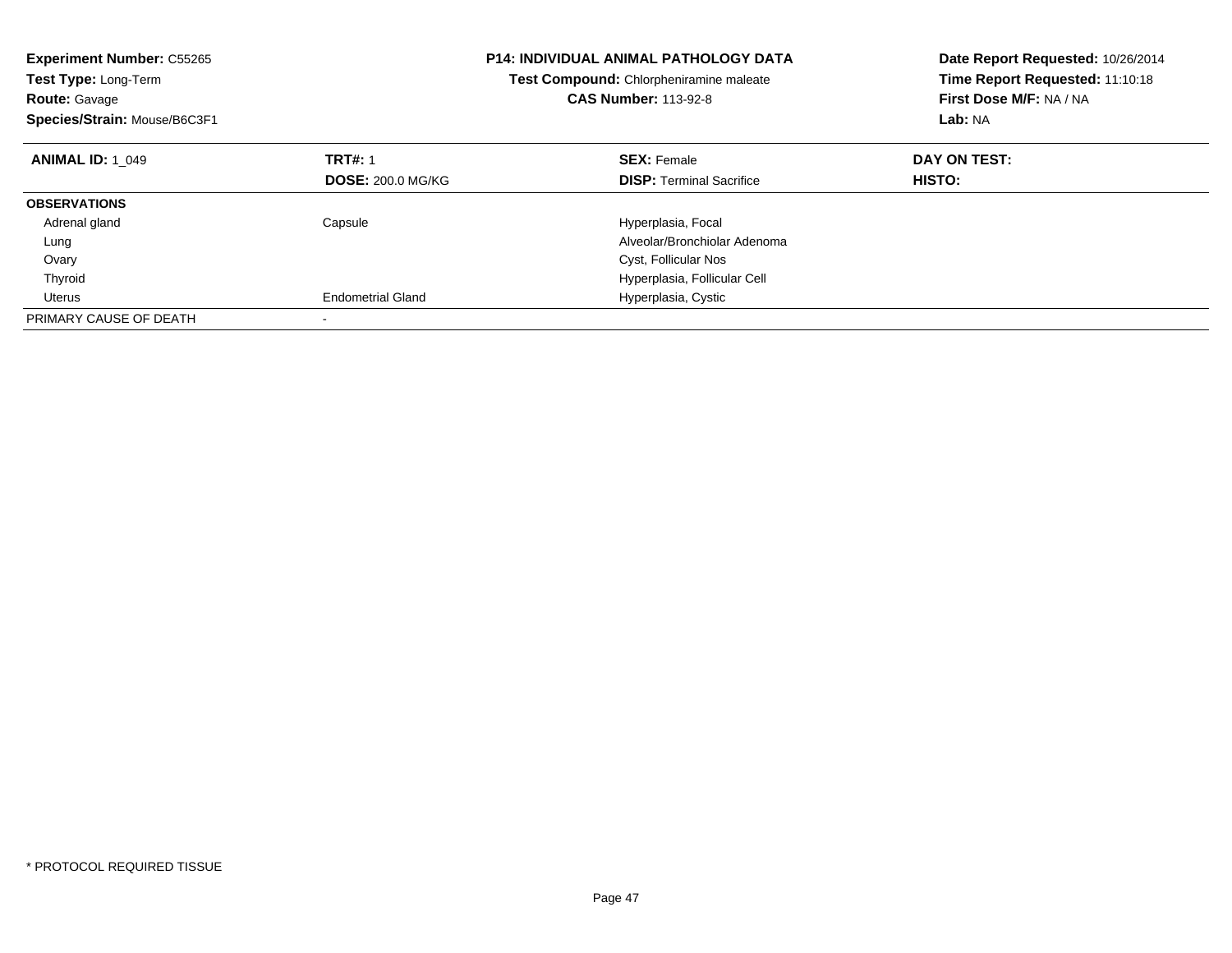**Route:** Gavage

**Species/Strain:** Mouse/B6C3F1

## **P14: INDIVIDUAL ANIMAL PATHOLOGY DATA**

**Test Compound:** Chlorpheniramine maleate**CAS Number:** 113-92-8

| <b>ANIMAL ID: 1 050</b> | <b>TRT#: 1</b>           | <b>SEX: Female</b>                  | DAY ON TEST: |
|-------------------------|--------------------------|-------------------------------------|--------------|
|                         | <b>DOSE: 200.0 MG/KG</b> | <b>DISP: Terminal Sacrifice</b>     | HISTO:       |
| <b>OBSERVATIONS</b>     |                          |                                     |              |
| Adrenal gland           | Capsule                  | Hyperplasia, Focal                  |              |
| Bone                    | Femur                    | Hyperostosis                        |              |
| Bone marrow             |                          | Fibrosis, Myelo                     |              |
| Brain                   | Meninges                 | Lymphocytic Inflammatory Infiltrate |              |
| Lung                    |                          | Hyperplasia, Epithelial             |              |
| Ovary                   |                          | Atrophy, Senile                     |              |
|                         |                          | Cyst, Follicular Nos                |              |
|                         |                          | Cyst, Parovarian                    |              |
| Thyroid                 |                          | Hyperplasia, Follicular Cell        |              |
| Uterus                  | <b>Endometrial Gland</b> | Hyperplasia, Cystic                 |              |
| PRIMARY CAUSE OF DEATH  |                          |                                     |              |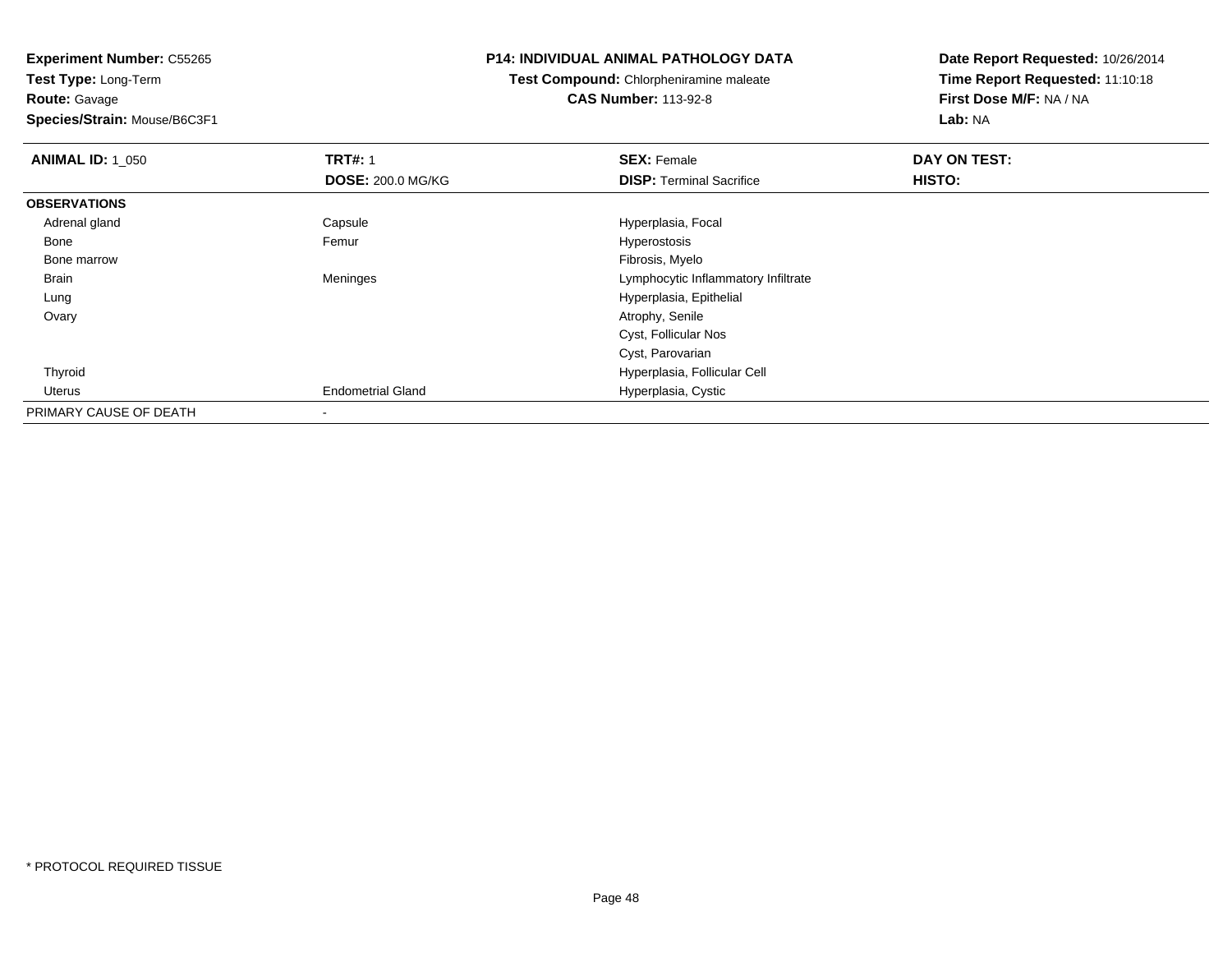| <b>Experiment Number: C55265</b><br><b>Test Type: Long-Term</b><br><b>Route: Gavage</b><br>Species/Strain: Mouse/B6C3F1 |                                     | <b>P14: INDIVIDUAL ANIMAL PATHOLOGY DATA</b><br><b>Test Compound:</b> Chlorpheniramine maleate<br><b>CAS Number: 113-92-8</b> | Date Report Requested: 10/26/2014<br>Time Report Requested: 11:10:18<br>First Dose M/F: NA / NA<br>Lab: NA |
|-------------------------------------------------------------------------------------------------------------------------|-------------------------------------|-------------------------------------------------------------------------------------------------------------------------------|------------------------------------------------------------------------------------------------------------|
| <b>ANIMAL ID: 2 001</b>                                                                                                 | TRT#: 2<br><b>DOSE: 100.0 MG/KG</b> | <b>SEX: Female</b><br><b>DISP:</b> Terminal Sacrifice                                                                         | DAY ON TEST:<br><b>HISTO:</b>                                                                              |
| <b>OBSERVATIONS</b>                                                                                                     |                                     |                                                                                                                               |                                                                                                            |
| Adrenal gland                                                                                                           | Capsule                             | Hyperplasia, Focal                                                                                                            |                                                                                                            |
| Ovary                                                                                                                   |                                     | Cyst, Parovarian                                                                                                              |                                                                                                            |
| Unspecified                                                                                                             | Multiple Organs Nos                 | Lymphoma, Lymphocytic-Malignant Type                                                                                          |                                                                                                            |
| Uterus                                                                                                                  | <b>Endometrial Gland</b>            | Hyperplasia, Cystic                                                                                                           |                                                                                                            |
| PRIMARY CAUSE OF DEATH                                                                                                  |                                     |                                                                                                                               |                                                                                                            |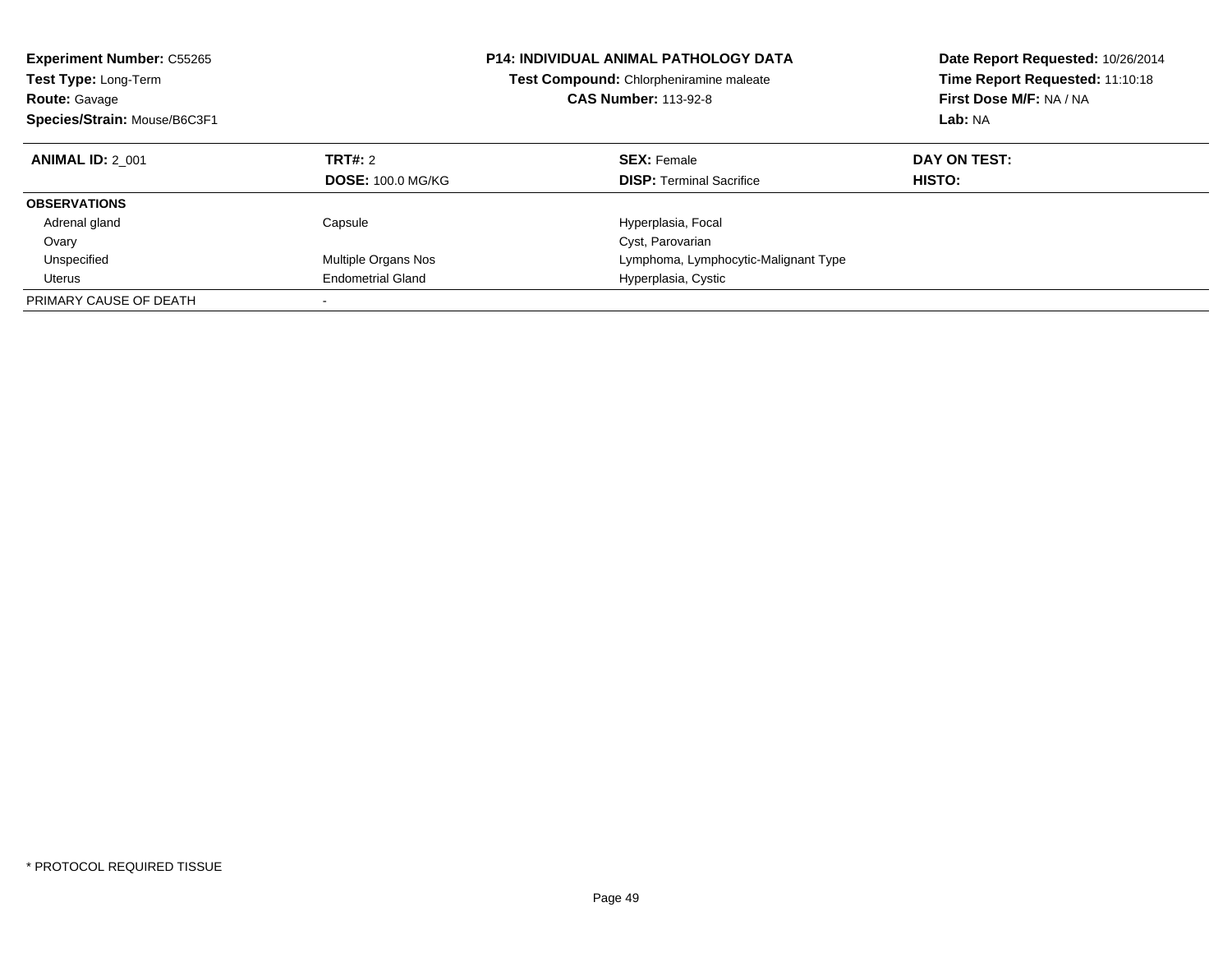| <b>Experiment Number: C55265</b><br>Test Type: Long-Term<br><b>Route: Gavage</b><br>Species/Strain: Mouse/B6C3F1 |                          | <b>P14: INDIVIDUAL ANIMAL PATHOLOGY DATA</b><br>Test Compound: Chlorpheniramine maleate<br><b>CAS Number: 113-92-8</b> | Date Report Requested: 10/26/2014<br>Time Report Requested: 11:10:18<br>First Dose M/F: NA / NA<br>Lab: NA |
|------------------------------------------------------------------------------------------------------------------|--------------------------|------------------------------------------------------------------------------------------------------------------------|------------------------------------------------------------------------------------------------------------|
| <b>ANIMAL ID: 2 002</b>                                                                                          | TRT#: 2                  | <b>SEX: Female</b>                                                                                                     | DAY ON TEST:                                                                                               |
|                                                                                                                  | <b>DOSE: 100.0 MG/KG</b> | <b>DISP:</b> Terminal Sacrifice                                                                                        | <b>HISTO:</b>                                                                                              |
| <b>OBSERVATIONS</b>                                                                                              |                          |                                                                                                                        |                                                                                                            |
| Adrenal gland                                                                                                    | Capsule                  | Hyperplasia, Focal                                                                                                     |                                                                                                            |
| Brain                                                                                                            | Meninges                 | Lymphocytic Inflammatory Infiltrate                                                                                    |                                                                                                            |
| Ovary                                                                                                            |                          | Atrophy, Senile                                                                                                        |                                                                                                            |
| Thyroid                                                                                                          |                          | Hyperplasia, Follicular Cell                                                                                           |                                                                                                            |
| Uterus                                                                                                           | <b>Endometrial Gland</b> | Hyperplasia, Cystic                                                                                                    |                                                                                                            |
| PRIMARY CAUSE OF DEATH                                                                                           |                          |                                                                                                                        |                                                                                                            |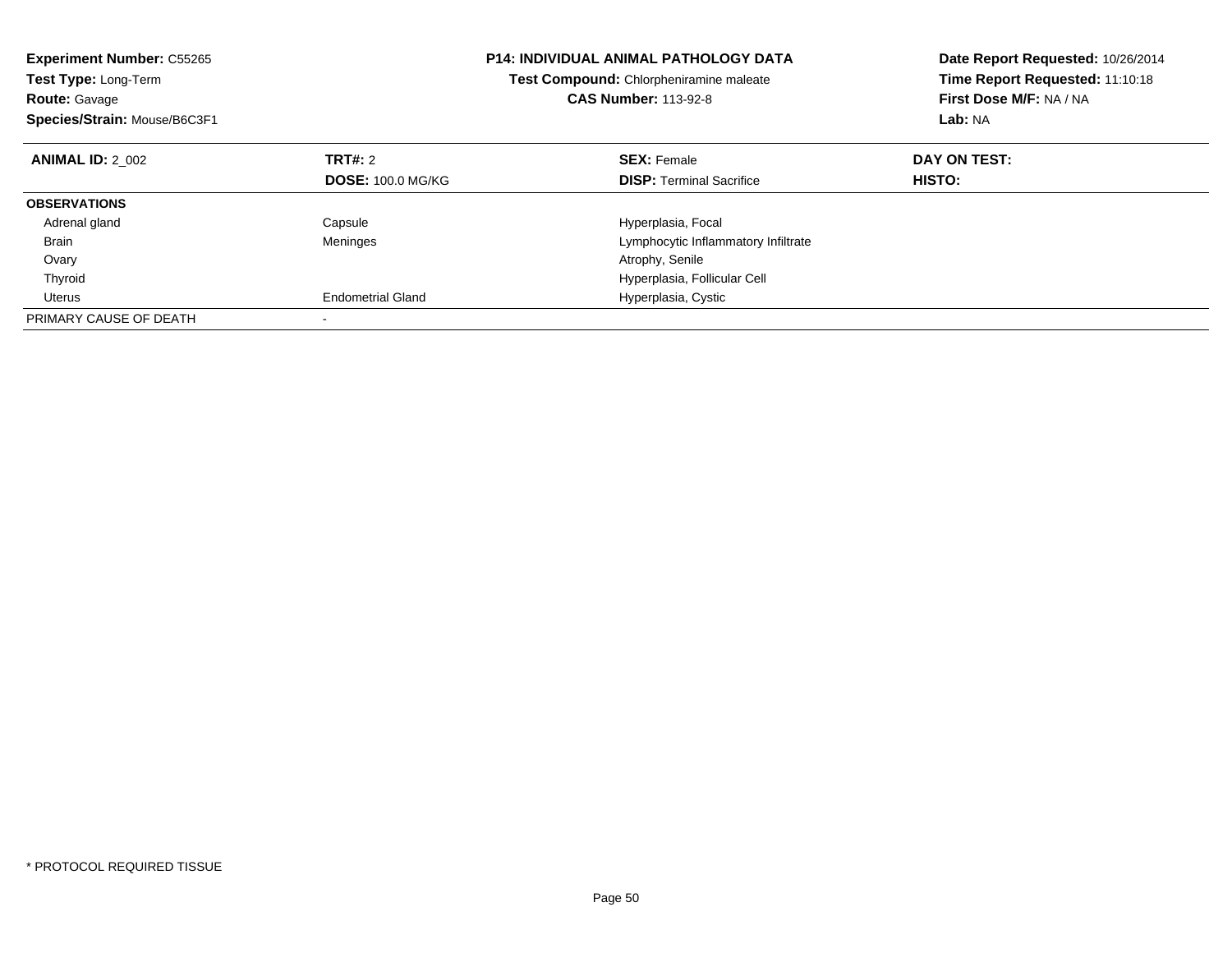**Experiment Number:** C55265**Test Type:** Long-Term**Route:** Gavage

**Species/Strain:** Mouse/B6C3F1

-

## **P14: INDIVIDUAL ANIMAL PATHOLOGY DATA**

# **Test Compound:** Chlorpheniramine maleate**CAS Number:** 113-92-8

| <b>ANIMAL ID: 2 003</b> | TRT#: 2                   | <b>SEX: Female</b>              | DAY ON TEST: |  |
|-------------------------|---------------------------|---------------------------------|--------------|--|
|                         | <b>DOSE: 100.0 MG/KG</b>  | <b>DISP: Terminal Sacrifice</b> | HISTO:       |  |
| <b>OBSERVATIONS</b>     |                           |                                 |              |  |
| Adrenal gland           | Capsule                   | Hyperplasia, Focal              |              |  |
| Bone marrow             |                           | Hyperplasia, Granulocytic       |              |  |
| Liver                   |                           | Hematopoiesis                   |              |  |
| Pituitary gland         | <b>Anterior Pituitary</b> | Adenoma, Nos                    |              |  |
| Spleen                  | Red Pulp                  | Hematopoiesis                   |              |  |
| Stomach                 | Forestomach               | Squamous Cell Papilloma         |              |  |
| Thyroid                 |                           | Hyperplasia, Follicular Cell    |              |  |
| Uterus                  | <b>Endometrial Gland</b>  | Hyperplasia, Cystic             |              |  |
|                         |                           | Inflammation, Chronic Focal     |              |  |
|                         |                           | Prolapse                        |              |  |
| PRIMARY CAUSE OF DEATH  | $\,$                      |                                 |              |  |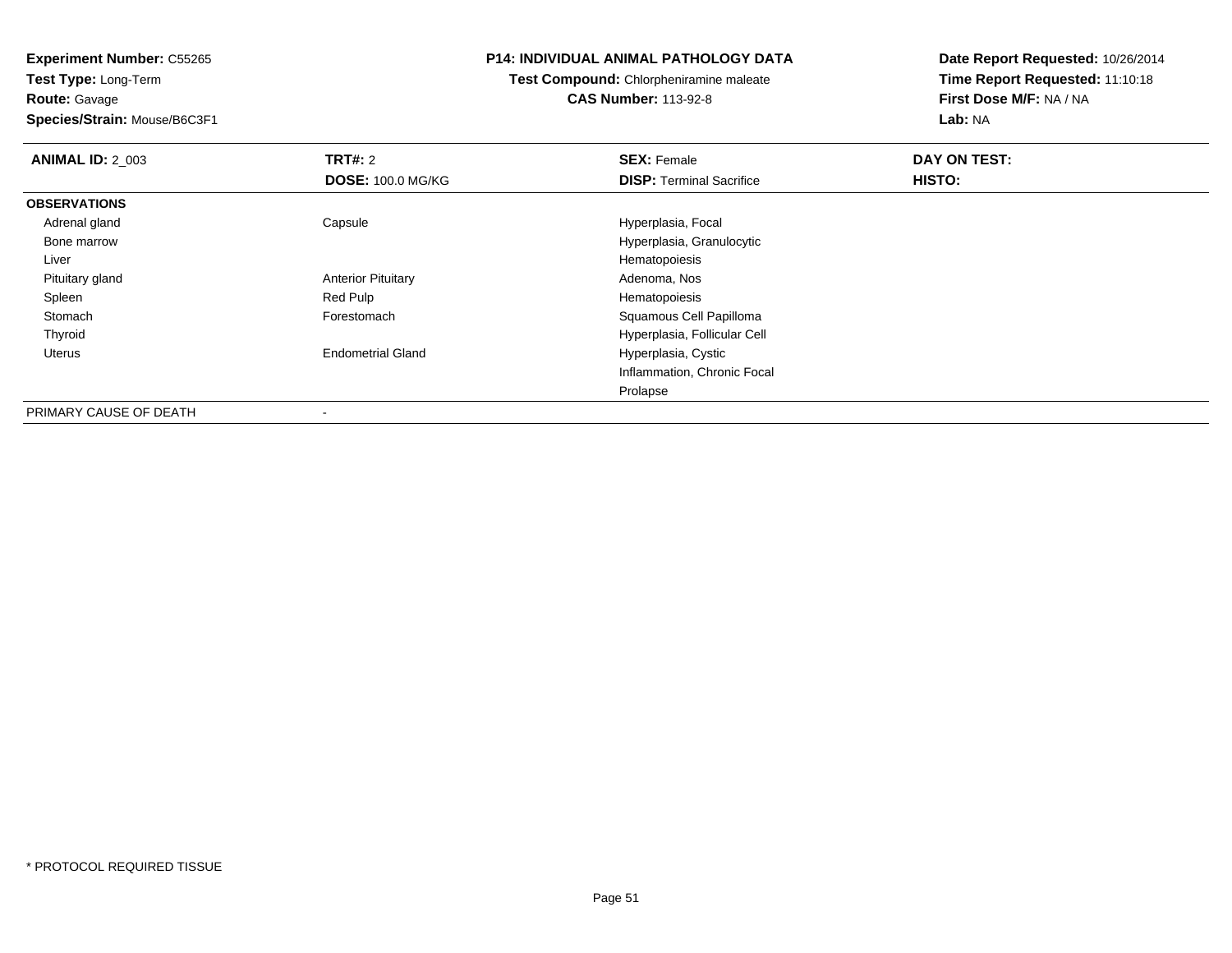| <b>Experiment Number: C55265</b><br>Test Type: Long-Term<br><b>Route: Gavage</b><br>Species/Strain: Mouse/B6C3F1 |                           | <b>P14: INDIVIDUAL ANIMAL PATHOLOGY DATA</b><br>Test Compound: Chlorpheniramine maleate<br><b>CAS Number: 113-92-8</b> | Date Report Requested: 10/26/2014<br>Time Report Requested: 11:10:18<br>First Dose M/F: NA / NA<br>Lab: NA |
|------------------------------------------------------------------------------------------------------------------|---------------------------|------------------------------------------------------------------------------------------------------------------------|------------------------------------------------------------------------------------------------------------|
| <b>ANIMAL ID: 2 004</b>                                                                                          | TRT#: 2                   | <b>SEX: Female</b>                                                                                                     | DAY ON TEST:                                                                                               |
|                                                                                                                  | <b>DOSE: 100.0 MG/KG</b>  | <b>DISP:</b> Terminal Sacrifice                                                                                        | HISTO:                                                                                                     |
| <b>OBSERVATIONS</b>                                                                                              |                           |                                                                                                                        |                                                                                                            |
| Adrenal gland                                                                                                    | Capsule                   | Hyperplasia, Focal                                                                                                     |                                                                                                            |
| Heart                                                                                                            | Myocardium Nos            | Degeneration, Nos                                                                                                      |                                                                                                            |
| Pituitary gland                                                                                                  | <b>Anterior Pituitary</b> | Cyst, Nos                                                                                                              |                                                                                                            |
| Spleen                                                                                                           | Red Pulp                  | Angiectasis                                                                                                            |                                                                                                            |
| Unspecified                                                                                                      | Multiple Organs Nos       | Lymphoma, Histiocytic-Malignant Type                                                                                   |                                                                                                            |
| Uterus                                                                                                           | <b>Endometrial Gland</b>  | Hyperplasia, Cystic                                                                                                    |                                                                                                            |
| PRIMARY CAUSE OF DEATH                                                                                           |                           |                                                                                                                        |                                                                                                            |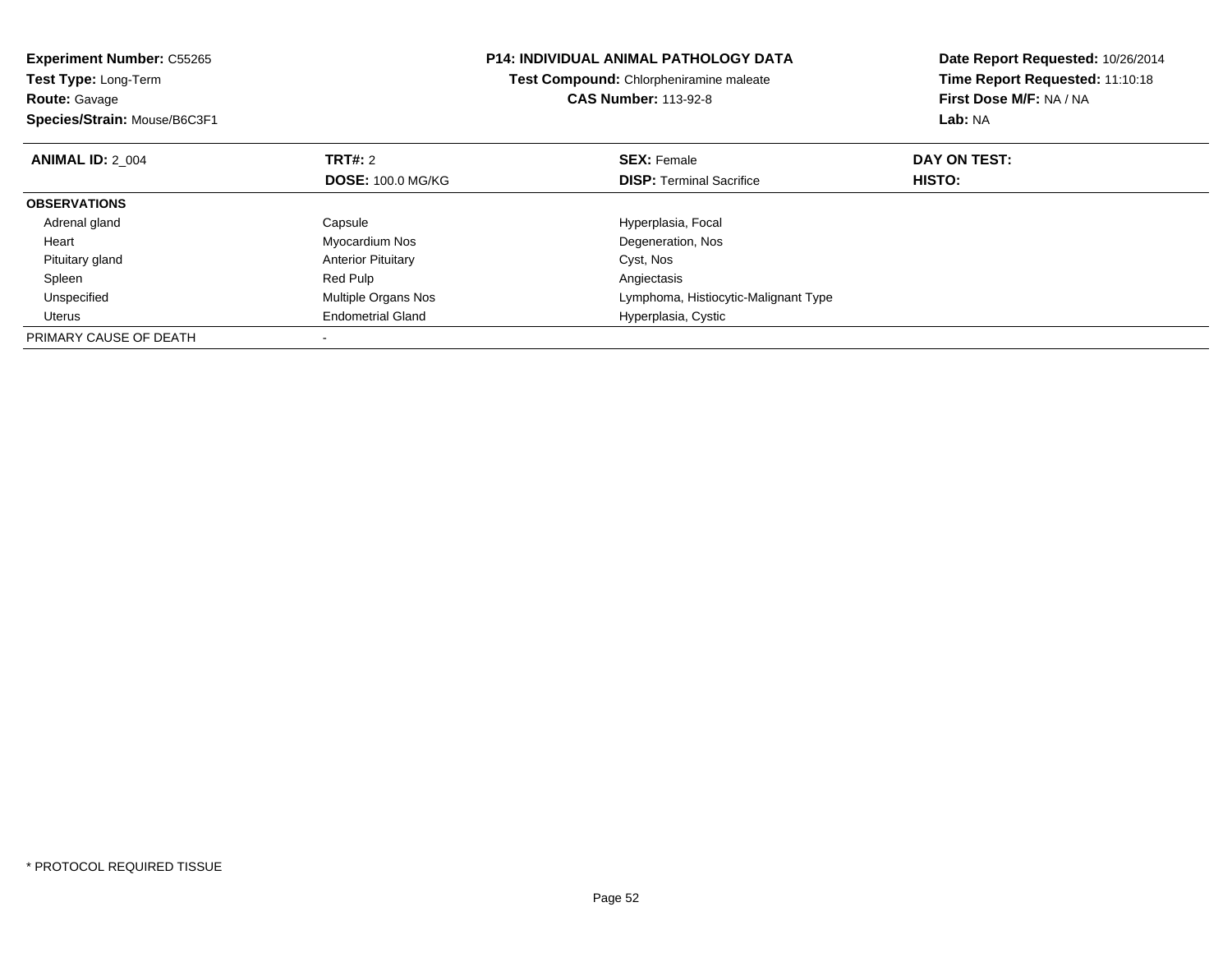| <b>Experiment Number: C55265</b><br>Test Type: Long-Term<br><b>Route: Gavage</b><br>Species/Strain: Mouse/B6C3F1 |                          | <b>P14: INDIVIDUAL ANIMAL PATHOLOGY DATA</b><br>Test Compound: Chlorpheniramine maleate<br><b>CAS Number: 113-92-8</b> | Date Report Requested: 10/26/2014<br>Time Report Requested: 11:10:18<br>First Dose M/F: NA / NA<br>Lab: NA |
|------------------------------------------------------------------------------------------------------------------|--------------------------|------------------------------------------------------------------------------------------------------------------------|------------------------------------------------------------------------------------------------------------|
| <b>ANIMAL ID: 2 005</b>                                                                                          | TRT#: 2                  | <b>SEX: Female</b>                                                                                                     | DAY ON TEST:                                                                                               |
|                                                                                                                  | <b>DOSE: 100.0 MG/KG</b> | <b>DISP:</b> Terminal Sacrifice                                                                                        | HISTO:                                                                                                     |
| <b>OBSERVATIONS</b>                                                                                              |                          |                                                                                                                        |                                                                                                            |
| Adrenal gland                                                                                                    | Capsule                  | Hyperplasia, Focal                                                                                                     |                                                                                                            |
| Bone                                                                                                             | Femur                    | Hyperostosis                                                                                                           |                                                                                                            |
| Bone marrow                                                                                                      |                          | Fibrosis, Myelo                                                                                                        |                                                                                                            |
| Liver                                                                                                            |                          | Hepatocellular Adenoma                                                                                                 |                                                                                                            |
| Ovary                                                                                                            |                          | Atrophy, Senile                                                                                                        |                                                                                                            |
| Uterus                                                                                                           | <b>Endometrial Gland</b> | Hyperplasia, Cystic                                                                                                    |                                                                                                            |
| PRIMARY CAUSE OF DEATH                                                                                           |                          |                                                                                                                        |                                                                                                            |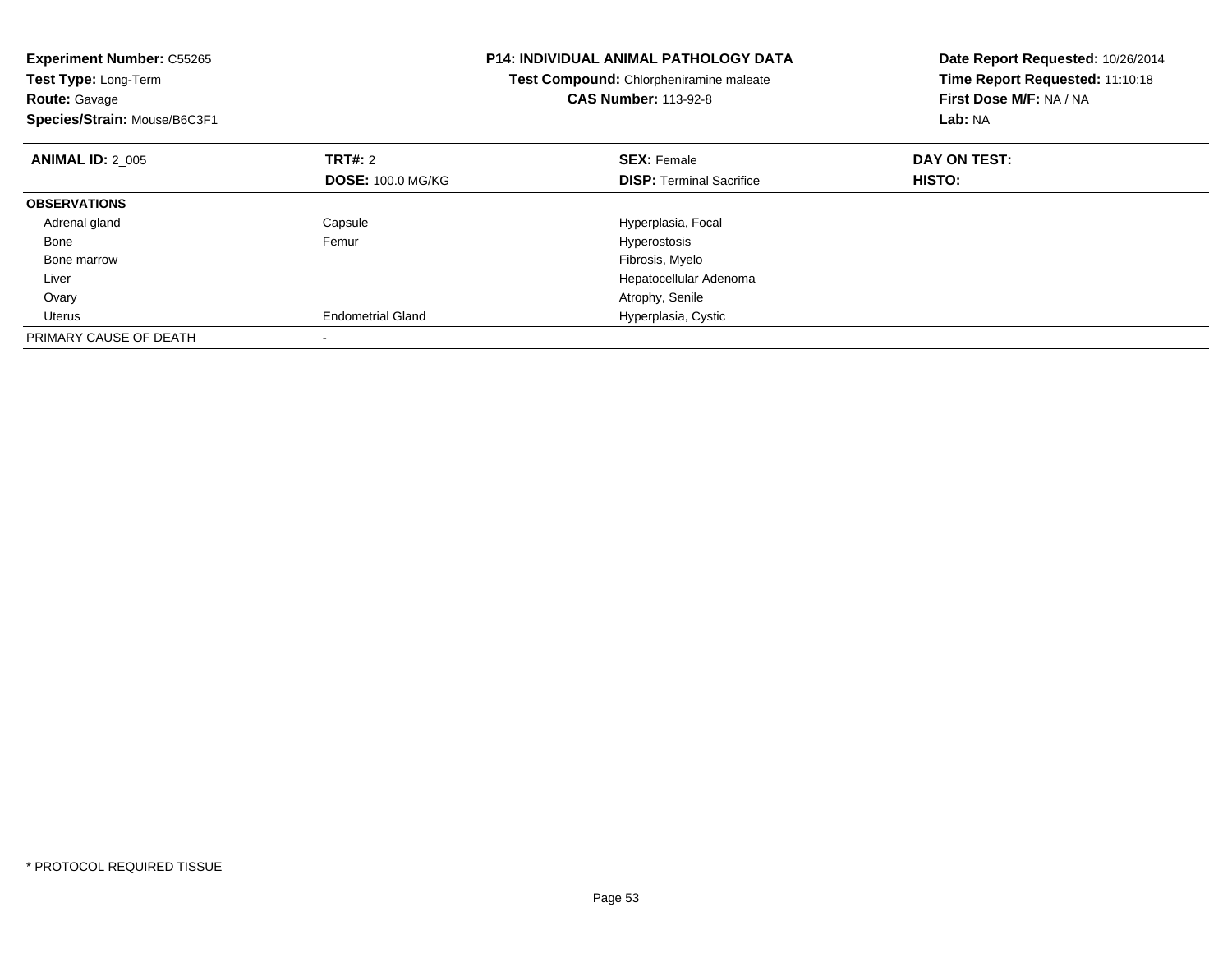| <b>Experiment Number: C55265</b><br>Test Type: Long-Term<br><b>Route: Gavage</b><br>Species/Strain: Mouse/B6C3F1 |                          | <b>P14: INDIVIDUAL ANIMAL PATHOLOGY DATA</b><br>Test Compound: Chlorpheniramine maleate<br><b>CAS Number: 113-92-8</b> | Date Report Requested: 10/26/2014<br>Time Report Requested: 11:10:18<br>First Dose M/F: NA / NA<br>Lab: NA |  |
|------------------------------------------------------------------------------------------------------------------|--------------------------|------------------------------------------------------------------------------------------------------------------------|------------------------------------------------------------------------------------------------------------|--|
| <b>ANIMAL ID: 2 006</b>                                                                                          | TRT#: 2                  | <b>SEX: Female</b>                                                                                                     | DAY ON TEST:                                                                                               |  |
|                                                                                                                  | <b>DOSE: 100.0 MG/KG</b> | <b>DISP:</b> Terminal Sacrifice                                                                                        | <b>HISTO:</b>                                                                                              |  |
| <b>OBSERVATIONS</b>                                                                                              |                          |                                                                                                                        |                                                                                                            |  |
| Adrenal gland                                                                                                    | Capsule                  | Hyperplasia, Focal                                                                                                     |                                                                                                            |  |
| <b>Brain</b>                                                                                                     | Meninges                 | Lymphocytic Inflammatory Infiltrate                                                                                    |                                                                                                            |  |
| Uterus                                                                                                           | <b>Endometrial Gland</b> | Hyperplasia, Cystic                                                                                                    |                                                                                                            |  |
| PRIMARY CAUSE OF DEATH                                                                                           |                          |                                                                                                                        |                                                                                                            |  |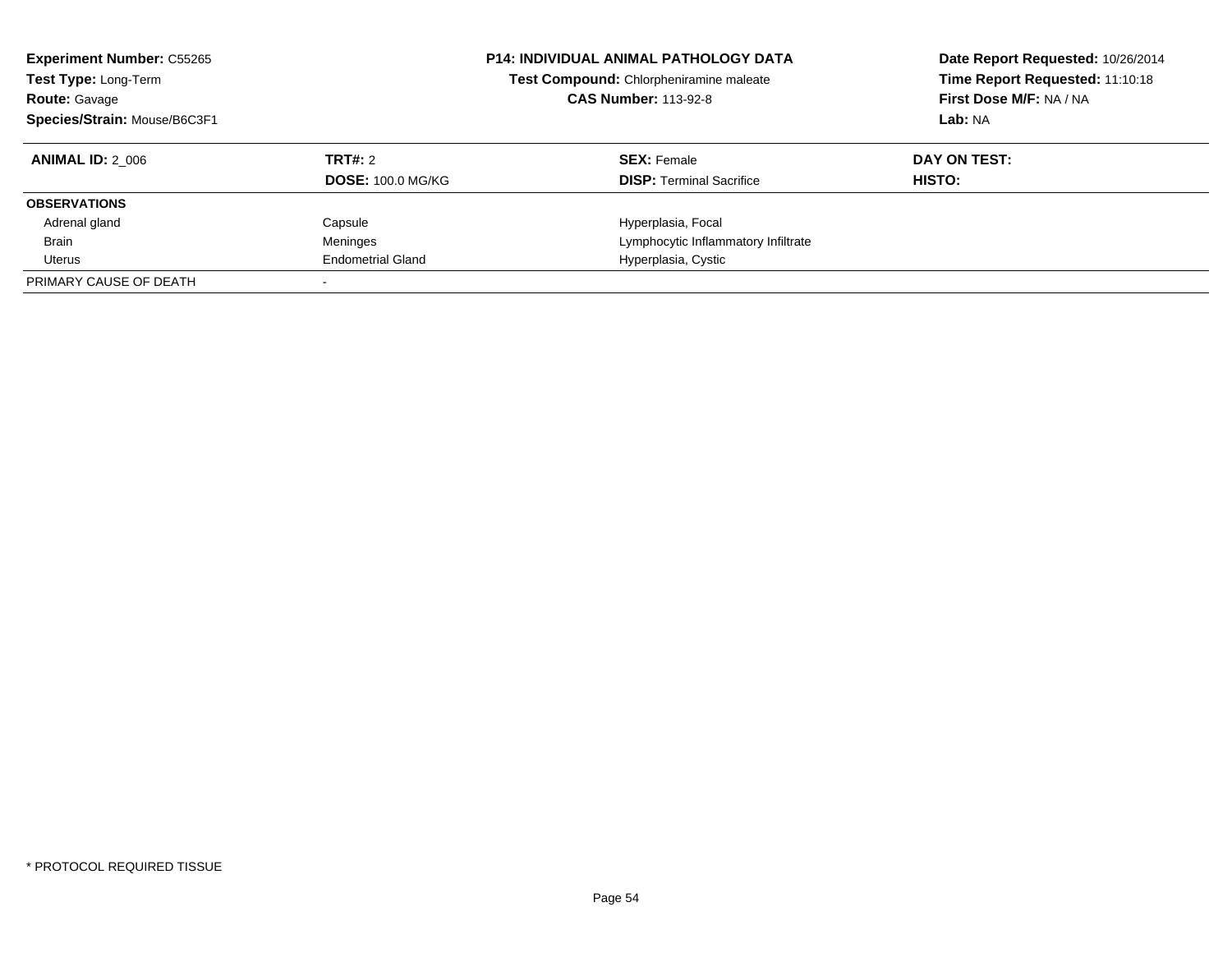| <b>Experiment Number: C55265</b><br>Test Type: Long-Term |                          | <b>P14: INDIVIDUAL ANIMAL PATHOLOGY DATA</b> | Date Report Requested: 10/26/2014 |
|----------------------------------------------------------|--------------------------|----------------------------------------------|-----------------------------------|
|                                                          |                          | Test Compound: Chlorpheniramine maleate      | Time Report Requested: 11:10:18   |
| <b>Route: Gavage</b>                                     |                          | <b>CAS Number: 113-92-8</b>                  | First Dose M/F: NA / NA           |
| Species/Strain: Mouse/B6C3F1                             |                          |                                              | Lab: NA                           |
| <b>ANIMAL ID: 2 007</b>                                  | <b>TRT#: 2</b>           | <b>SEX: Female</b>                           | DAY ON TEST:                      |
|                                                          | <b>DOSE: 100.0 MG/KG</b> | <b>DISP:</b> Terminal Sacrifice              | <b>HISTO:</b>                     |
| <b>OBSERVATIONS</b>                                      |                          |                                              |                                   |
| Adrenal gland                                            | Capsule                  | Hyperplasia, Focal                           |                                   |
| Nasal cavity                                             | <b>Turbinate Nos</b>     | Degeneration, Nos                            |                                   |
| Ovary                                                    |                          | Cyst, Follicular Nos                         |                                   |
|                                                          |                          | Cyst, Parovarian                             |                                   |
| Spleen                                                   | Red Pulp                 | Hematopoiesis                                |                                   |
| Thyroid                                                  |                          | Hyperplasia, Follicular Cell                 |                                   |
| Uterus                                                   |                          | <b>Endometrial Stromal Polyp</b>             |                                   |
|                                                          | <b>Endometrial Gland</b> | Hyperplasia, Cystic                          |                                   |
| PRIMARY CAUSE OF DEATH                                   |                          |                                              |                                   |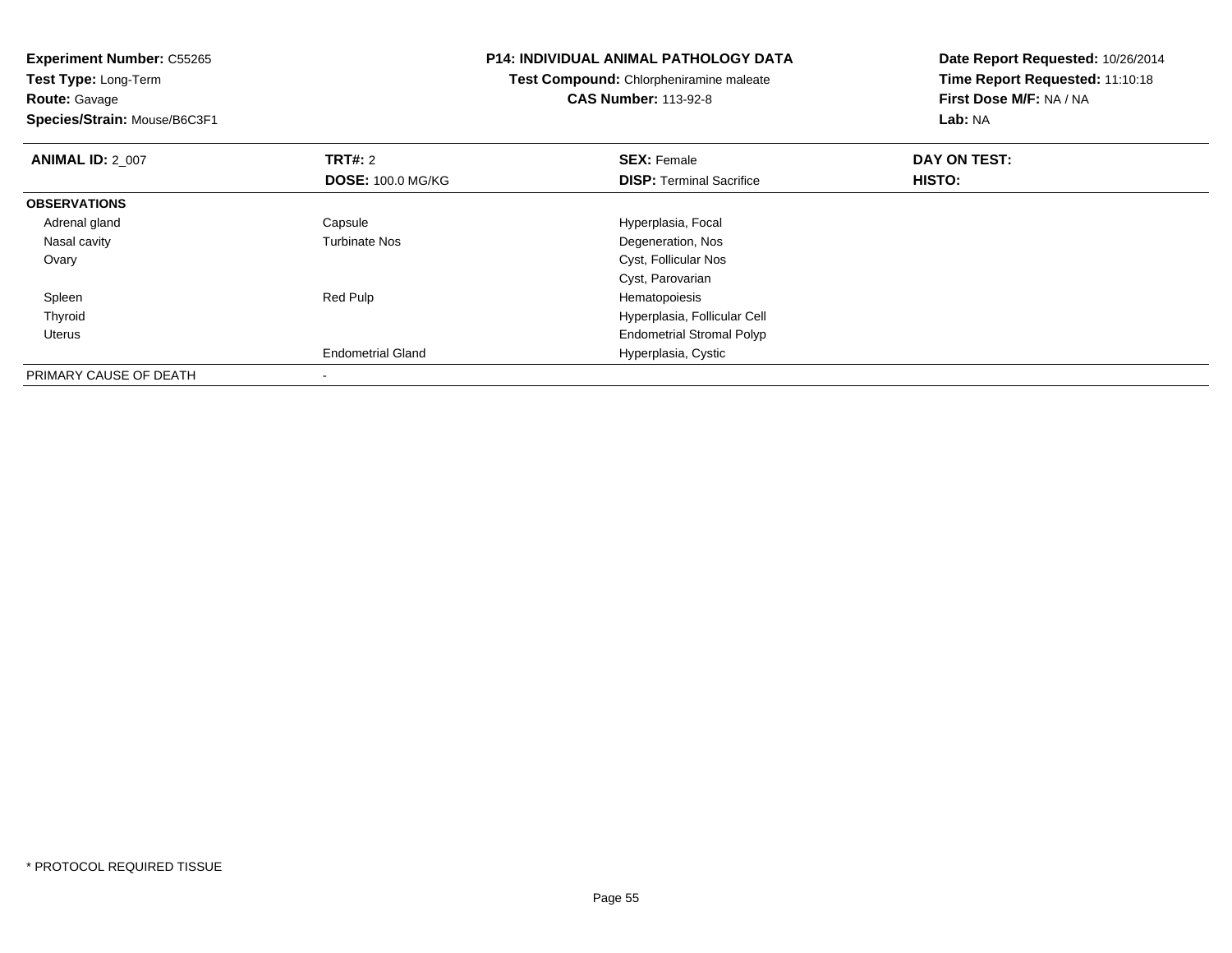| <b>Experiment Number: C55265</b><br>Test Type: Long-Term<br><b>Route: Gavage</b><br>Species/Strain: Mouse/B6C3F1 |                           | <b>P14: INDIVIDUAL ANIMAL PATHOLOGY DATA</b><br>Test Compound: Chlorpheniramine maleate<br><b>CAS Number: 113-92-8</b> | Date Report Requested: 10/26/2014<br>Time Report Requested: 11:10:18<br>First Dose M/F: NA / NA<br>Lab: NA |
|------------------------------------------------------------------------------------------------------------------|---------------------------|------------------------------------------------------------------------------------------------------------------------|------------------------------------------------------------------------------------------------------------|
| <b>ANIMAL ID: 2 008</b>                                                                                          | TRT#: 2                   | <b>SEX: Female</b>                                                                                                     | DAY ON TEST:                                                                                               |
|                                                                                                                  | <b>DOSE: 100.0 MG/KG</b>  | <b>DISP:</b> Terminal Sacrifice                                                                                        | HISTO:                                                                                                     |
| <b>OBSERVATIONS</b>                                                                                              |                           |                                                                                                                        |                                                                                                            |
| Adrenal gland                                                                                                    | Capsule                   | Hyperplasia, Focal                                                                                                     |                                                                                                            |
| Pituitary gland                                                                                                  | <b>Anterior Pituitary</b> | Cyst, Nos                                                                                                              |                                                                                                            |
| Stomach                                                                                                          | Glandular Stomach         | Cyst, Nos                                                                                                              |                                                                                                            |
| Thyroid                                                                                                          |                           | Hyperplasia, Follicular Cell                                                                                           |                                                                                                            |
| Uterus                                                                                                           | <b>Endometrial Gland</b>  | Hyperplasia, Cystic                                                                                                    |                                                                                                            |
| PRIMARY CAUSE OF DEATH                                                                                           |                           |                                                                                                                        |                                                                                                            |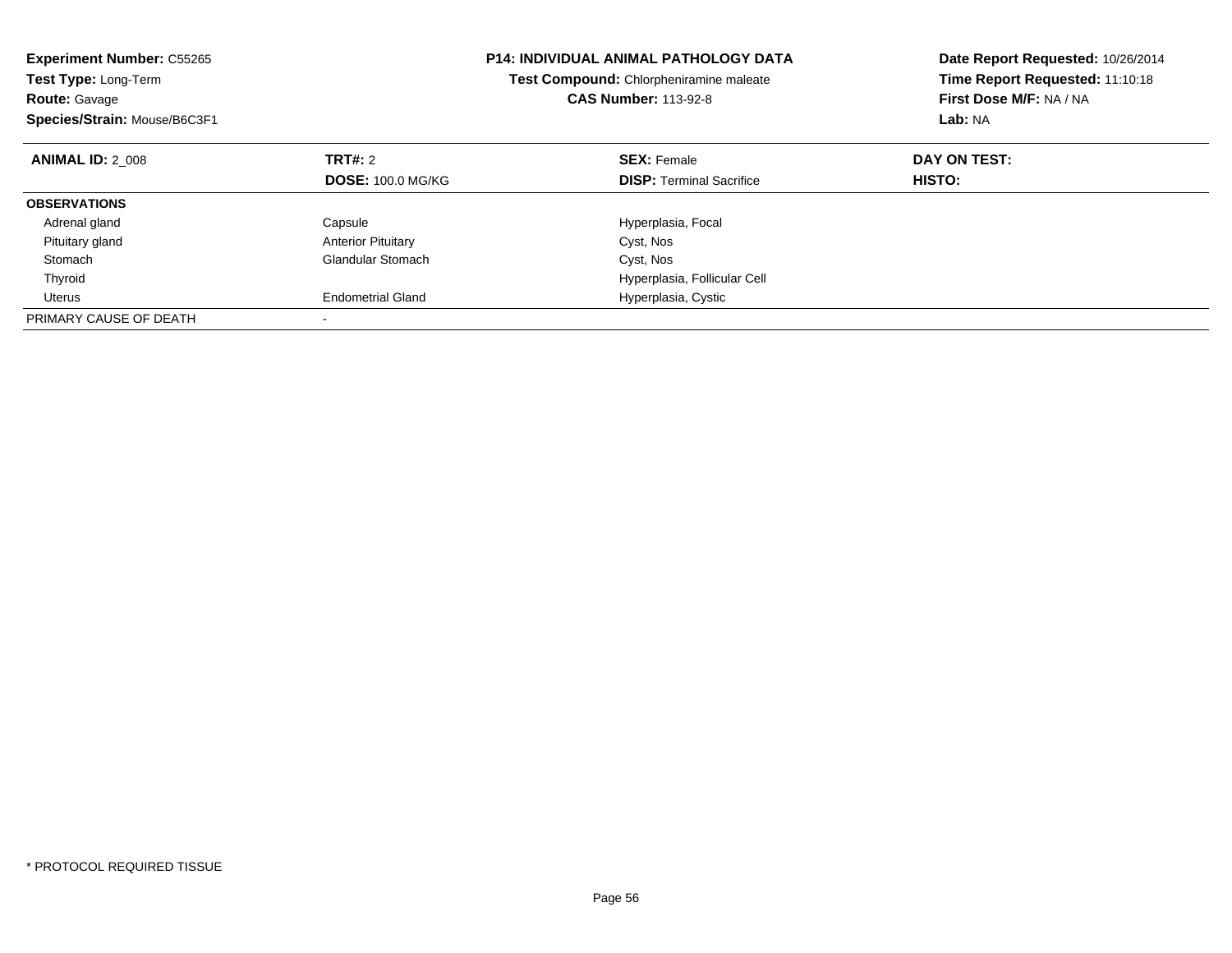**Experiment Number:** C55265**Test Type:** Long-Term**Route:** Gavage **Species/Strain:** Mouse/B6C3F1**P14: INDIVIDUAL ANIMAL PATHOLOGY DATATest Compound:** Chlorpheniramine maleate**CAS Number:** 113-92-8**Date Report Requested:** 10/26/2014**Time Report Requested:** 11:10:18**First Dose M/F:** NA / NA**Lab:** NA**ANIMAL ID: 2 009 TRT#:** 2 **SEX:** Female **DAY ON TEST: DOSE:** 100.0 MG/KG**DISP:** Terminal Sacrifice **HISTO: OBSERVATIONS** Adrenal glandCortex Nos **Cortex Nos** Degeneration, Lipoid Capsule Hyperplasia, Focal Lung Hyperplasia, Epithelial Pituitary glandAnterior Pituitary Thyroid Follicular-Cell Adenoma Hyperplasia, Follicular Cell UnspecifiedMultiple Organs Nos **Multiple Organs Nos** Lymphoma, Lymphocytic-Malignant Type Uterus Endometrial Gland Hyperplasia, Cystic PRIMARY CAUSE OF DEATH-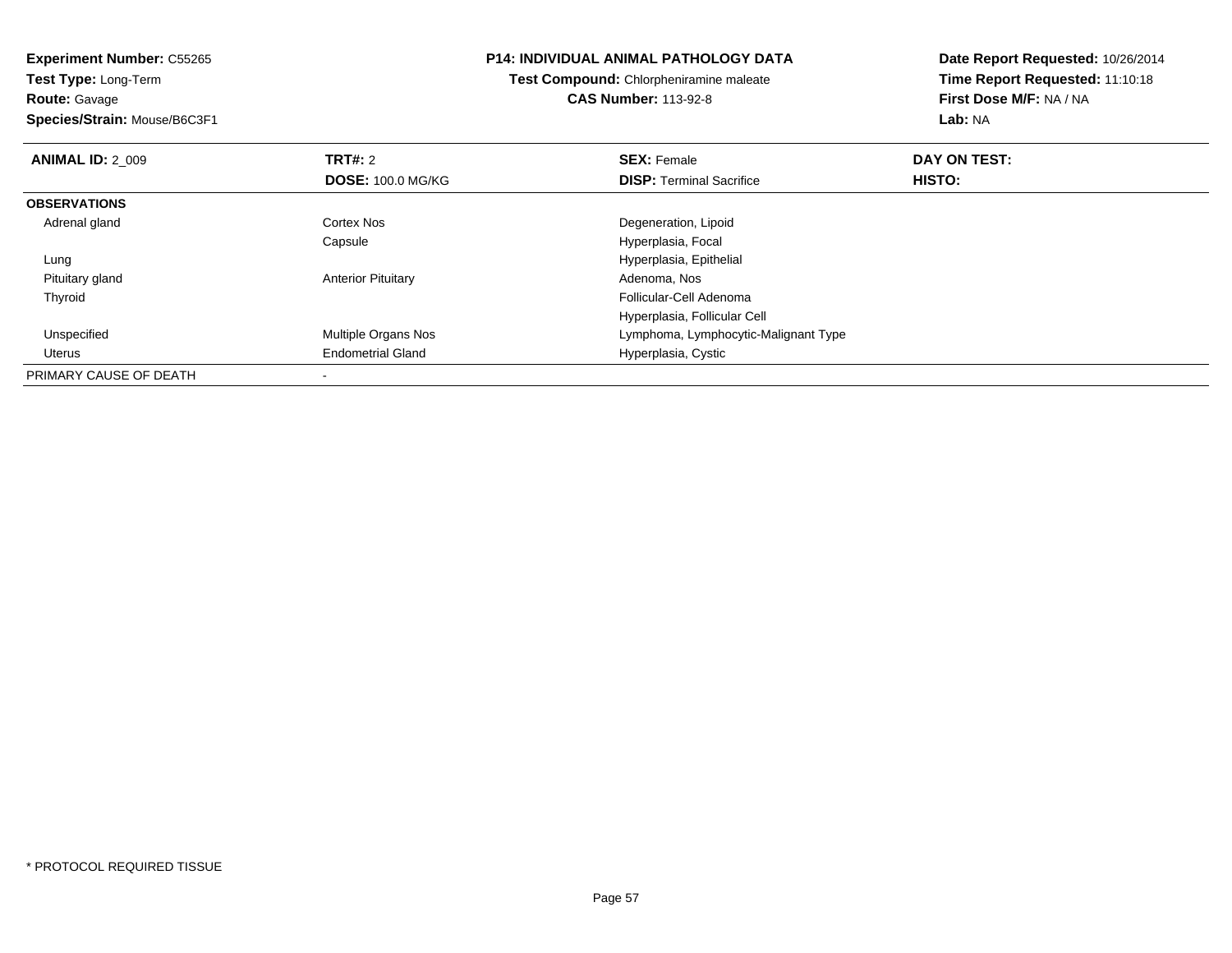| <b>Experiment Number: C55265</b><br><b>Test Type: Long-Term</b><br><b>Route: Gavage</b><br>Species/Strain: Mouse/B6C3F1 |                          | <b>P14: INDIVIDUAL ANIMAL PATHOLOGY DATA</b><br>Test Compound: Chlorpheniramine maleate<br><b>CAS Number: 113-92-8</b> | Date Report Requested: 10/26/2014<br>Time Report Requested: 11:10:18<br>First Dose M/F: NA / NA<br>Lab: NA |
|-------------------------------------------------------------------------------------------------------------------------|--------------------------|------------------------------------------------------------------------------------------------------------------------|------------------------------------------------------------------------------------------------------------|
| <b>ANIMAL ID: 2 010</b>                                                                                                 | TRT#: 2                  | <b>SEX: Female</b>                                                                                                     | DAY ON TEST:                                                                                               |
|                                                                                                                         | <b>DOSE: 100.0 MG/KG</b> | <b>DISP:</b> Terminal Sacrifice                                                                                        | <b>HISTO:</b>                                                                                              |
| <b>OBSERVATIONS</b>                                                                                                     |                          |                                                                                                                        |                                                                                                            |
| Adrenal gland                                                                                                           | Capsule                  | Hyperplasia, Focal                                                                                                     |                                                                                                            |
|                                                                                                                         | Cortex Nos               | Hypertrophy, Focal                                                                                                     |                                                                                                            |
| Lung                                                                                                                    |                          | Alveolar/Bronchiolar Adenoma                                                                                           |                                                                                                            |
| Thyroid                                                                                                                 |                          | Hyperplasia, Follicular Cell                                                                                           |                                                                                                            |
| Unspecified                                                                                                             | Multiple Organs Nos      | Lymphoma, Mixed-Malignant Type                                                                                         |                                                                                                            |
| Uterus                                                                                                                  | <b>Endometrial Gland</b> | Hyperplasia, Cystic                                                                                                    |                                                                                                            |
| PRIMARY CAUSE OF DEATH                                                                                                  |                          |                                                                                                                        |                                                                                                            |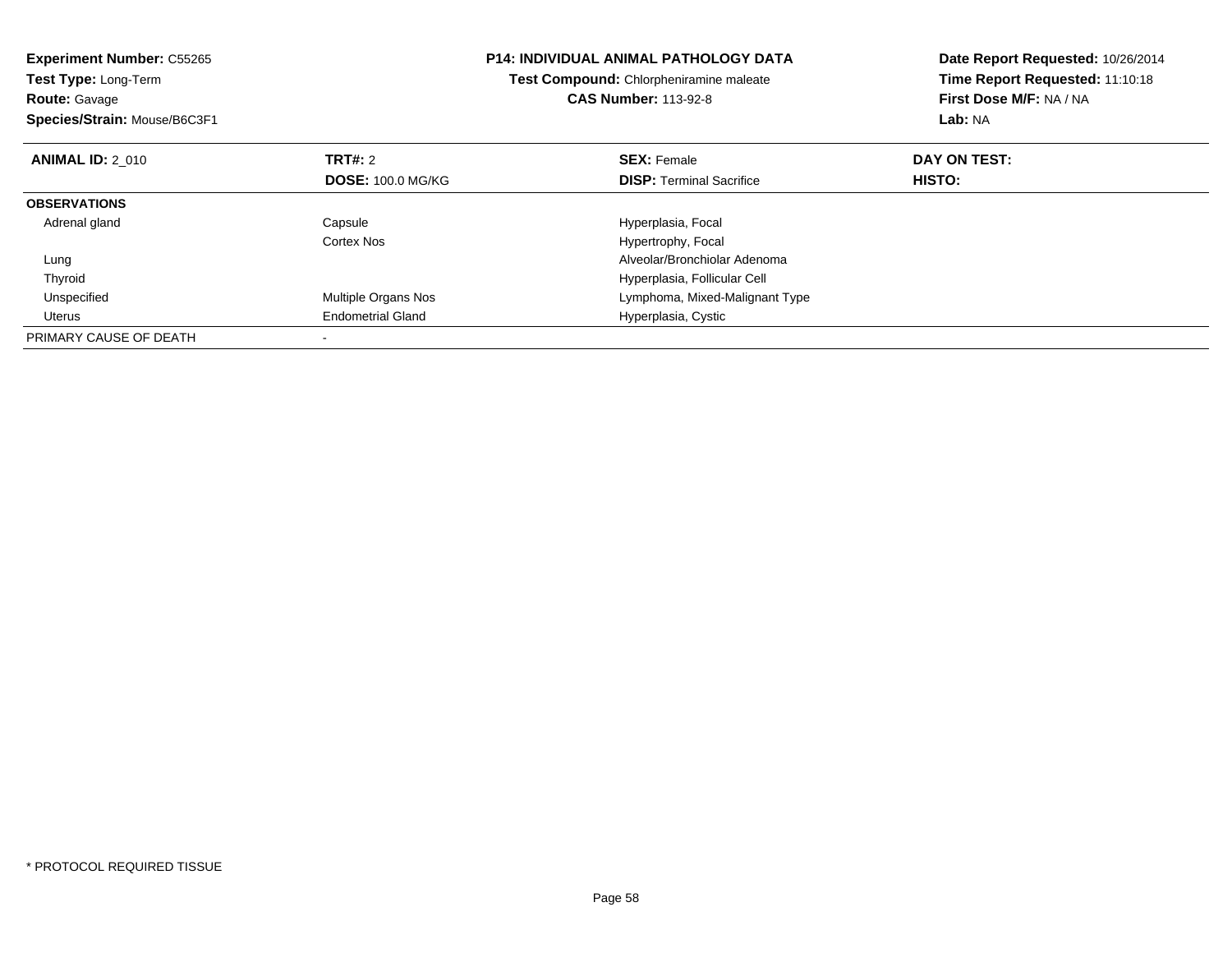| <b>Experiment Number: C55265</b><br>Test Type: Long-Term<br><b>Route: Gavage</b><br>Species/Strain: Mouse/B6C3F1 | <b>P14: INDIVIDUAL ANIMAL PATHOLOGY DATA</b><br>Test Compound: Chlorpheniramine maleate<br><b>CAS Number: 113-92-8</b> |                                | Date Report Requested: 10/26/2014<br>Time Report Requested: 11:10:18<br>First Dose M/F: NA / NA<br>Lab: NA |
|------------------------------------------------------------------------------------------------------------------|------------------------------------------------------------------------------------------------------------------------|--------------------------------|------------------------------------------------------------------------------------------------------------|
| <b>ANIMAL ID: 2 011</b>                                                                                          | TRT#: 2                                                                                                                | <b>SEX: Female</b>             | DAY ON TEST:                                                                                               |
|                                                                                                                  | <b>DOSE: 100.0 MG/KG</b>                                                                                               | <b>DISP:</b> Accidently Killed | HISTO:                                                                                                     |
| <b>OBSERVATIONS</b>                                                                                              |                                                                                                                        |                                |                                                                                                            |
| Heart                                                                                                            | Myocardium Nos                                                                                                         | Mineralization                 |                                                                                                            |
| Spleen                                                                                                           | <b>Follicles</b>                                                                                                       | Depletion, Lymphoid            |                                                                                                            |
| Thymus                                                                                                           |                                                                                                                        | Depletion, Lymphoid            |                                                                                                            |
| PRIMARY CAUSE OF DEATH                                                                                           |                                                                                                                        |                                |                                                                                                            |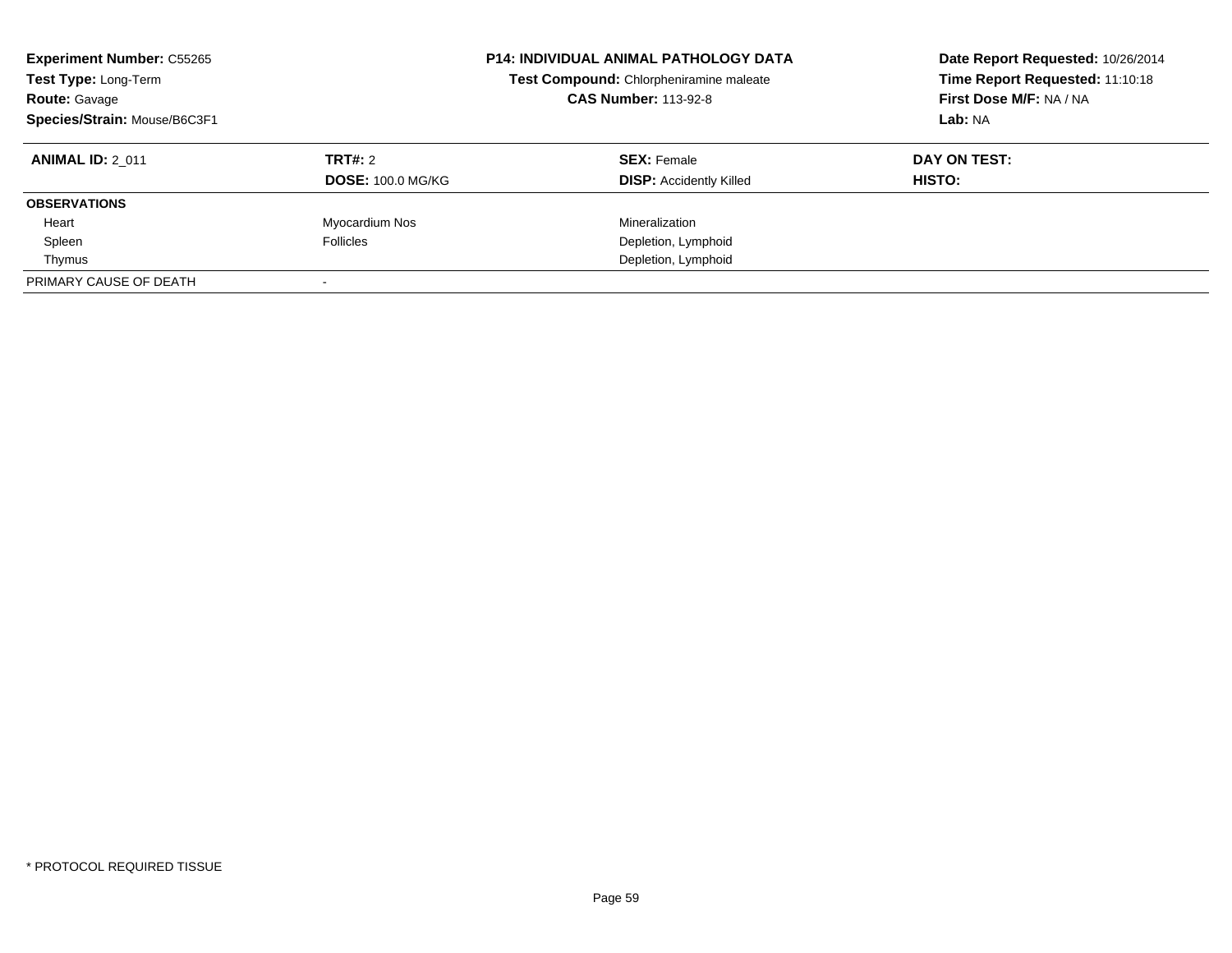| <b>Experiment Number: C55265</b><br>Test Type: Long-Term<br><b>Route: Gavage</b> |                          | <b>P14: INDIVIDUAL ANIMAL PATHOLOGY DATA</b><br>Test Compound: Chlorpheniramine maleate<br><b>CAS Number: 113-92-8</b> | Date Report Requested: 10/26/2014<br>Time Report Requested: 11:10:18<br>First Dose M/F: NA / NA |  |
|----------------------------------------------------------------------------------|--------------------------|------------------------------------------------------------------------------------------------------------------------|-------------------------------------------------------------------------------------------------|--|
| Species/Strain: Mouse/B6C3F1                                                     |                          |                                                                                                                        | Lab: NA                                                                                         |  |
| <b>ANIMAL ID: 2 012</b>                                                          | <b>TRT#:</b> 2           | <b>SEX: Female</b>                                                                                                     | DAY ON TEST:                                                                                    |  |
|                                                                                  | <b>DOSE: 100.0 MG/KG</b> | <b>DISP:</b> Natural Death                                                                                             | <b>HISTO:</b>                                                                                   |  |
| <b>OBSERVATIONS</b>                                                              |                          |                                                                                                                        |                                                                                                 |  |
| Adrenal gland                                                                    | Capsule                  | Hyperplasia, Focal                                                                                                     |                                                                                                 |  |
| Lung                                                                             |                          | Alveolar/Bronchiolar Adenoma                                                                                           |                                                                                                 |  |
| Nasal cavity                                                                     | <b>Turbinate Nos</b>     | Degeneration, Nos                                                                                                      |                                                                                                 |  |
| Thyroid                                                                          |                          | Hyperplasia, Follicular Cell                                                                                           |                                                                                                 |  |
| Unspecified                                                                      | Multiple Organs Nos      | Lymphoma, Histiocytic-Malignant Type                                                                                   |                                                                                                 |  |
| Uterus                                                                           | <b>Endometrial Gland</b> | Hyperplasia, Cystic                                                                                                    |                                                                                                 |  |
| PRIMARY CAUSE OF DEATH                                                           |                          |                                                                                                                        |                                                                                                 |  |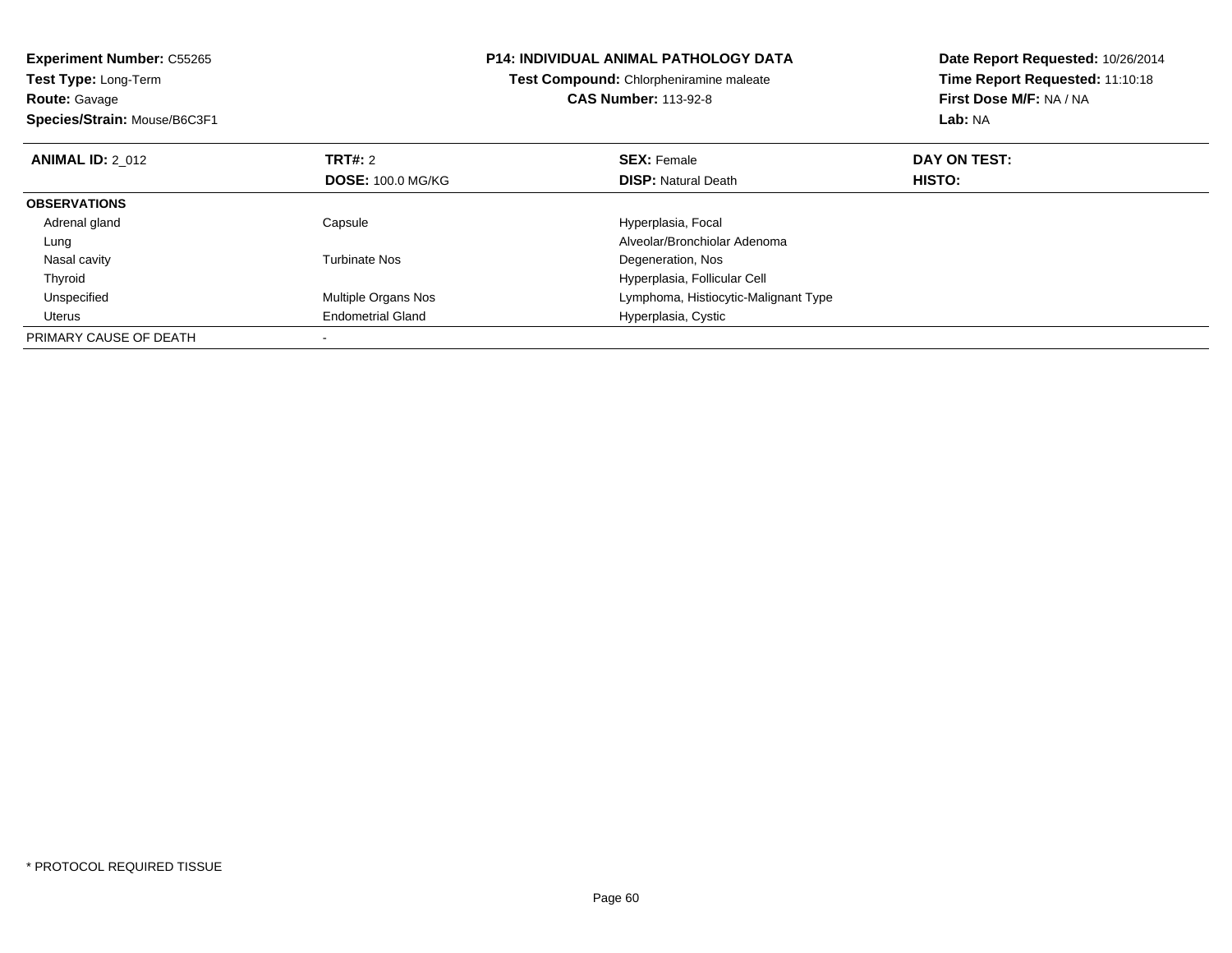**Experiment Number:** C55265**Test Type:** Long-Term**Route:** Gavage

## **Species/Strain:** Mouse/B6C3F1

## **P14: INDIVIDUAL ANIMAL PATHOLOGY DATA**

**Test Compound:** Chlorpheniramine maleate**CAS Number:** 113-92-8

| <b>ANIMAL ID: 2 013</b> | <b>TRT#: 2</b>           | <b>SEX: Female</b>             | DAY ON TEST: |  |
|-------------------------|--------------------------|--------------------------------|--------------|--|
|                         | <b>DOSE: 100.0 MG/KG</b> | <b>DISP: Natural Death</b>     | HISTO:       |  |
| <b>OBSERVATIONS</b>     |                          |                                |              |  |
| Adrenal gland           | Capsule                  | Hyperplasia, Focal             |              |  |
| Bone marrow             |                          | Hyperplasia, Granulocytic      |              |  |
| Intestine Small         | Mesentery Nos            | Inflammation, Acute/Chronic    |              |  |
| Liver                   |                          | Hematopoiesis                  |              |  |
| Lung                    |                          | Leukocytosis, Nos              |              |  |
| Spleen                  | Red Pulp                 | Hematopoiesis                  |              |  |
| Unspecified             | Multiple Organs Nos      | Lymphoma, Mixed-Malignant Type |              |  |
| Urinary bladder         |                          | Inflammation, Acute/Chronic    |              |  |
| Uterus                  | <b>Endometrial Gland</b> | Hyperplasia, Cystic            |              |  |
| PRIMARY CAUSE OF DEATH  |                          |                                |              |  |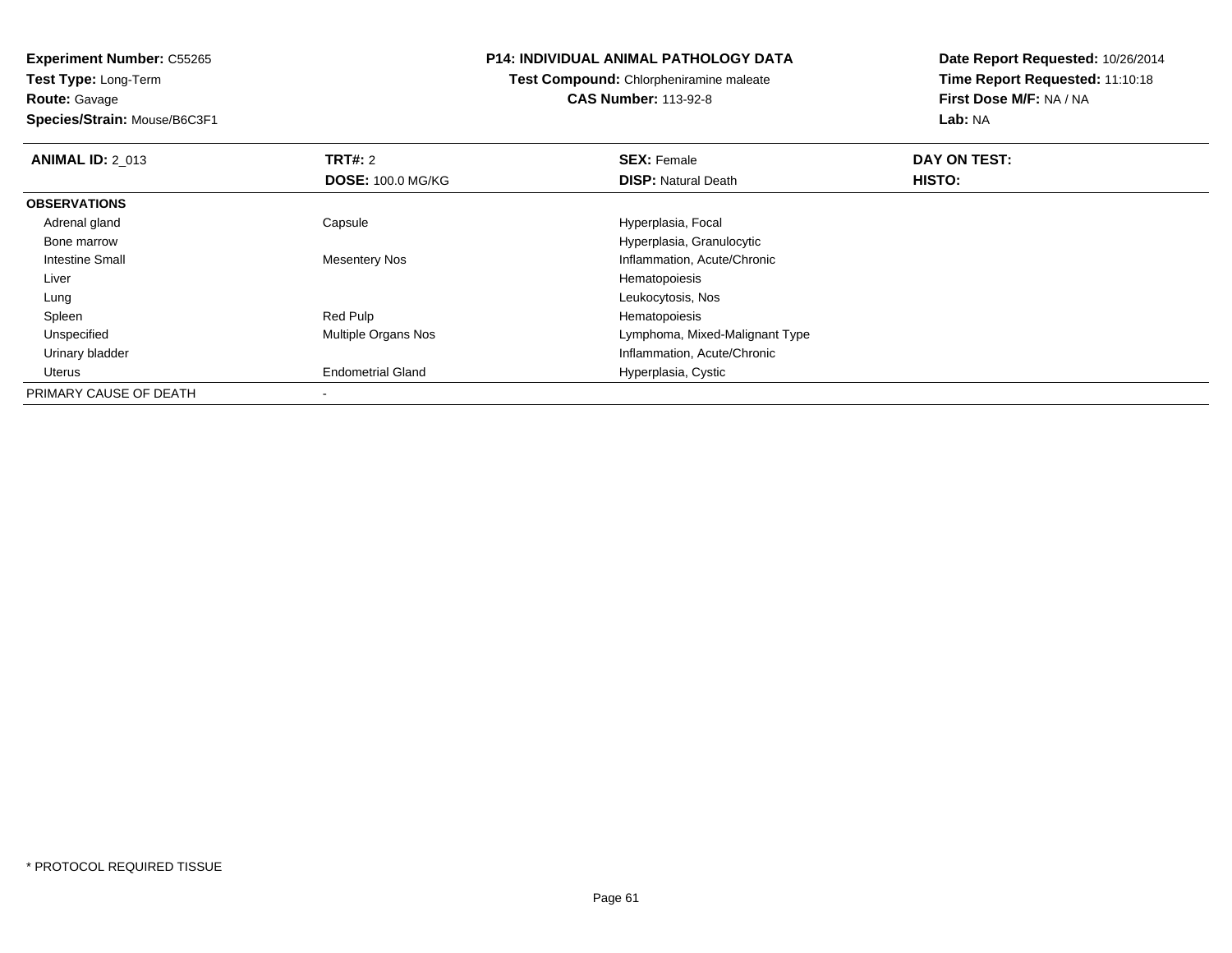| <b>Experiment Number: C55265</b><br>Test Type: Long-Term<br><b>Route: Gavage</b><br>Species/Strain: Mouse/B6C3F1 |                          | <b>P14: INDIVIDUAL ANIMAL PATHOLOGY DATA</b><br>Test Compound: Chlorpheniramine maleate<br><b>CAS Number: 113-92-8</b> | Date Report Requested: 10/26/2014<br>Time Report Requested: 11:10:18<br>First Dose M/F: NA / NA<br>Lab: NA |
|------------------------------------------------------------------------------------------------------------------|--------------------------|------------------------------------------------------------------------------------------------------------------------|------------------------------------------------------------------------------------------------------------|
| <b>ANIMAL ID: 2 014</b>                                                                                          | <b>TRT#: 2</b>           | <b>SEX: Female</b>                                                                                                     | DAY ON TEST:                                                                                               |
|                                                                                                                  | <b>DOSE: 100.0 MG/KG</b> | <b>DISP:</b> Natural Death                                                                                             | HISTO:                                                                                                     |
| <b>OBSERVATIONS</b>                                                                                              |                          |                                                                                                                        |                                                                                                            |
| Adrenal gland                                                                                                    | <b>Cortex Nos</b>        | Cyst, Nos                                                                                                              |                                                                                                            |
|                                                                                                                  | Capsule                  | Hyperplasia, Focal                                                                                                     |                                                                                                            |
| Bone                                                                                                             | Femur                    | <b>Hyperostosis</b>                                                                                                    |                                                                                                            |
| Liver                                                                                                            |                          | Hepatocellular Carcinoma                                                                                               |                                                                                                            |
| Ovary                                                                                                            |                          | Cyst, Follicular Nos                                                                                                   |                                                                                                            |
| Spleen                                                                                                           | Red Pulp                 | Hematopoiesis                                                                                                          |                                                                                                            |
| Uterus                                                                                                           | <b>Endometrial Gland</b> | Hyperplasia, Cystic                                                                                                    |                                                                                                            |
| PRIMARY CAUSE OF DEATH                                                                                           |                          |                                                                                                                        |                                                                                                            |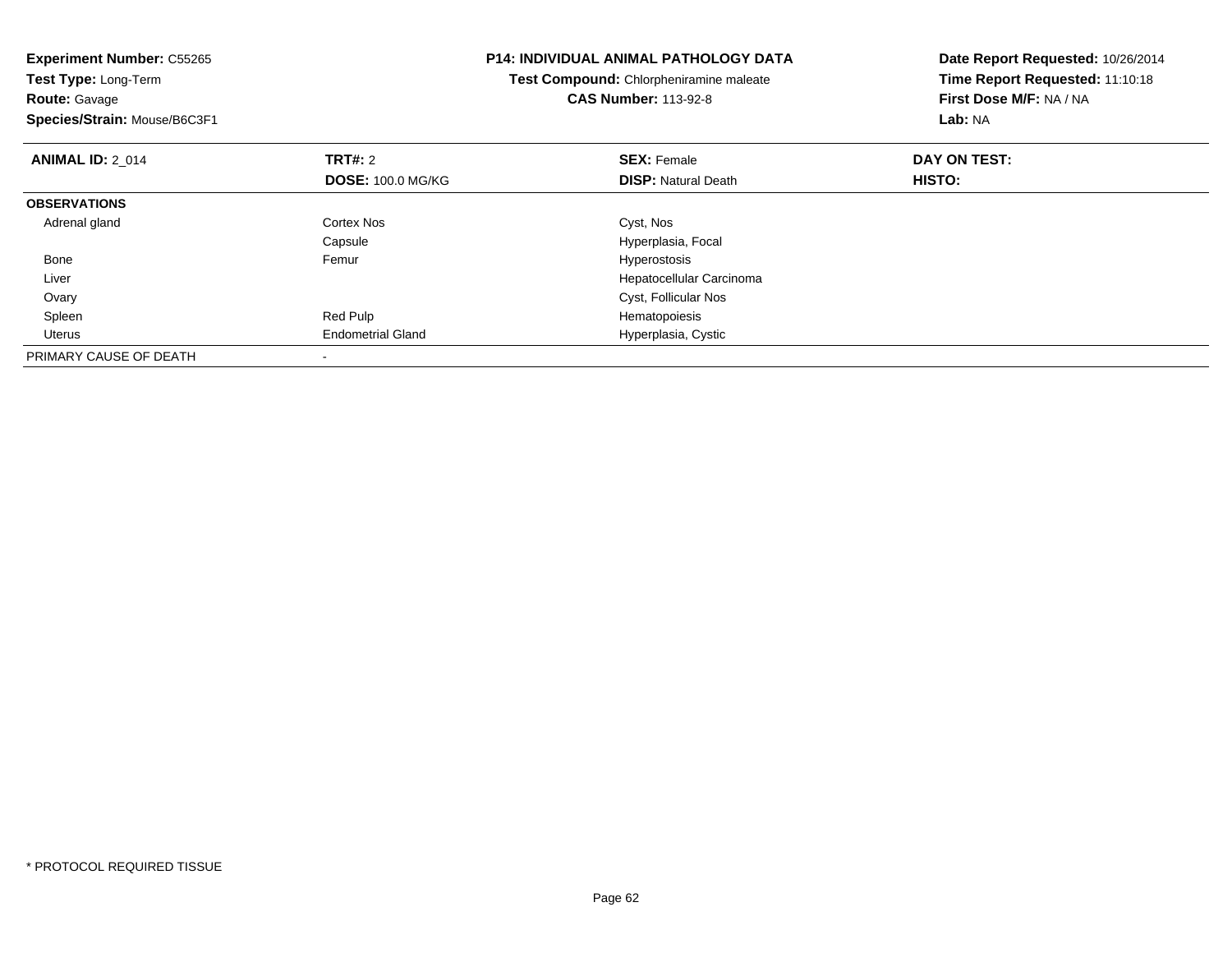| <b>Experiment Number: C55265</b><br>Test Type: Long-Term<br><b>Route: Gavage</b><br>Species/Strain: Mouse/B6C3F1 |                          | <b>P14: INDIVIDUAL ANIMAL PATHOLOGY DATA</b><br>Test Compound: Chlorpheniramine maleate<br><b>CAS Number: 113-92-8</b> | Date Report Requested: 10/26/2014<br>Time Report Requested: 11:10:18<br>First Dose M/F: NA / NA<br>Lab: NA |
|------------------------------------------------------------------------------------------------------------------|--------------------------|------------------------------------------------------------------------------------------------------------------------|------------------------------------------------------------------------------------------------------------|
| <b>ANIMAL ID: 2_015</b>                                                                                          | TRT#: 2                  | <b>SEX: Female</b>                                                                                                     | DAY ON TEST:                                                                                               |
|                                                                                                                  | <b>DOSE: 100.0 MG/KG</b> | <b>DISP:</b> Natural Death                                                                                             | HISTO:                                                                                                     |
| <b>OBSERVATIONS</b>                                                                                              |                          |                                                                                                                        |                                                                                                            |
| Lung                                                                                                             |                          | Foreign Body, Nos                                                                                                      |                                                                                                            |
|                                                                                                                  |                          | Hemorrhage                                                                                                             |                                                                                                            |
|                                                                                                                  |                          | Inflammation, Necrotizing                                                                                              |                                                                                                            |
|                                                                                                                  |                          | Thrombus, Organized                                                                                                    |                                                                                                            |
| Uterus                                                                                                           |                          | Hemorrhage                                                                                                             |                                                                                                            |
|                                                                                                                  |                          | Pyometra                                                                                                               |                                                                                                            |
| PRIMARY CAUSE OF DEATH                                                                                           |                          |                                                                                                                        |                                                                                                            |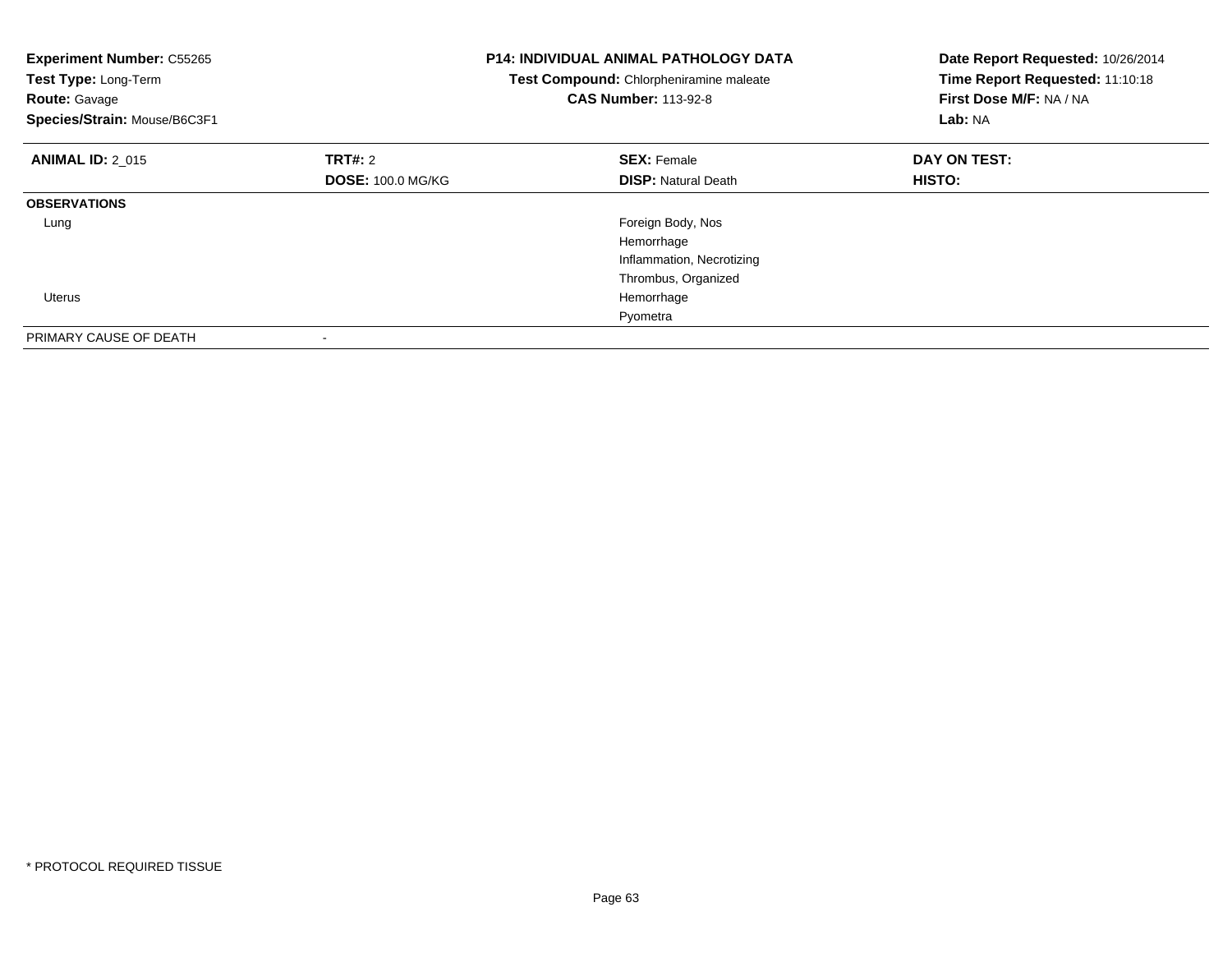**Experiment Number:** C55265

**Test Type:** Long-Term**Route:** Gavage

**Species/Strain:** Mouse/B6C3F1

# **P14: INDIVIDUAL ANIMAL PATHOLOGY DATA**

**Test Compound:** Chlorpheniramine maleate**CAS Number:** 113-92-8

| <b>ANIMAL ID: 2_016</b> | <b>TRT#: 2</b>           | <b>SEX: Female</b>                  | DAY ON TEST: |
|-------------------------|--------------------------|-------------------------------------|--------------|
|                         | <b>DOSE: 100.0 MG/KG</b> | <b>DISP:</b> Terminal Sacrifice     | HISTO:       |
| <b>OBSERVATIONS</b>     |                          |                                     |              |
| Adrenal gland           | Capsule                  | Hyperplasia, Focal                  |              |
|                         | <b>Cortex Nos</b>        | Hyperplasia, Focal                  |              |
|                         | Medulla                  | Hyperplasia, Focal                  |              |
| Bone                    | Femur                    | <b>Hyperostosis</b>                 |              |
| Brain                   | Meninges                 | Lymphocytic Inflammatory Infiltrate |              |
| Liver                   | Hepatocytes              | Cytoplasmic Vacuolization           |              |
|                         |                          | Lymphocytic Inflammatory Infiltrate |              |
| Lung                    |                          | Alveolar/Bronchiolar Carcinoma      |              |
| Nasal cavity            | <b>Turbinate Nos</b>     | Degeneration, Nos                   |              |
| Ovary                   |                          | Cyst, Follicular Nos                |              |
| Spleen                  | <b>Follicles</b>         | Hyperplasia, Lymphoid               |              |
| Thymus                  |                          | Hyperplasia, Lymphoid               |              |
| Thyroid                 |                          | Follicular-Cell Adenoma             |              |
|                         |                          | Hyperplasia, Follicular Cell        |              |
| Uterus                  | <b>Endometrial Gland</b> | Hyperplasia, Cystic                 |              |
| PRIMARY CAUSE OF DEATH  | $\overline{\phantom{a}}$ |                                     |              |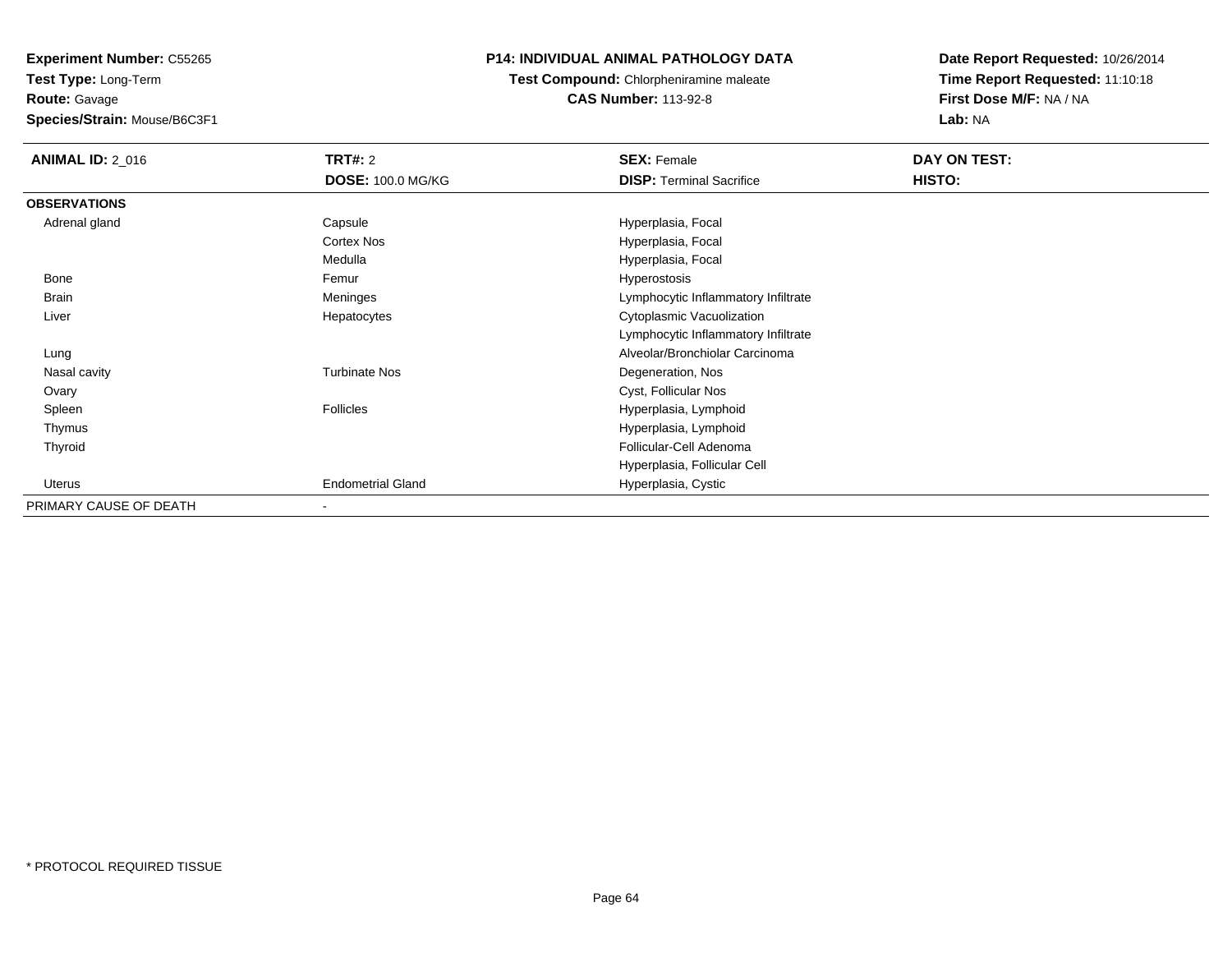| <b>Experiment Number: C55265</b><br><b>Test Type: Long-Term</b><br><b>Route: Gavage</b><br>Species/Strain: Mouse/B6C3F1 |                           | <b>P14: INDIVIDUAL ANIMAL PATHOLOGY DATA</b><br>Test Compound: Chlorpheniramine maleate<br><b>CAS Number: 113-92-8</b> | Date Report Requested: 10/26/2014<br>Time Report Requested: 11:10:18<br>First Dose M/F: NA / NA<br>Lab: NA |
|-------------------------------------------------------------------------------------------------------------------------|---------------------------|------------------------------------------------------------------------------------------------------------------------|------------------------------------------------------------------------------------------------------------|
| <b>ANIMAL ID: 2_017</b>                                                                                                 | <b>TRT#: 2</b>            | <b>SEX: Female</b>                                                                                                     | DAY ON TEST:                                                                                               |
|                                                                                                                         | <b>DOSE: 100.0 MG/KG</b>  | <b>DISP:</b> Terminal Sacrifice                                                                                        | HISTO:                                                                                                     |
| <b>OBSERVATIONS</b>                                                                                                     |                           |                                                                                                                        |                                                                                                            |
| Adrenal gland                                                                                                           | Capsule                   | Hyperplasia, Focal                                                                                                     |                                                                                                            |
| Bone                                                                                                                    | Femur                     | <b>Hyperostosis</b>                                                                                                    |                                                                                                            |
| Bone marrow                                                                                                             |                           | Fibrosis, Myelo                                                                                                        |                                                                                                            |
| Pituitary gland                                                                                                         | <b>Anterior Pituitary</b> | Cyst, Multiple                                                                                                         |                                                                                                            |
| Thyroid                                                                                                                 |                           | Follicular-Cell Adenoma                                                                                                |                                                                                                            |
|                                                                                                                         |                           | Hyperplasia, Follicular Cell                                                                                           |                                                                                                            |
| Uterus                                                                                                                  | <b>Endometrial Gland</b>  | Hyperplasia, Cystic                                                                                                    |                                                                                                            |
| PRIMARY CAUSE OF DEATH                                                                                                  |                           |                                                                                                                        |                                                                                                            |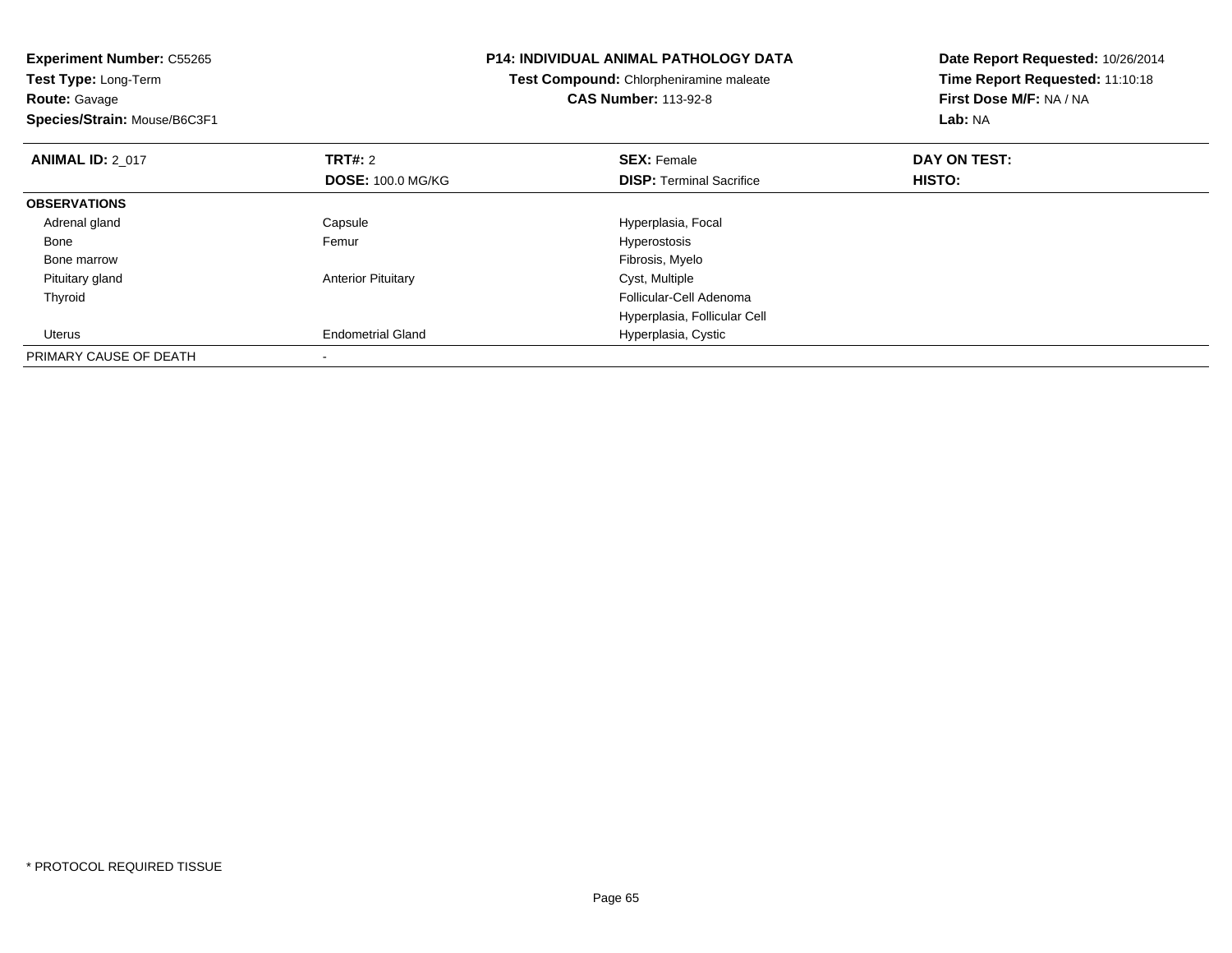**Route:** Gavage

**Species/Strain:** Mouse/B6C3F1

## **P14: INDIVIDUAL ANIMAL PATHOLOGY DATA**

**Test Compound:** Chlorpheniramine maleate

**CAS Number:** 113-92-8

| <b>ANIMAL ID: 2_018</b> | <b>TRT#: 2</b><br><b>DOSE: 100.0 MG/KG</b> | <b>SEX: Female</b><br><b>DISP: Terminal Sacrifice</b> | DAY ON TEST:<br>HISTO: |
|-------------------------|--------------------------------------------|-------------------------------------------------------|------------------------|
| <b>OBSERVATIONS</b>     |                                            |                                                       |                        |
| Adrenal gland           | Capsule                                    | Hyperplasia, Focal                                    |                        |
| Bone                    | Femur                                      | Hyperostosis                                          |                        |
| Bone marrow             |                                            | Fibrosis, Myelo                                       |                        |
| Kidney                  | Cortex                                     | Cyst, Nos                                             |                        |
|                         |                                            | Nephropathy                                           |                        |
| Nasal cavity            | <b>Turbinate Nos</b>                       | Degeneration, Nos                                     |                        |
| Ovary                   |                                            | Atrophy, Senile                                       |                        |
|                         |                                            | Cyst, Parovarian                                      |                        |
| Thyroid                 |                                            | Cyst, Follicular Nos                                  |                        |
|                         |                                            | Hyperplasia, Follicular Cell                          |                        |
| Uterus                  | <b>Endometrial Gland</b>                   | Hyperplasia, Cystic                                   |                        |
| PRIMARY CAUSE OF DEATH  |                                            |                                                       |                        |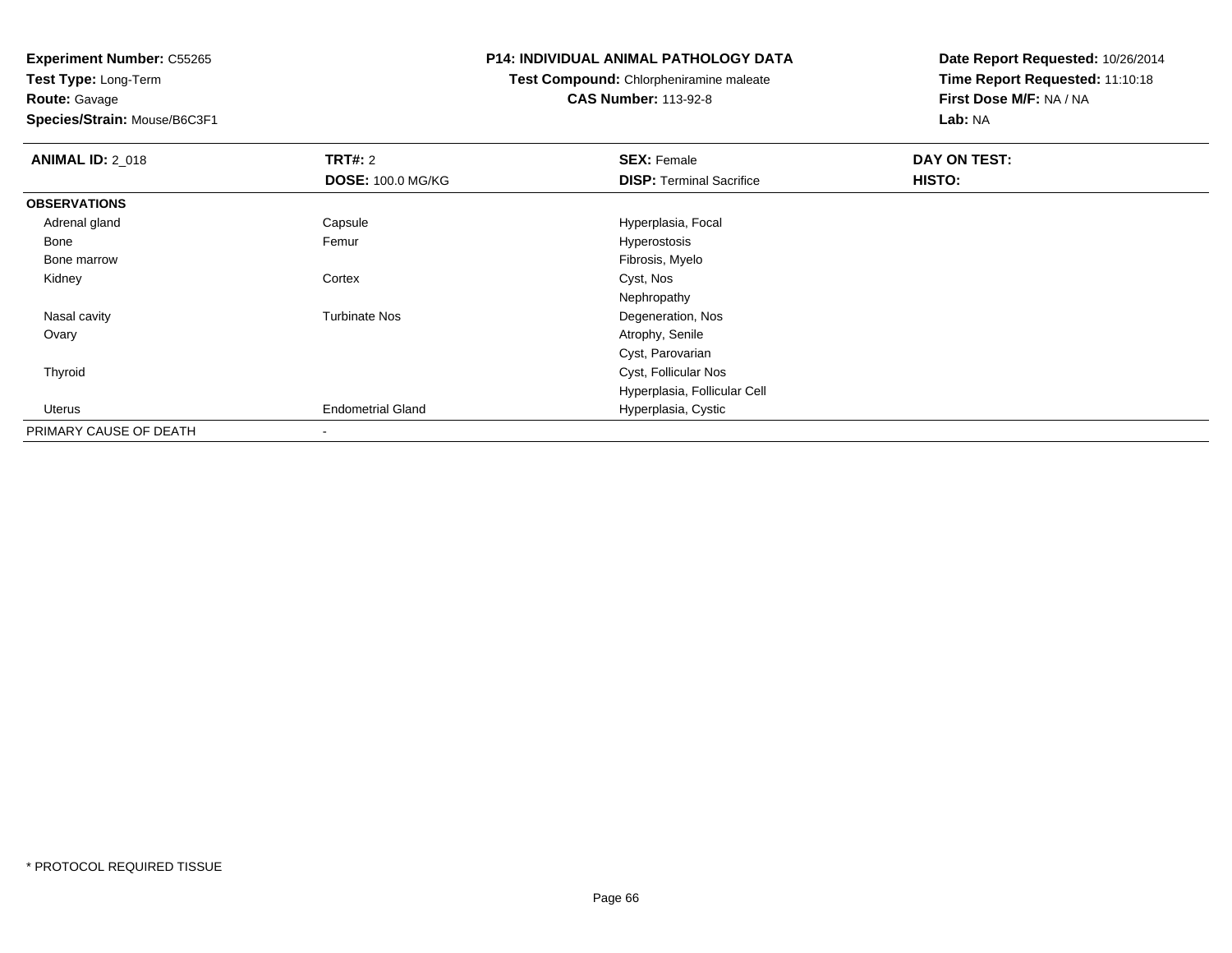**Route:** Gavage

**Species/Strain:** Mouse/B6C3F1

# **P14: INDIVIDUAL ANIMAL PATHOLOGY DATA**

**Test Compound:** Chlorpheniramine maleate**CAS Number:** 113-92-8

| <b>ANIMAL ID: 2 019</b> | TRT#: 2                   | <b>SEX: Female</b>                   | DAY ON TEST: |  |
|-------------------------|---------------------------|--------------------------------------|--------------|--|
|                         | <b>DOSE: 100.0 MG/KG</b>  | <b>DISP:</b> Terminal Sacrifice      | HISTO:       |  |
| <b>OBSERVATIONS</b>     |                           |                                      |              |  |
| Adrenal gland           | Capsule                   | Hyperplasia, Focal                   |              |  |
| Bone                    | <b>Tarsal Joint</b>       | Hyperostosis                         |              |  |
|                         | <b>Tarsal Joint</b>       | Metaplasia, Osseous                  |              |  |
| Eye                     |                           | Collapse                             |              |  |
| Harderian gland         | <b>Hardarian Gland</b>    | Adenoma, Nos                         |              |  |
| Nasal cavity            | <b>Turbinate Nos</b>      | Degeneration, Nos                    |              |  |
| Ovary                   |                           | Cyst, Follicular Nos                 |              |  |
| Pituitary gland         | <b>Anterior Pituitary</b> | Cyst, Multiple                       |              |  |
| Thyroid                 |                           | Hyperplasia, Follicular Cell         |              |  |
| Unspecified             | Multiple Organs Nos       | Lymphoma, Lymphocytic-Malignant Type |              |  |
| Uterus                  | <b>Endometrial Gland</b>  | Hyperplasia, Cystic                  |              |  |
| PRIMARY CAUSE OF DEATH  | $\,$                      |                                      |              |  |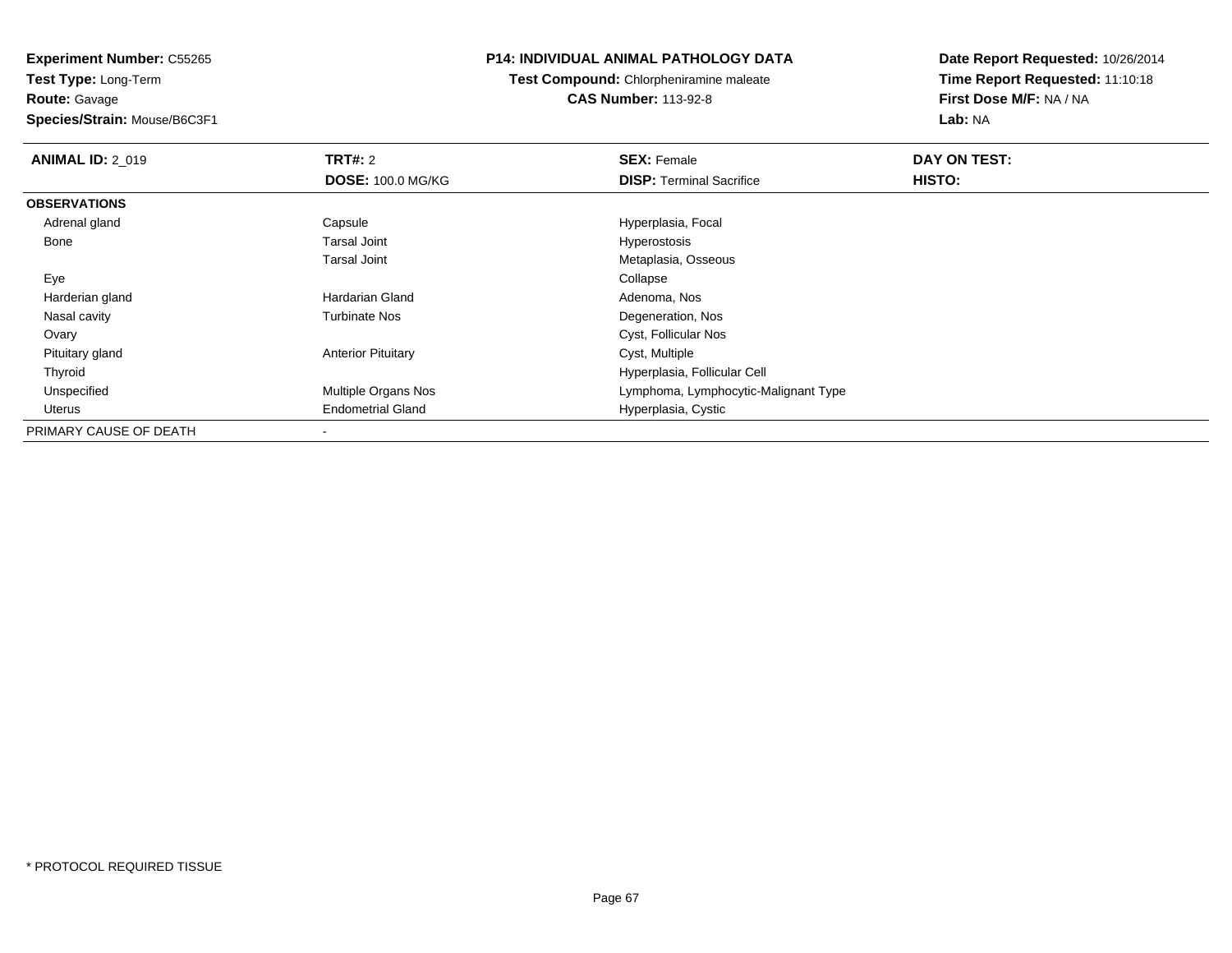| <b>Experiment Number: C55265</b><br>Test Type: Long-Term<br><b>Route: Gavage</b><br>Species/Strain: Mouse/B6C3F1 |                                            | <b>P14: INDIVIDUAL ANIMAL PATHOLOGY DATA</b><br>Test Compound: Chlorpheniramine maleate<br><b>CAS Number: 113-92-8</b> | Date Report Requested: 10/26/2014<br>Time Report Requested: 11:10:18<br>First Dose M/F: NA / NA<br>Lab: NA |
|------------------------------------------------------------------------------------------------------------------|--------------------------------------------|------------------------------------------------------------------------------------------------------------------------|------------------------------------------------------------------------------------------------------------|
| <b>ANIMAL ID: 2 020</b>                                                                                          | <b>TRT#:</b> 2<br><b>DOSE: 100.0 MG/KG</b> | <b>SEX: Female</b><br><b>DISP:</b> Natural Death                                                                       | DAY ON TEST:<br>HISTO:                                                                                     |
| <b>OBSERVATIONS</b>                                                                                              |                                            |                                                                                                                        |                                                                                                            |
| Unspecified                                                                                                      | Multiple Organs Nos                        | Lymphoma, Lymphocytic-Malignant Type                                                                                   |                                                                                                            |
| PRIMARY CAUSE OF DEATH                                                                                           |                                            |                                                                                                                        |                                                                                                            |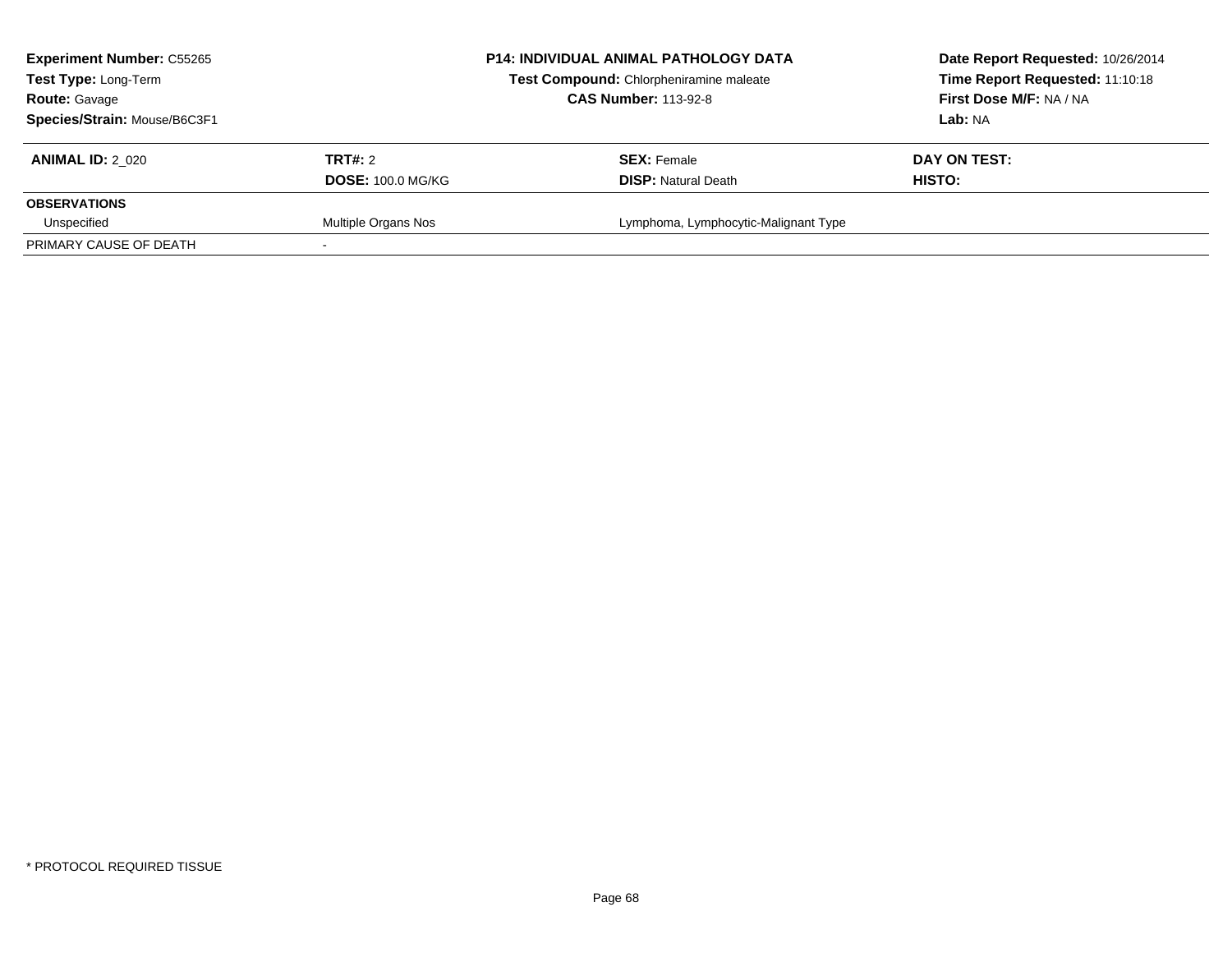| <b>Experiment Number: C55265</b><br>Test Type: Long-Term<br><b>Route: Gavage</b><br>Species/Strain: Mouse/B6C3F1 |                                     | <b>P14: INDIVIDUAL ANIMAL PATHOLOGY DATA</b><br>Test Compound: Chlorpheniramine maleate<br><b>CAS Number: 113-92-8</b> | Date Report Requested: 10/26/2014<br>Time Report Requested: 11:10:18<br>First Dose M/F: NA / NA<br>Lab: NA |
|------------------------------------------------------------------------------------------------------------------|-------------------------------------|------------------------------------------------------------------------------------------------------------------------|------------------------------------------------------------------------------------------------------------|
| <b>ANIMAL ID: 2 021</b>                                                                                          | TRT#: 2<br><b>DOSE: 100.0 MG/KG</b> | <b>SEX: Female</b><br><b>DISP:</b> Terminal Sacrifice                                                                  | DAY ON TEST:<br><b>HISTO:</b>                                                                              |
| <b>OBSERVATIONS</b>                                                                                              |                                     |                                                                                                                        |                                                                                                            |
| Adrenal gland                                                                                                    | Capsule                             | Hyperplasia, Focal                                                                                                     |                                                                                                            |
| Bone marrow                                                                                                      |                                     | Fibrosis, Myelo                                                                                                        |                                                                                                            |
| Ovary                                                                                                            |                                     | Cyst, Parovarian                                                                                                       |                                                                                                            |
| Uterus                                                                                                           | <b>Endometrial Gland</b>            | Hyperplasia, Cystic                                                                                                    |                                                                                                            |
| PRIMARY CAUSE OF DEATH                                                                                           |                                     |                                                                                                                        |                                                                                                            |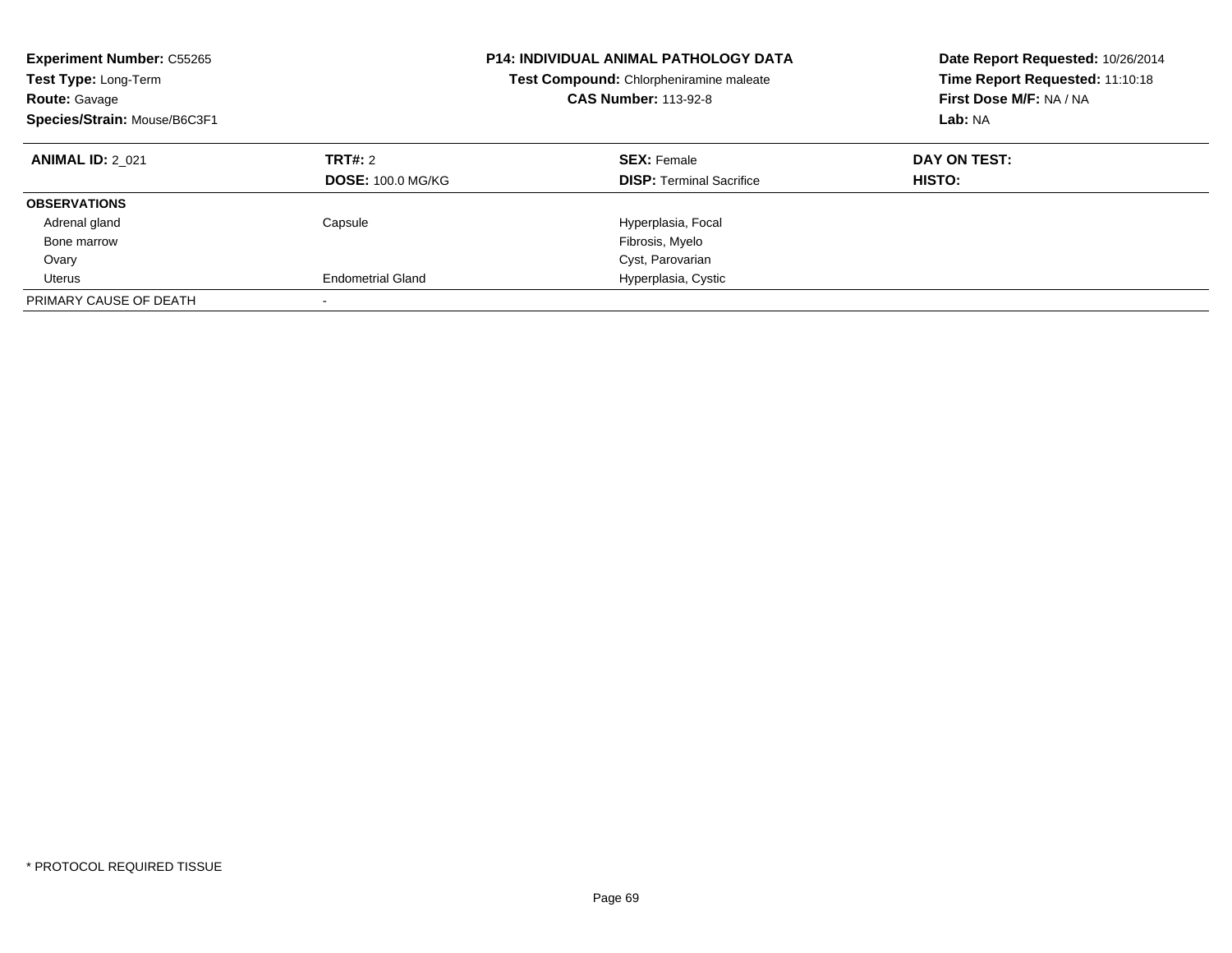| <b>Experiment Number: C55265</b><br>Test Type: Long-Term<br><b>Route: Gavage</b><br>Species/Strain: Mouse/B6C3F1 |                           | <b>P14: INDIVIDUAL ANIMAL PATHOLOGY DATA</b><br>Test Compound: Chlorpheniramine maleate<br><b>CAS Number: 113-92-8</b> | Date Report Requested: 10/26/2014<br>Time Report Requested: 11:10:18<br>First Dose M/F: NA / NA<br>Lab: NA |
|------------------------------------------------------------------------------------------------------------------|---------------------------|------------------------------------------------------------------------------------------------------------------------|------------------------------------------------------------------------------------------------------------|
| <b>ANIMAL ID: 2 022</b>                                                                                          | TRT#: 2                   | <b>SEX: Female</b>                                                                                                     | DAY ON TEST:                                                                                               |
|                                                                                                                  | <b>DOSE: 100.0 MG/KG</b>  | <b>DISP:</b> Terminal Sacrifice                                                                                        | HISTO:                                                                                                     |
| <b>OBSERVATIONS</b>                                                                                              |                           |                                                                                                                        |                                                                                                            |
| Adrenal gland                                                                                                    | Capsule                   | Hyperplasia, Focal                                                                                                     |                                                                                                            |
| Ovary                                                                                                            |                           | Cyst, Follicular Nos                                                                                                   |                                                                                                            |
| Pituitary gland                                                                                                  | <b>Anterior Pituitary</b> | Hyperplasia, Focal                                                                                                     |                                                                                                            |
| Thyroid                                                                                                          |                           | Cyst, Follicular Nos                                                                                                   |                                                                                                            |
| Unspecified                                                                                                      | Multiple Organs Nos       | Lymphoma, Histiocytic-Malignant Type                                                                                   |                                                                                                            |
| Uterus                                                                                                           | <b>Endometrial Gland</b>  | Hyperplasia, Cystic                                                                                                    |                                                                                                            |
| PRIMARY CAUSE OF DEATH                                                                                           |                           |                                                                                                                        |                                                                                                            |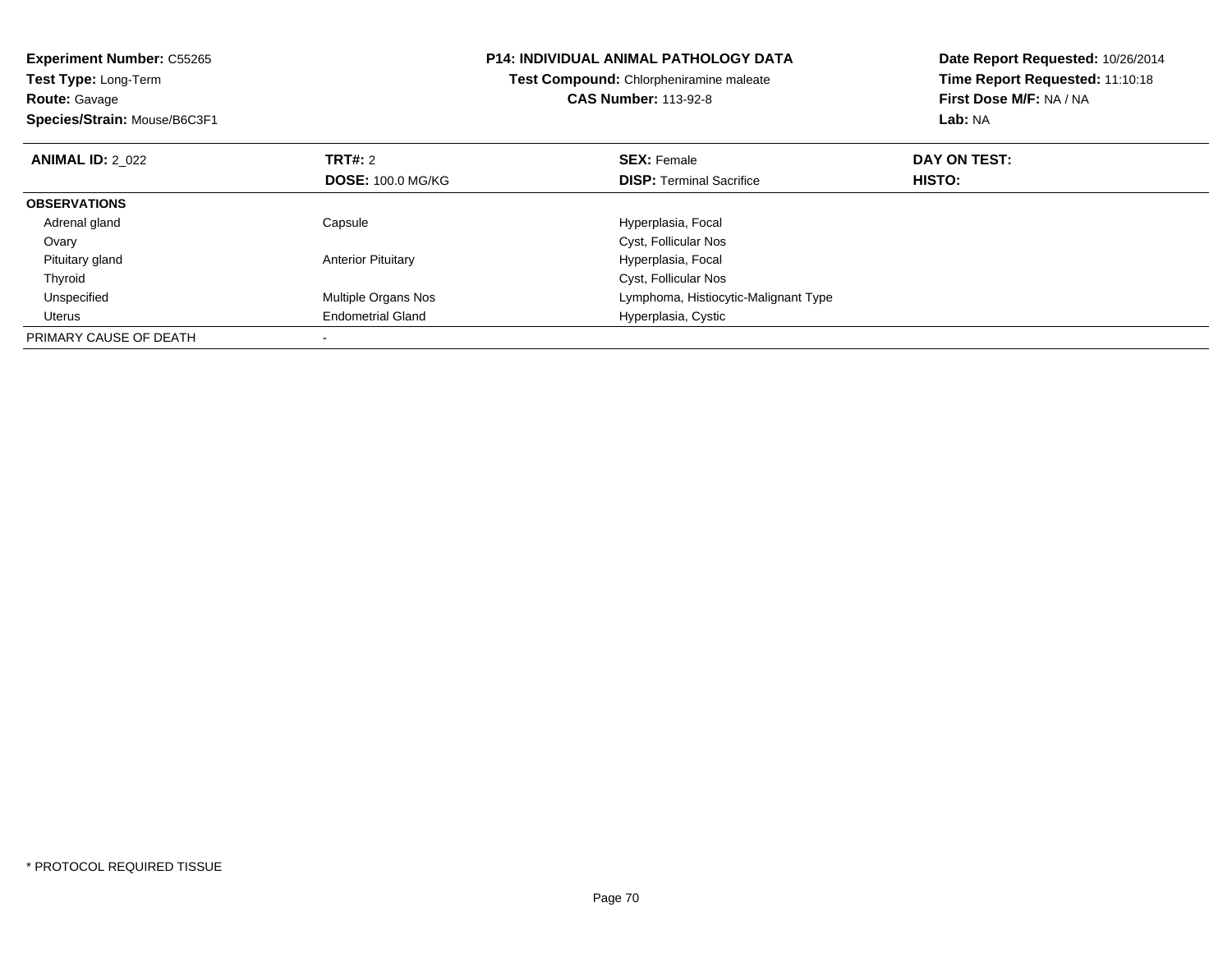| <b>Experiment Number: C55265</b><br>Test Type: Long-Term<br><b>Route: Gavage</b><br>Species/Strain: Mouse/B6C3F1 |                          | <b>P14: INDIVIDUAL ANIMAL PATHOLOGY DATA</b><br>Test Compound: Chlorpheniramine maleate<br><b>CAS Number: 113-92-8</b> | Date Report Requested: 10/26/2014<br>Time Report Requested: 11:10:18<br>First Dose M/F: NA / NA<br>Lab: NA |
|------------------------------------------------------------------------------------------------------------------|--------------------------|------------------------------------------------------------------------------------------------------------------------|------------------------------------------------------------------------------------------------------------|
| <b>ANIMAL ID: 2 023</b>                                                                                          | TRT#: 2                  | <b>SEX: Female</b>                                                                                                     | DAY ON TEST:                                                                                               |
|                                                                                                                  | <b>DOSE: 100.0 MG/KG</b> | <b>DISP:</b> Terminal Sacrifice                                                                                        | <b>HISTO:</b>                                                                                              |
| <b>OBSERVATIONS</b>                                                                                              |                          |                                                                                                                        |                                                                                                            |
| Adrenal gland                                                                                                    | Capsule                  | Hyperplasia, Focal                                                                                                     |                                                                                                            |
| Bone                                                                                                             | Femur                    | Hyperostosis                                                                                                           |                                                                                                            |
| Bone marrow                                                                                                      |                          | Fibrosis, Myelo                                                                                                        |                                                                                                            |
| Ovary                                                                                                            |                          | Papillary Cystadenoma, Nos                                                                                             |                                                                                                            |
| Thyroid                                                                                                          |                          | Hyperplasia, Follicular Cell                                                                                           |                                                                                                            |
| Uterus                                                                                                           | <b>Endometrial Gland</b> | Hyperplasia, Cystic                                                                                                    |                                                                                                            |
| PRIMARY CAUSE OF DEATH                                                                                           |                          |                                                                                                                        |                                                                                                            |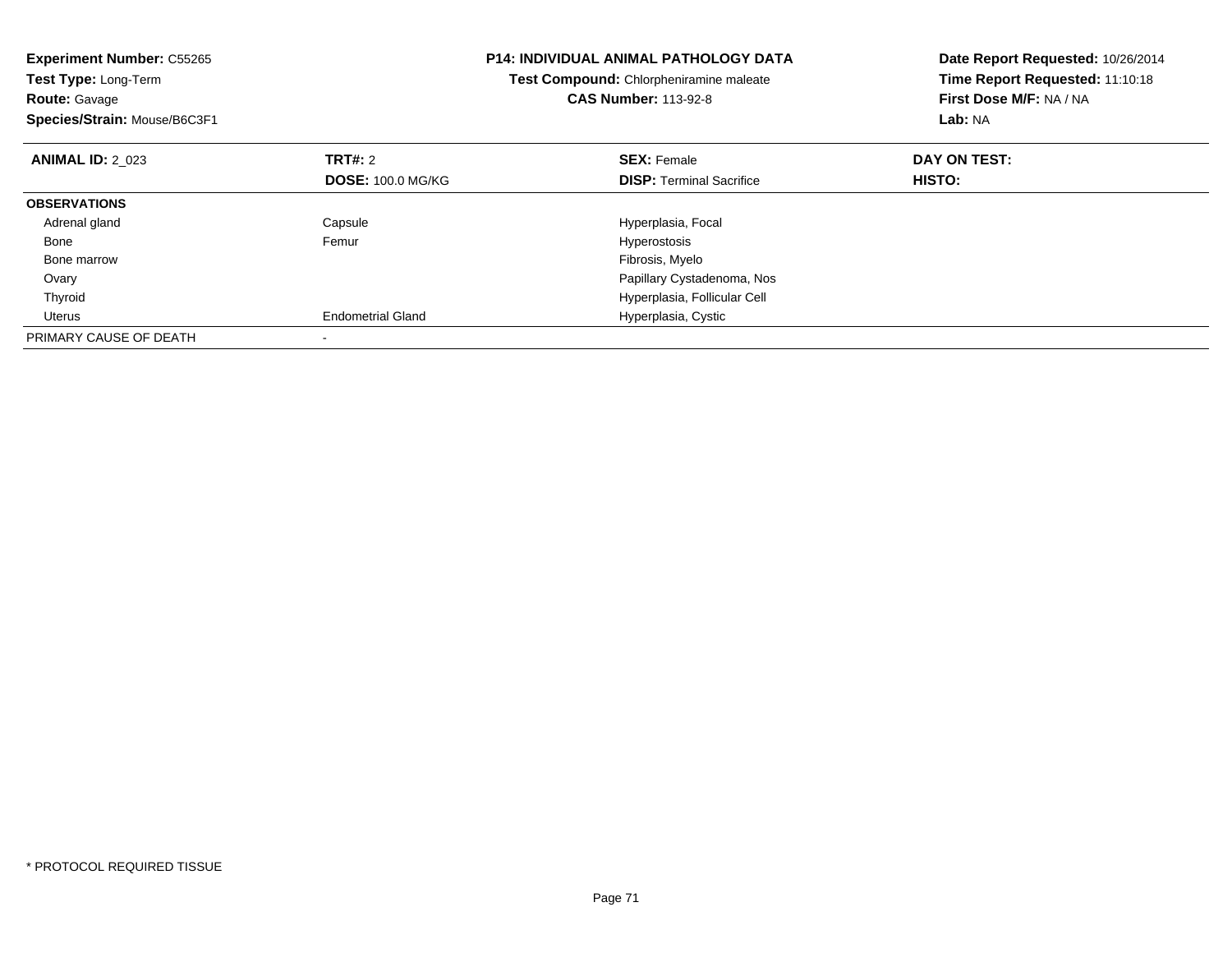| <b>Experiment Number: C55265</b><br>Test Type: Long-Term<br><b>Route: Gavage</b> |                          | P14: INDIVIDUAL ANIMAL PATHOLOGY DATA<br>Test Compound: Chlorpheniramine maleate<br><b>CAS Number: 113-92-8</b> | Date Report Requested: 10/26/2014<br>Time Report Requested: 11:10:18<br>First Dose M/F: NA / NA |
|----------------------------------------------------------------------------------|--------------------------|-----------------------------------------------------------------------------------------------------------------|-------------------------------------------------------------------------------------------------|
| Species/Strain: Mouse/B6C3F1                                                     |                          |                                                                                                                 | Lab: NA                                                                                         |
| <b>ANIMAL ID: 2 024</b>                                                          | <b>TRT#:</b> 2           | <b>SEX: Female</b>                                                                                              | DAY ON TEST:                                                                                    |
|                                                                                  | <b>DOSE: 100.0 MG/KG</b> | <b>DISP: Natural Death</b>                                                                                      | <b>HISTO:</b>                                                                                   |
| <b>OBSERVATIONS</b>                                                              |                          |                                                                                                                 |                                                                                                 |
| Adrenal gland                                                                    | Capsule                  | Hyperplasia, Focal                                                                                              |                                                                                                 |
| Liver                                                                            |                          | Necrosis, Focal                                                                                                 |                                                                                                 |
| Ovary                                                                            |                          | Cyst, Follicular Nos                                                                                            |                                                                                                 |
| Thyroid                                                                          |                          | Hyperplasia, Follicular Cell                                                                                    |                                                                                                 |
| Unspecified                                                                      | Multiple Organs Nos      | Lymphoma, Mixed-Malignant Type                                                                                  |                                                                                                 |
| Uterus                                                                           | <b>Endometrial Gland</b> | Hyperplasia, Cystic                                                                                             |                                                                                                 |
| PRIMARY CAUSE OF DEATH                                                           |                          |                                                                                                                 |                                                                                                 |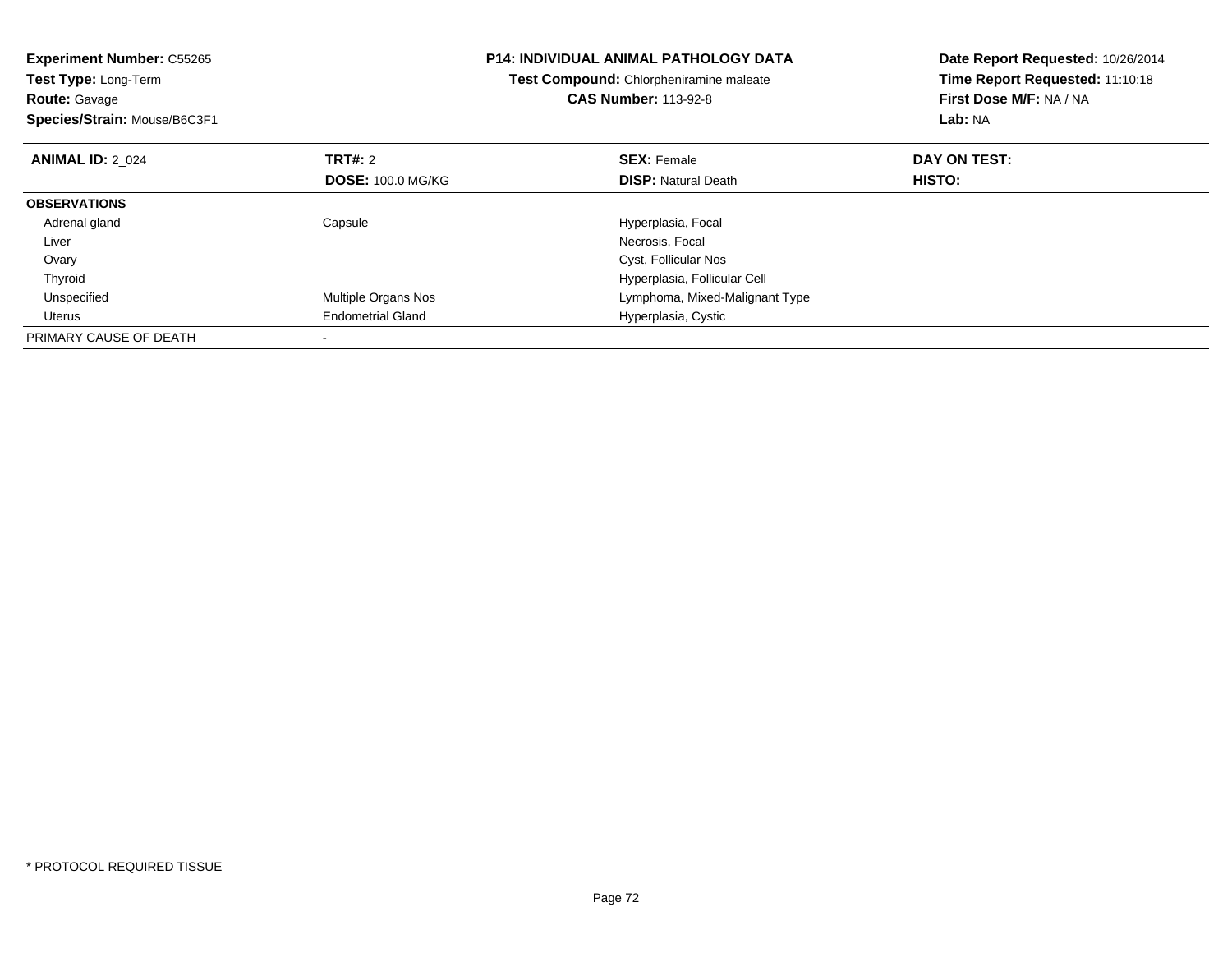| <b>Experiment Number: C55265</b><br>Test Type: Long-Term<br><b>Route: Gavage</b><br>Species/Strain: Mouse/B6C3F1 |                           | <b>P14: INDIVIDUAL ANIMAL PATHOLOGY DATA</b><br>Test Compound: Chlorpheniramine maleate<br><b>CAS Number: 113-92-8</b> | Date Report Requested: 10/26/2014<br>Time Report Requested: 11:10:18<br>First Dose M/F: NA / NA<br>Lab: NA |
|------------------------------------------------------------------------------------------------------------------|---------------------------|------------------------------------------------------------------------------------------------------------------------|------------------------------------------------------------------------------------------------------------|
| <b>ANIMAL ID: 2 025</b>                                                                                          | <b>TRT#: 2</b>            | <b>SEX: Female</b>                                                                                                     | DAY ON TEST:                                                                                               |
|                                                                                                                  | <b>DOSE: 100.0 MG/KG</b>  | <b>DISP:</b> Terminal Sacrifice                                                                                        | HISTO:                                                                                                     |
| <b>OBSERVATIONS</b>                                                                                              |                           |                                                                                                                        |                                                                                                            |
| Adrenal gland                                                                                                    | Capsule                   | Hyperplasia, Focal                                                                                                     |                                                                                                            |
| Bone marrow                                                                                                      |                           | Fibrosis, Myelo                                                                                                        |                                                                                                            |
| Nasal cavity                                                                                                     | <b>Turbinate Nos</b>      | Degeneration, Nos                                                                                                      |                                                                                                            |
| Pituitary gland                                                                                                  | <b>Anterior Pituitary</b> | Adenoma, Nos                                                                                                           |                                                                                                            |
| Thyroid                                                                                                          |                           | Hyperplasia, Follicular Cell                                                                                           |                                                                                                            |
| Uterus                                                                                                           | <b>Endometrial Gland</b>  | Hyperplasia, Cystic                                                                                                    |                                                                                                            |
| PRIMARY CAUSE OF DEATH                                                                                           |                           |                                                                                                                        |                                                                                                            |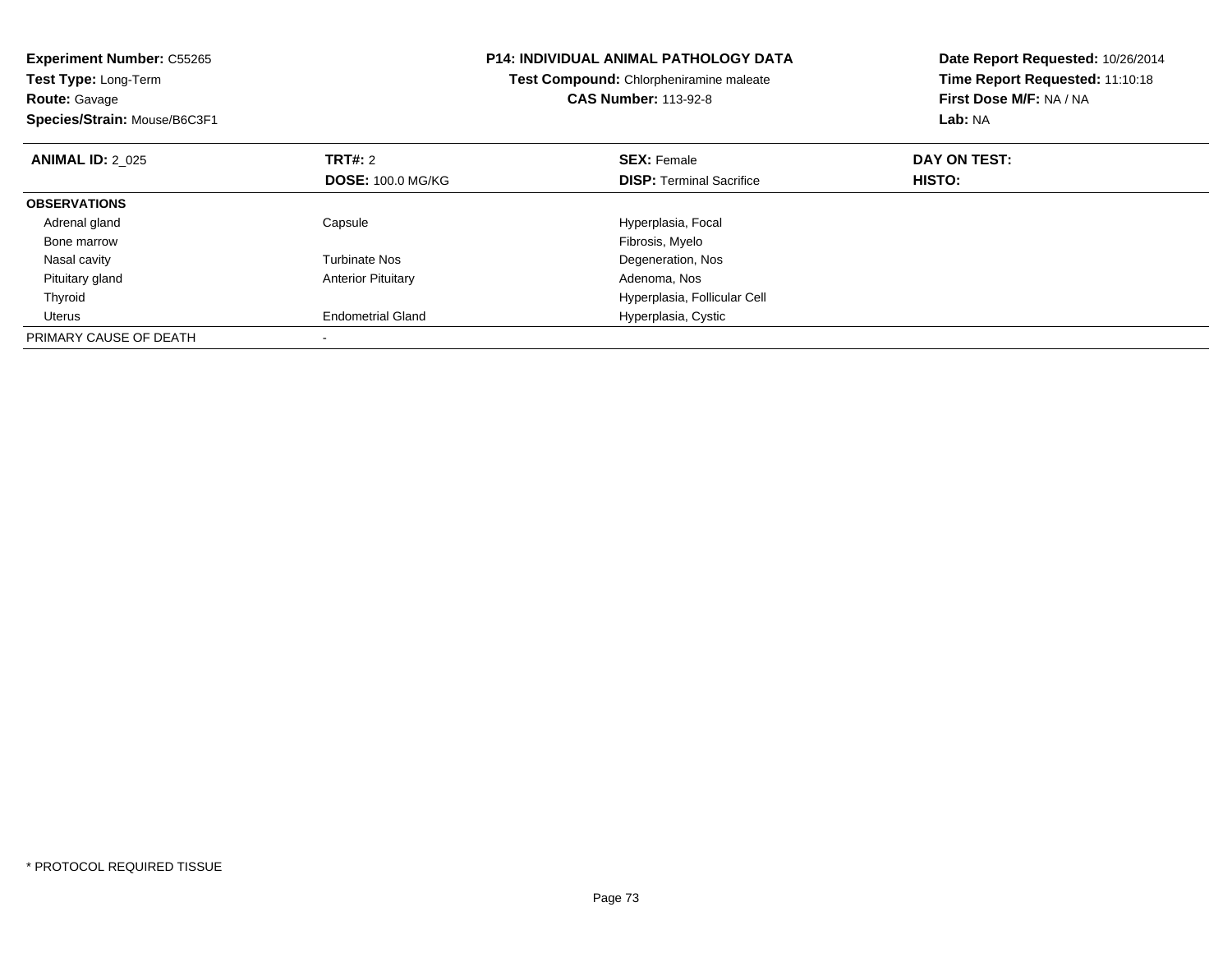**Experiment Number:** C55265**Test Type:** Long-Term**Route:** Gavage **Species/Strain:** Mouse/B6C3F1**P14: INDIVIDUAL ANIMAL PATHOLOGY DATATest Compound:** Chlorpheniramine maleate**CAS Number:** 113-92-8**Date Report Requested:** 10/26/2014**Time Report Requested:** 11:10:18**First Dose M/F:** NA / NA**Lab:** NA**ANIMAL ID: 2 026 6 DAY ON TEST: TRT#:** 2 **SEX:** Female **SEX:** Female **DOSE:** 100.0 MG/KG**DISP:** Terminal Sacrifice **HISTO: OBSERVATIONS** Adrenal glandCapsule **Capsule Capsule Capsule**<br>
Fibrosis, Myelo Bone marroww which is a state of the state of the state of the state of the state of the Fibrosis, Myelo state of the state of the state of the state of the state of the state of the state of the state of the state of the state of th Nasal cavityTurbinate Nos **Degeneration**, Nos Pituitary glandAnterior Pituitary Cyst, Nos<br>
Follicle Crystals, Nos Thyroidd Crystals, Nos **Follicle** Communication Constants Constants Constants Constants Constants Constants Constants Constants Constants Constants and Constants Constants Constants Constants Constants Constants Constants Constan Hyperplasia, Follicular Cell Unspecified Multiple Organs Nos Lymphoma, Mixed-Malignant Type Uterus Endometrial Gland Hyperplasia, Cystic PRIMARY CAUSE OF DEATH-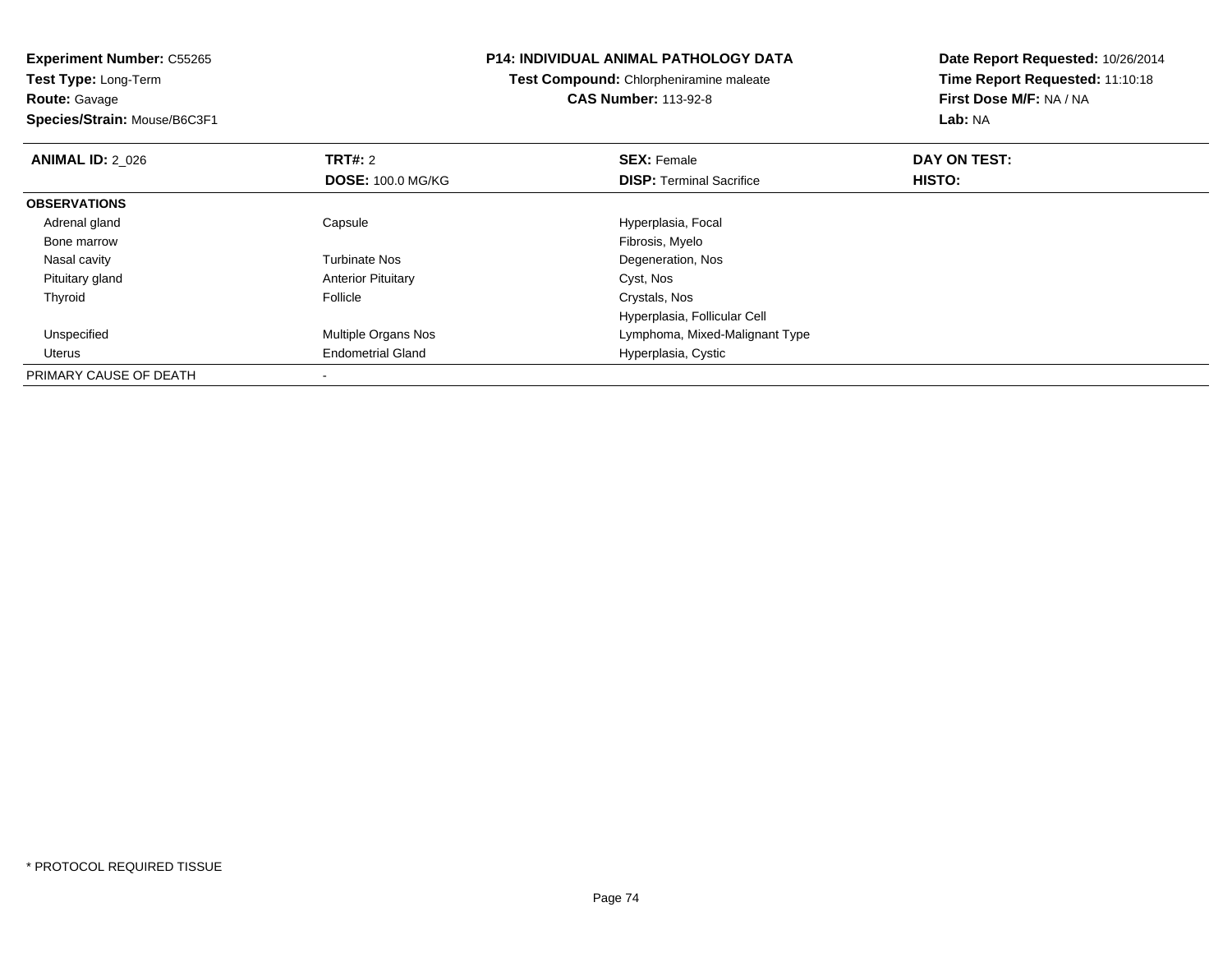**Experiment Number:** C55265**Test Type:** Long-Term**Route:** Gavage **Species/Strain:** Mouse/B6C3F1**P14: INDIVIDUAL ANIMAL PATHOLOGY DATATest Compound:** Chlorpheniramine maleate**CAS Number:** 113-92-8**Date Report Requested:** 10/26/2014**Time Report Requested:** 11:10:18**First Dose M/F:** NA / NA**Lab:** NA**ANIMAL ID: 2 027 TRT#:** <sup>2</sup> **SEX:** Female **DAY ON TEST: DOSE:** 100.0 MG/KG**DISP:** Terminal Sacrifice **HISTO: OBSERVATIONS** Adrenal glandCortex Nos **Accessory Structure** CapsuleHyperplasia, Focal<br>Fibrosis, Myelo Bone marroww which is a state of the state of the state of the state of the state of the Fibrosis, Myelo state of the state of the state of the state of the state of the state of the state of the state of the state of the state of th Nasal cavityTurbinate Nos **Degeneration**, Nos Ovary Cyst, Follicular Nos Pituitary glandAnterior Pituitary **Adenoma, Nos** Adenoma, Nos Thyroid Hyperplasia, Follicular Cell Inflammation, Chronic Focal Uterus Endometrial Gland Hyperplasia, Cystic PRIMARY CAUSE OF DEATH-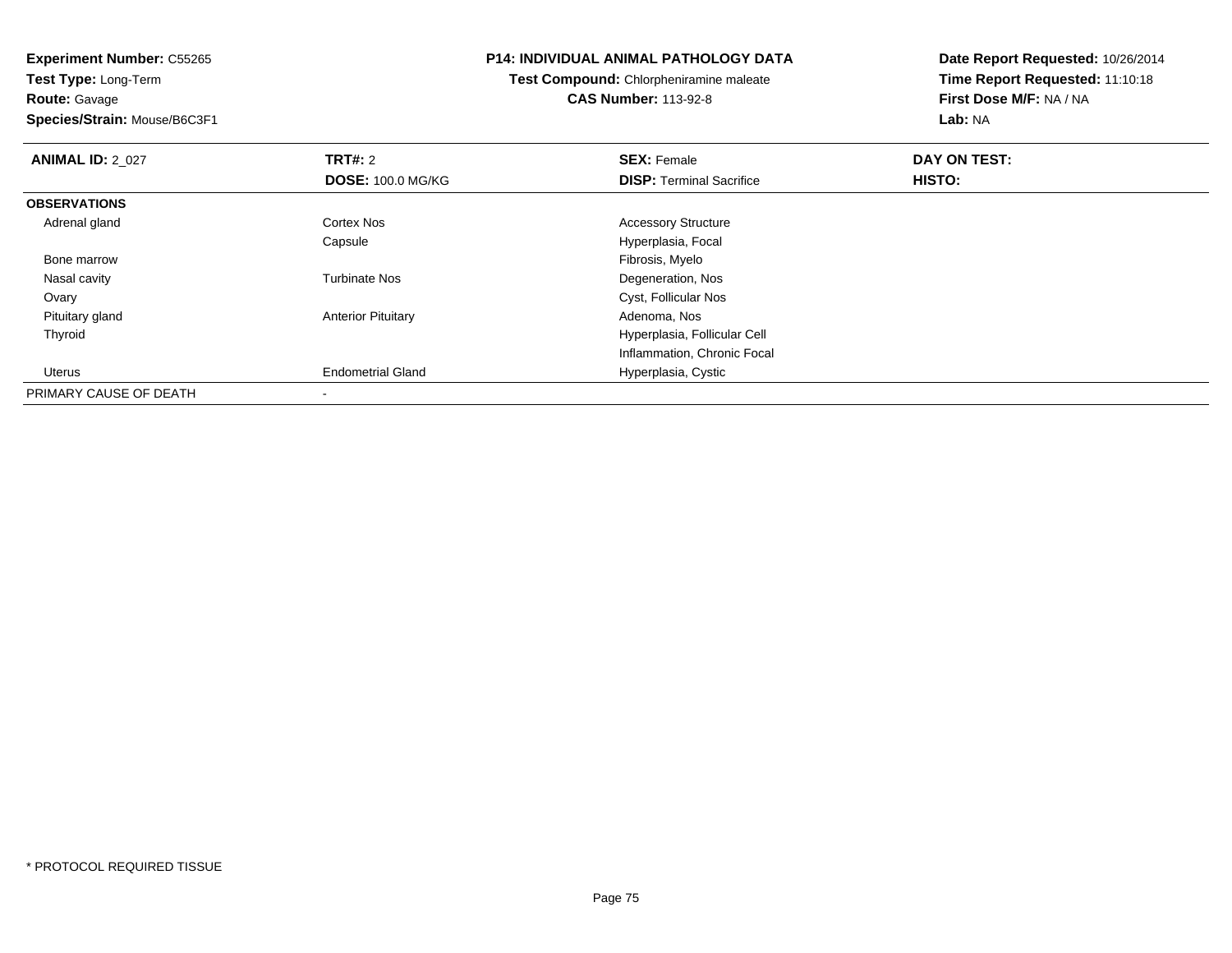| <b>Experiment Number: C55265</b><br><b>Test Type: Long-Term</b><br><b>Route: Gavage</b><br>Species/Strain: Mouse/B6C3F1 |                          | <b>P14: INDIVIDUAL ANIMAL PATHOLOGY DATA</b><br>Test Compound: Chlorpheniramine maleate<br><b>CAS Number: 113-92-8</b> | Date Report Requested: 10/26/2014<br>Time Report Requested: 11:10:18<br>First Dose M/F: NA / NA<br>Lab: NA |
|-------------------------------------------------------------------------------------------------------------------------|--------------------------|------------------------------------------------------------------------------------------------------------------------|------------------------------------------------------------------------------------------------------------|
| <b>ANIMAL ID: 2_028</b>                                                                                                 | <b>TRT#: 2</b>           | <b>SEX: Female</b>                                                                                                     | DAY ON TEST:                                                                                               |
|                                                                                                                         | <b>DOSE: 100.0 MG/KG</b> | <b>DISP:</b> Terminal Sacrifice                                                                                        | HISTO:                                                                                                     |
| <b>OBSERVATIONS</b>                                                                                                     |                          |                                                                                                                        |                                                                                                            |
| Adrenal gland                                                                                                           | Capsule                  | Hyperplasia, Focal                                                                                                     |                                                                                                            |
| Lung                                                                                                                    |                          | Alveolar/Bronchiolar Adenoma                                                                                           |                                                                                                            |
| Nasal cavity                                                                                                            | <b>Turbinate Nos</b>     | Inflammation, Acute Focal                                                                                              |                                                                                                            |
| Ovary                                                                                                                   |                          | Cyst, Follicular Nos                                                                                                   |                                                                                                            |
| Thyroid                                                                                                                 |                          | Cyst, Follicular Nos                                                                                                   |                                                                                                            |
|                                                                                                                         |                          | Hyperplasia, Follicular Cell                                                                                           |                                                                                                            |
| Uterus                                                                                                                  | <b>Endometrial Gland</b> | Hyperplasia, Cystic                                                                                                    |                                                                                                            |
| PRIMARY CAUSE OF DEATH                                                                                                  |                          |                                                                                                                        |                                                                                                            |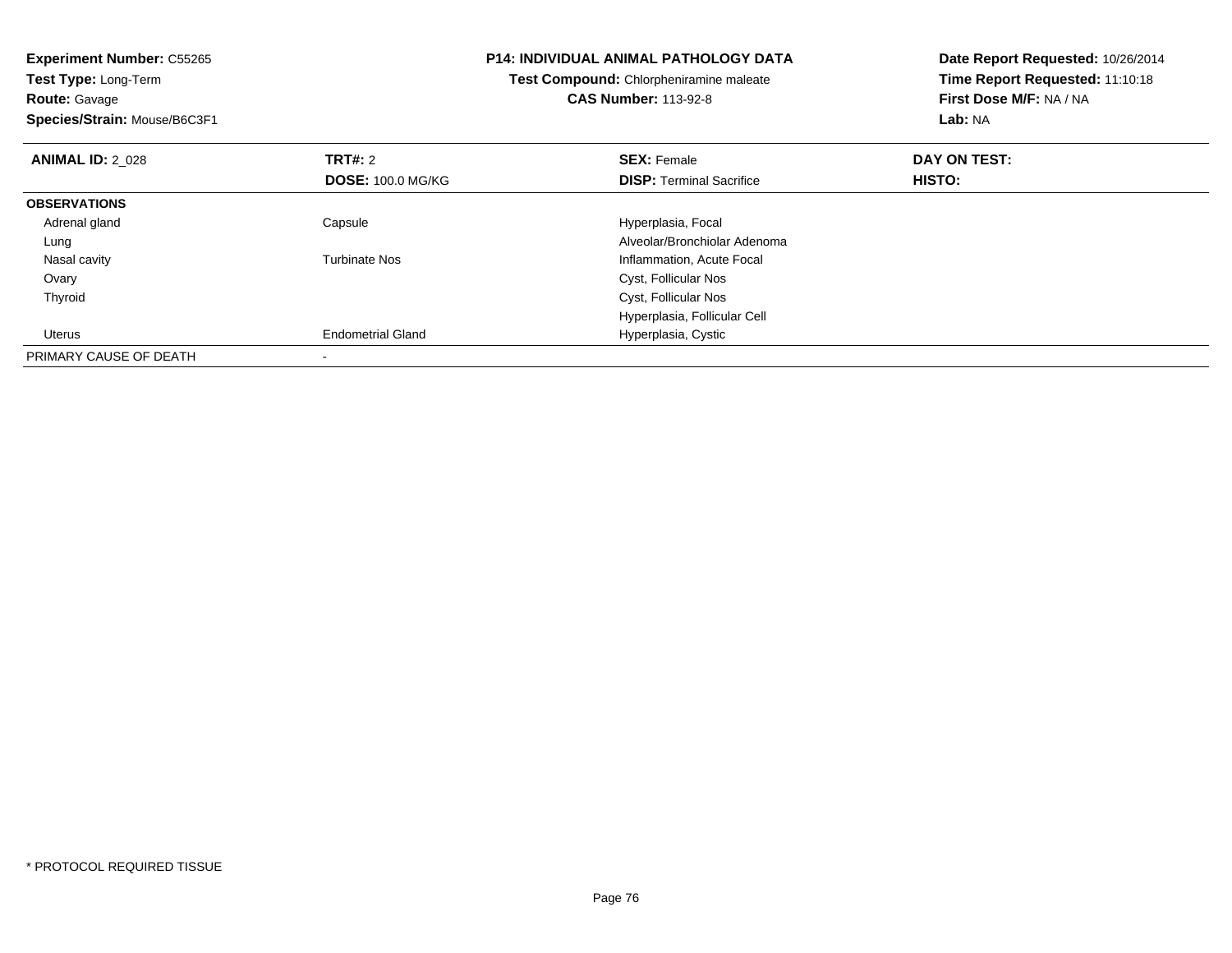**Experiment Number:** C55265**Test Type:** Long-Term

**Route:** Gavage

**Species/Strain:** Mouse/B6C3F1

## **P14: INDIVIDUAL ANIMAL PATHOLOGY DATA**

**Test Compound:** Chlorpheniramine maleate**CAS Number:** 113-92-8

**Date Report Requested:** 10/26/2014**Time Report Requested:** 11:10:18**First Dose M/F:** NA / NA**Lab:** NA

| <b>ANIMAL ID: 2_029</b> | TRT#: 2                  | <b>SEX: Female</b>                  | DAY ON TEST: |  |
|-------------------------|--------------------------|-------------------------------------|--------------|--|
|                         | <b>DOSE: 100.0 MG/KG</b> | <b>DISP:</b> Terminal Sacrifice     | HISTO:       |  |
| <b>OBSERVATIONS</b>     |                          |                                     |              |  |
| Adrenal gland           | Capsule                  | Hyperplasia, Focal                  |              |  |
| Bone marrow             |                          | Fibrosis, Myelo                     |              |  |
| Brain                   | Meninges                 | Lymphocytic Inflammatory Infiltrate |              |  |
| Liver                   |                          | Inflammation, Acute/Chronic         |              |  |
| Lymph node              | Pancreatic Lymph Node    | Inflammation, Granulomatous Focal   |              |  |
| Nasal cavity            | <b>Turbinate Nos</b>     | Degeneration, Nos                   |              |  |
| Ovary                   |                          | Cyst, Follicular Nos                |              |  |
|                         |                          | Cyst, Parovarian                    |              |  |
| Spleen                  |                          | Inflammation, Granulomatous Focal   |              |  |
| Thyroid                 |                          | Cyst, Follicular Nos                |              |  |
|                         |                          | Hyperplasia, Follicular Cell        |              |  |
| Uterus                  | <b>Endometrial Gland</b> | Hyperplasia, Cystic                 |              |  |
| PRIMARY CAUSE OF DEATH  |                          |                                     |              |  |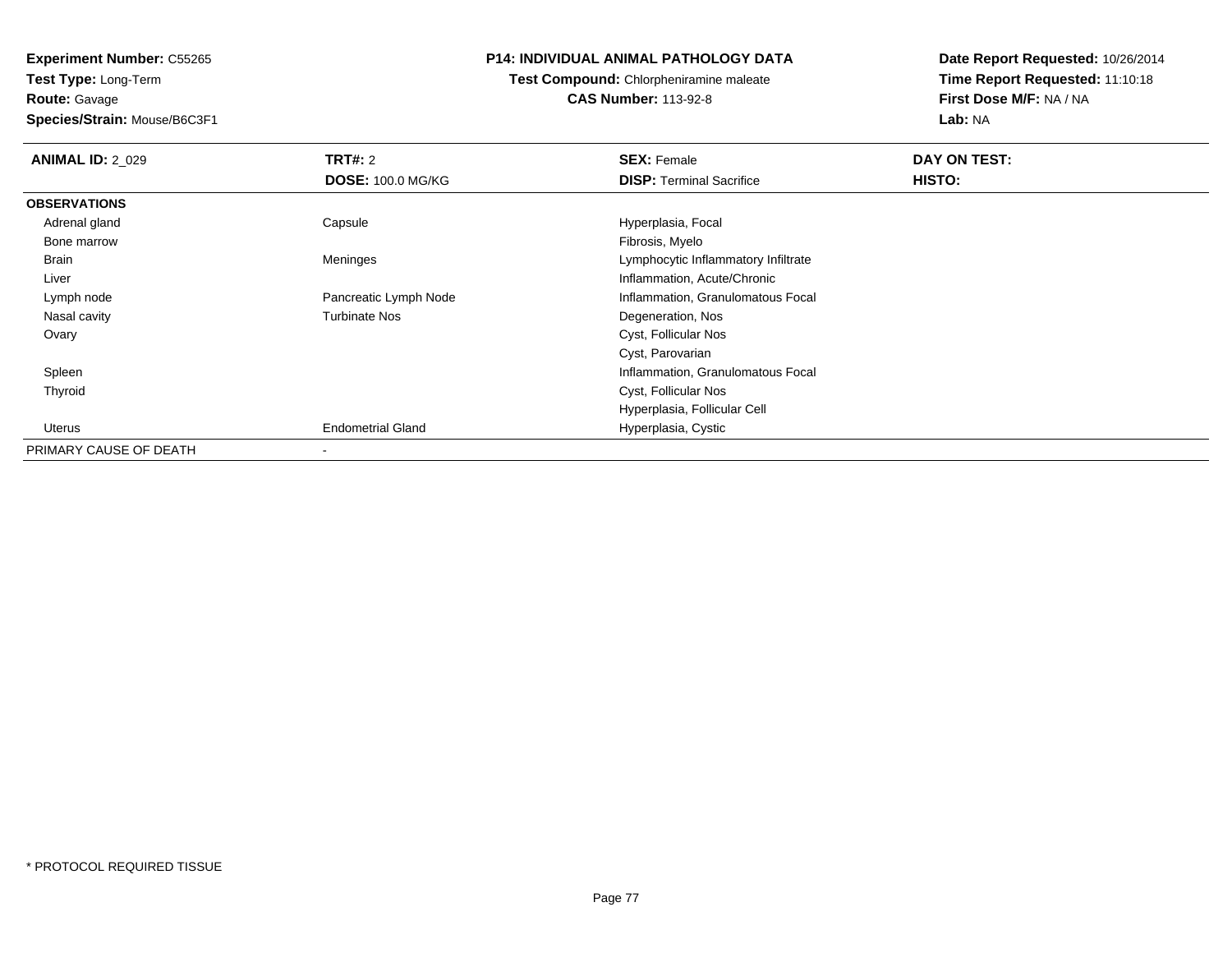**Experiment Number:** C55265**Test Type:** Long-Term**Route:** Gavage

## **Species/Strain:** Mouse/B6C3F1

## **P14: INDIVIDUAL ANIMAL PATHOLOGY DATA**

**Test Compound:** Chlorpheniramine maleate**CAS Number:** 113-92-8

**Date Report Requested:** 10/26/2014**Time Report Requested:** 11:10:18**First Dose M/F:** NA / NA**Lab:** NA

| <b>ANIMAL ID: 2 030</b> | <b>TRT#: 2</b>            | <b>SEX: Female</b><br><b>DISP: Terminal Sacrifice</b> | DAY ON TEST:<br>HISTO: |
|-------------------------|---------------------------|-------------------------------------------------------|------------------------|
|                         | <b>DOSE: 100.0 MG/KG</b>  |                                                       |                        |
| <b>OBSERVATIONS</b>     |                           |                                                       |                        |
| Adrenal gland           | Cortex Nos                | Degeneration, Lipoid                                  |                        |
|                         | Capsule                   | Hyperplasia, Focal                                    |                        |
| Bone marrow             |                           | Fibrosis, Myelo                                       |                        |
| Brain                   | Meninges                  | Lymphocytic Inflammatory Infiltrate                   |                        |
| Lung                    |                           | Hyperplasia, Epithelial                               |                        |
| Nasal cavity            | <b>Turbinate Nos</b>      | Degeneration, Nos                                     |                        |
| Ovary                   |                           | Cyst, Parovarian                                      |                        |
| Pituitary gland         | <b>Anterior Pituitary</b> | Adenoma, Nos                                          |                        |
| Thyroid                 |                           | Follicular-Cell Adenoma                               |                        |
|                         |                           | Hyperplasia, Follicular Cell                          |                        |
| <b>Uterus</b>           | <b>Endometrial Gland</b>  | Hyperplasia, Cystic                                   |                        |
|                         |                           | Inflammation, Chronic Focal                           |                        |
| PRIMARY CAUSE OF DEATH  | $\overline{\phantom{a}}$  |                                                       |                        |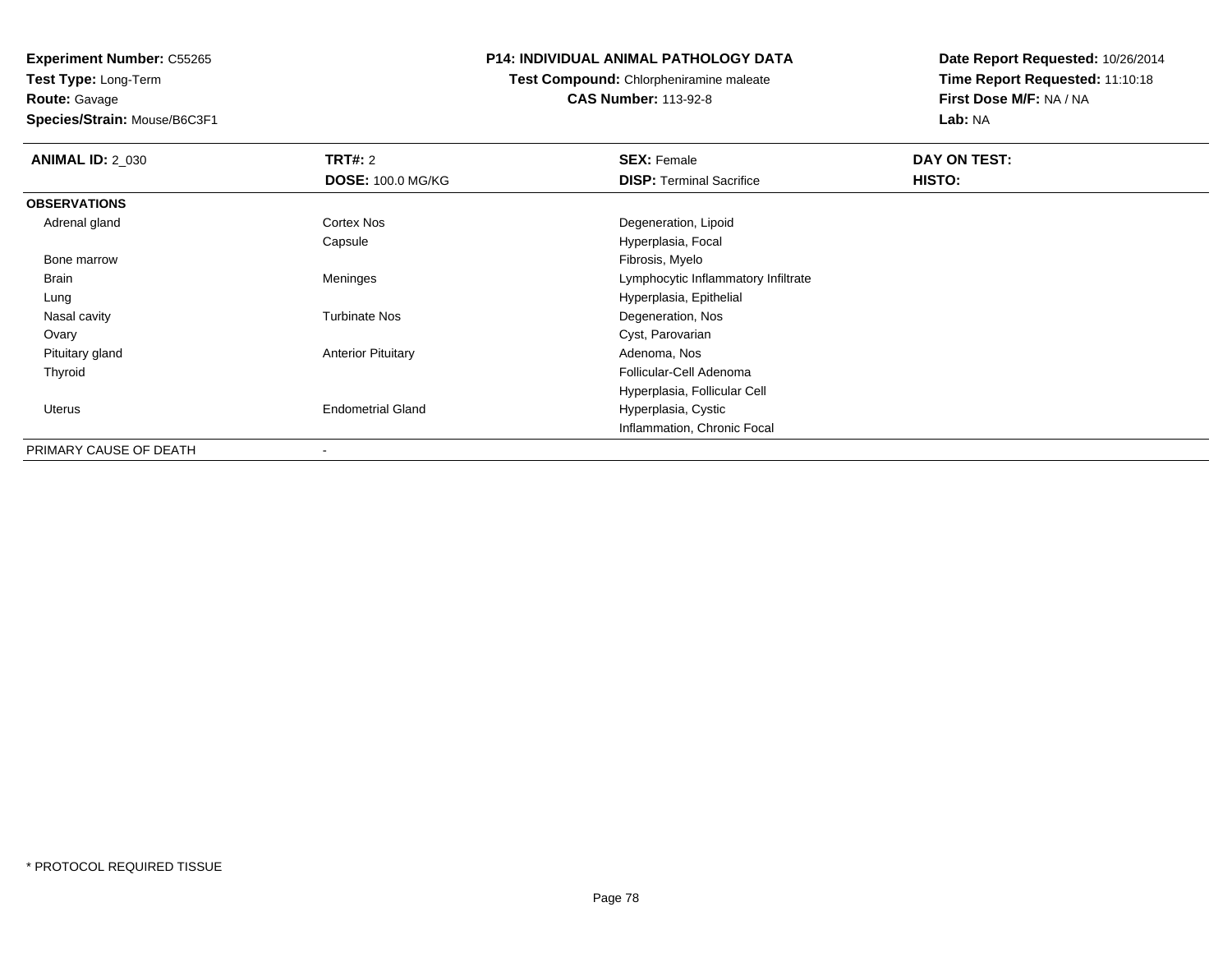| <b>Experiment Number: C55265</b><br>Test Type: Long-Term<br><b>Route: Gavage</b><br>Species/Strain: Mouse/B6C3F1 |                           | P14: INDIVIDUAL ANIMAL PATHOLOGY DATA<br>Test Compound: Chlorpheniramine maleate<br><b>CAS Number: 113-92-8</b> | Date Report Requested: 10/26/2014<br>Time Report Requested: 11:10:18<br>First Dose M/F: NA / NA<br>Lab: NA |
|------------------------------------------------------------------------------------------------------------------|---------------------------|-----------------------------------------------------------------------------------------------------------------|------------------------------------------------------------------------------------------------------------|
| <b>ANIMAL ID: 2 031</b>                                                                                          | TRT#: 2                   | <b>SEX: Female</b>                                                                                              | DAY ON TEST:                                                                                               |
|                                                                                                                  | <b>DOSE: 100.0 MG/KG</b>  | <b>DISP:</b> Terminal Sacrifice                                                                                 | HISTO:                                                                                                     |
| <b>OBSERVATIONS</b>                                                                                              |                           |                                                                                                                 |                                                                                                            |
| Adrenal gland                                                                                                    | Capsule                   | Hyperplasia, Focal                                                                                              |                                                                                                            |
| Bone marrow                                                                                                      |                           | Fibrosis, Myelo                                                                                                 |                                                                                                            |
| Lung                                                                                                             |                           | Alveolar/Bronchiolar Adenoma                                                                                    |                                                                                                            |
| Pituitary gland                                                                                                  | <b>Anterior Pituitary</b> | Hyperplasia, Focal                                                                                              |                                                                                                            |
| Uterus                                                                                                           | <b>Endometrial Gland</b>  | Hyperplasia, Cystic                                                                                             |                                                                                                            |
| PRIMARY CAUSE OF DEATH                                                                                           |                           |                                                                                                                 |                                                                                                            |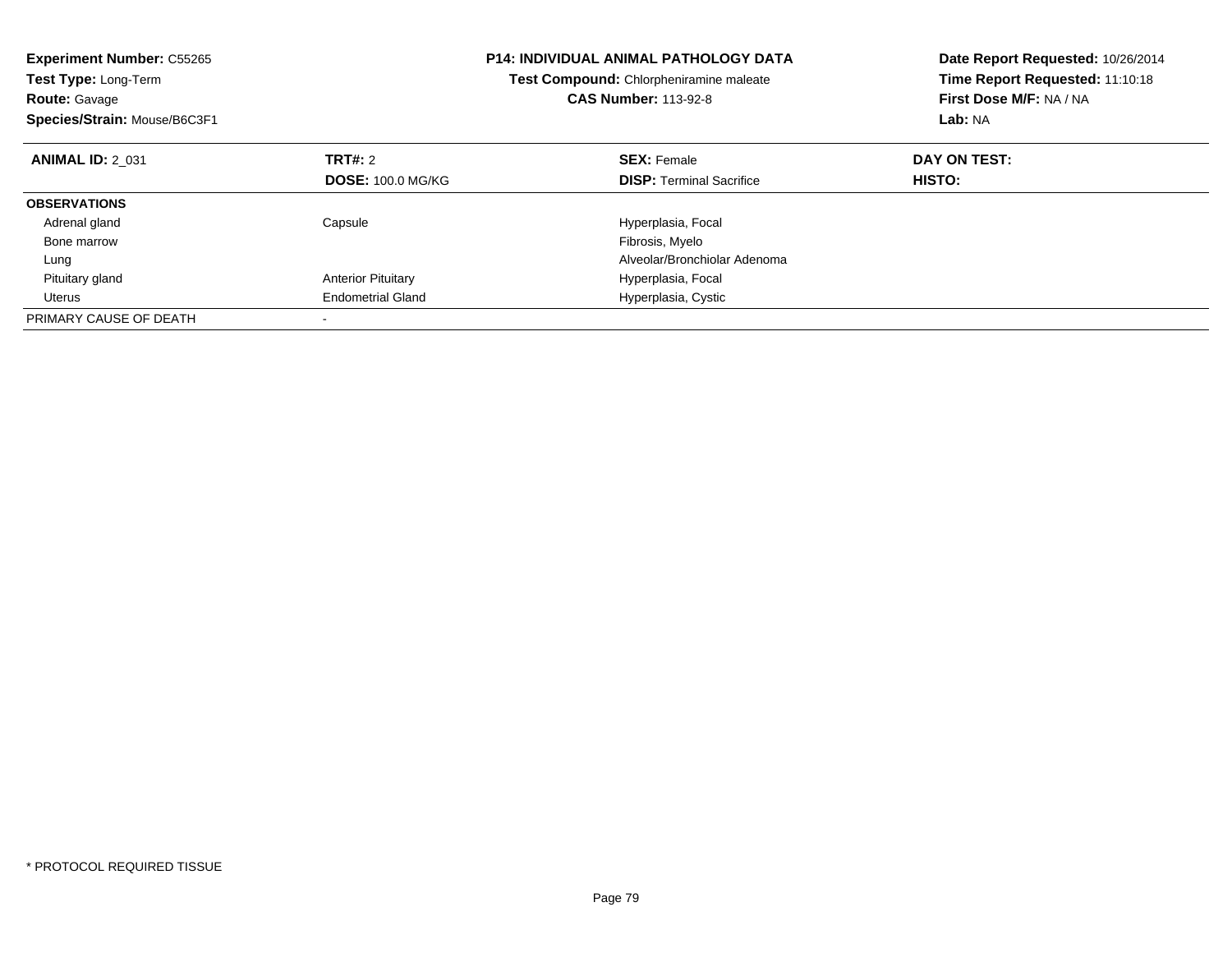| <b>Experiment Number: C55265</b> |                          | <b>P14: INDIVIDUAL ANIMAL PATHOLOGY DATA</b>   | Date Report Requested: 10/26/2014 |
|----------------------------------|--------------------------|------------------------------------------------|-----------------------------------|
| Test Type: Long-Term             |                          | <b>Test Compound: Chlorpheniramine maleate</b> | Time Report Requested: 11:10:18   |
| <b>Route: Gavage</b>             |                          | <b>CAS Number: 113-92-8</b>                    | First Dose M/F: NA / NA           |
| Species/Strain: Mouse/B6C3F1     |                          |                                                | Lab: NA                           |
| <b>ANIMAL ID: 2 032</b>          | <b>TRT#: 2</b>           | <b>SEX: Female</b>                             | DAY ON TEST:                      |
|                                  | <b>DOSE: 100.0 MG/KG</b> | <b>DISP: Terminal Sacrifice</b>                | HISTO:                            |
| <b>OBSERVATIONS</b>              |                          |                                                |                                   |
| Adrenal gland                    | Capsule                  | Hyperplasia, Focal                             |                                   |
| Bone                             | Femur                    | Hyperostosis                                   |                                   |
| Bone marrow                      |                          | Fibrosis, Myelo                                |                                   |
| Lung                             |                          | Alveolar/Bronchiolar Adenoma                   |                                   |
| Thyroid                          |                          | Hyperplasia, Follicular Cell                   |                                   |
| Unspecified                      | Multiple Organs Nos      | Lymphoma, Histiocytic-Malignant Type           |                                   |
| Uterus                           | <b>Endometrial Gland</b> | Hyperplasia, Cystic                            |                                   |
| PRIMARY CAUSE OF DEATH           |                          |                                                |                                   |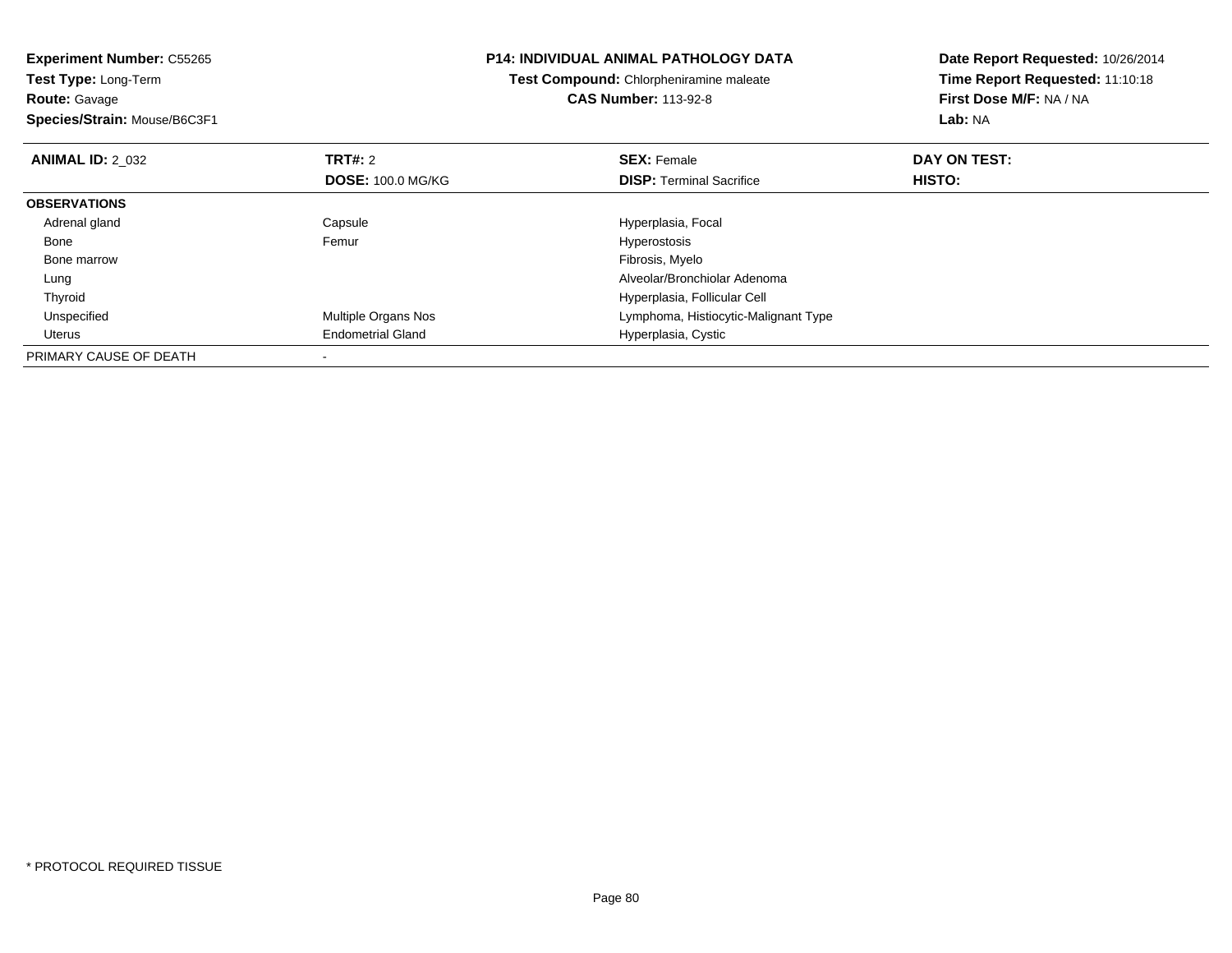| <b>Experiment Number: C55265</b> |                          | <b>P14: INDIVIDUAL ANIMAL PATHOLOGY DATA</b> | Date Report Requested: 10/26/2014 |
|----------------------------------|--------------------------|----------------------------------------------|-----------------------------------|
| Test Type: Long-Term             |                          | Test Compound: Chlorpheniramine maleate      | Time Report Requested: 11:10:18   |
| <b>Route: Gavage</b>             |                          | <b>CAS Number: 113-92-8</b>                  | First Dose M/F: NA / NA           |
| Species/Strain: Mouse/B6C3F1     |                          |                                              | Lab: NA                           |
| <b>ANIMAL ID: 2 033</b>          | <b>TRT#: 2</b>           | <b>SEX: Female</b>                           | DAY ON TEST:                      |
|                                  | <b>DOSE: 100.0 MG/KG</b> | <b>DISP:</b> Terminal Sacrifice              | HISTO:                            |
| <b>OBSERVATIONS</b>              |                          |                                              |                                   |
| Adrenal gland                    | Capsule                  | Hyperplasia, Focal                           |                                   |
|                                  | Cortex Nos               | Hypertrophy, Focal                           |                                   |
| <b>Brain</b>                     | Meninges                 | Lymphocytic Inflammatory Infiltrate          |                                   |
| Harderian gland                  | Hardarian Gland          | Adenoma, Nos                                 |                                   |
| Thyroid                          |                          | Cyst, Follicular Nos                         |                                   |
|                                  |                          | Inflammation, Chronic Focal                  |                                   |
| Uterus                           | <b>Endometrial Gland</b> | Hyperplasia, Cystic                          |                                   |
| PRIMARY CAUSE OF DEATH           |                          |                                              |                                   |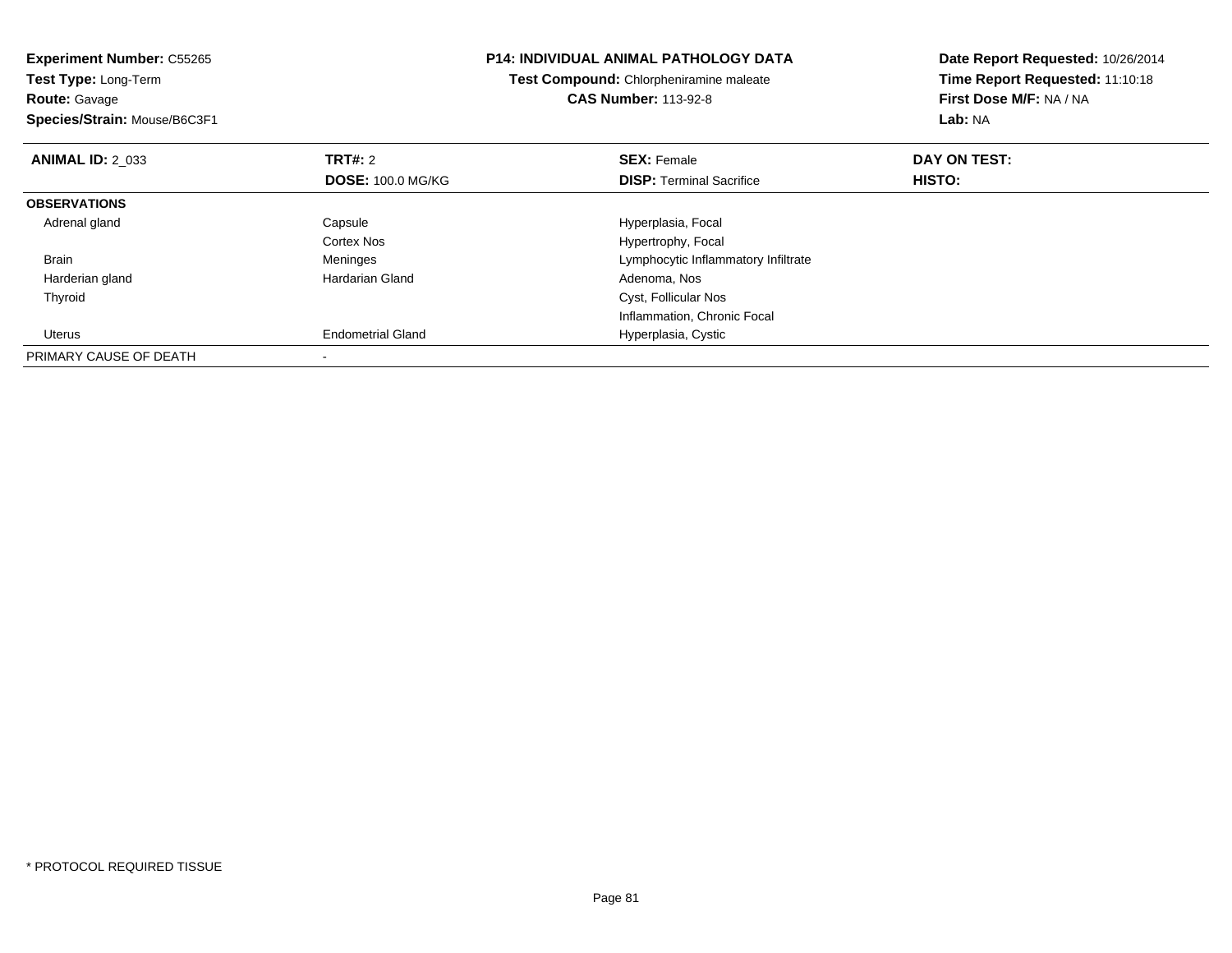| <b>Experiment Number: C55265</b><br>Test Type: Long-Term<br><b>Route: Gavage</b><br>Species/Strain: Mouse/B6C3F1 |                           | <b>P14: INDIVIDUAL ANIMAL PATHOLOGY DATA</b><br>Test Compound: Chlorpheniramine maleate<br><b>CAS Number: 113-92-8</b> | Date Report Requested: 10/26/2014<br>Time Report Requested: 11:10:18<br>First Dose M/F: NA / NA<br>Lab: NA |
|------------------------------------------------------------------------------------------------------------------|---------------------------|------------------------------------------------------------------------------------------------------------------------|------------------------------------------------------------------------------------------------------------|
| <b>ANIMAL ID: 2 034</b>                                                                                          | TRT#: 2                   | <b>SEX: Female</b>                                                                                                     | DAY ON TEST:                                                                                               |
|                                                                                                                  | <b>DOSE: 100.0 MG/KG</b>  | <b>DISP:</b> Terminal Sacrifice                                                                                        | HISTO:                                                                                                     |
| <b>OBSERVATIONS</b>                                                                                              |                           |                                                                                                                        |                                                                                                            |
| Adrenal gland                                                                                                    | Capsule                   | Hyperplasia, Focal                                                                                                     |                                                                                                            |
| Liver                                                                                                            |                           | <b>Focal Cellular Change</b>                                                                                           |                                                                                                            |
| Pituitary gland                                                                                                  | <b>Anterior Pituitary</b> | Adenoma, Nos                                                                                                           |                                                                                                            |
| Thyroid                                                                                                          |                           | Hyperplasia, Follicular Cell                                                                                           |                                                                                                            |
| Uterus                                                                                                           | <b>Endometrial Gland</b>  | Hyperplasia, Cystic                                                                                                    |                                                                                                            |
| PRIMARY CAUSE OF DEATH                                                                                           |                           |                                                                                                                        |                                                                                                            |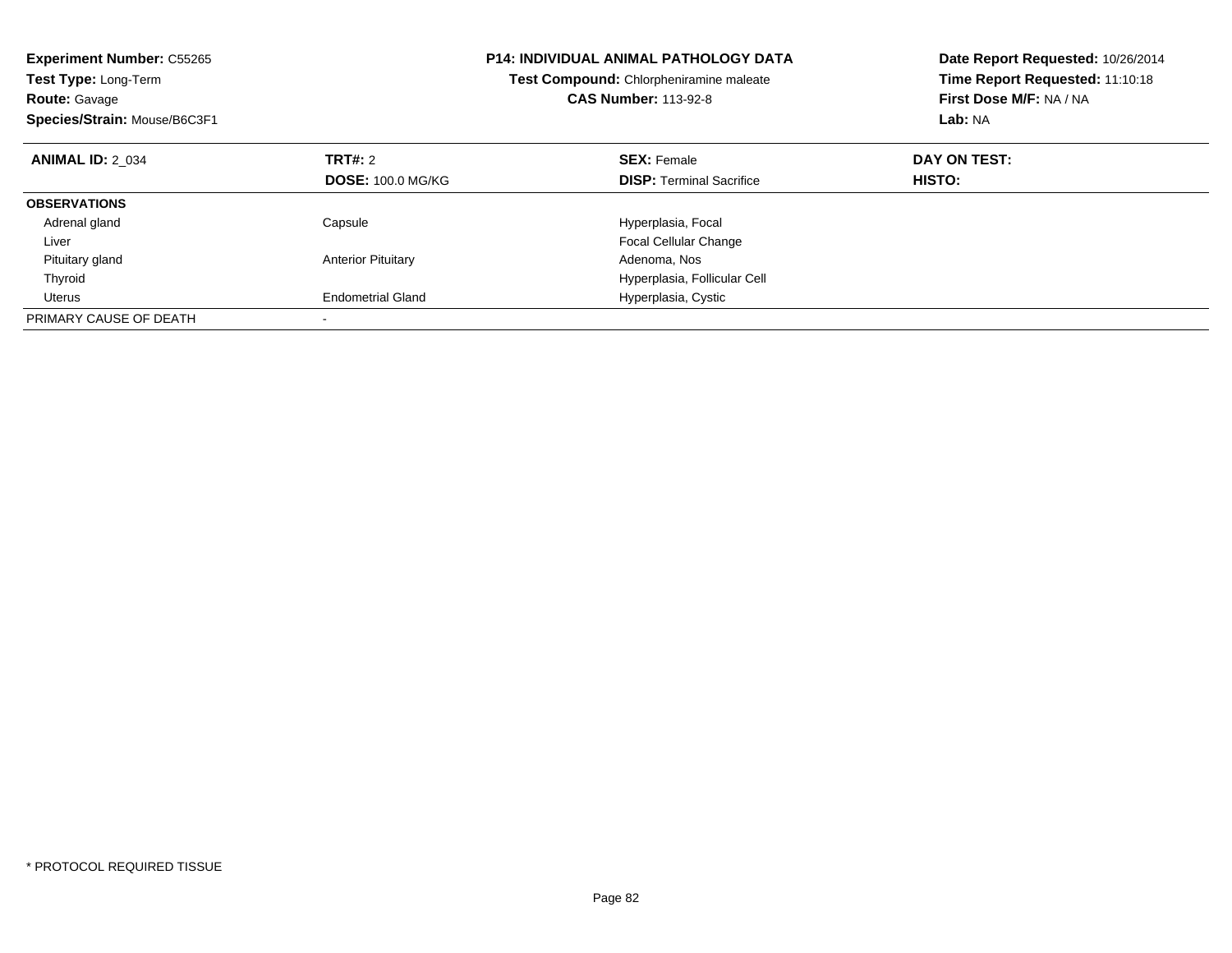| <b>Experiment Number: C55265</b><br><b>Test Type: Long-Term</b><br><b>Route: Gavage</b><br>Species/Strain: Mouse/B6C3F1 |                          | <b>P14: INDIVIDUAL ANIMAL PATHOLOGY DATA</b><br>Test Compound: Chlorpheniramine maleate<br><b>CAS Number: 113-92-8</b> | Date Report Requested: 10/26/2014<br>Time Report Requested: 11:10:18<br>First Dose M/F: NA / NA<br>Lab: NA |
|-------------------------------------------------------------------------------------------------------------------------|--------------------------|------------------------------------------------------------------------------------------------------------------------|------------------------------------------------------------------------------------------------------------|
| <b>ANIMAL ID: 2 035</b>                                                                                                 | TRT#: 2                  | <b>SEX: Female</b>                                                                                                     | DAY ON TEST:                                                                                               |
|                                                                                                                         | <b>DOSE: 100.0 MG/KG</b> | <b>DISP:</b> Terminal Sacrifice                                                                                        | <b>HISTO:</b>                                                                                              |
| <b>OBSERVATIONS</b>                                                                                                     |                          |                                                                                                                        |                                                                                                            |
| Adrenal gland                                                                                                           | Capsule                  | Hyperplasia, Focal                                                                                                     |                                                                                                            |
| Bone marrow                                                                                                             |                          | Hyperplasia, Granulocytic                                                                                              |                                                                                                            |
| Ovary                                                                                                                   |                          | Cyst, Follicular Nos                                                                                                   |                                                                                                            |
| Thyroid                                                                                                                 |                          | Hyperplasia, Follicular Cell                                                                                           |                                                                                                            |
| Uterus                                                                                                                  | <b>Endometrial Gland</b> | Hyperplasia, Cystic                                                                                                    |                                                                                                            |
|                                                                                                                         |                          | Inflammation, Acute Focal                                                                                              |                                                                                                            |
| PRIMARY CAUSE OF DEATH                                                                                                  |                          |                                                                                                                        |                                                                                                            |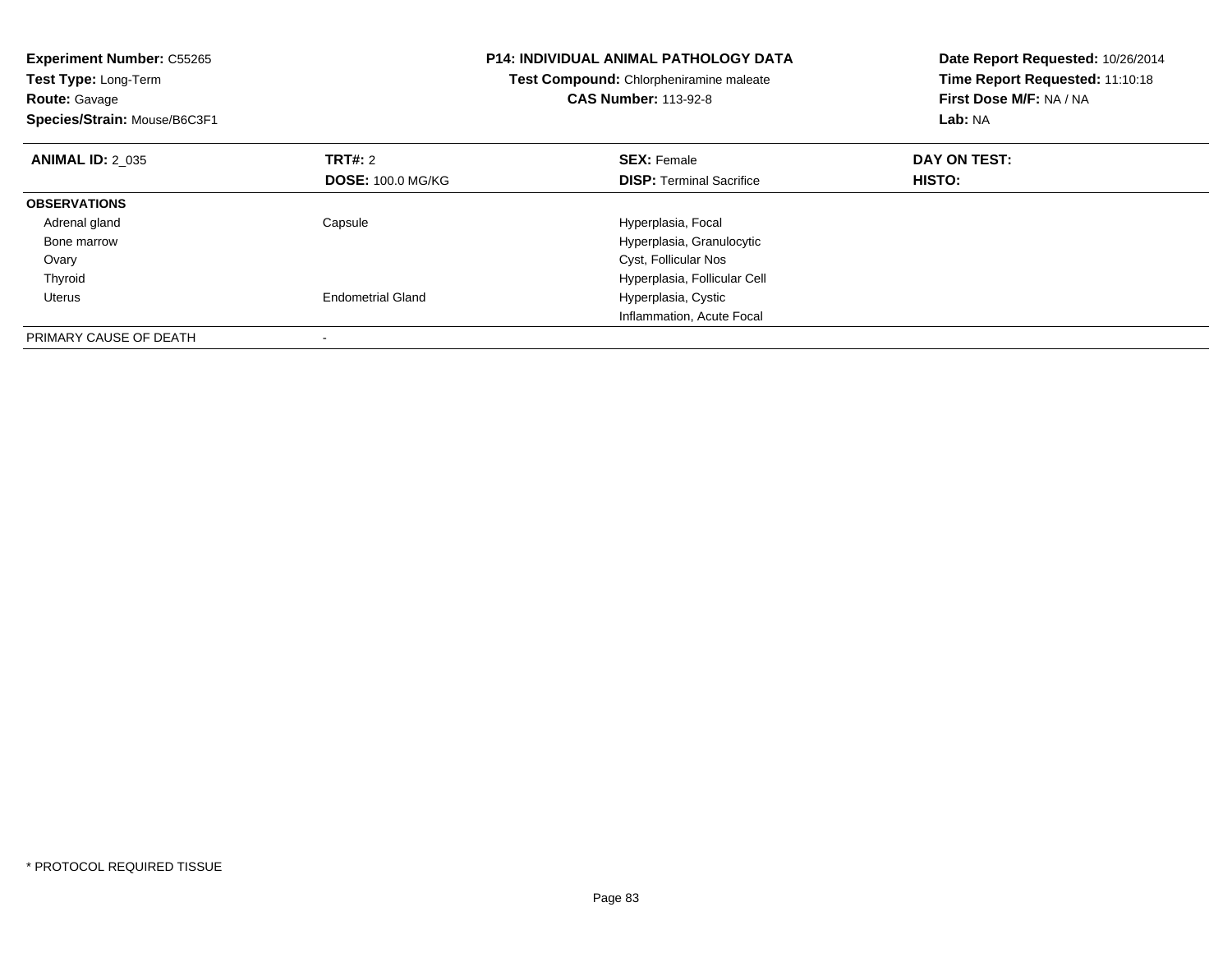**Experiment Number:** C55265**Test Type:** Long-Term**Route:** Gavage **Species/Strain:** Mouse/B6C3F1**P14: INDIVIDUAL ANIMAL PATHOLOGY DATATest Compound:** Chlorpheniramine maleate**CAS Number:** 113-92-8**Date Report Requested:** 10/26/2014**Time Report Requested:** 11:10:18**First Dose M/F:** NA / NA**Lab:** NA**ANIMAL ID: 2 036 6 DAY ON TEST: TRT#:** 2 **SEX:** Female **SEX:** Female **DOSE:** 100.0 MG/KG**DISP:** Terminal Sacrifice **HISTO: OBSERVATIONS** Adrenal glandd and Capsule Capsule Capsus and Adenoma, Nos Cortex Nos Ectopiae entry the extension of the Hyperplasia, Focal Capsule Nasal cavityTurbinate Nos **Degeneration**, Nos ThyroidHyperplasia, Follicular Cell<br>Multiple Organs Nos extension and the Uymphoma, Mixed-Malignal UnspecifiedLymphoma, Mixed-Malignant Type Uterus Dilatation, Nos Endometrial Gland Hyperplasia, Cystic PRIMARY CAUSE OF DEATH

-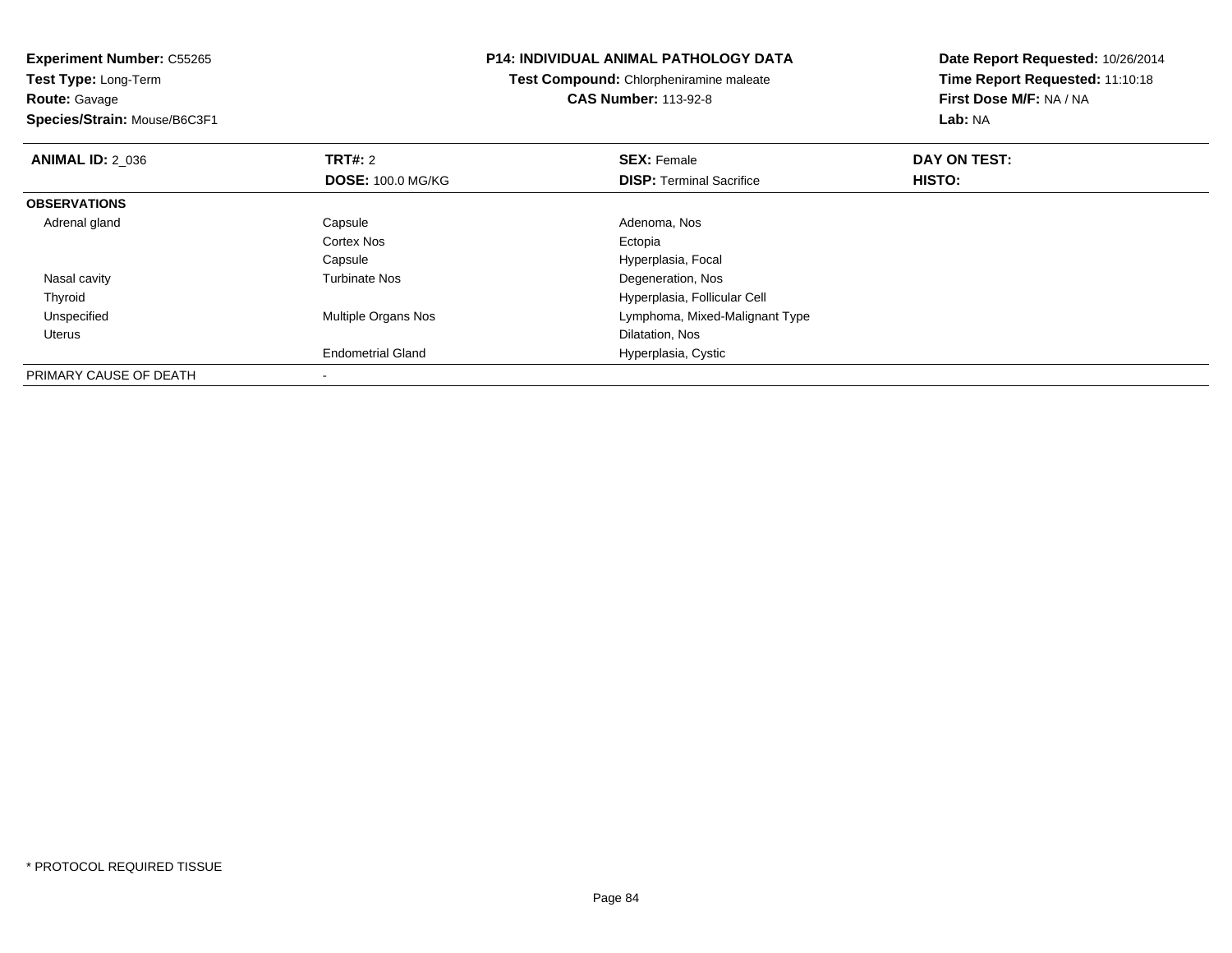| <b>Experiment Number: C55265</b><br><b>Test Type: Long-Term</b><br><b>Route: Gavage</b> |                          | <b>P14: INDIVIDUAL ANIMAL PATHOLOGY DATA</b><br>Test Compound: Chlorpheniramine maleate<br><b>CAS Number: 113-92-8</b> | Date Report Requested: 10/26/2014<br>Time Report Requested: 11:10:18<br>First Dose M/F: NA / NA |
|-----------------------------------------------------------------------------------------|--------------------------|------------------------------------------------------------------------------------------------------------------------|-------------------------------------------------------------------------------------------------|
| Species/Strain: Mouse/B6C3F1                                                            |                          |                                                                                                                        | Lab: NA                                                                                         |
| <b>ANIMAL ID: 2 037</b>                                                                 | TRT#: 2                  | <b>SEX: Female</b>                                                                                                     | DAY ON TEST:                                                                                    |
|                                                                                         | <b>DOSE: 100.0 MG/KG</b> | <b>DISP:</b> Terminal Sacrifice                                                                                        | HISTO:                                                                                          |
| <b>OBSERVATIONS</b>                                                                     |                          |                                                                                                                        |                                                                                                 |
| Adrenal gland                                                                           | Capsule                  | Hyperplasia, Focal                                                                                                     |                                                                                                 |
| Uterus                                                                                  | <b>Endometrial Gland</b> | Hyperplasia, Cystic                                                                                                    |                                                                                                 |
| PRIMARY CAUSE OF DEATH                                                                  |                          |                                                                                                                        |                                                                                                 |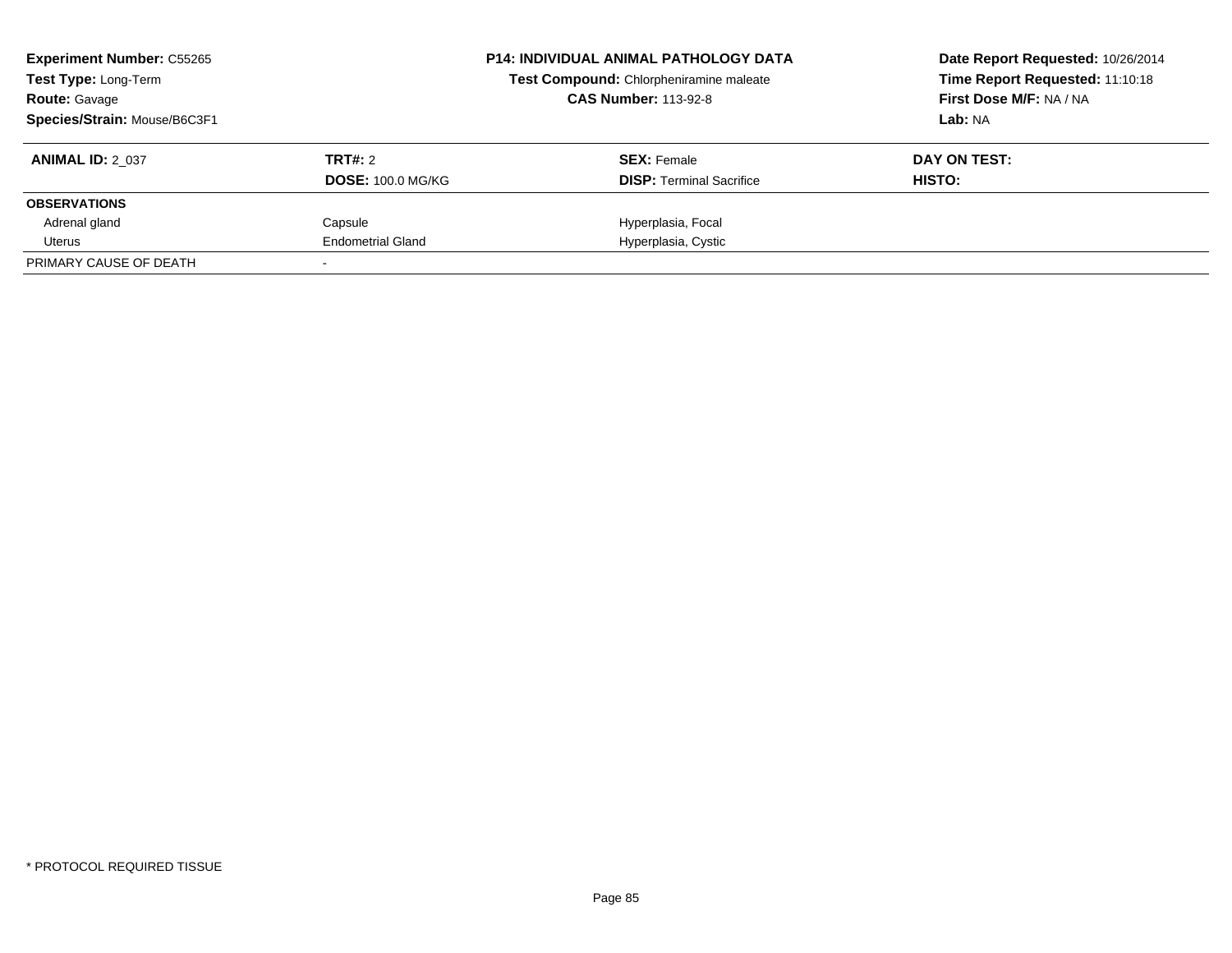| <b>Experiment Number: C55265</b><br>Test Type: Long-Term<br><b>Route: Gavage</b><br>Species/Strain: Mouse/B6C3F1 |                          | <b>P14: INDIVIDUAL ANIMAL PATHOLOGY DATA</b><br>Test Compound: Chlorpheniramine maleate<br><b>CAS Number: 113-92-8</b> | Date Report Requested: 10/26/2014<br>Time Report Requested: 11:10:18<br>First Dose M/F: NA / NA<br>Lab: NA |
|------------------------------------------------------------------------------------------------------------------|--------------------------|------------------------------------------------------------------------------------------------------------------------|------------------------------------------------------------------------------------------------------------|
| <b>ANIMAL ID: 2 038</b>                                                                                          | TRT#: 2                  | <b>SEX: Female</b>                                                                                                     | DAY ON TEST:                                                                                               |
|                                                                                                                  | <b>DOSE: 100.0 MG/KG</b> | <b>DISP:</b> Terminal Sacrifice                                                                                        | <b>HISTO:</b>                                                                                              |
| <b>OBSERVATIONS</b>                                                                                              |                          |                                                                                                                        |                                                                                                            |
| Adrenal gland                                                                                                    | Capsule                  | Hyperplasia, Focal                                                                                                     |                                                                                                            |
| Ovary                                                                                                            |                          | Cyst, Follicular Nos                                                                                                   |                                                                                                            |
| Thyroid                                                                                                          |                          | Cyst, Follicular Nos                                                                                                   |                                                                                                            |
|                                                                                                                  |                          | Hyperplasia, Follicular Cell                                                                                           |                                                                                                            |
| Uterus                                                                                                           | <b>Endometrial Gland</b> | Hyperplasia, Cystic                                                                                                    |                                                                                                            |
| PRIMARY CAUSE OF DEATH                                                                                           |                          |                                                                                                                        |                                                                                                            |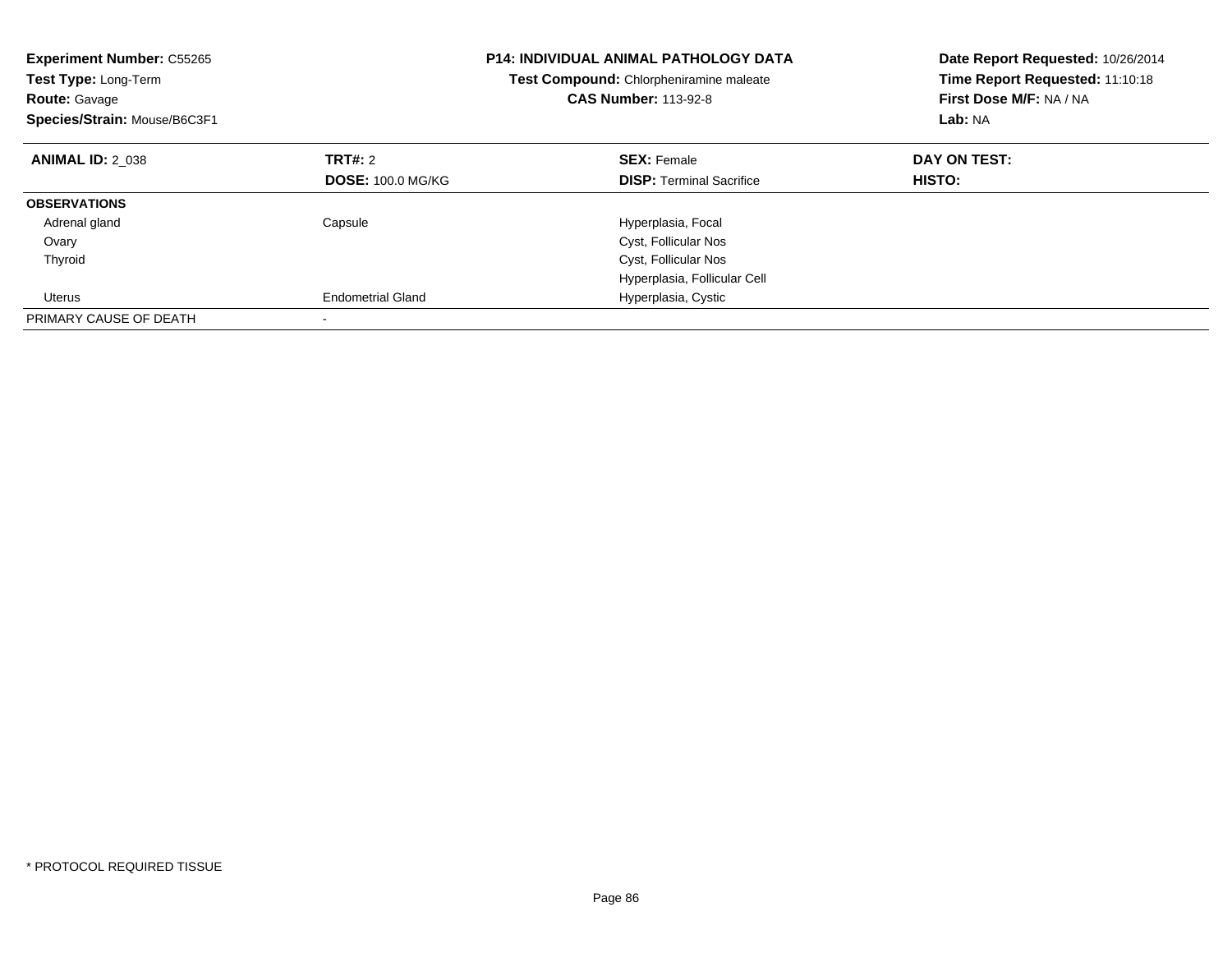| <b>Experiment Number: C55265</b><br><b>Test Type: Long-Term</b><br><b>Route: Gavage</b><br>Species/Strain: Mouse/B6C3F1 | <b>P14: INDIVIDUAL ANIMAL PATHOLOGY DATA</b><br>Test Compound: Chlorpheniramine maleate<br><b>CAS Number: 113-92-8</b> |                                                  | Date Report Requested: 10/26/2014<br>Time Report Requested: 11:10:18<br>First Dose M/F: NA / NA<br>Lab: NA |
|-------------------------------------------------------------------------------------------------------------------------|------------------------------------------------------------------------------------------------------------------------|--------------------------------------------------|------------------------------------------------------------------------------------------------------------|
| <b>ANIMAL ID: 2 039</b>                                                                                                 | TRT#: 2<br><b>DOSE: 100.0 MG/KG</b>                                                                                    | <b>SEX: Female</b><br><b>DISP:</b> Natural Death | DAY ON TEST:<br>HISTO:                                                                                     |
| <b>OBSERVATIONS</b>                                                                                                     |                                                                                                                        |                                                  |                                                                                                            |
| Unspecified                                                                                                             | Multiple Organs Nos                                                                                                    | Lymphoma, Histiocytic-Malignant Type             |                                                                                                            |
| Uterus                                                                                                                  | <b>Endometrial Gland</b>                                                                                               | Hyperplasia, Cystic                              |                                                                                                            |
| PRIMARY CAUSE OF DEATH                                                                                                  |                                                                                                                        |                                                  |                                                                                                            |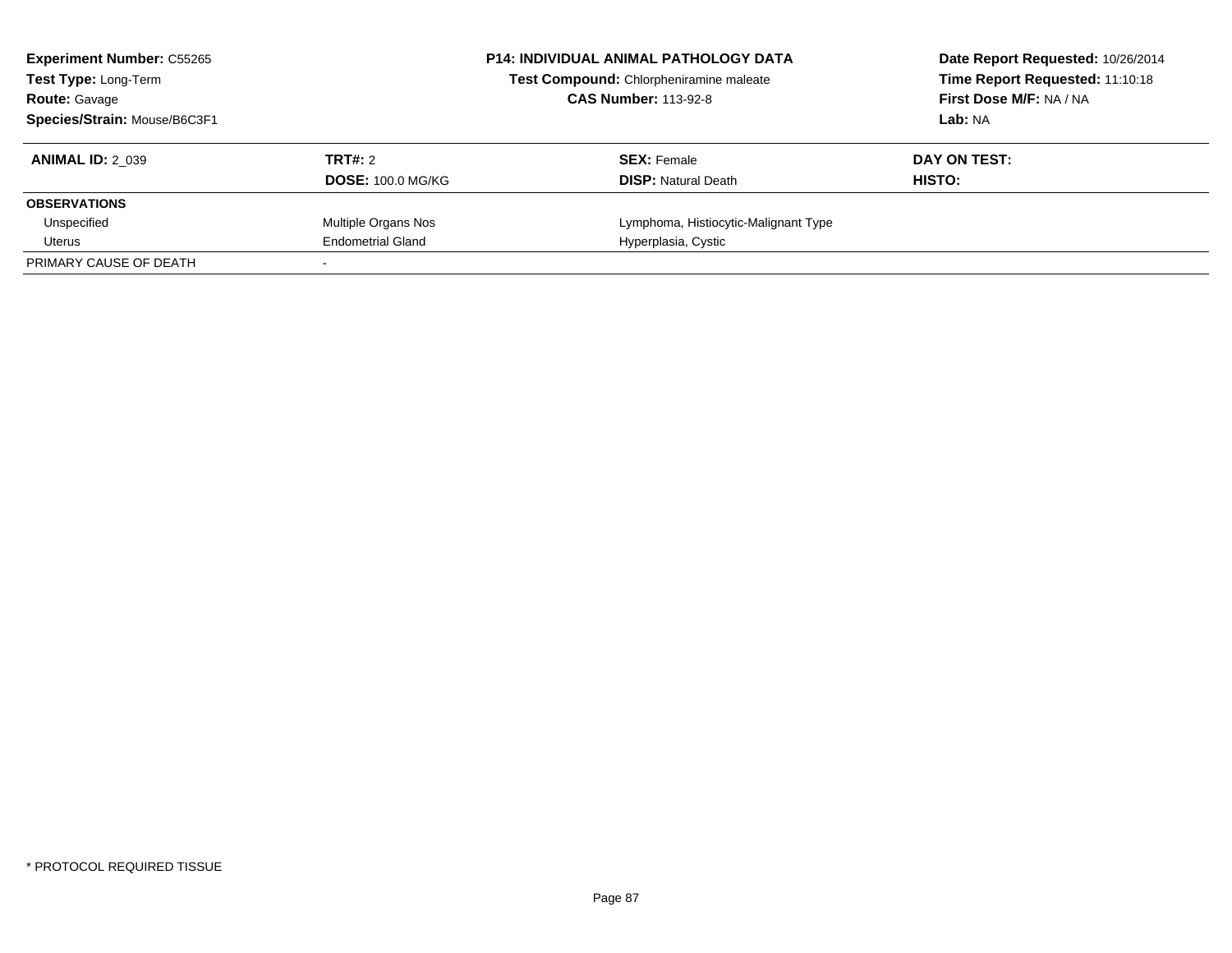**Experiment Number:** C55265

**Test Type:** Long-Term**Route:** Gavage

**Species/Strain:** Mouse/B6C3F1

## **P14: INDIVIDUAL ANIMAL PATHOLOGY DATA**

**Test Compound:** Chlorpheniramine maleate**CAS Number:** 113-92-8

**Date Report Requested:** 10/26/2014**Time Report Requested:** 11:10:18**First Dose M/F:** NA / NA**Lab:** NA

| <b>ANIMAL ID: 2_040</b> | <b>TRT#: 2</b>            | <b>SEX: Female</b>              | DAY ON TEST: |  |
|-------------------------|---------------------------|---------------------------------|--------------|--|
|                         | <b>DOSE: 100.0 MG/KG</b>  | <b>DISP: Terminal Sacrifice</b> | HISTO:       |  |
| <b>OBSERVATIONS</b>     |                           |                                 |              |  |
| Adrenal gland           | Cortex Nos                | Degeneration, Lipoid            |              |  |
|                         | Capsule                   | Hyperplasia, Focal              |              |  |
| Bone                    | Femur                     | Hyperostosis                    |              |  |
| Bone marrow             |                           | Fibrosis, Myelo                 |              |  |
| Liver                   |                           | Hepatocellular Adenoma          |              |  |
| Ovary                   |                           | Cyst, Follicular Nos            |              |  |
| Pituitary gland         | <b>Anterior Pituitary</b> | Adenoma, Nos                    |              |  |
| Thyroid                 |                           | Cyst, Follicular Nos            |              |  |
|                         |                           | Hyperplasia, Follicular Cell    |              |  |
|                         |                           | Inflammation, Chronic Focal     |              |  |
| Uterus                  | <b>Endometrial Gland</b>  | Hyperplasia, Cystic             |              |  |
| PRIMARY CAUSE OF DEATH  |                           |                                 |              |  |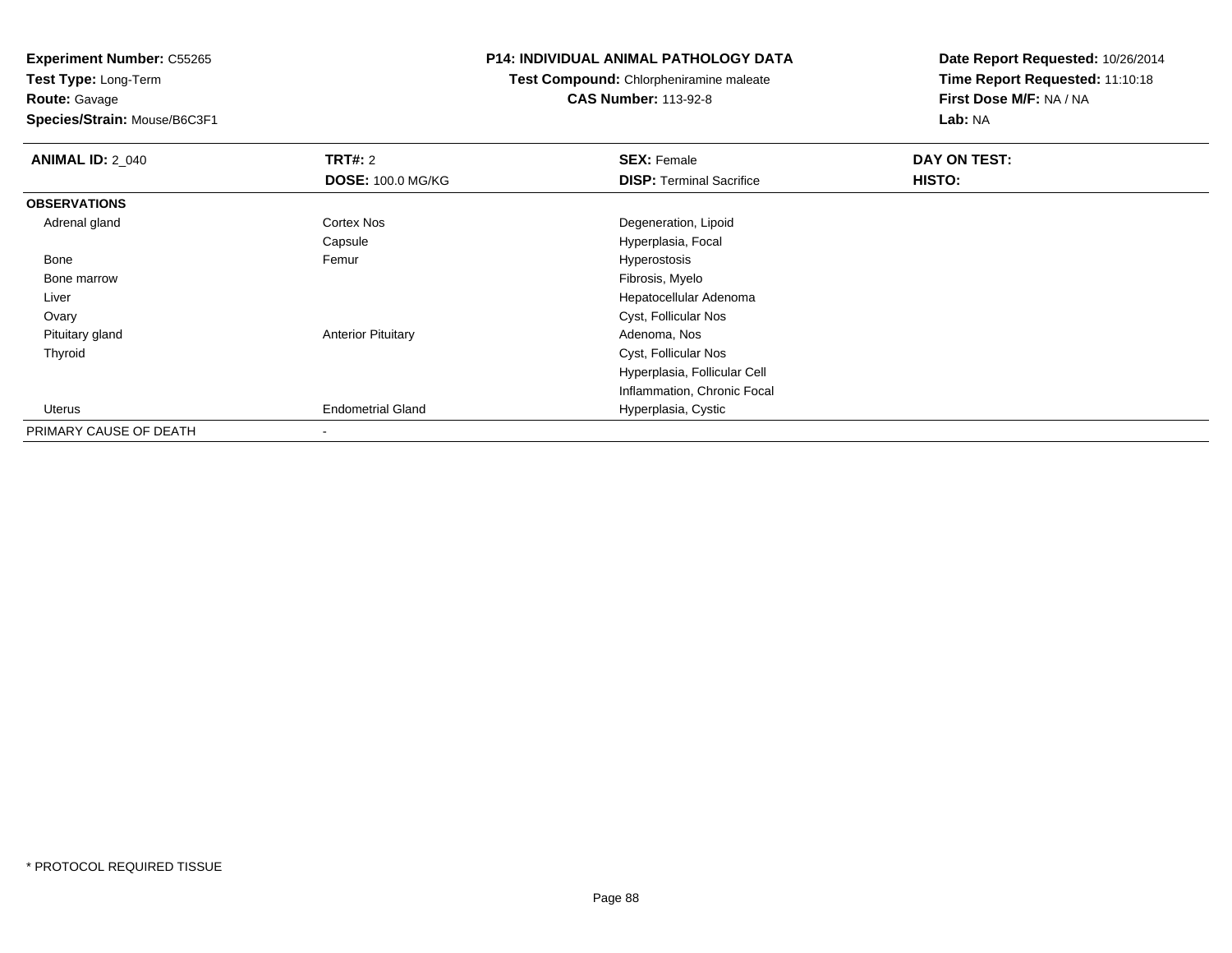| <b>Experiment Number: C55265</b><br>Test Type: Long-Term<br><b>Route: Gavage</b><br>Species/Strain: Mouse/B6C3F1 |                          | P14: INDIVIDUAL ANIMAL PATHOLOGY DATA<br>Test Compound: Chlorpheniramine maleate<br><b>CAS Number: 113-92-8</b> | Date Report Requested: 10/26/2014<br>Time Report Requested: 11:10:18<br>First Dose M/F: NA / NA<br>Lab: NA |
|------------------------------------------------------------------------------------------------------------------|--------------------------|-----------------------------------------------------------------------------------------------------------------|------------------------------------------------------------------------------------------------------------|
| <b>ANIMAL ID: 2 041</b>                                                                                          | TRT#: 2                  | <b>SEX: Female</b>                                                                                              | DAY ON TEST:                                                                                               |
|                                                                                                                  | <b>DOSE: 100.0 MG/KG</b> | <b>DISP:</b> Terminal Sacrifice                                                                                 | HISTO:                                                                                                     |
| <b>OBSERVATIONS</b>                                                                                              |                          |                                                                                                                 |                                                                                                            |
| Adrenal gland                                                                                                    | Capsule                  | Hyperplasia, Focal                                                                                              |                                                                                                            |
| Liver                                                                                                            |                          | Inflammation, Acute/Chronic                                                                                     |                                                                                                            |
| Ovary                                                                                                            |                          | Cyst, Follicular Nos                                                                                            |                                                                                                            |
| Unspecified                                                                                                      | Multiple Organs Nos      | Lymphoma, Mixed-Malignant Type                                                                                  |                                                                                                            |
| Uterus                                                                                                           | <b>Endometrial Gland</b> | Hyperplasia, Cystic                                                                                             |                                                                                                            |
| PRIMARY CAUSE OF DEATH                                                                                           |                          |                                                                                                                 |                                                                                                            |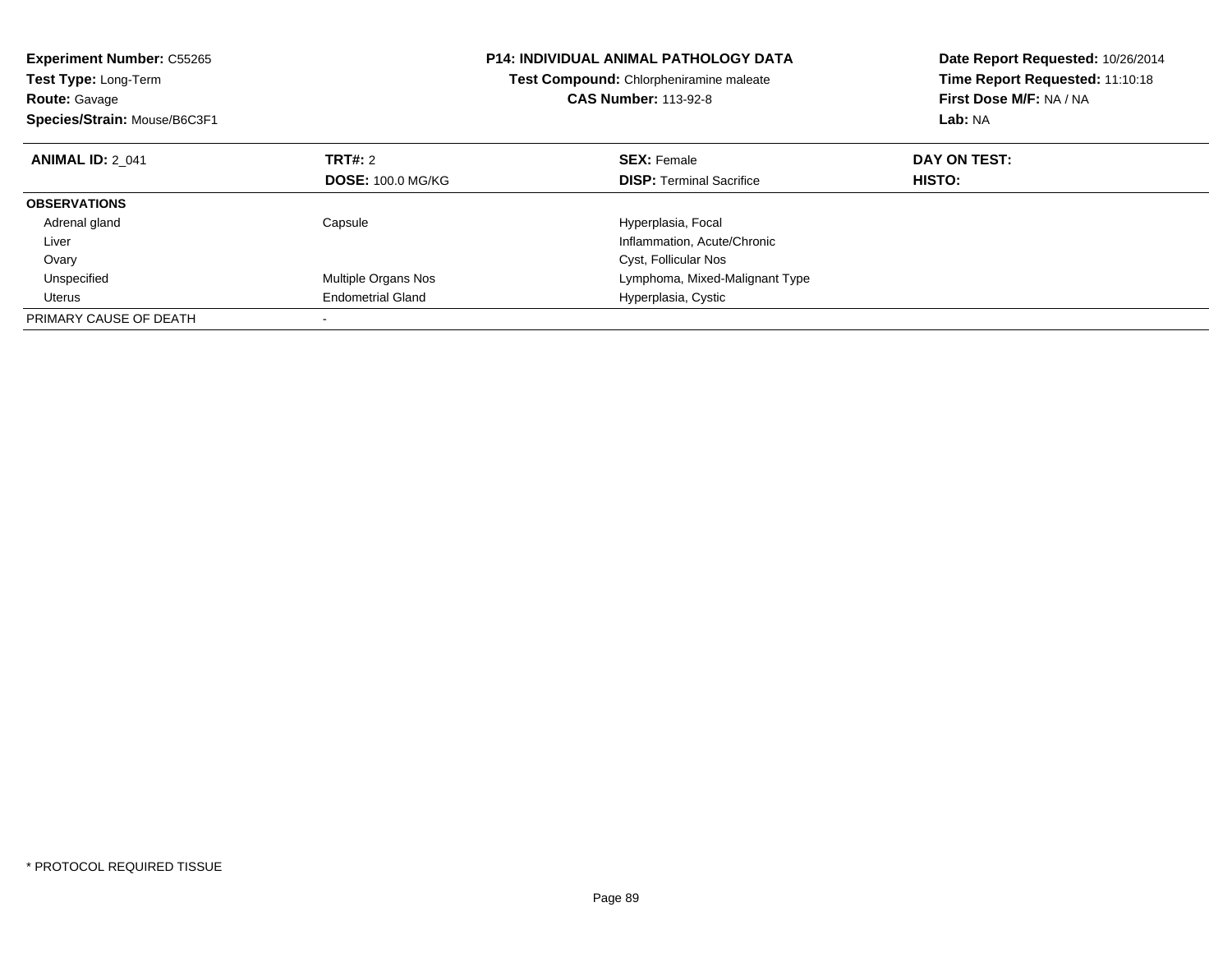**Experiment Number:** C55265**Test Type:** Long-Term**Route:** Gavage **Species/Strain:** Mouse/B6C3F1**P14: INDIVIDUAL ANIMAL PATHOLOGY DATATest Compound:** Chlorpheniramine maleate**CAS Number:** 113-92-8**Date Report Requested:** 10/26/2014**Time Report Requested:** 11:10:18**First Dose M/F:** NA / NA**Lab:** NA**ANIMAL ID: 2 042 TRT#:** 2 **SEX:** Female **DAY ON TEST: DOSE:** 100.0 MG/KG**DISP:** Terminal Sacrifice **HISTO: OBSERVATIONS** Adrenal glandCapsule **Capsule Hyperplasia**, Focal Liver Inflammation, Acute/Chronic Ovary Cyst, Follicular Nos Pituitary glandAnterior Pituitary **Material Executive Contracts** Hyperplasia, Focal ThyroidCyst, Follicular Nos<br>
Multiple Organs Nos<br>
Lymphoma, Mixed-I UnspecifiedLymphoma, Mixed-Malignant Type Uterus Endometrial Gland Hyperplasia, Cystic PRIMARY CAUSE OF DEATH-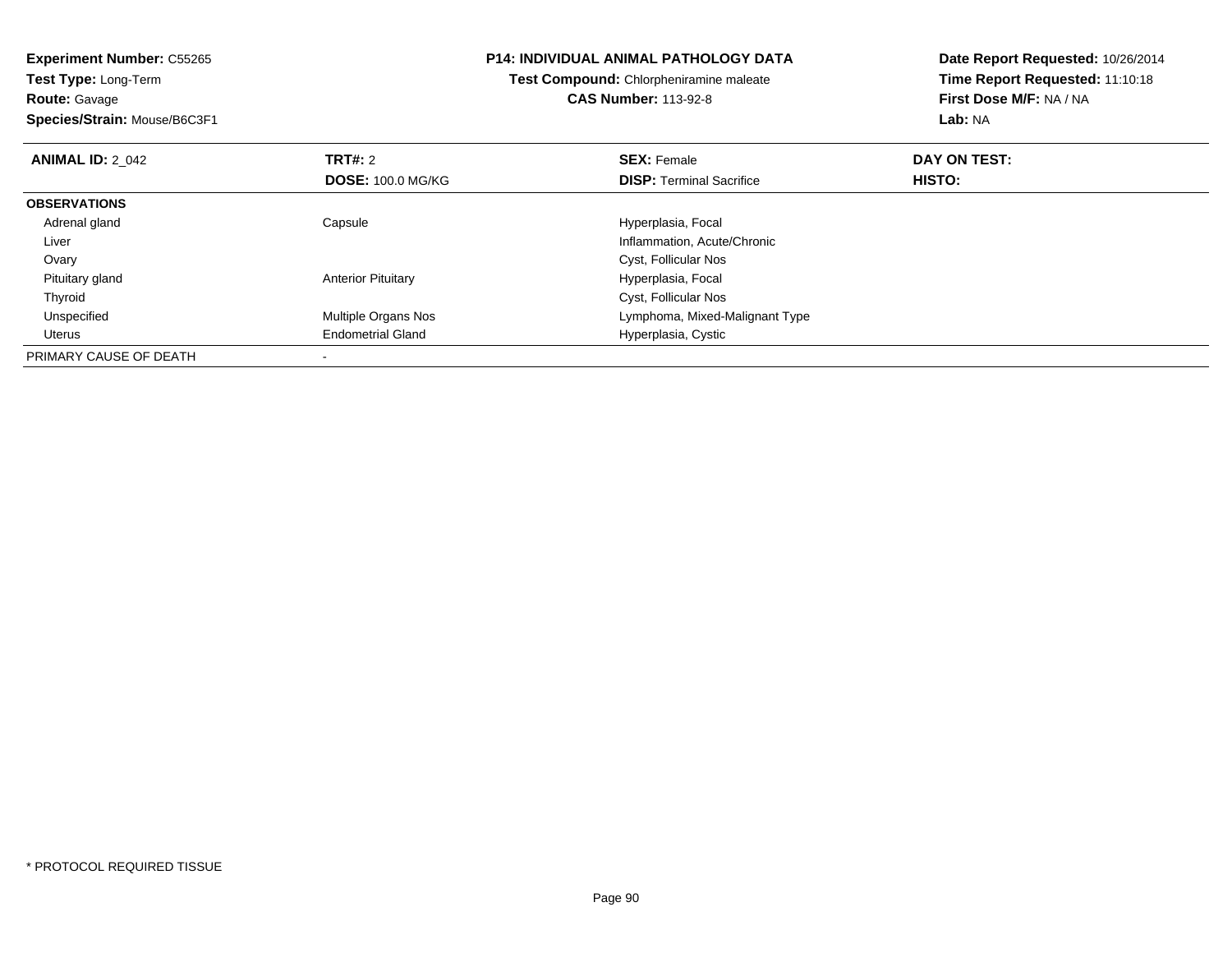| <b>Experiment Number: C55265</b><br>Test Type: Long-Term |                          | <b>P14: INDIVIDUAL ANIMAL PATHOLOGY DATA</b> | Date Report Requested: 10/26/2014<br>Time Report Requested: 11:10:18 |  |
|----------------------------------------------------------|--------------------------|----------------------------------------------|----------------------------------------------------------------------|--|
|                                                          |                          | Test Compound: Chlorpheniramine maleate      |                                                                      |  |
| Route: Gavage                                            |                          | <b>CAS Number: 113-92-8</b>                  | First Dose M/F: NA / NA                                              |  |
| Species/Strain: Mouse/B6C3F1                             |                          |                                              | Lab: NA                                                              |  |
| <b>ANIMAL ID: 2 043</b>                                  | <b>TRT#: 2</b>           | <b>SEX: Female</b>                           | DAY ON TEST:                                                         |  |
|                                                          | <b>DOSE: 100.0 MG/KG</b> | <b>DISP:</b> Moribund Sacrifice              | HISTO:                                                               |  |
| <b>OBSERVATIONS</b>                                      |                          |                                              |                                                                      |  |
| Adrenal gland                                            | Capsule                  | Hyperplasia, Focal                           |                                                                      |  |
| Bone marrow                                              |                          | Hyperplasia, Granulocytic                    |                                                                      |  |
| Spleen                                                   | Red Pulp                 | Hematopoiesis                                |                                                                      |  |
| Thyroid                                                  |                          | Cyst, Follicular Nos                         |                                                                      |  |
| Unspecified                                              | Thorax                   | Myxosarcoma                                  |                                                                      |  |
| Uterus                                                   | <b>Endometrial Gland</b> | Hyperplasia, Cystic                          |                                                                      |  |
|                                                          |                          | Leiomyoma                                    |                                                                      |  |
| PRIMARY CAUSE OF DEATH                                   |                          |                                              |                                                                      |  |

-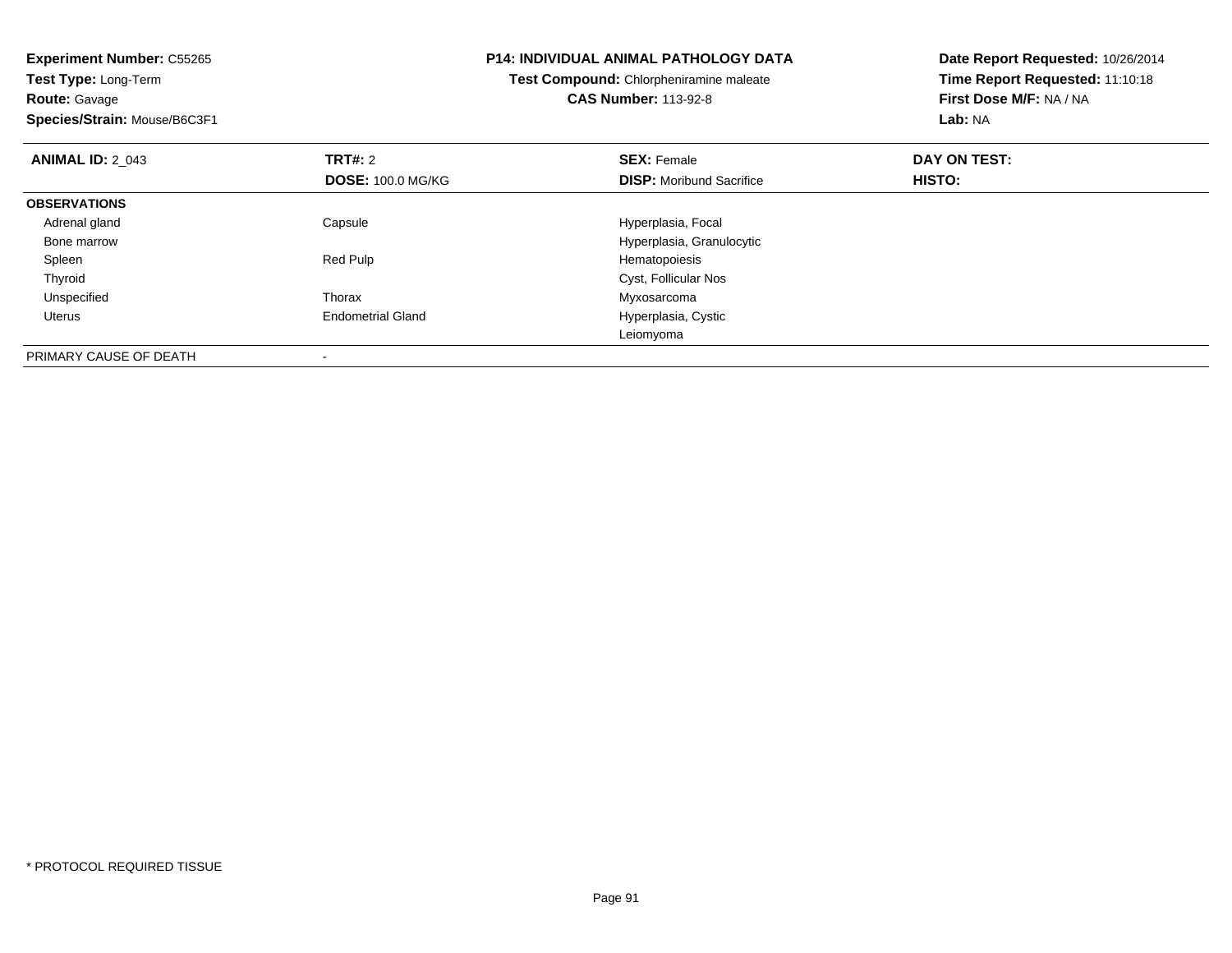| <b>Experiment Number: C55265</b><br>Test Type: Long-Term<br><b>Route: Gavage</b><br>Species/Strain: Mouse/B6C3F1 |                          | <b>P14: INDIVIDUAL ANIMAL PATHOLOGY DATA</b>   | Date Report Requested: 10/26/2014 |  |
|------------------------------------------------------------------------------------------------------------------|--------------------------|------------------------------------------------|-----------------------------------|--|
|                                                                                                                  |                          | <b>Test Compound: Chlorpheniramine maleate</b> | Time Report Requested: 11:10:18   |  |
|                                                                                                                  |                          | <b>CAS Number: 113-92-8</b>                    | First Dose M/F: NA / NA           |  |
|                                                                                                                  |                          |                                                | Lab: NA                           |  |
| <b>ANIMAL ID: 2 044</b>                                                                                          | <b>TRT#: 2</b>           | <b>SEX: Female</b>                             | DAY ON TEST:                      |  |
|                                                                                                                  | <b>DOSE: 100.0 MG/KG</b> | <b>DISP: Terminal Sacrifice</b>                | HISTO:                            |  |
| <b>OBSERVATIONS</b>                                                                                              |                          |                                                |                                   |  |
| Adrenal gland                                                                                                    | Capsule                  | Hyperplasia, Focal                             |                                   |  |
| Bone                                                                                                             | Femur                    | Hyperostosis                                   |                                   |  |
| Bone marrow                                                                                                      |                          | Fibrosis, Myelo                                |                                   |  |
| Brain                                                                                                            | Meninges                 | Lymphocytic Inflammatory Infiltrate            |                                   |  |
| Ovary                                                                                                            |                          | Cyst, Follicular Nos                           |                                   |  |
| Thyroid                                                                                                          |                          | Hyperplasia, Follicular Cell                   |                                   |  |
| Uterus                                                                                                           | <b>Endometrial Gland</b> | Hyperplasia, Cystic                            |                                   |  |
| PRIMARY CAUSE OF DEATH                                                                                           |                          |                                                |                                   |  |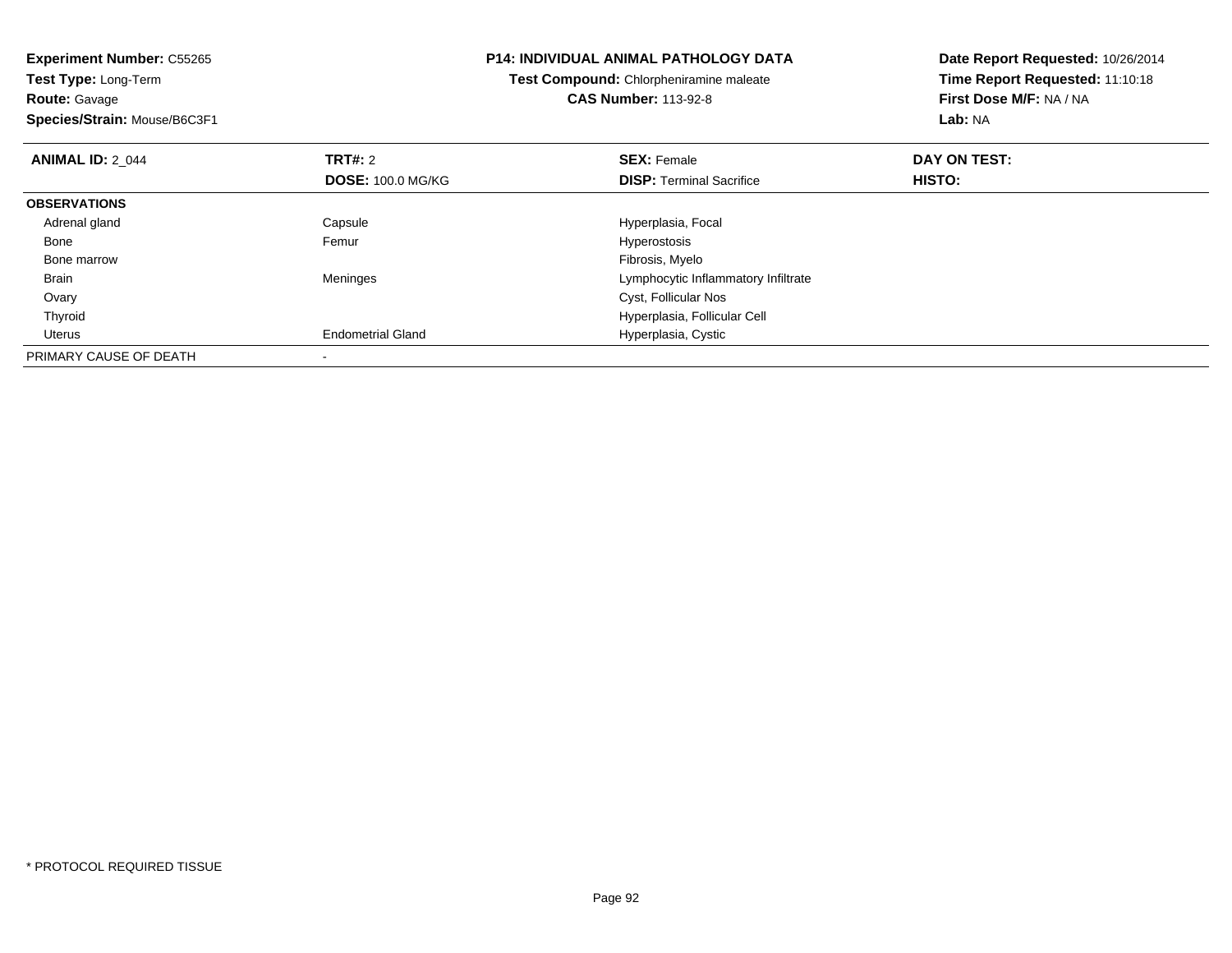| <b>Experiment Number: C55265</b><br>Test Type: Long-Term<br><b>Route: Gavage</b><br>Species/Strain: Mouse/B6C3F1 |                          | <b>P14: INDIVIDUAL ANIMAL PATHOLOGY DATA</b><br>Test Compound: Chlorpheniramine maleate<br><b>CAS Number: 113-92-8</b> | Date Report Requested: 10/26/2014<br>Time Report Requested: 11:10:18<br>First Dose M/F: NA / NA<br>Lab: NA |
|------------------------------------------------------------------------------------------------------------------|--------------------------|------------------------------------------------------------------------------------------------------------------------|------------------------------------------------------------------------------------------------------------|
| <b>ANIMAL ID: 2 045</b>                                                                                          | <b>TRT#: 2</b>           | <b>SEX: Female</b>                                                                                                     | DAY ON TEST:                                                                                               |
|                                                                                                                  | <b>DOSE: 100.0 MG/KG</b> | <b>DISP:</b> Terminal Sacrifice                                                                                        | HISTO:                                                                                                     |
| <b>OBSERVATIONS</b>                                                                                              |                          |                                                                                                                        |                                                                                                            |
| Adrenal gland                                                                                                    | Capsule                  | Hyperplasia, Focal                                                                                                     |                                                                                                            |
| Brain                                                                                                            | Meninges                 | Lymphocytic Inflammatory Infiltrate                                                                                    |                                                                                                            |
| Liver                                                                                                            |                          | Hematopoiesis                                                                                                          |                                                                                                            |
| Ovary                                                                                                            |                          | Cyst, Follicular Nos                                                                                                   |                                                                                                            |
| Thyroid                                                                                                          |                          | Hyperplasia, Follicular Cell                                                                                           |                                                                                                            |
|                                                                                                                  |                          | Inflammation, Chronic Focal                                                                                            |                                                                                                            |
| Uterus                                                                                                           | <b>Endometrial Gland</b> | Hyperplasia, Cystic                                                                                                    |                                                                                                            |
| PRIMARY CAUSE OF DEATH                                                                                           |                          |                                                                                                                        |                                                                                                            |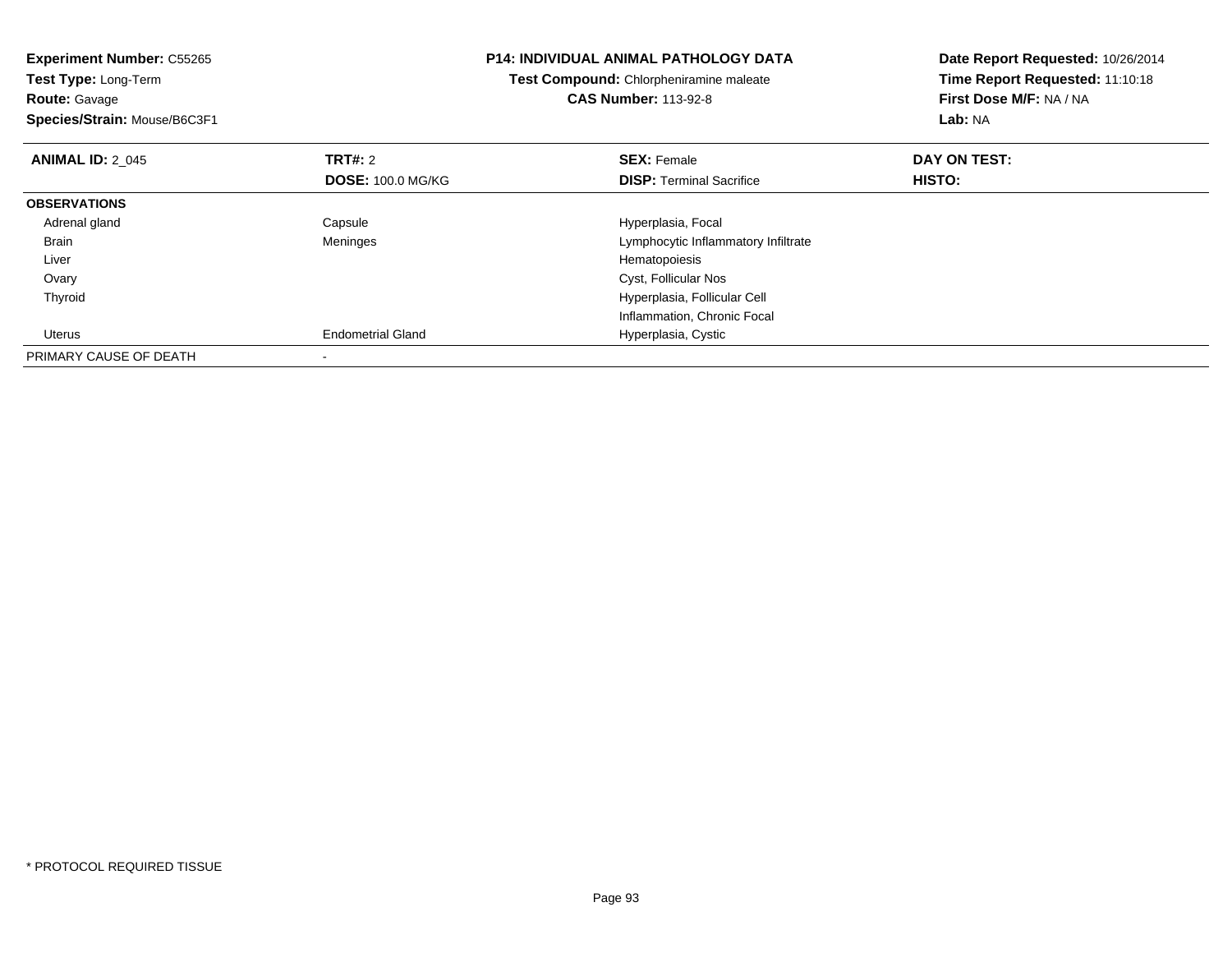| <b>Experiment Number: C55265</b><br>Test Type: Long-Term<br><b>Route: Gavage</b><br>Species/Strain: Mouse/B6C3F1 |                           | <b>P14: INDIVIDUAL ANIMAL PATHOLOGY DATA</b><br>Test Compound: Chlorpheniramine maleate<br><b>CAS Number: 113-92-8</b> | Date Report Requested: 10/26/2014<br>Time Report Requested: 11:10:18<br>First Dose M/F: NA / NA<br>Lab: NA |
|------------------------------------------------------------------------------------------------------------------|---------------------------|------------------------------------------------------------------------------------------------------------------------|------------------------------------------------------------------------------------------------------------|
| <b>ANIMAL ID: 2 046</b>                                                                                          | <b>TRT#: 2</b>            | <b>SEX: Female</b>                                                                                                     | DAY ON TEST:                                                                                               |
|                                                                                                                  | <b>DOSE: 100.0 MG/KG</b>  | <b>DISP:</b> Terminal Sacrifice                                                                                        | HISTO:                                                                                                     |
| <b>OBSERVATIONS</b>                                                                                              |                           |                                                                                                                        |                                                                                                            |
| Adrenal gland                                                                                                    | Capsule                   | Hyperplasia, Focal                                                                                                     |                                                                                                            |
| Bone marrow                                                                                                      |                           | Fibrosis, Myelo                                                                                                        |                                                                                                            |
| Harderian gland                                                                                                  | Hardarian Gland           | Adenoma, Nos                                                                                                           |                                                                                                            |
| Ovary                                                                                                            |                           | Cyst, Follicular Nos                                                                                                   |                                                                                                            |
| Pituitary gland                                                                                                  | <b>Anterior Pituitary</b> | Adenoma, Nos                                                                                                           |                                                                                                            |
| Uterus                                                                                                           | <b>Endometrial Gland</b>  | Hyperplasia, Cystic                                                                                                    |                                                                                                            |
| PRIMARY CAUSE OF DEATH                                                                                           |                           |                                                                                                                        |                                                                                                            |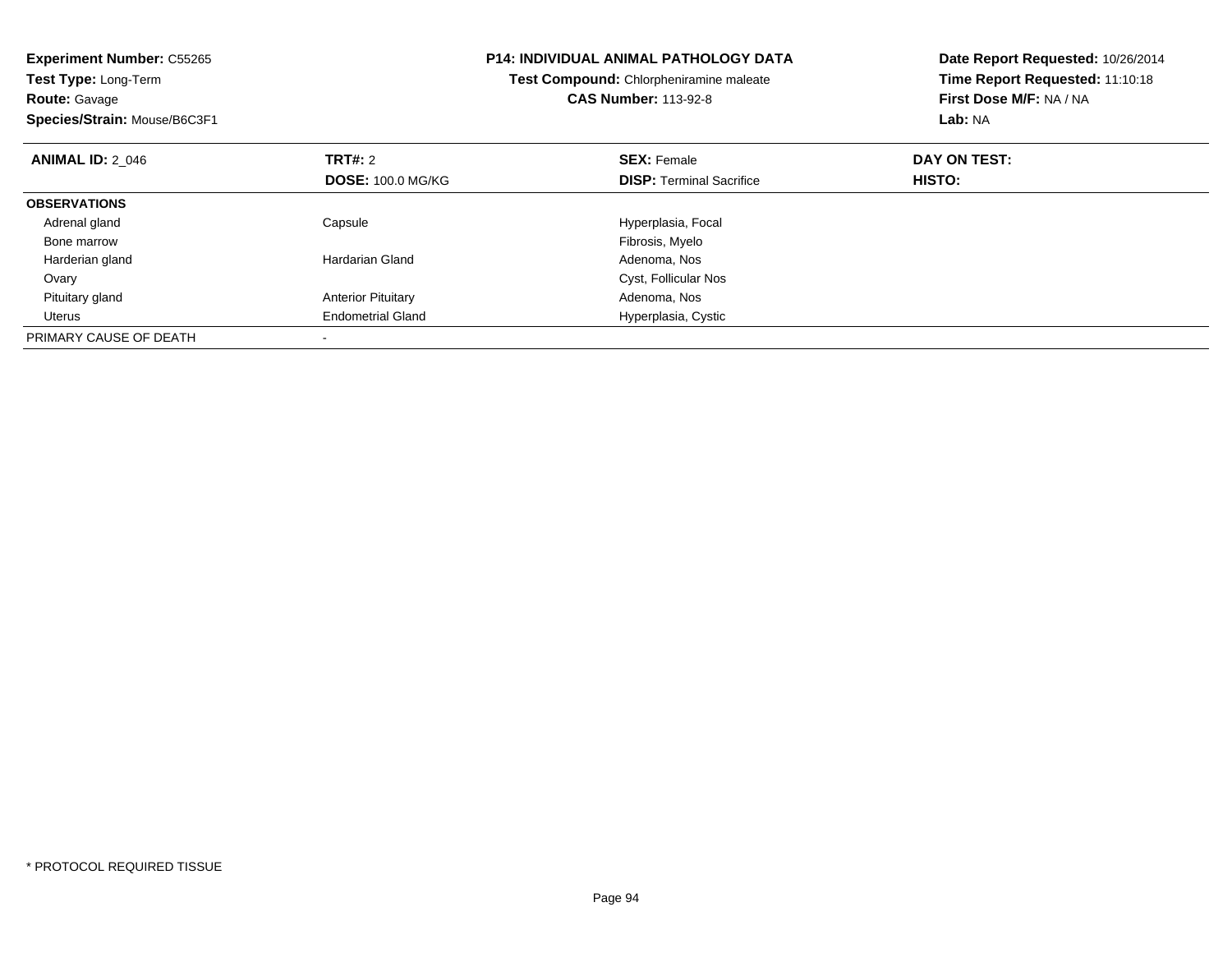| <b>Experiment Number: C55265</b><br><b>Test Type: Long-Term</b><br><b>Route: Gavage</b><br>Species/Strain: Mouse/B6C3F1 |                                     | <b>P14: INDIVIDUAL ANIMAL PATHOLOGY DATA</b><br>Test Compound: Chlorpheniramine maleate<br><b>CAS Number: 113-92-8</b> | Date Report Requested: 10/26/2014<br>Time Report Requested: 11:10:18<br>First Dose M/F: NA / NA<br>Lab: NA |
|-------------------------------------------------------------------------------------------------------------------------|-------------------------------------|------------------------------------------------------------------------------------------------------------------------|------------------------------------------------------------------------------------------------------------|
| <b>ANIMAL ID: 2 047</b>                                                                                                 | TRT#: 2<br><b>DOSE: 100.0 MG/KG</b> | <b>SEX:</b> Female<br><b>DISP: Natural Death</b>                                                                       | DAY ON TEST:<br>HISTO:                                                                                     |
| <b>OBSERVATIONS</b>                                                                                                     |                                     |                                                                                                                        |                                                                                                            |
| Heart                                                                                                                   | Myocardium Nos                      | <b>Focal Cellular Change</b>                                                                                           |                                                                                                            |
| Pancreas                                                                                                                | Acinus                              | <b>Focal Cellular Change</b>                                                                                           |                                                                                                            |
| PRIMARY CAUSE OF DEATH                                                                                                  |                                     |                                                                                                                        |                                                                                                            |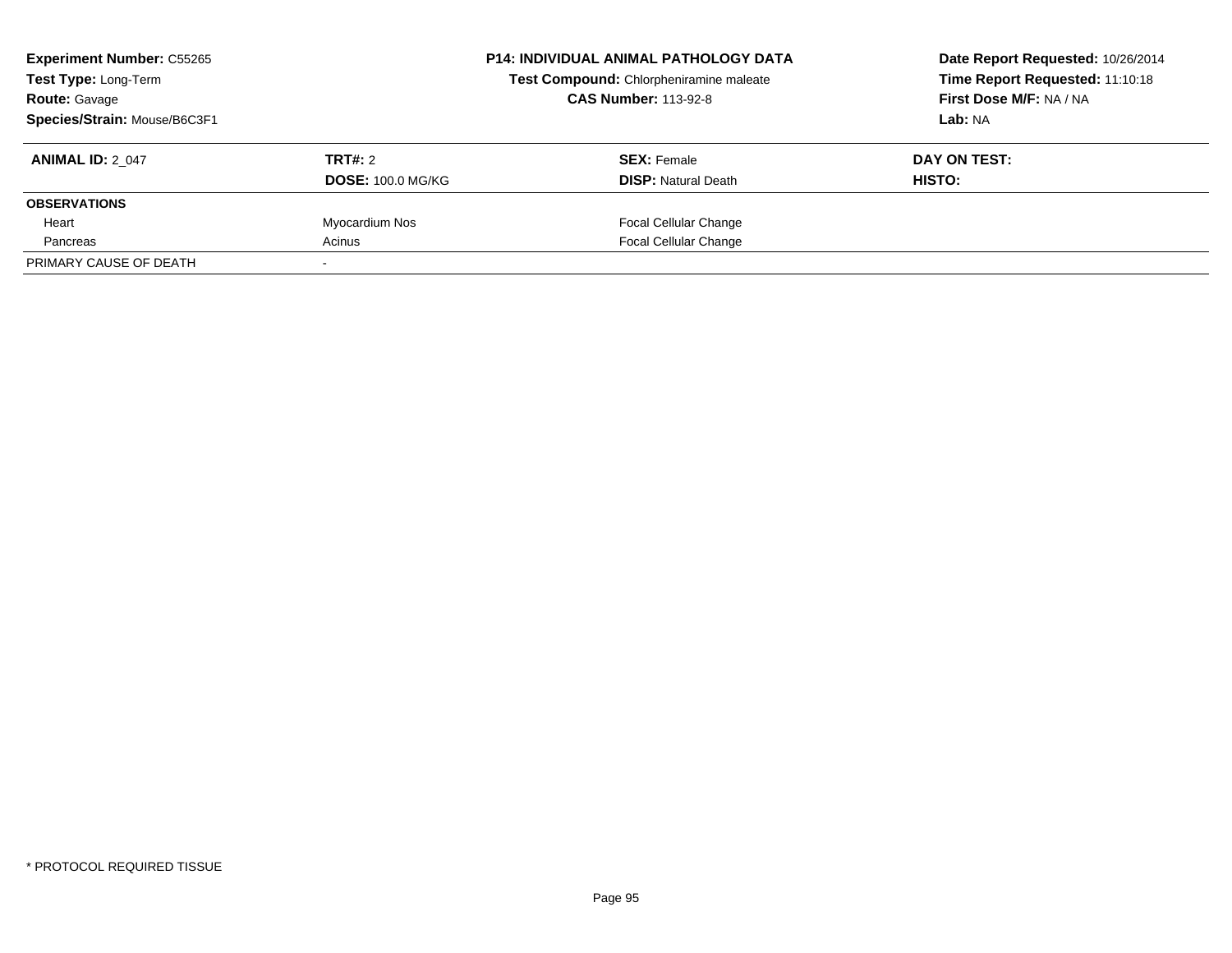| <b>Experiment Number: C55265</b><br>Test Type: Long-Term<br><b>Route: Gavage</b><br>Species/Strain: Mouse/B6C3F1 |                           | P14: INDIVIDUAL ANIMAL PATHOLOGY DATA<br>Test Compound: Chlorpheniramine maleate<br><b>CAS Number: 113-92-8</b> | Date Report Requested: 10/26/2014<br>Time Report Requested: 11:10:18<br>First Dose M/F: NA / NA<br>Lab: NA |
|------------------------------------------------------------------------------------------------------------------|---------------------------|-----------------------------------------------------------------------------------------------------------------|------------------------------------------------------------------------------------------------------------|
| <b>ANIMAL ID: 2 048</b>                                                                                          | <b>TRT#: 2</b>            | <b>SEX: Female</b>                                                                                              | DAY ON TEST:                                                                                               |
|                                                                                                                  | <b>DOSE: 100.0 MG/KG</b>  | <b>DISP:</b> Terminal Sacrifice                                                                                 | HISTO:                                                                                                     |
| <b>OBSERVATIONS</b>                                                                                              |                           |                                                                                                                 |                                                                                                            |
| Adrenal gland                                                                                                    | Capsule                   | Hyperplasia, Focal                                                                                              |                                                                                                            |
| Lymph node                                                                                                       | Lumbar Lymph Node         | Lymphoma, Mixed-Malignant Type                                                                                  |                                                                                                            |
| Ovary                                                                                                            |                           | Cyst, Parovarian                                                                                                |                                                                                                            |
| Pituitary gland                                                                                                  | <b>Anterior Pituitary</b> | Adenoma, Nos                                                                                                    |                                                                                                            |
| Thyroid                                                                                                          |                           | Hyperplasia, Follicular Cell                                                                                    |                                                                                                            |
| Uterus                                                                                                           | <b>Endometrial Gland</b>  | Hyperplasia, Cystic                                                                                             |                                                                                                            |
| PRIMARY CAUSE OF DEATH                                                                                           |                           |                                                                                                                 |                                                                                                            |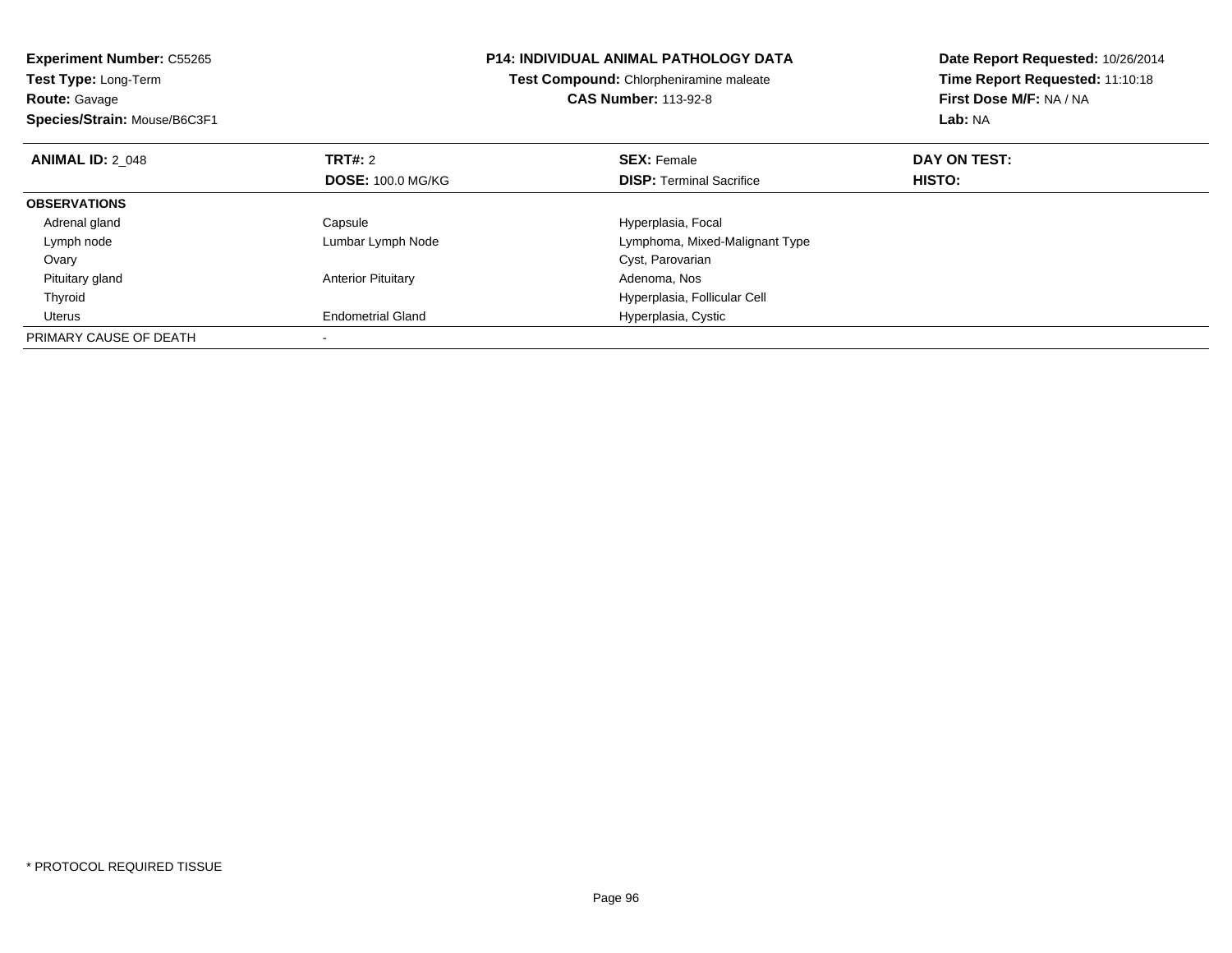**Experiment Number:** C55265**Test Type:** Long-Term**Route:** Gavage **Species/Strain:** Mouse/B6C3F1**P14: INDIVIDUAL ANIMAL PATHOLOGY DATATest Compound:** Chlorpheniramine maleate**CAS Number:** 113-92-8**Date Report Requested:** 10/26/2014**Time Report Requested:** 11:10:18**First Dose M/F:** NA / NA**Lab:** NA**ANIMAL ID: 2 050 Communist SEX: Female DAY ON TEST: DAY ON TEST: DOSE:** 100.0 MG/KG**DISP:** Terminal Sacrifice **HISTO: OBSERVATIONS** Adrenal gland Capsule Hyperplasia, Focal BrainLymphocytic Inflammatory Infiltrate Ovary Cyst, Follicular Nos Pituitary glandAnterior Pituitary **Material Contract Contract Pituitary** Hyperplasia, Focal Thyroid Cyst, Follicular Nos Hyperplasia, Follicular Cell UnspecifiedMultiple Organs Nos **Multiple Organs Nos** Lymphoma, Lymphocytic-Malignant Type Uterus Endometrial GlandHyperplasia, Cystic

PRIMARY CAUSE OF DEATH-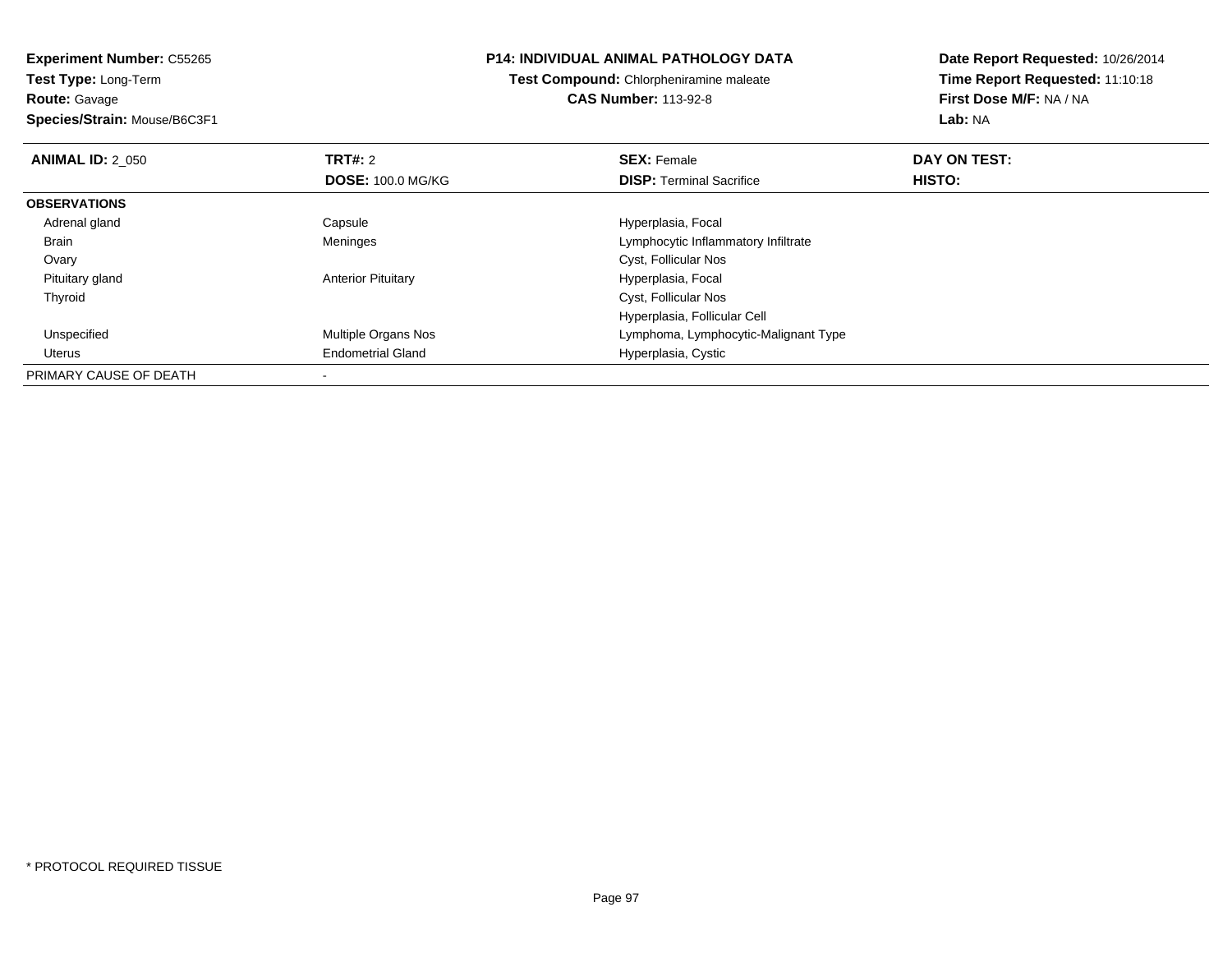| <b>Experiment Number: C55265</b><br>Test Type: Long-Term<br><b>Route: Gavage</b><br>Species/Strain: Mouse/B6C3F1 |                          | <b>P14: INDIVIDUAL ANIMAL PATHOLOGY DATA</b><br>Test Compound: Chlorpheniramine maleate<br><b>CAS Number: 113-92-8</b> | Date Report Requested: 10/26/2014<br>Time Report Requested: 11:10:18<br>First Dose M/F: NA / NA<br>Lab: NA |
|------------------------------------------------------------------------------------------------------------------|--------------------------|------------------------------------------------------------------------------------------------------------------------|------------------------------------------------------------------------------------------------------------|
| <b>ANIMAL ID: 3 001</b>                                                                                          | TRT#: 3                  | <b>SEX: Female</b>                                                                                                     | DAY ON TEST:                                                                                               |
|                                                                                                                  | DOSE: 0                  | <b>DISP:</b> Terminal Sacrifice                                                                                        | <b>HISTO:</b>                                                                                              |
| <b>OBSERVATIONS</b>                                                                                              |                          |                                                                                                                        |                                                                                                            |
| Adrenal gland                                                                                                    | Capsule                  | Hyperplasia, Focal                                                                                                     |                                                                                                            |
| Bone marrow                                                                                                      |                          | Fibrosis, Myelo                                                                                                        |                                                                                                            |
| Ovary                                                                                                            |                          | Atrophy, Senile                                                                                                        |                                                                                                            |
| Uterus                                                                                                           | <b>Endometrial Gland</b> | Hyperplasia, Cystic                                                                                                    |                                                                                                            |
| PRIMARY CAUSE OF DEATH                                                                                           |                          |                                                                                                                        |                                                                                                            |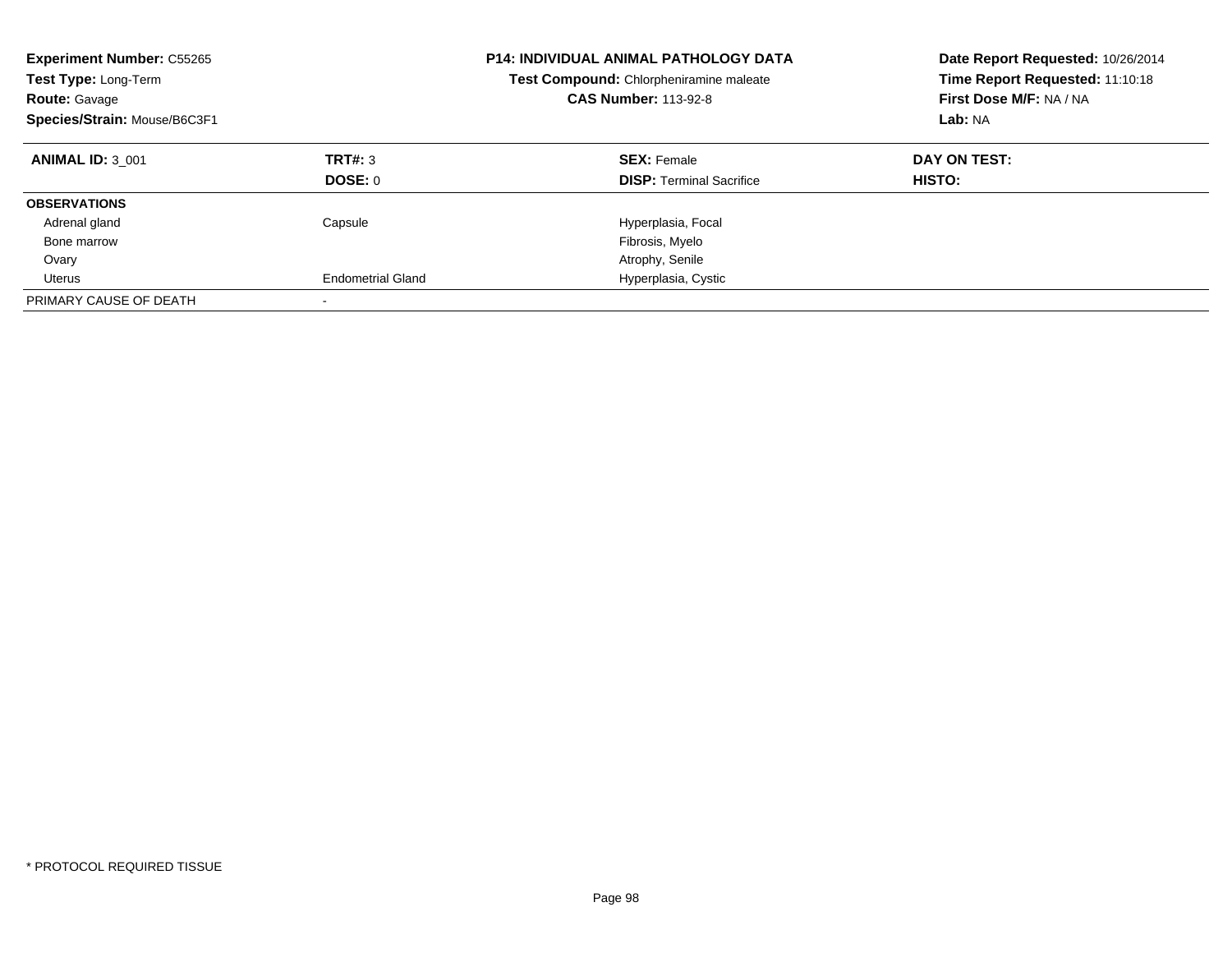| <b>Experiment Number: C55265</b><br>Test Type: Long-Term<br><b>Route: Gavage</b><br>Species/Strain: Mouse/B6C3F1 |                           | <b>P14: INDIVIDUAL ANIMAL PATHOLOGY DATA</b><br>Test Compound: Chlorpheniramine maleate<br><b>CAS Number: 113-92-8</b> | Date Report Requested: 10/26/2014<br>Time Report Requested: 11:10:18<br>First Dose M/F: NA / NA<br>Lab: NA |
|------------------------------------------------------------------------------------------------------------------|---------------------------|------------------------------------------------------------------------------------------------------------------------|------------------------------------------------------------------------------------------------------------|
| <b>ANIMAL ID: 3 002</b>                                                                                          | <b>TRT#: 3</b>            | <b>SEX: Female</b>                                                                                                     | DAY ON TEST:                                                                                               |
|                                                                                                                  | DOSE: 0                   | <b>DISP:</b> Terminal Sacrifice                                                                                        | HISTO:                                                                                                     |
| <b>OBSERVATIONS</b>                                                                                              |                           |                                                                                                                        |                                                                                                            |
| Adrenal gland                                                                                                    | Capsule                   | Hyperplasia, Focal                                                                                                     |                                                                                                            |
| Bone marrow                                                                                                      |                           | Fibrosis, Myelo                                                                                                        |                                                                                                            |
| Lung                                                                                                             |                           | Alveolar/Bronchiolar Adenoma                                                                                           |                                                                                                            |
|                                                                                                                  |                           | Hyperplasia, Lymphoid                                                                                                  |                                                                                                            |
| Pituitary gland                                                                                                  | <b>Anterior Pituitary</b> | Hyperplasia, Focal                                                                                                     |                                                                                                            |
| Uterus                                                                                                           |                           | Angiectasis                                                                                                            |                                                                                                            |
|                                                                                                                  | <b>Endometrial Gland</b>  | Hyperplasia, Cystic                                                                                                    |                                                                                                            |
| PRIMARY CAUSE OF DEATH                                                                                           |                           |                                                                                                                        |                                                                                                            |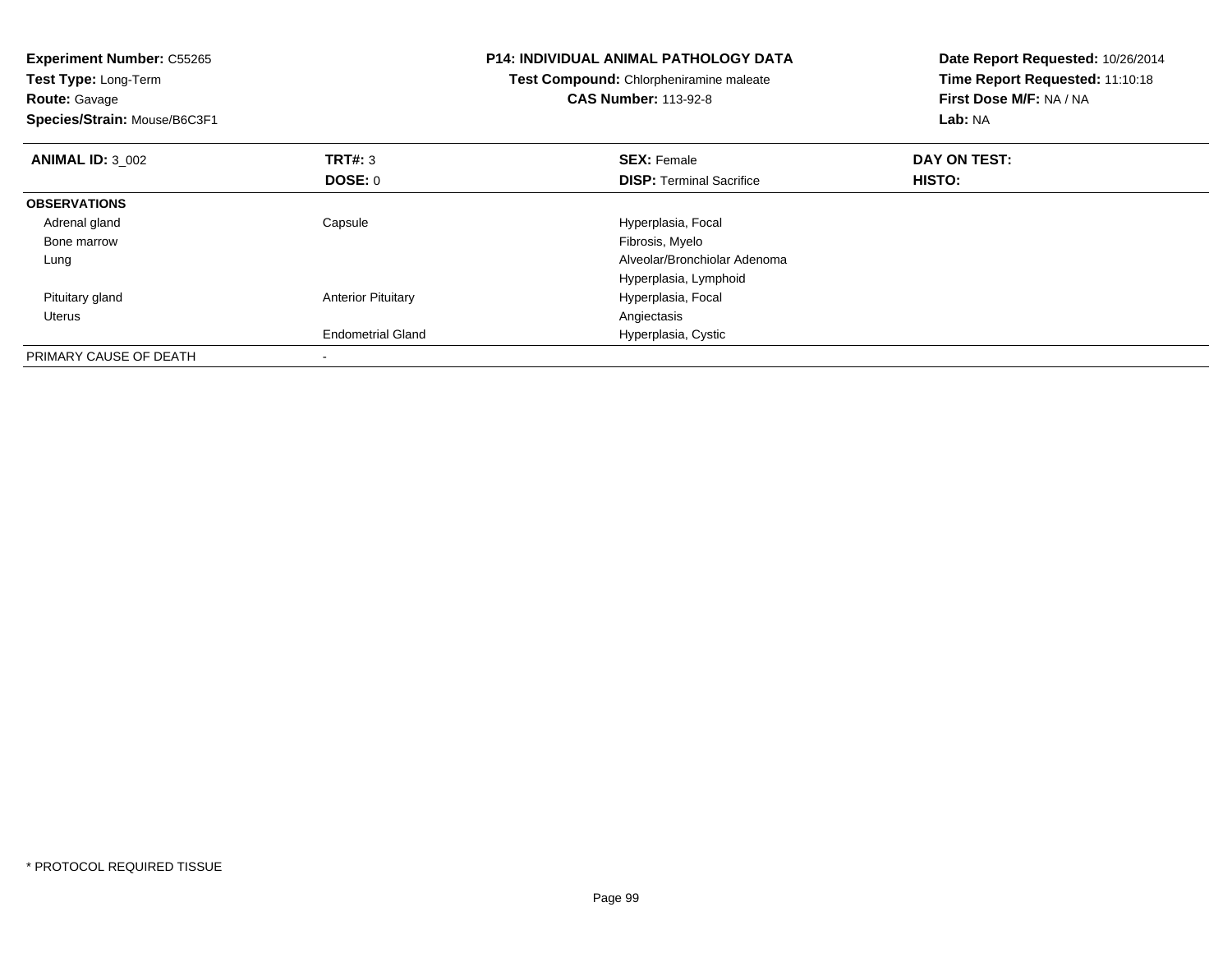| <b>Experiment Number: C55265</b><br>Test Type: Long-Term |                          | <b>P14: INDIVIDUAL ANIMAL PATHOLOGY DATA</b><br>Test Compound: Chlorpheniramine maleate | Date Report Requested: 10/26/2014<br>Time Report Requested: 11:10:18 |  |
|----------------------------------------------------------|--------------------------|-----------------------------------------------------------------------------------------|----------------------------------------------------------------------|--|
| <b>Route:</b> Gavage                                     |                          | <b>CAS Number: 113-92-8</b>                                                             | First Dose M/F: NA / NA                                              |  |
| Species/Strain: Mouse/B6C3F1                             |                          |                                                                                         | Lab: NA                                                              |  |
| <b>ANIMAL ID: 3 003</b>                                  | TRT#: 3                  | <b>SEX: Female</b>                                                                      | DAY ON TEST:                                                         |  |
|                                                          | <b>DOSE: 0</b>           | <b>DISP:</b> Moribund Sacrifice                                                         | HISTO:                                                               |  |
| <b>OBSERVATIONS</b>                                      |                          |                                                                                         |                                                                      |  |
| Adrenal gland                                            | Capsule                  | Hyperplasia, Focal                                                                      |                                                                      |  |
| Kidney                                                   |                          | Inflammation, Interstitial                                                              |                                                                      |  |
| Lung                                                     |                          | Sarcoma, Nos, Metastatic                                                                |                                                                      |  |
| Pancreas                                                 | Acinus                   | Atrophy, Focal                                                                          |                                                                      |  |
| Spleen                                                   | Red Pulp                 | Hematopoiesis                                                                           |                                                                      |  |
| Unspecified                                              | Leg                      | Sarcoma, Nos                                                                            |                                                                      |  |
|                                                          | Abdomen                  | Sarcoma, Nos, Invasive                                                                  |                                                                      |  |
| Uterus                                                   | <b>Endometrial Gland</b> | Hyperplasia, Cystic                                                                     |                                                                      |  |
| PRIMARY CAUSE OF DEATH                                   |                          |                                                                                         |                                                                      |  |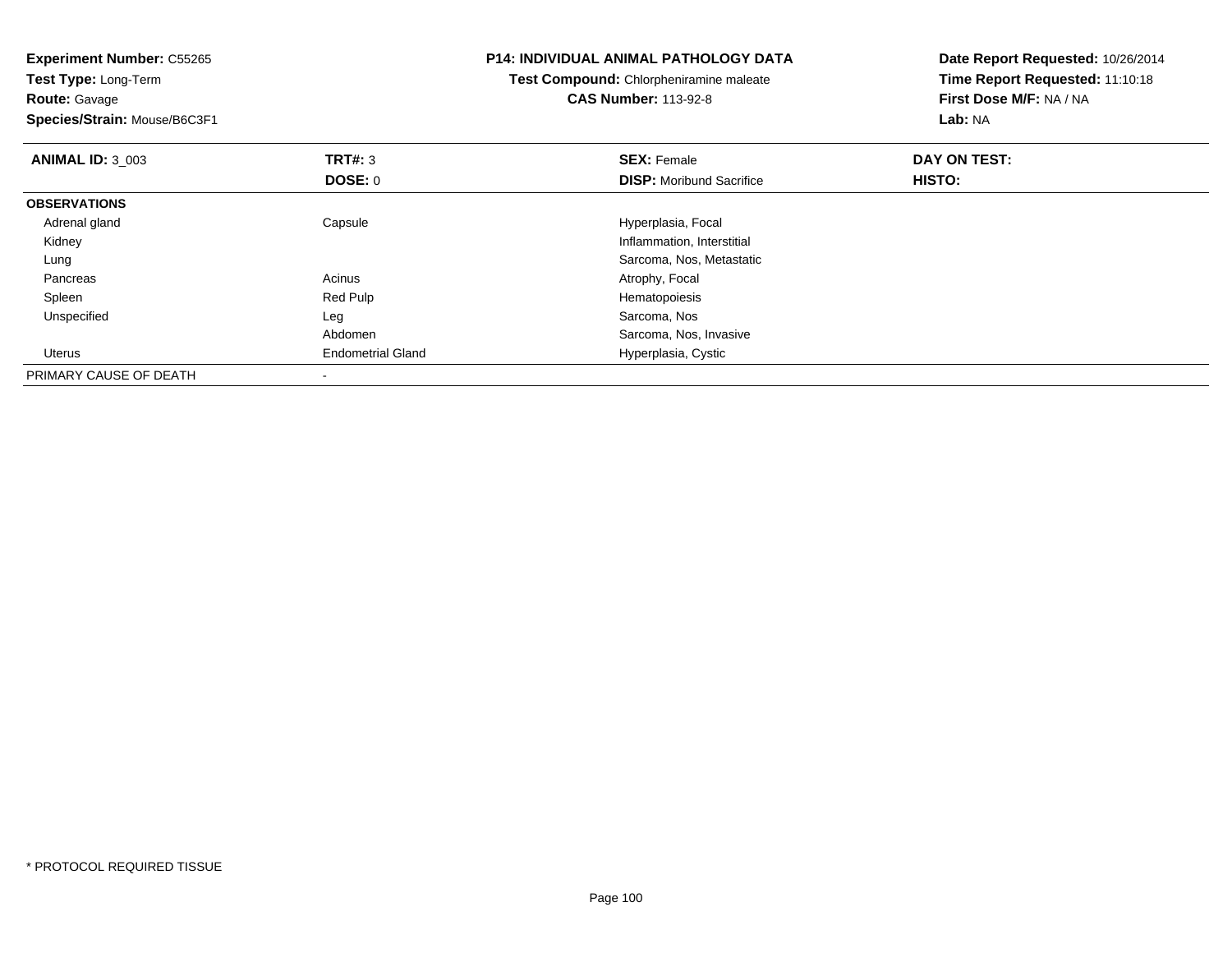| <b>Experiment Number: C55265</b><br>Test Type: Long-Term<br><b>Route: Gavage</b><br>Species/Strain: Mouse/B6C3F1 |                          | <b>P14: INDIVIDUAL ANIMAL PATHOLOGY DATA</b><br>Test Compound: Chlorpheniramine maleate<br><b>CAS Number: 113-92-8</b> | Date Report Requested: 10/26/2014<br>Time Report Requested: 11:10:18<br>First Dose M/F: NA / NA<br>Lab: NA |
|------------------------------------------------------------------------------------------------------------------|--------------------------|------------------------------------------------------------------------------------------------------------------------|------------------------------------------------------------------------------------------------------------|
| <b>ANIMAL ID: 3 004</b>                                                                                          | TRT#: 3                  | <b>SEX:</b> Female                                                                                                     | DAY ON TEST:                                                                                               |
|                                                                                                                  | DOSE: 0                  | <b>DISP:</b> Moribund Sacrifice                                                                                        | HISTO:                                                                                                     |
| <b>OBSERVATIONS</b>                                                                                              |                          |                                                                                                                        |                                                                                                            |
| Adrenal gland                                                                                                    | Capsule                  | Hyperplasia, Focal                                                                                                     |                                                                                                            |
| Unspecified                                                                                                      | Multiple Organs Nos      | Leukemia, Granulocytic                                                                                                 |                                                                                                            |
| Uterus                                                                                                           | <b>Endometrial Gland</b> | Hyperplasia, Cystic                                                                                                    |                                                                                                            |
| PRIMARY CAUSE OF DEATH                                                                                           |                          |                                                                                                                        |                                                                                                            |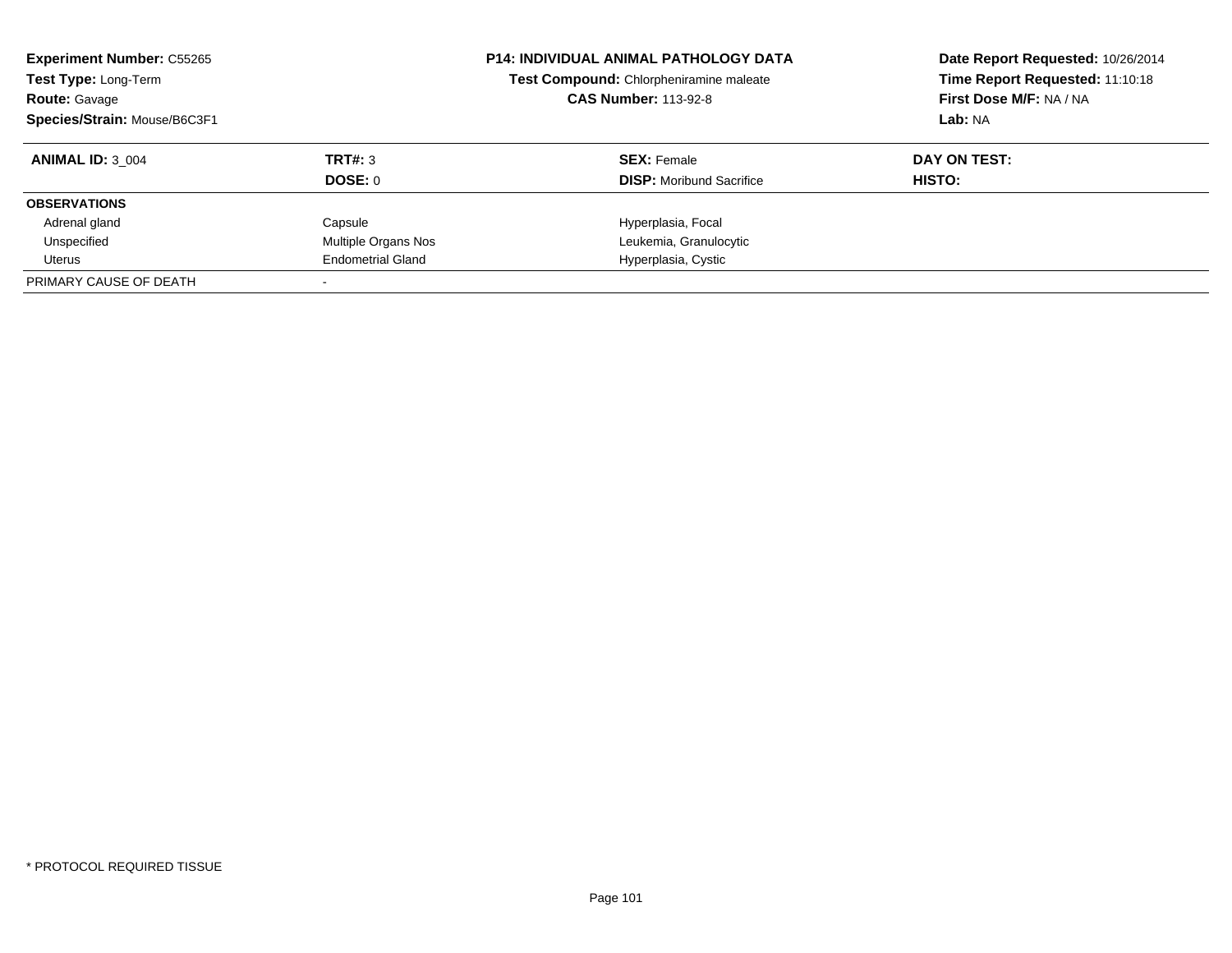| <b>Experiment Number: C55265</b><br>Test Type: Long-Term<br><b>Route: Gavage</b><br>Species/Strain: Mouse/B6C3F1 |                          | <b>P14: INDIVIDUAL ANIMAL PATHOLOGY DATA</b><br>Test Compound: Chlorpheniramine maleate<br><b>CAS Number: 113-92-8</b> | Date Report Requested: 10/26/2014<br>Time Report Requested: 11:10:18<br>First Dose M/F: NA / NA<br>Lab: NA |
|------------------------------------------------------------------------------------------------------------------|--------------------------|------------------------------------------------------------------------------------------------------------------------|------------------------------------------------------------------------------------------------------------|
| <b>ANIMAL ID: 3 005</b>                                                                                          | TRT#: 3                  | <b>SEX: Female</b>                                                                                                     | DAY ON TEST:                                                                                               |
|                                                                                                                  | <b>DOSE: 0</b>           | <b>DISP:</b> Terminal Sacrifice                                                                                        | HISTO:                                                                                                     |
| <b>OBSERVATIONS</b>                                                                                              |                          |                                                                                                                        |                                                                                                            |
| Adrenal gland                                                                                                    | Capsule                  | Hyperplasia, Focal                                                                                                     |                                                                                                            |
| Lung                                                                                                             |                          | Inflammation, Granulomatous Focal                                                                                      |                                                                                                            |
| Lymph node                                                                                                       | Mesenteric Lymph Node    | Hematopoiesis                                                                                                          |                                                                                                            |
| Unspecified                                                                                                      | Multiple Organs Nos      | Lymphoma, Histiocytic-Malignant Type                                                                                   |                                                                                                            |
| Uterus                                                                                                           | <b>Endometrial Gland</b> | Hyperplasia, Cystic                                                                                                    |                                                                                                            |
| PRIMARY CAUSE OF DEATH                                                                                           |                          |                                                                                                                        |                                                                                                            |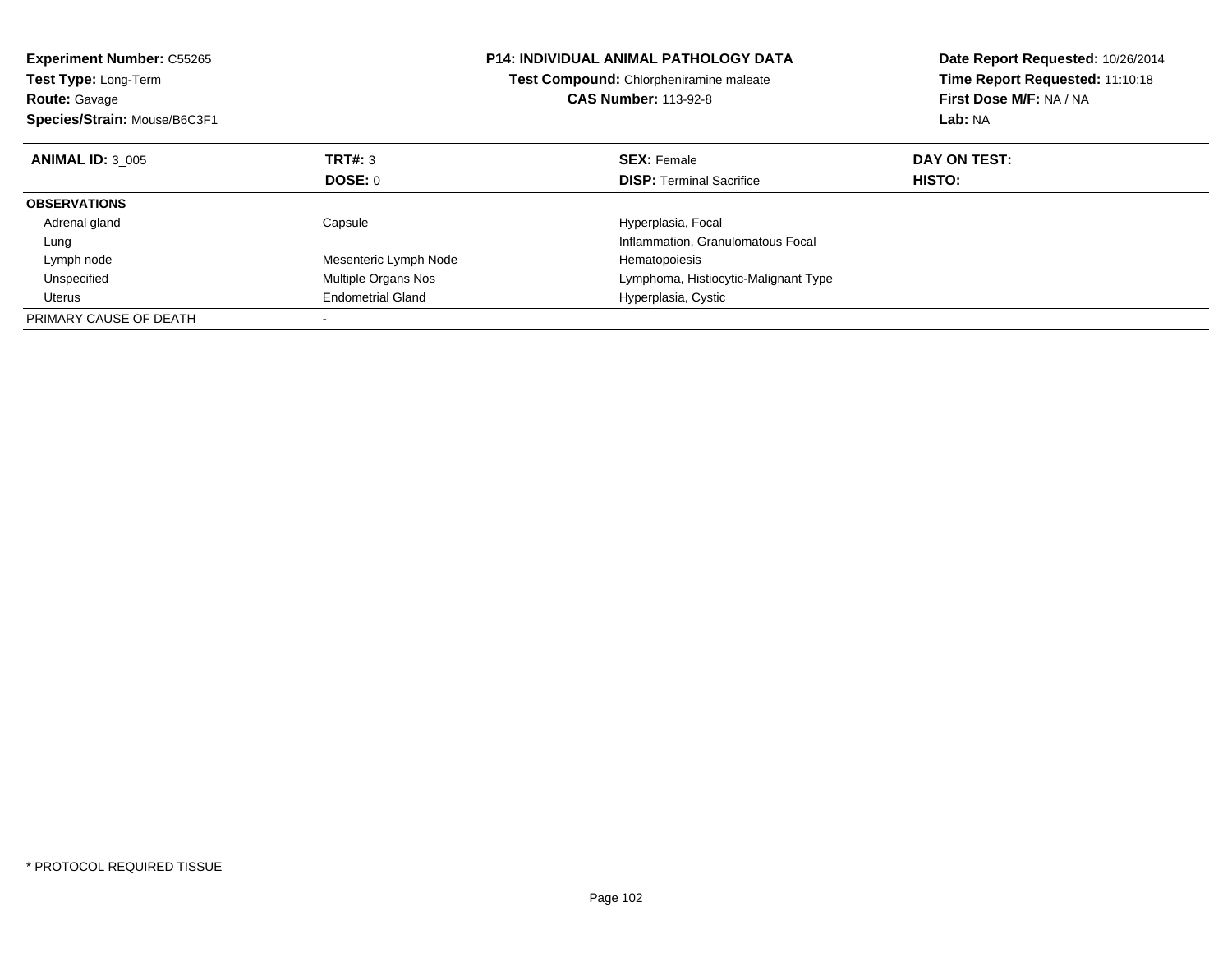**Experiment Number:** C55265**Test Type:** Long-Term**Route:** Gavage **Species/Strain:** Mouse/B6C3F1**P14: INDIVIDUAL ANIMAL PATHOLOGY DATATest Compound:** Chlorpheniramine maleate**CAS Number:** 113-92-8**Date Report Requested:** 10/26/2014**Time Report Requested:** 11:10:18**First Dose M/F:** NA / NA**Lab:** NA**ANIMAL ID:** 3\_006**6 DAY ON TEST: TRT#:** 3 **SEX: Female SEX: Female DAY ON TEST: DOSE:** 0**DISP:** Natural Death **HISTO: OBSERVATIONS** Adrenal glandCapsule Capsule Capsular Capsule Hyperplasia, Focal Cortex Capsular Capsular Capsular Capsular Capsular Capsular Capsular Capsular Capsular Capsular Capsular Capsular Capsular Capsular Capsular Capsular Capsular Capsular C Kidneyy states of the Cortex Cortex and the Cortex of the Necrosis, Focal and the Necrosis, Focal and the Necrosial A Nephrosis, Hydro Ovary Atrophy, Senile Cyst, Follicular Nos StomachGlandular Stomach **Ulcer**, Acute ThyroidInflammation, Acute Focal<br>Multiple Organs Nos **Action** Lymphoma, Mixed-Maligna UnspecifiedLymphoma, Mixed-Malignant Type Uterus Endometrial Gland Hyperplasia, Cystic PRIMARY CAUSE OF DEATH

-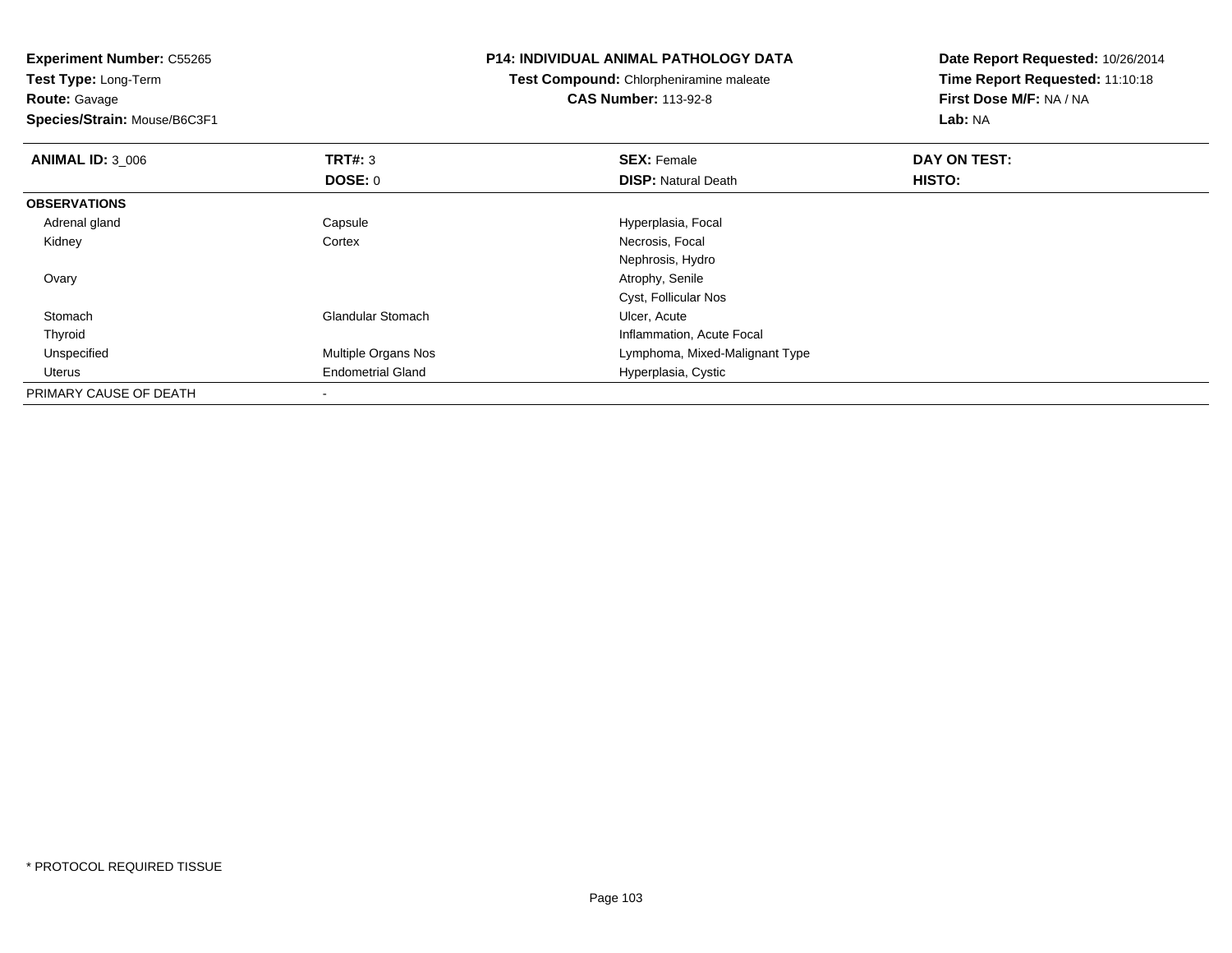| <b>Experiment Number: C55265</b><br>Test Type: Long-Term<br><b>Route: Gavage</b><br>Species/Strain: Mouse/B6C3F1 |                          | <b>P14: INDIVIDUAL ANIMAL PATHOLOGY DATA</b><br>Test Compound: Chlorpheniramine maleate<br><b>CAS Number: 113-92-8</b> | Date Report Requested: 10/26/2014<br>Time Report Requested: 11:10:18<br>First Dose M/F: NA / NA<br>Lab: NA |
|------------------------------------------------------------------------------------------------------------------|--------------------------|------------------------------------------------------------------------------------------------------------------------|------------------------------------------------------------------------------------------------------------|
| <b>ANIMAL ID: 3 007</b>                                                                                          | <b>TRT#: 3</b>           | <b>SEX: Female</b>                                                                                                     | DAY ON TEST:                                                                                               |
|                                                                                                                  | DOSE: 0                  | <b>DISP:</b> Terminal Sacrifice                                                                                        | <b>HISTO:</b>                                                                                              |
| <b>OBSERVATIONS</b>                                                                                              |                          |                                                                                                                        |                                                                                                            |
| Adrenal gland                                                                                                    | Capsule                  | Hyperplasia, Focal                                                                                                     |                                                                                                            |
| Intestine Large                                                                                                  | Colon                    | Parasitism                                                                                                             |                                                                                                            |
| Ovary                                                                                                            |                          | Atrophy, Senile                                                                                                        |                                                                                                            |
|                                                                                                                  |                          | Cyst, Follicular Nos                                                                                                   |                                                                                                            |
| Unspecified                                                                                                      | Multiple Organs Nos      | Lymphoma, Mixed-Malignant Type                                                                                         |                                                                                                            |
| Uterus                                                                                                           |                          | <b>Endometrial Stromal Polyp</b>                                                                                       |                                                                                                            |
|                                                                                                                  | <b>Endometrial Gland</b> | Hyperplasia, Cystic                                                                                                    |                                                                                                            |
| PRIMARY CAUSE OF DEATH                                                                                           |                          |                                                                                                                        |                                                                                                            |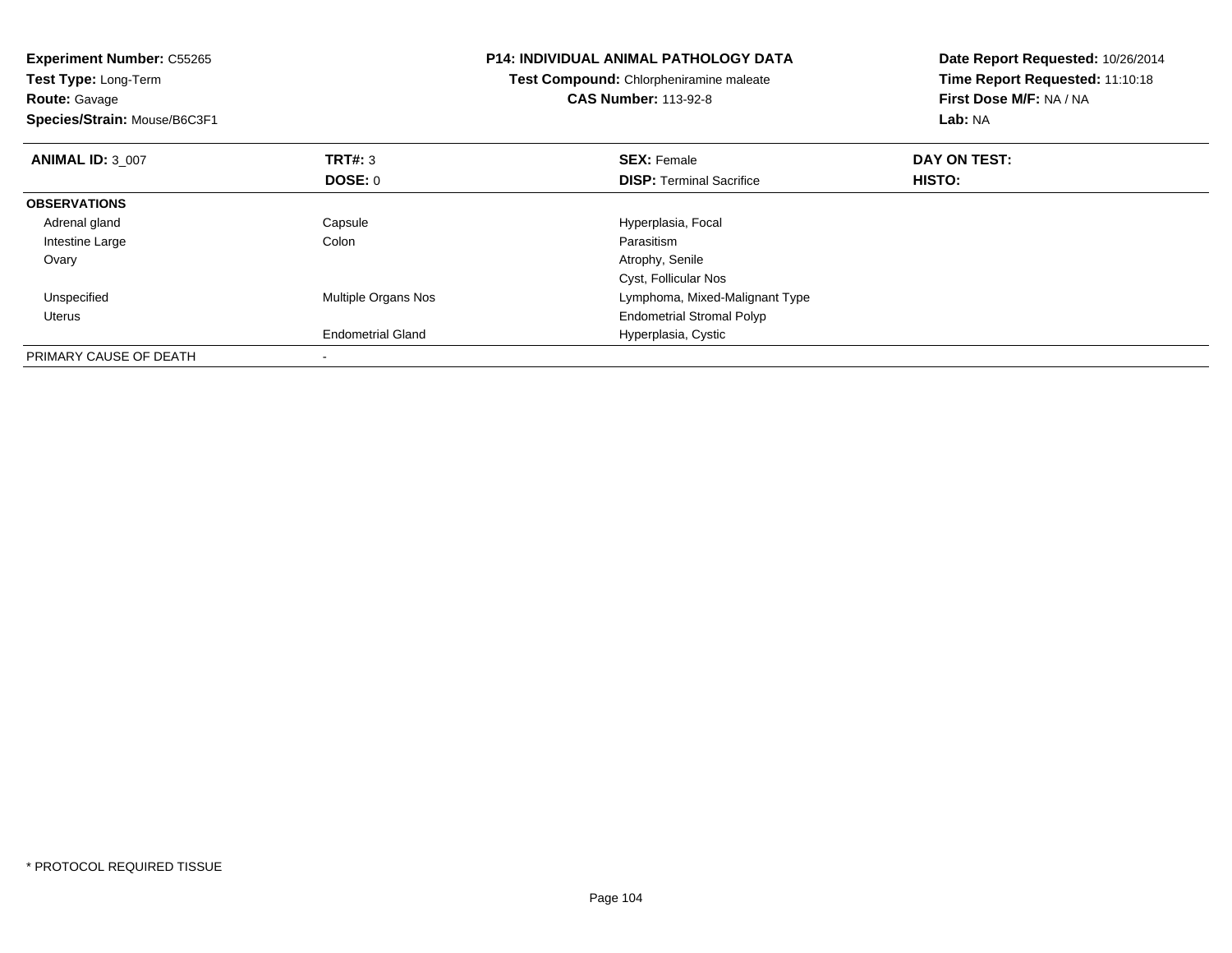| <b>Experiment Number: C55265</b><br>Test Type: Long-Term<br><b>Route: Gavage</b><br>Species/Strain: Mouse/B6C3F1 |                          | <b>P14: INDIVIDUAL ANIMAL PATHOLOGY DATA</b><br>Test Compound: Chlorpheniramine maleate<br><b>CAS Number: 113-92-8</b> | Date Report Requested: 10/26/2014<br>Time Report Requested: 11:10:18<br>First Dose M/F: NA / NA<br>Lab: NA |
|------------------------------------------------------------------------------------------------------------------|--------------------------|------------------------------------------------------------------------------------------------------------------------|------------------------------------------------------------------------------------------------------------|
| <b>ANIMAL ID: 3 008</b>                                                                                          | <b>TRT#: 3</b>           | <b>SEX: Female</b>                                                                                                     | DAY ON TEST:                                                                                               |
|                                                                                                                  | DOSE: 0                  | <b>DISP:</b> Terminal Sacrifice                                                                                        | HISTO:                                                                                                     |
| <b>OBSERVATIONS</b>                                                                                              |                          |                                                                                                                        |                                                                                                            |
| Adrenal gland                                                                                                    | Capsule                  | Hyperplasia, Focal                                                                                                     |                                                                                                            |
| Liver                                                                                                            | <b>Bile Duct</b>         | Cyst, Multiple                                                                                                         |                                                                                                            |
|                                                                                                                  |                          | Hepatocellular Adenoma                                                                                                 |                                                                                                            |
| Ovary                                                                                                            |                          | Atrophy, Senile                                                                                                        |                                                                                                            |
| Pancreas                                                                                                         | Acinus                   | Cytoplasmic Vacuolization                                                                                              |                                                                                                            |
| Unspecified                                                                                                      | Multiple Organs Nos      | Lymphoma, Mixed-Malignant Type                                                                                         |                                                                                                            |
| Uterus                                                                                                           | <b>Endometrial Gland</b> | Hyperplasia, Cystic                                                                                                    |                                                                                                            |
| PRIMARY CAUSE OF DEATH                                                                                           |                          |                                                                                                                        |                                                                                                            |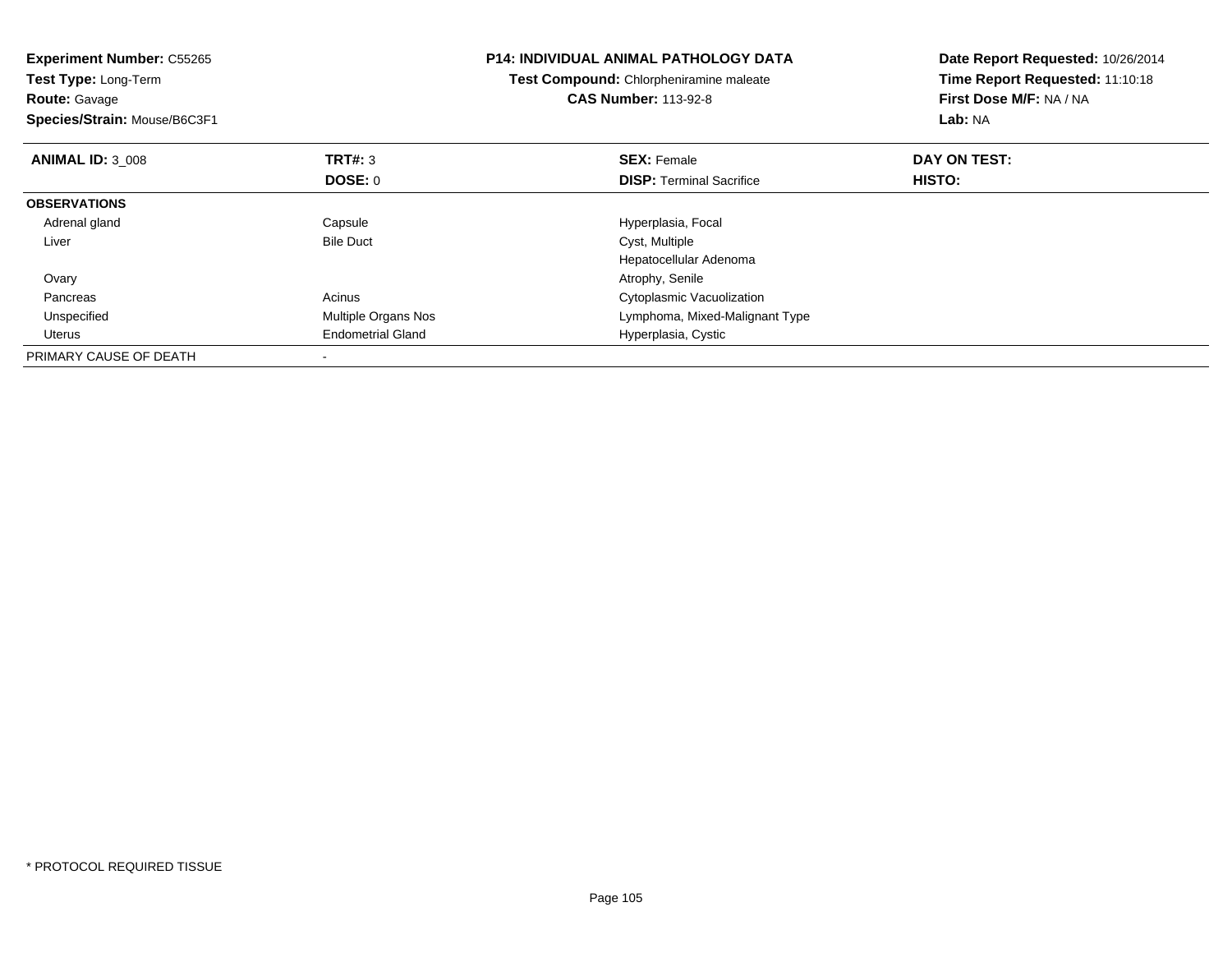| <b>Experiment Number: C55265</b><br>Test Type: Long-Term<br><b>Route: Gavage</b><br>Species/Strain: Mouse/B6C3F1 |                          | <b>P14: INDIVIDUAL ANIMAL PATHOLOGY DATA</b><br>Test Compound: Chlorpheniramine maleate<br><b>CAS Number: 113-92-8</b> | Date Report Requested: 10/26/2014<br>Time Report Requested: 11:10:18<br>First Dose M/F: NA / NA<br>Lab: NA |
|------------------------------------------------------------------------------------------------------------------|--------------------------|------------------------------------------------------------------------------------------------------------------------|------------------------------------------------------------------------------------------------------------|
| <b>ANIMAL ID: 3 009</b>                                                                                          | TRT#: 3                  | <b>SEX: Female</b>                                                                                                     | DAY ON TEST:                                                                                               |
|                                                                                                                  | DOSE: 0                  | <b>DISP:</b> Moribund Sacrifice                                                                                        | HISTO:                                                                                                     |
| <b>OBSERVATIONS</b>                                                                                              |                          |                                                                                                                        |                                                                                                            |
| Adrenal gland                                                                                                    | Capsule                  | Hyperplasia, Focal                                                                                                     |                                                                                                            |
| Liver                                                                                                            | Hepatocytes              | Nuclear-Shape Alteration                                                                                               |                                                                                                            |
| Lung                                                                                                             |                          | Alveolar/Bronchiolar Carcinoma                                                                                         |                                                                                                            |
| Ovary                                                                                                            |                          | Cyst, Follicular Nos                                                                                                   |                                                                                                            |
| Pancreas                                                                                                         | Acinus                   | <b>Focal Cellular Change</b>                                                                                           |                                                                                                            |
| Uterus                                                                                                           | <b>Endometrial Gland</b> | Hyperplasia, Cystic                                                                                                    |                                                                                                            |
| PRIMARY CAUSE OF DEATH                                                                                           |                          |                                                                                                                        |                                                                                                            |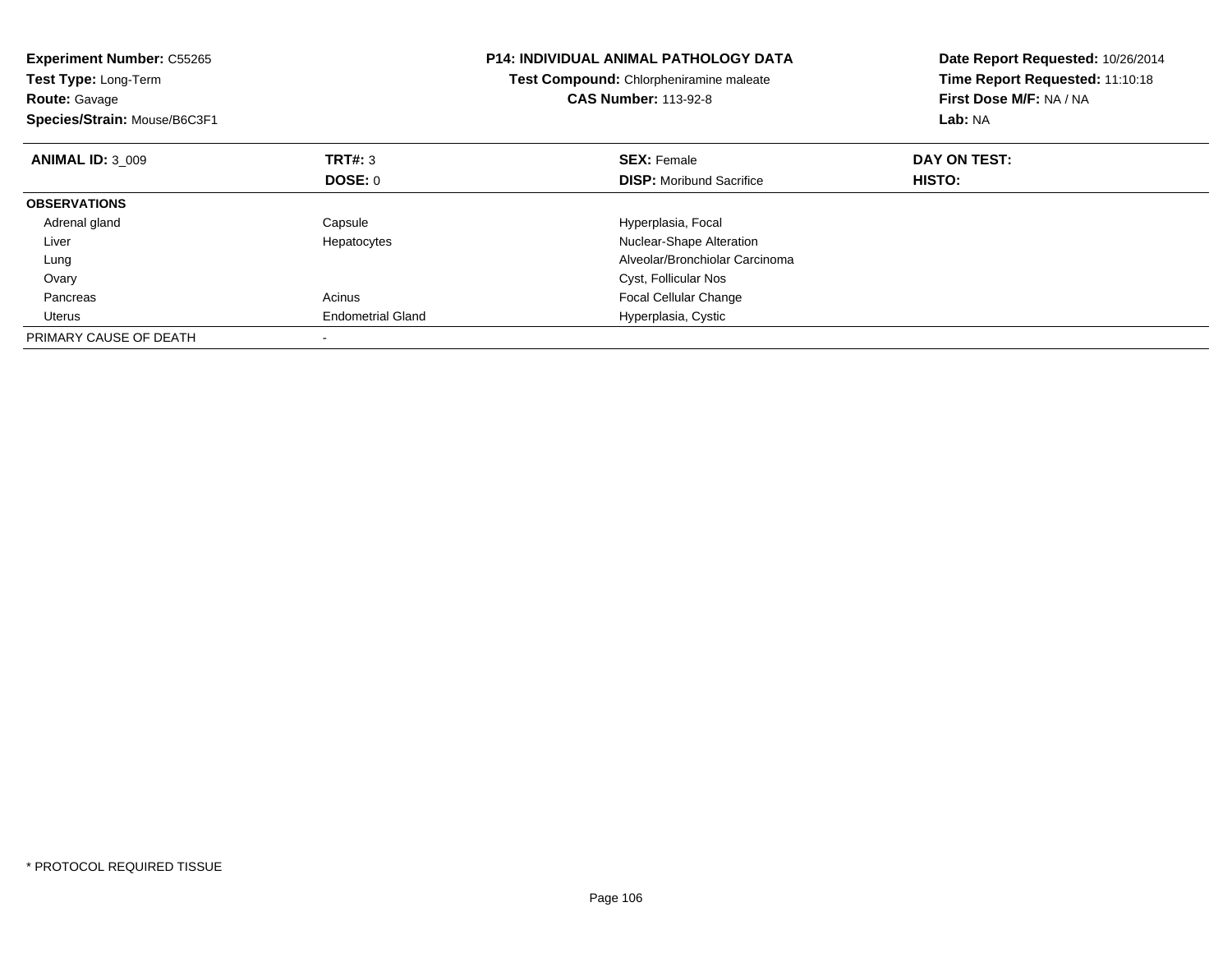**Experiment Number:** C55265**Test Type:** Long-Term**Route:** Gavage **Species/Strain:** Mouse/B6C3F1**P14: INDIVIDUAL ANIMAL PATHOLOGY DATATest Compound:** Chlorpheniramine maleate**CAS Number:** 113-92-8**Date Report Requested:** 10/26/2014**Time Report Requested:** 11:10:18**First Dose M/F:** NA / NA**Lab:** NA**ANIMAL ID:** 3\_010**C SEX:** Female **DAY ON TEST: DAY ON TEST: DOSE:** 0**DISP:** Terminal Sacrifice **HISTO: OBSERVATIONS** Adrenal gland Cortical Adenoma Cortex Nos Degeneration, LipoidCapsuleHyperplasia, Focal<br>Fibrosis, Myelo Bone marroww which is a state of the state of the state of the state of the state of the Fibrosis, Myelo state of the state of the state of the state of the state of the state of the state of the state of the state of the state of th KidneyCortex **Necrosis**, Focal Ovaryy the control of the control of the control of the control of the control of the control of the control of the control of the control of the control of the control of the control of the control of the control of the contro Cyst, Follicular Nos Pituitary glandAnterior Pituitary **Cyst, Multiple**  Uterus Endometrial Gland Hyperplasia, Cystic PRIMARY CAUSE OF DEATH-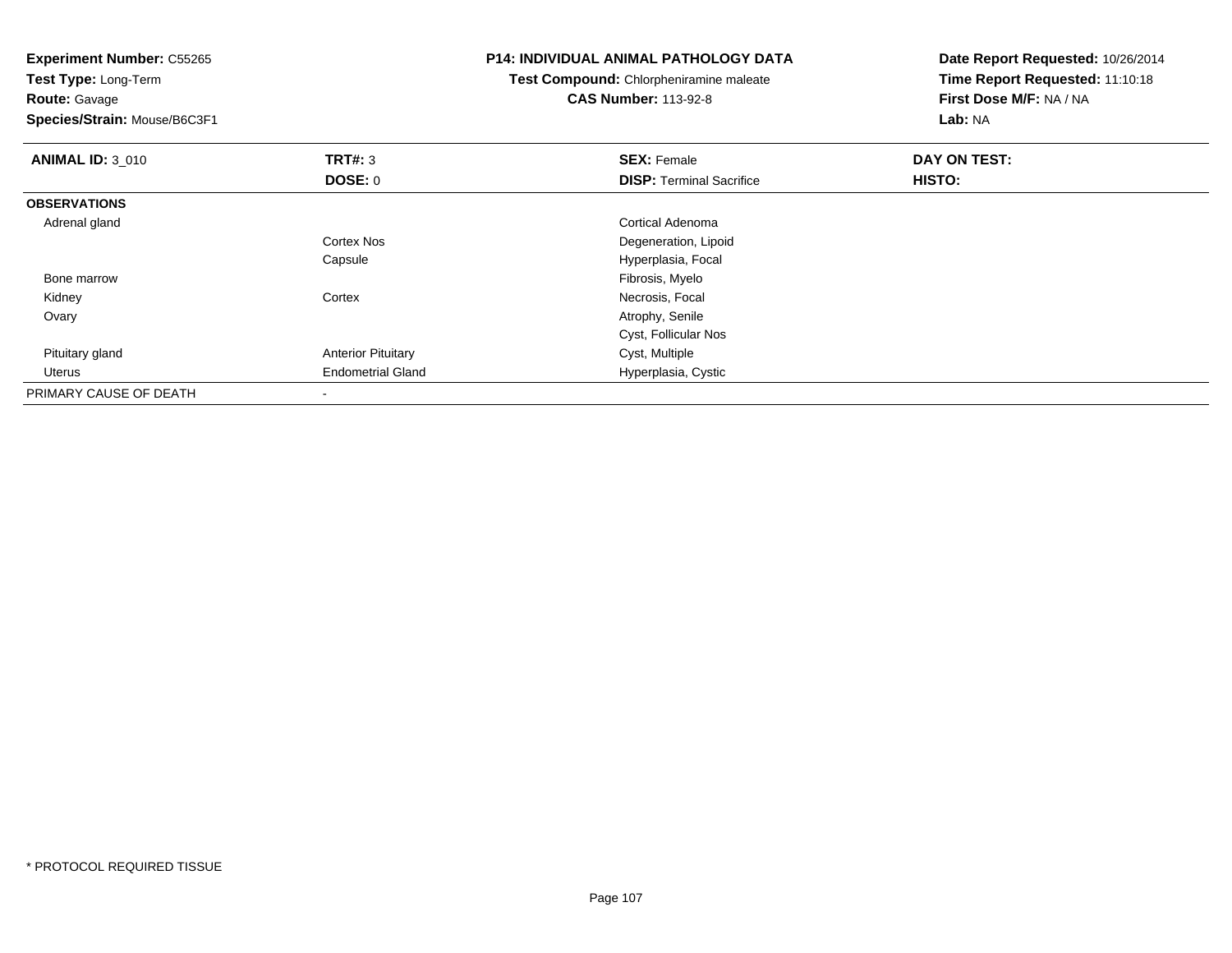| <b>Experiment Number: C55265</b><br>Test Type: Long-Term<br><b>Route: Gavage</b><br>Species/Strain: Mouse/B6C3F1 |                           | <b>P14: INDIVIDUAL ANIMAL PATHOLOGY DATA</b><br>Test Compound: Chlorpheniramine maleate<br><b>CAS Number: 113-92-8</b> | Date Report Requested: 10/26/2014<br>Time Report Requested: 11:10:18<br>First Dose M/F: NA / NA<br>Lab: NA |
|------------------------------------------------------------------------------------------------------------------|---------------------------|------------------------------------------------------------------------------------------------------------------------|------------------------------------------------------------------------------------------------------------|
| <b>ANIMAL ID: 3 011</b>                                                                                          | TRT#: 3<br><b>DOSE: 0</b> | <b>SEX: Female</b><br><b>DISP:</b> Terminal Sacrifice                                                                  | DAY ON TEST:<br>HISTO:                                                                                     |
| <b>OBSERVATIONS</b>                                                                                              |                           |                                                                                                                        |                                                                                                            |
| Adrenal gland<br>Mammary gland                                                                                   | Capsule                   | Hyperplasia, Focal<br>Adenocarcinoma, Nos                                                                              |                                                                                                            |
| Ovary                                                                                                            |                           | Atrophy, Senile                                                                                                        |                                                                                                            |
| Spleen<br>Thyroid<br>Uterus                                                                                      | Red Pulp                  | Hematopoiesis<br>Cyst, Embryonal Duct<br>Hemorrhage                                                                    |                                                                                                            |
|                                                                                                                  | <b>Endometrial Gland</b>  | Hyperplasia, Cystic                                                                                                    |                                                                                                            |
| PRIMARY CAUSE OF DEATH                                                                                           |                           |                                                                                                                        |                                                                                                            |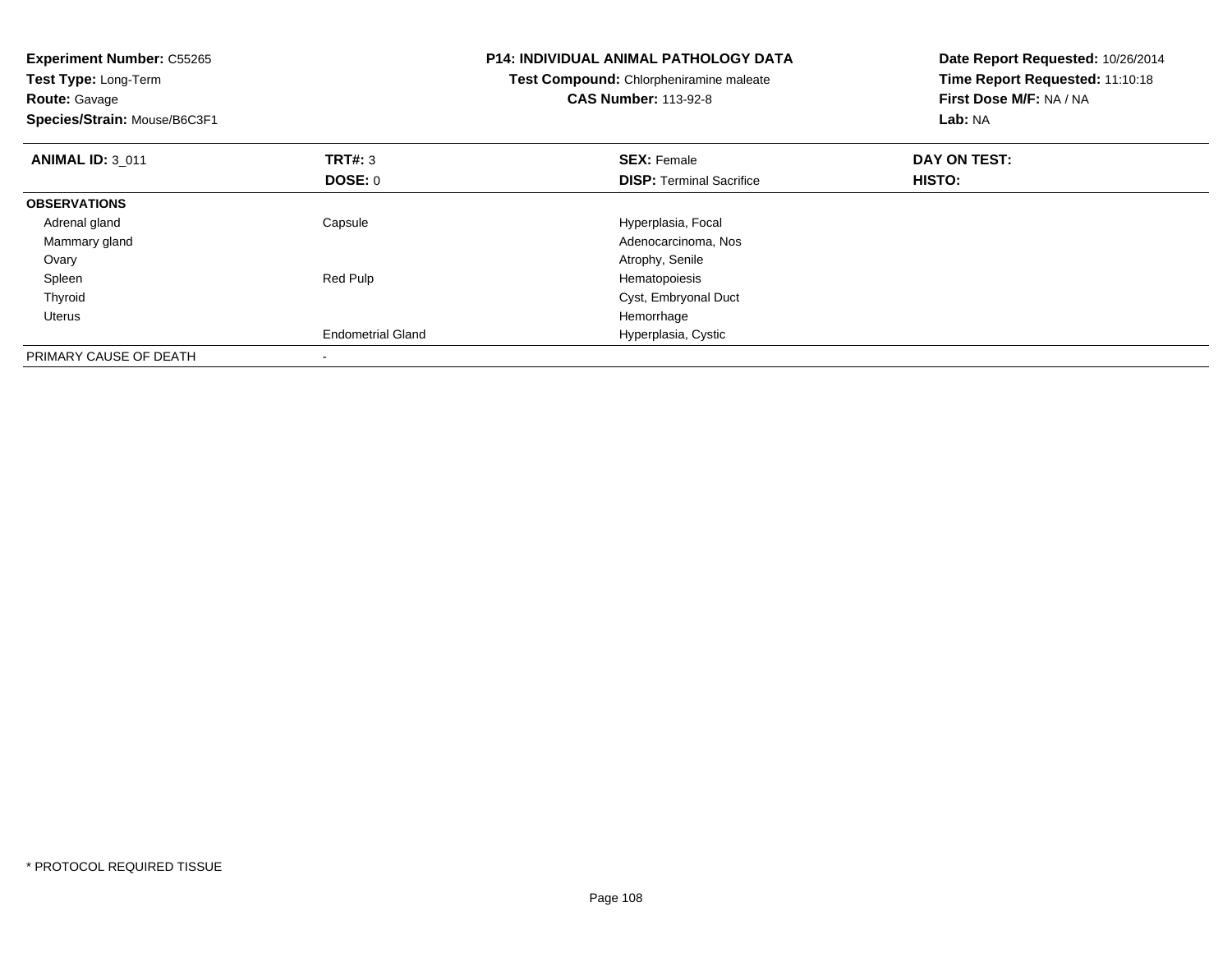| <b>Experiment Number: C55265</b><br>Test Type: Long-Term<br><b>Route: Gavage</b><br>Species/Strain: Mouse/B6C3F1 |                          | <b>P14: INDIVIDUAL ANIMAL PATHOLOGY DATA</b><br>Test Compound: Chlorpheniramine maleate<br><b>CAS Number: 113-92-8</b> | Date Report Requested: 10/26/2014<br>Time Report Requested: 11:10:18<br>First Dose M/F: NA / NA<br>Lab: NA |
|------------------------------------------------------------------------------------------------------------------|--------------------------|------------------------------------------------------------------------------------------------------------------------|------------------------------------------------------------------------------------------------------------|
| <b>ANIMAL ID: 3 012</b>                                                                                          | TRT#: 3                  | <b>SEX: Female</b>                                                                                                     | DAY ON TEST:                                                                                               |
|                                                                                                                  | <b>DOSE: 0</b>           | <b>DISP: Natural Death</b>                                                                                             | <b>HISTO:</b>                                                                                              |
| <b>OBSERVATIONS</b>                                                                                              |                          |                                                                                                                        |                                                                                                            |
| Adrenal gland                                                                                                    | Capsule                  | Hyperplasia, Focal                                                                                                     |                                                                                                            |
| Liver                                                                                                            |                          | Hepatocellular Adenoma                                                                                                 |                                                                                                            |
|                                                                                                                  |                          | Necrosis, Focal                                                                                                        |                                                                                                            |
| Ovary                                                                                                            |                          | Atrophy, Senile                                                                                                        |                                                                                                            |
| Spleen                                                                                                           | Red Pulp                 | Hematopoiesis                                                                                                          |                                                                                                            |
| <b>Uterus</b>                                                                                                    | <b>Endometrial Gland</b> | Hyperplasia, Cystic                                                                                                    |                                                                                                            |
| PRIMARY CAUSE OF DEATH                                                                                           |                          |                                                                                                                        |                                                                                                            |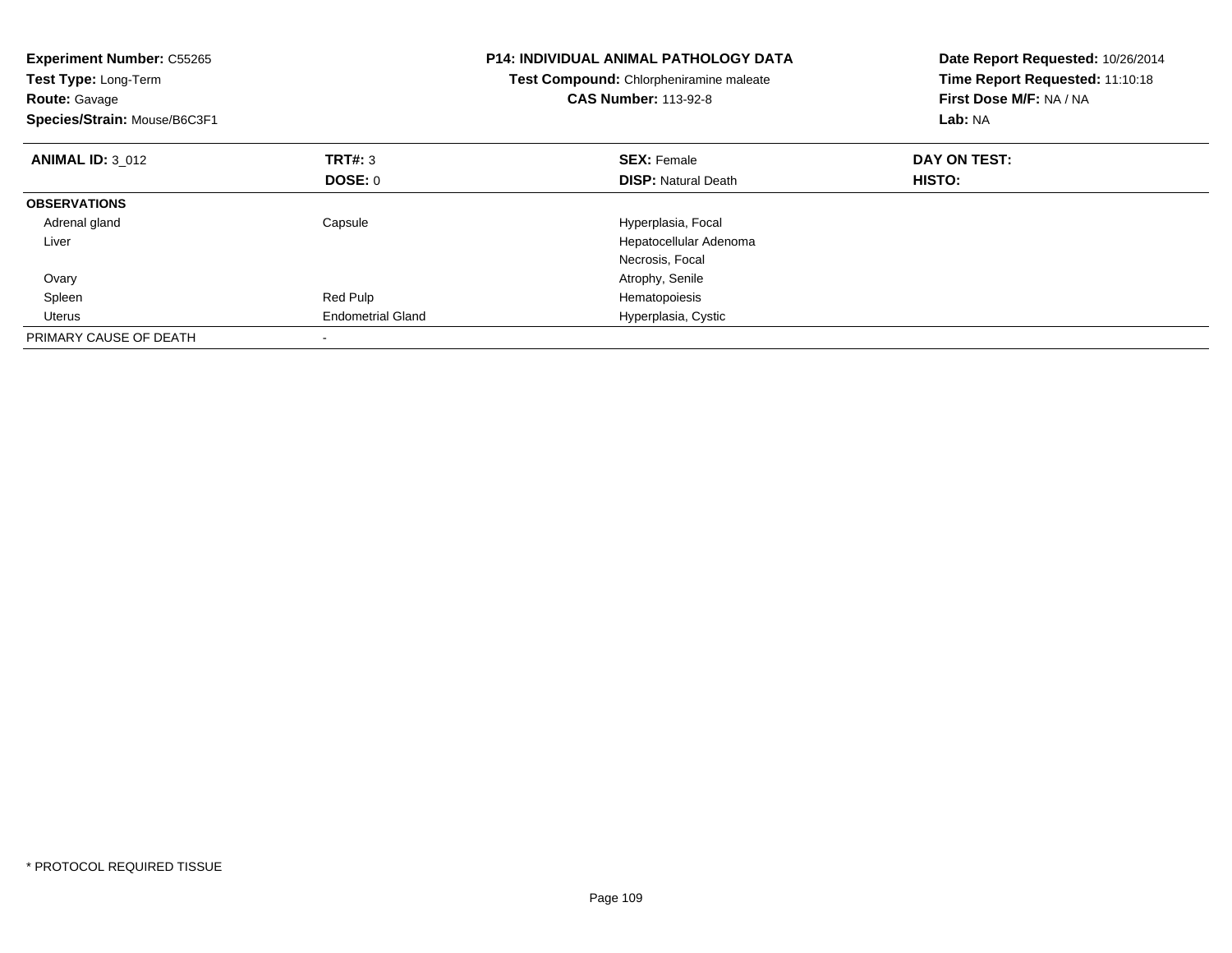| <b>Experiment Number: C55265</b><br>Test Type: Long-Term<br><b>Route: Gavage</b><br>Species/Strain: Mouse/B6C3F1 |                          | <b>P14: INDIVIDUAL ANIMAL PATHOLOGY DATA</b><br>Test Compound: Chlorpheniramine maleate<br><b>CAS Number: 113-92-8</b> | Date Report Requested: 10/26/2014<br>Time Report Requested: 11:10:18<br>First Dose M/F: NA / NA<br>Lab: NA |
|------------------------------------------------------------------------------------------------------------------|--------------------------|------------------------------------------------------------------------------------------------------------------------|------------------------------------------------------------------------------------------------------------|
| <b>ANIMAL ID: 3 013</b>                                                                                          | TRT#: 3                  | <b>SEX: Female</b>                                                                                                     | DAY ON TEST:                                                                                               |
|                                                                                                                  | DOSE: 0                  | <b>DISP:</b> Terminal Sacrifice                                                                                        | <b>HISTO:</b>                                                                                              |
| <b>OBSERVATIONS</b>                                                                                              |                          |                                                                                                                        |                                                                                                            |
| Adrenal gland                                                                                                    | Cortex Nos               | Ectopia                                                                                                                |                                                                                                            |
|                                                                                                                  | Capsule                  | Hyperplasia, Focal                                                                                                     |                                                                                                            |
| Heart                                                                                                            | Myocardium Nos           | Degeneration, Nos                                                                                                      |                                                                                                            |
| Ovary                                                                                                            |                          | Atrophy, Senile                                                                                                        |                                                                                                            |
|                                                                                                                  |                          | Cyst, Parovarian                                                                                                       |                                                                                                            |
| Uterus                                                                                                           | <b>Endometrial Gland</b> | Hyperplasia, Cystic                                                                                                    |                                                                                                            |
| PRIMARY CAUSE OF DEATH                                                                                           |                          |                                                                                                                        |                                                                                                            |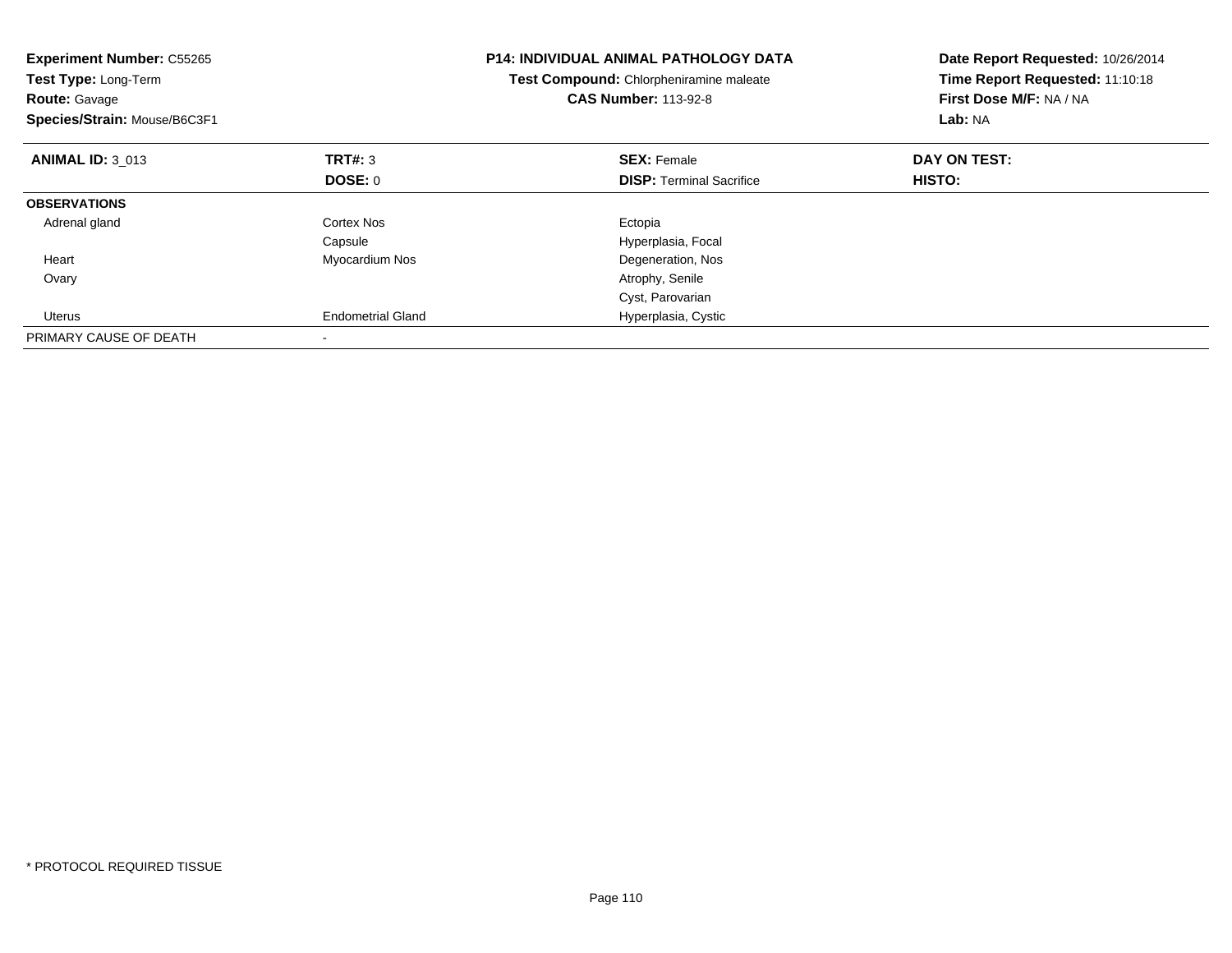| <b>Experiment Number: C55265</b><br>Test Type: Long-Term<br><b>Route: Gavage</b><br>Species/Strain: Mouse/B6C3F1 |                           | <b>P14: INDIVIDUAL ANIMAL PATHOLOGY DATA</b><br>Test Compound: Chlorpheniramine maleate<br><b>CAS Number: 113-92-8</b> | Date Report Requested: 10/26/2014<br>Time Report Requested: 11:10:18<br>First Dose M/F: NA / NA<br>Lab: NA |
|------------------------------------------------------------------------------------------------------------------|---------------------------|------------------------------------------------------------------------------------------------------------------------|------------------------------------------------------------------------------------------------------------|
| <b>ANIMAL ID: 3 014</b>                                                                                          | TRT#: 3<br><b>DOSE: 0</b> | <b>SEX: Female</b><br><b>DISP:</b> Terminal Sacrifice                                                                  | DAY ON TEST:<br><b>HISTO:</b>                                                                              |
|                                                                                                                  |                           |                                                                                                                        |                                                                                                            |
| <b>OBSERVATIONS</b>                                                                                              |                           |                                                                                                                        |                                                                                                            |
| Adrenal gland                                                                                                    | Capsule                   | Hyperplasia, Focal                                                                                                     |                                                                                                            |
| Lung                                                                                                             |                           | Alveolar/Bronchiolar Adenoma                                                                                           |                                                                                                            |
| Unspecified                                                                                                      | Abdomen                   | Plasmacytosis                                                                                                          |                                                                                                            |
| Uterus                                                                                                           | <b>Endometrial Gland</b>  | Hyperplasia, Cystic                                                                                                    |                                                                                                            |
| PRIMARY CAUSE OF DEATH                                                                                           |                           |                                                                                                                        |                                                                                                            |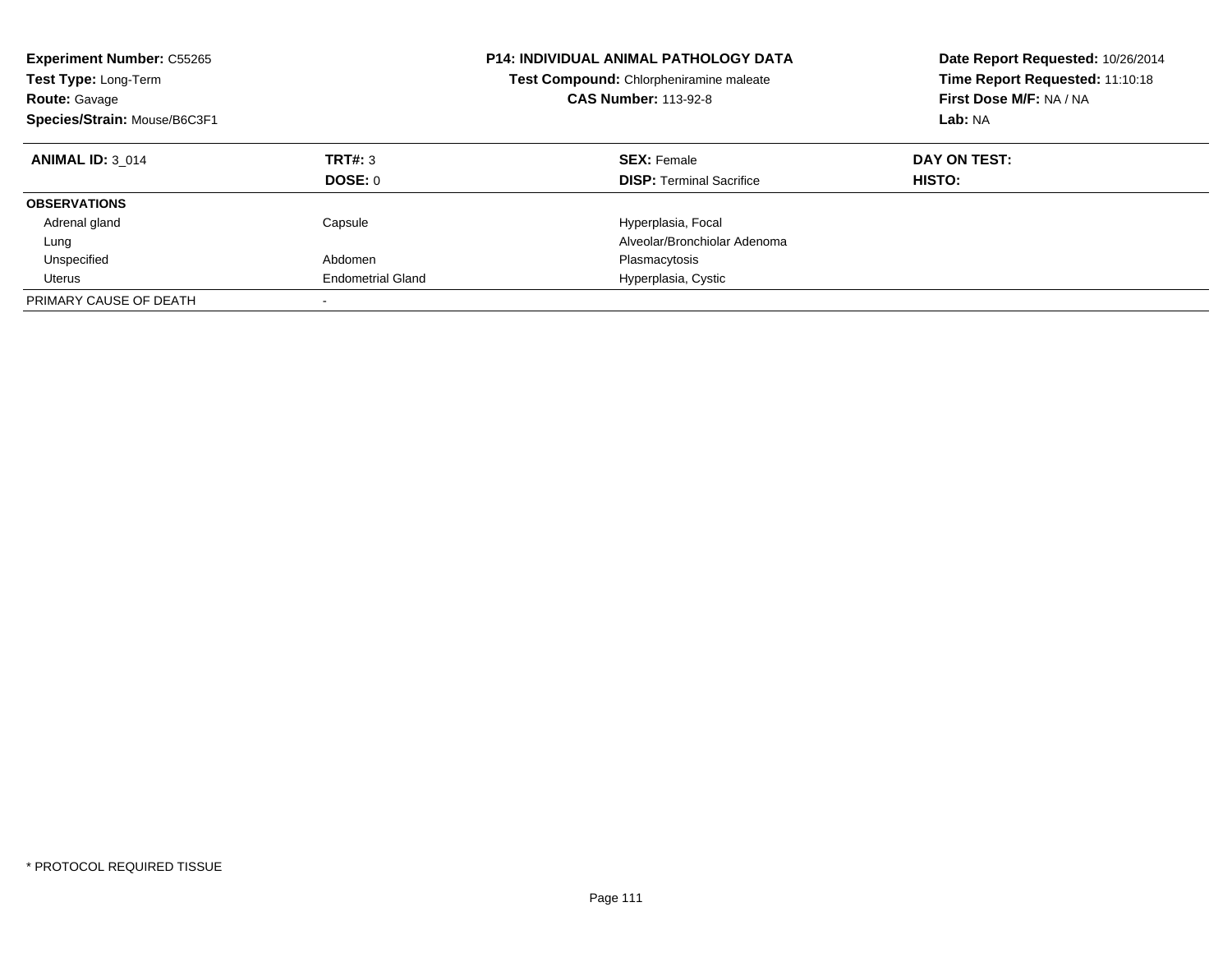| <b>Experiment Number: C55265</b><br>Test Type: Long-Term<br><b>Route: Gavage</b><br>Species/Strain: Mouse/B6C3F1 |                           | <b>P14: INDIVIDUAL ANIMAL PATHOLOGY DATA</b><br>Test Compound: Chlorpheniramine maleate<br><b>CAS Number: 113-92-8</b> | Date Report Requested: 10/26/2014<br>Time Report Requested: 11:10:18<br>First Dose M/F: NA / NA<br>Lab: NA |
|------------------------------------------------------------------------------------------------------------------|---------------------------|------------------------------------------------------------------------------------------------------------------------|------------------------------------------------------------------------------------------------------------|
| <b>ANIMAL ID: 3 015</b>                                                                                          | <b>TRT#: 3</b>            | <b>SEX: Female</b>                                                                                                     | DAY ON TEST:                                                                                               |
|                                                                                                                  | DOSE: 0                   | <b>DISP:</b> Terminal Sacrifice                                                                                        | HISTO:                                                                                                     |
| <b>OBSERVATIONS</b>                                                                                              |                           |                                                                                                                        |                                                                                                            |
| Adrenal gland                                                                                                    | Capsule                   | Hyperplasia, Focal                                                                                                     |                                                                                                            |
| Kidney                                                                                                           |                           | Nephropathy                                                                                                            |                                                                                                            |
| Liver                                                                                                            |                           | Inflammation, Acute/Chronic                                                                                            |                                                                                                            |
| Ovary                                                                                                            |                           | Atrophy, Senile                                                                                                        |                                                                                                            |
| Pituitary gland                                                                                                  | <b>Anterior Pituitary</b> | Hyperplasia, Focal                                                                                                     |                                                                                                            |
| Unspecified                                                                                                      | <b>Back</b>               | Fibrosarcoma                                                                                                           |                                                                                                            |
| Uterus                                                                                                           | <b>Endometrial Gland</b>  | Hyperplasia, Cystic                                                                                                    |                                                                                                            |
| PRIMARY CAUSE OF DEATH                                                                                           |                           |                                                                                                                        |                                                                                                            |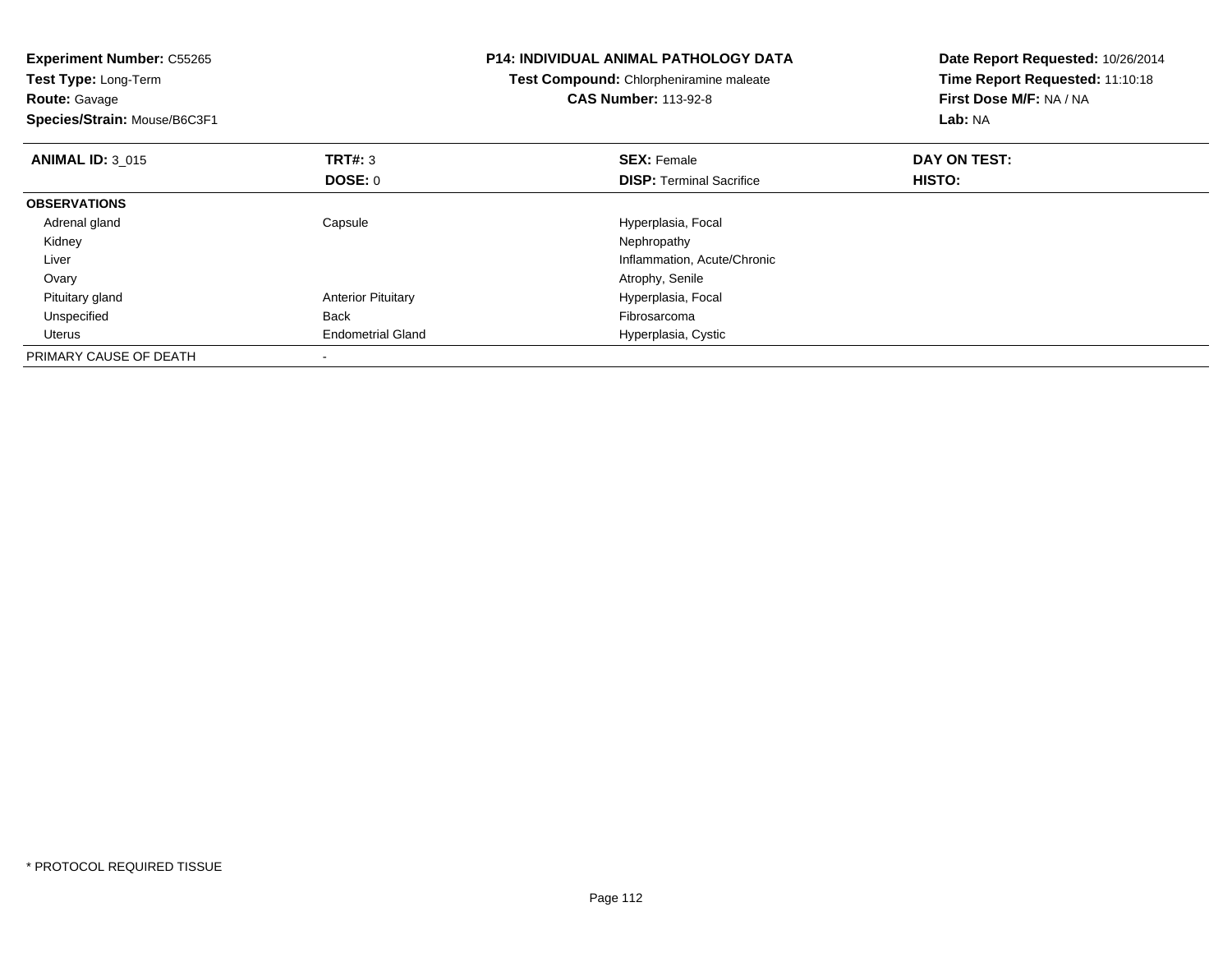| <b>Experiment Number: C55265</b><br>Test Type: Long-Term<br><b>Route: Gavage</b><br>Species/Strain: Mouse/B6C3F1 |                            | <b>P14: INDIVIDUAL ANIMAL PATHOLOGY DATA</b><br>Test Compound: Chlorpheniramine maleate<br><b>CAS Number: 113-92-8</b> | Date Report Requested: 10/26/2014<br>Time Report Requested: 11:10:18<br>First Dose M/F: NA / NA<br>Lab: NA |
|------------------------------------------------------------------------------------------------------------------|----------------------------|------------------------------------------------------------------------------------------------------------------------|------------------------------------------------------------------------------------------------------------|
| <b>ANIMAL ID: 3 016</b>                                                                                          | TRT#: 3                    | <b>SEX: Female</b>                                                                                                     | DAY ON TEST:                                                                                               |
|                                                                                                                  | DOSE: 0                    | <b>DISP:</b> Terminal Sacrifice                                                                                        | <b>HISTO:</b>                                                                                              |
| <b>OBSERVATIONS</b>                                                                                              |                            |                                                                                                                        |                                                                                                            |
| Adrenal gland                                                                                                    | Capsule                    | Hyperplasia, Focal                                                                                                     |                                                                                                            |
| Liver                                                                                                            |                            | Necrosis, Focal                                                                                                        |                                                                                                            |
| Ovary                                                                                                            |                            | Atrophy, Senile                                                                                                        |                                                                                                            |
|                                                                                                                  |                            | Cyst, Follicular Nos                                                                                                   |                                                                                                            |
| Unspecified                                                                                                      | <b>Multiple Organs Nos</b> | Lymphoma, Mixed-Malignant Type                                                                                         |                                                                                                            |
| Uterus                                                                                                           | <b>Endometrial Gland</b>   | Hyperplasia, Cystic                                                                                                    |                                                                                                            |
| PRIMARY CAUSE OF DEATH                                                                                           |                            |                                                                                                                        |                                                                                                            |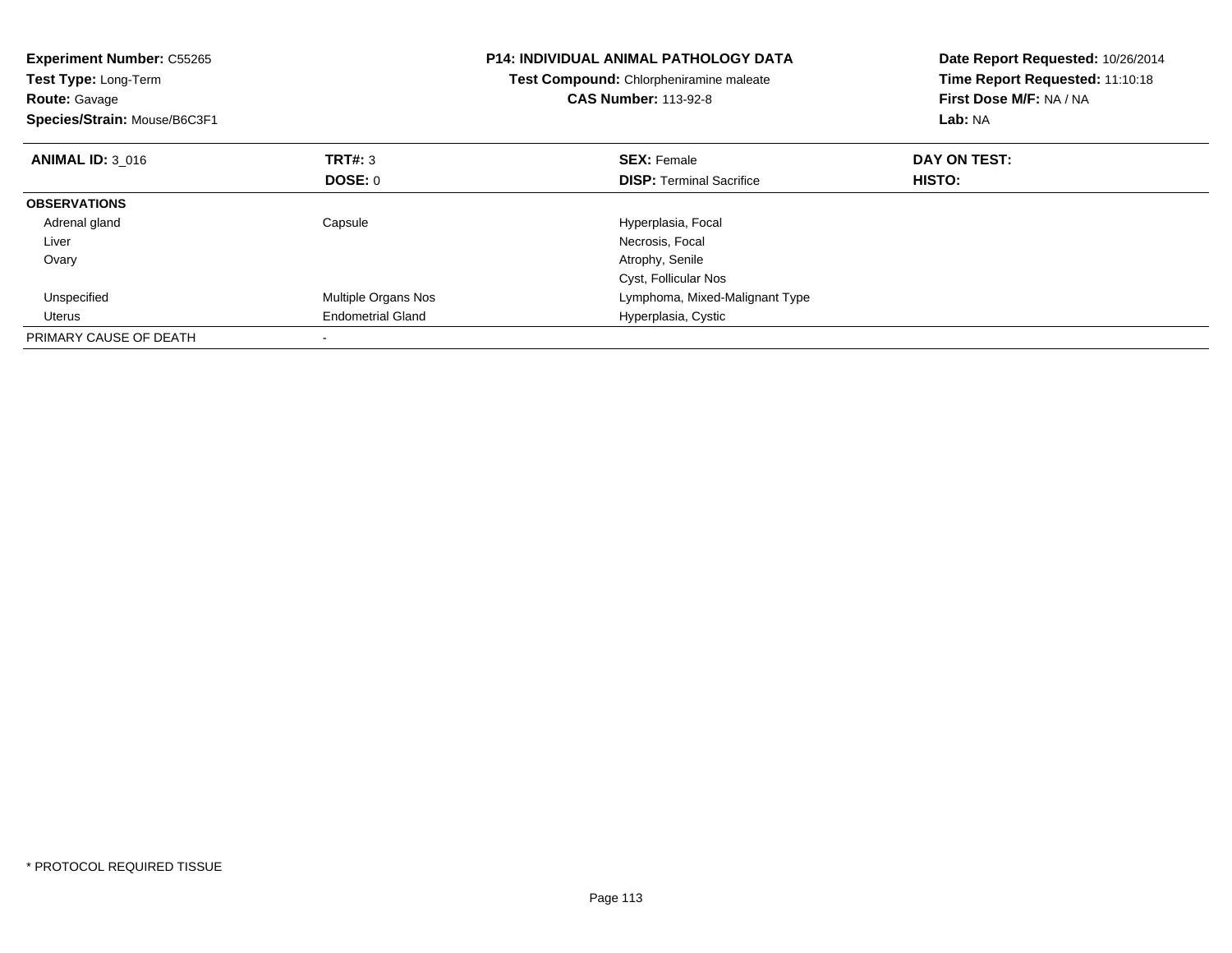**Experiment Number:** C55265**Test Type:** Long-Term**Route:** Gavage **Species/Strain:** Mouse/B6C3F1**P14: INDIVIDUAL ANIMAL PATHOLOGY DATATest Compound:** Chlorpheniramine maleate**CAS Number:** 113-92-8**Date Report Requested:** 10/26/2014**Time Report Requested:** 11:10:18**First Dose M/F:** NA / NA**Lab:** NA**ANIMAL ID:** 3\_017 **TRT#:** <sup>3</sup> **SEX:** Female **DAY ON TEST: DOSE:** 0**DISP:** Terminal Sacrifice **HISTO: OBSERVATIONS** Adrenal glandCapsule **Capsule Hyperplasia**, Focal Brain Cerebrum Atrophy, Pressure Liver Hepatocellular Carcinoma Alveolar/Bronchiolar Adenoma Lung PancreasIslets **Hyperplasia, Focal**  Pituitary glandAnterior Pituitary **Adenoma, Nos** Adenoma, Nos Thyroid Hyperplasia, Follicular Cell Uterus Endometrial Gland Hyperplasia, Cystic PRIMARY CAUSE OF DEATH-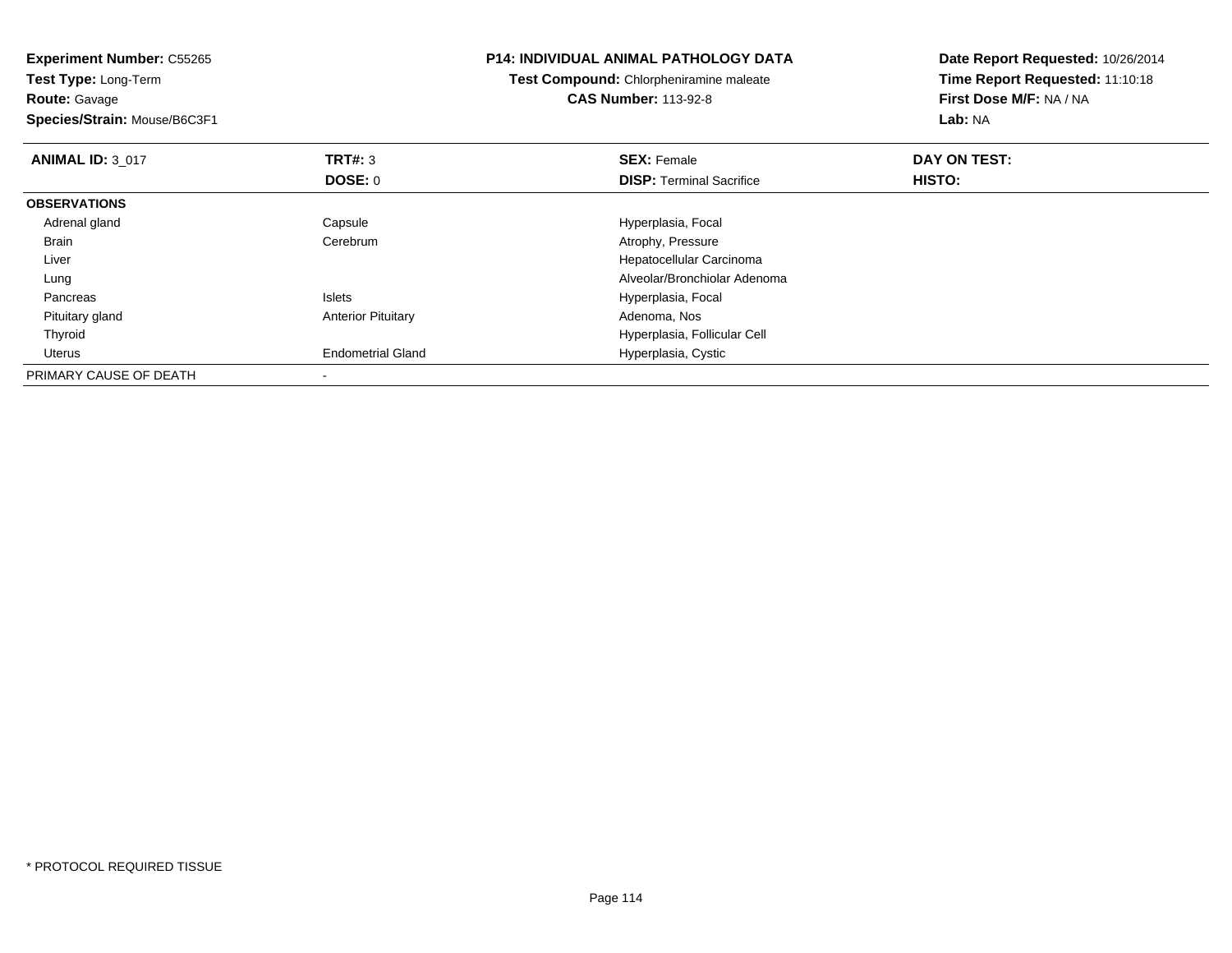| <b>Experiment Number: C55265</b><br><b>Test Type: Long-Term</b><br><b>Route: Gavage</b><br>Species/Strain: Mouse/B6C3F1 |                          | <b>P14: INDIVIDUAL ANIMAL PATHOLOGY DATA</b><br>Test Compound: Chlorpheniramine maleate<br><b>CAS Number: 113-92-8</b> | Date Report Requested: 10/26/2014<br>Time Report Requested: 11:10:18<br>First Dose M/F: NA / NA<br>Lab: NA |
|-------------------------------------------------------------------------------------------------------------------------|--------------------------|------------------------------------------------------------------------------------------------------------------------|------------------------------------------------------------------------------------------------------------|
| <b>ANIMAL ID: 3 018</b>                                                                                                 | TRT#: 3                  | <b>SEX: Female</b>                                                                                                     | DAY ON TEST:                                                                                               |
|                                                                                                                         | <b>DOSE: 0</b>           | <b>DISP:</b> Terminal Sacrifice                                                                                        | <b>HISTO:</b>                                                                                              |
| <b>OBSERVATIONS</b>                                                                                                     |                          |                                                                                                                        |                                                                                                            |
| Adrenal gland                                                                                                           | Capsule                  | Hyperplasia, Focal                                                                                                     |                                                                                                            |
| Bone                                                                                                                    | Maxilla                  | Hyperostosis                                                                                                           |                                                                                                            |
| Nasal cavity                                                                                                            | Turbinate Nos            | Degeneration, Nos                                                                                                      |                                                                                                            |
| Ovary                                                                                                                   |                          | Atrophy, Senile                                                                                                        |                                                                                                            |
| Unspecified                                                                                                             | Multiple Organs Nos      | Lymphoma, Mixed-Malignant Type                                                                                         |                                                                                                            |
| Uterus                                                                                                                  | <b>Endometrial Gland</b> | Hyperplasia, Cystic                                                                                                    |                                                                                                            |
| PRIMARY CAUSE OF DEATH                                                                                                  |                          |                                                                                                                        |                                                                                                            |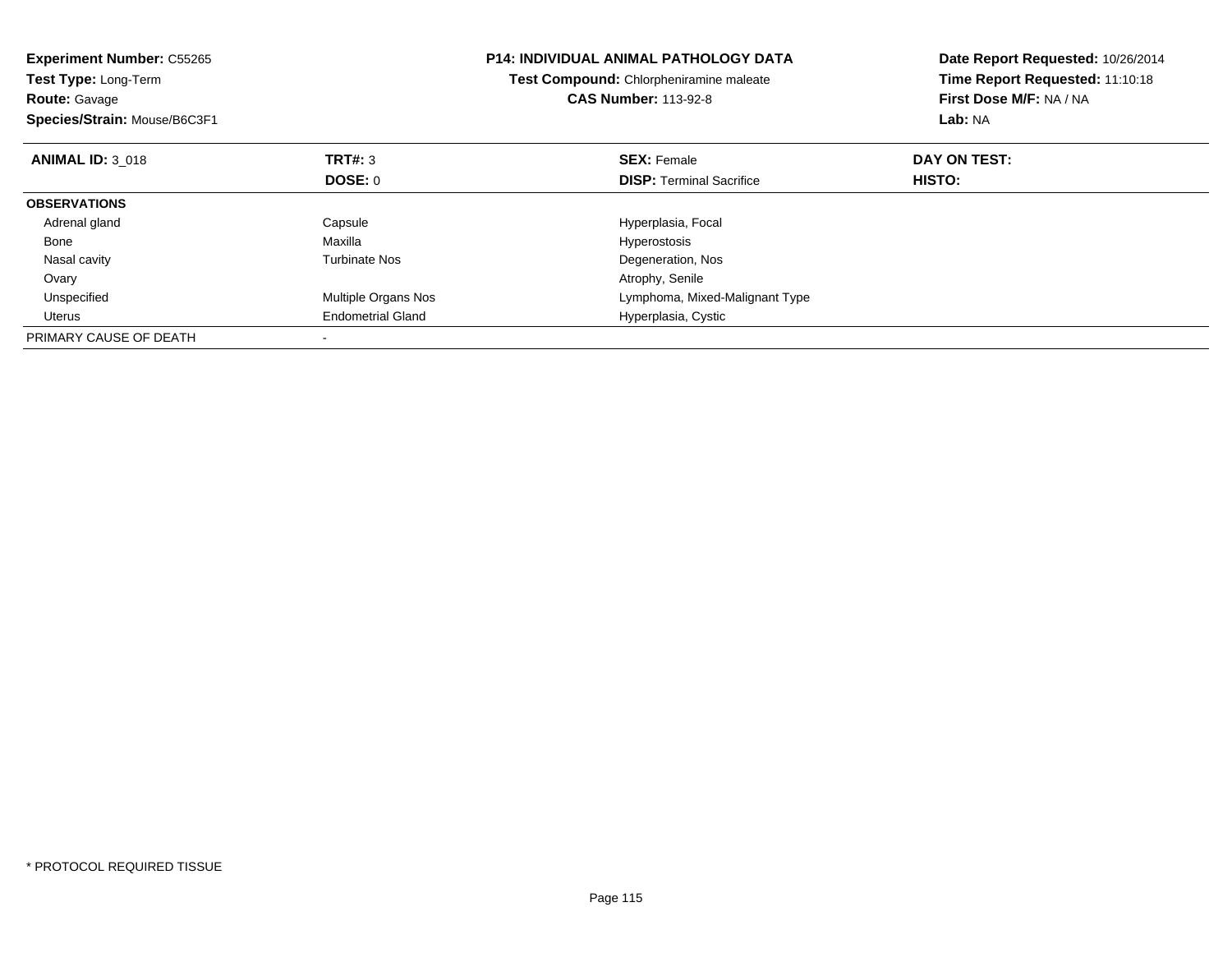| <b>Experiment Number: C55265</b><br><b>Test Type: Long-Term</b><br><b>Route: Gavage</b><br>Species/Strain: Mouse/B6C3F1 |                          | <b>P14: INDIVIDUAL ANIMAL PATHOLOGY DATA</b><br>Test Compound: Chlorpheniramine maleate<br><b>CAS Number: 113-92-8</b> | Date Report Requested: 10/26/2014<br>Time Report Requested: 11:10:18<br>First Dose M/F: NA / NA<br>Lab: NA |
|-------------------------------------------------------------------------------------------------------------------------|--------------------------|------------------------------------------------------------------------------------------------------------------------|------------------------------------------------------------------------------------------------------------|
| <b>ANIMAL ID: 3 019</b>                                                                                                 | TRT#: 3                  | <b>SEX: Female</b>                                                                                                     | DAY ON TEST:                                                                                               |
|                                                                                                                         | DOSE: 0                  | <b>DISP:</b> Terminal Sacrifice                                                                                        | HISTO:                                                                                                     |
| <b>OBSERVATIONS</b>                                                                                                     |                          |                                                                                                                        |                                                                                                            |
| Adrenal gland                                                                                                           | Capsule                  | Hyperplasia, Focal                                                                                                     |                                                                                                            |
| Kidney                                                                                                                  |                          | Nephropathy                                                                                                            |                                                                                                            |
| Nasal cavity                                                                                                            | Turbinate Nos            | Degeneration, Nos                                                                                                      |                                                                                                            |
| Ovary                                                                                                                   |                          | Cyst, Follicular Nos                                                                                                   |                                                                                                            |
| Uterus                                                                                                                  | <b>Endometrial Gland</b> | Hyperplasia, Cystic                                                                                                    |                                                                                                            |
| PRIMARY CAUSE OF DEATH                                                                                                  |                          |                                                                                                                        |                                                                                                            |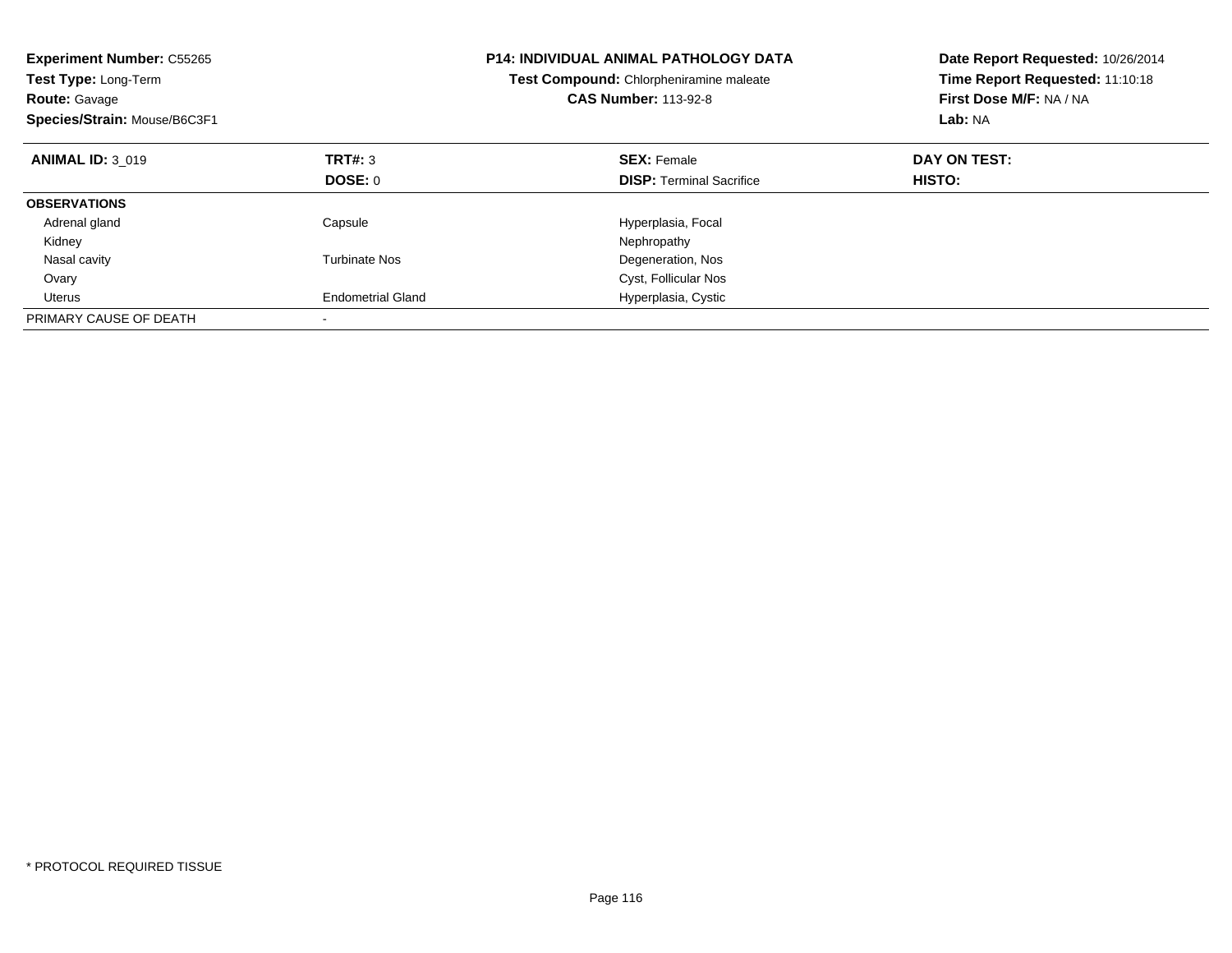| <b>Experiment Number: C55265</b><br>Test Type: Long-Term<br><b>Route: Gavage</b><br>Species/Strain: Mouse/B6C3F1 |                          | <b>P14: INDIVIDUAL ANIMAL PATHOLOGY DATA</b><br>Test Compound: Chlorpheniramine maleate<br><b>CAS Number: 113-92-8</b> | Date Report Requested: 10/26/2014<br>Time Report Requested: 11:10:18<br>First Dose M/F: NA / NA<br>Lab: NA |
|------------------------------------------------------------------------------------------------------------------|--------------------------|------------------------------------------------------------------------------------------------------------------------|------------------------------------------------------------------------------------------------------------|
| <b>ANIMAL ID: 3 020</b>                                                                                          | TRT#: 3                  | <b>SEX: Female</b>                                                                                                     | DAY ON TEST:                                                                                               |
|                                                                                                                  | DOSE: 0                  | <b>DISP:</b> Terminal Sacrifice                                                                                        | HISTO:                                                                                                     |
| <b>OBSERVATIONS</b>                                                                                              |                          |                                                                                                                        |                                                                                                            |
| Adrenal gland                                                                                                    | Capsule                  | Hyperplasia, Focal                                                                                                     |                                                                                                            |
| Ovary                                                                                                            |                          | Luteoma                                                                                                                |                                                                                                            |
| Uterus                                                                                                           | <b>Endometrial Gland</b> | Hyperplasia, Cystic                                                                                                    |                                                                                                            |
| PRIMARY CAUSE OF DEATH                                                                                           |                          |                                                                                                                        |                                                                                                            |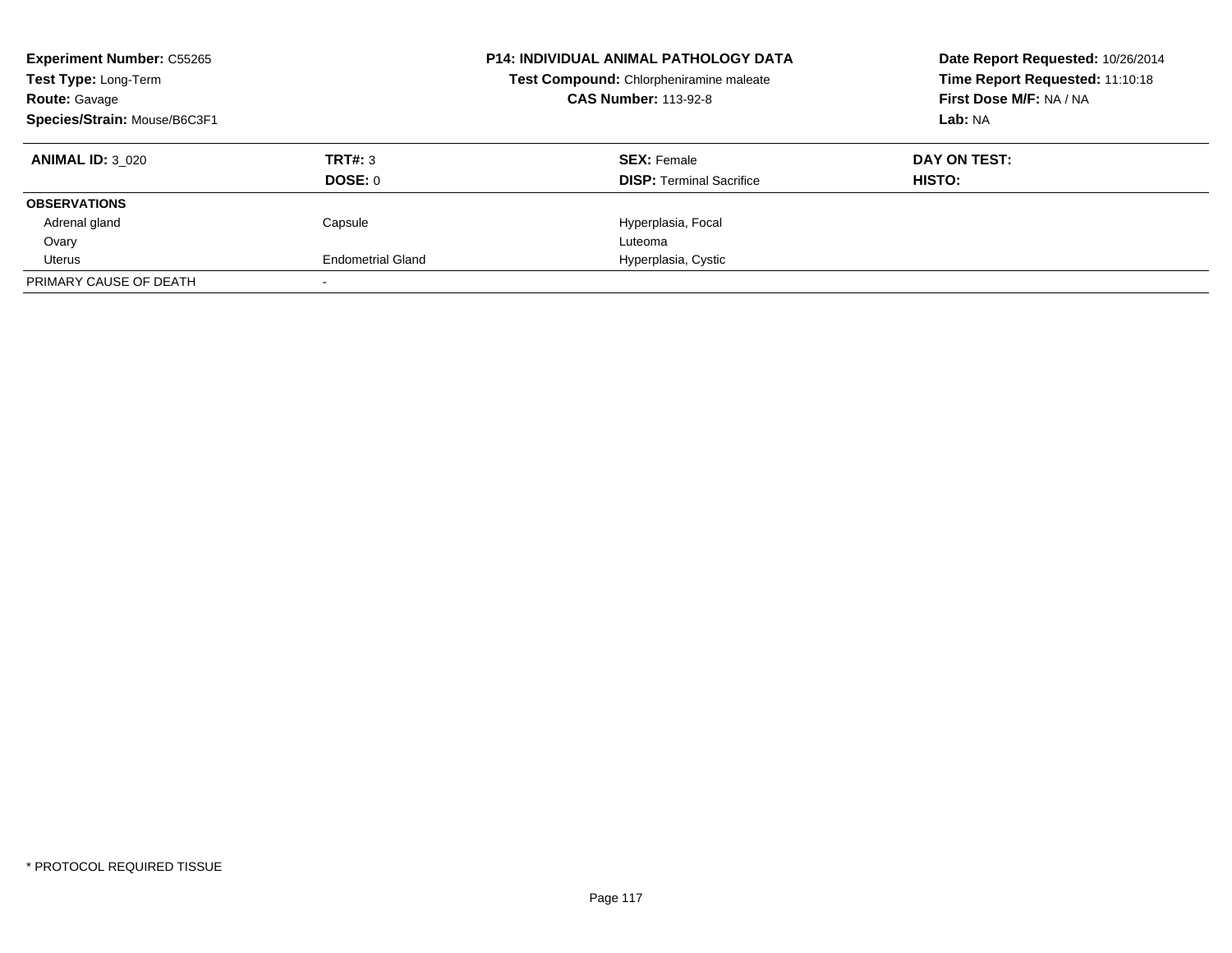| <b>Experiment Number: C55265</b><br>Test Type: Long-Term<br><b>Route: Gavage</b><br>Species/Strain: Mouse/B6C3F1 |                          | <b>P14: INDIVIDUAL ANIMAL PATHOLOGY DATA</b><br>Test Compound: Chlorpheniramine maleate<br><b>CAS Number: 113-92-8</b> | Date Report Requested: 10/26/2014<br>Time Report Requested: 11:10:18<br>First Dose M/F: NA / NA<br>Lab: NA |
|------------------------------------------------------------------------------------------------------------------|--------------------------|------------------------------------------------------------------------------------------------------------------------|------------------------------------------------------------------------------------------------------------|
| <b>ANIMAL ID: 3 021</b>                                                                                          | TRT#: 3                  | <b>SEX: Female</b>                                                                                                     | DAY ON TEST:                                                                                               |
|                                                                                                                  | <b>DOSE: 0</b>           | <b>DISP:</b> Terminal Sacrifice                                                                                        | <b>HISTO:</b>                                                                                              |
| <b>OBSERVATIONS</b>                                                                                              |                          |                                                                                                                        |                                                                                                            |
| Adrenal gland                                                                                                    | Cortex Nos               | Cyst, Nos                                                                                                              |                                                                                                            |
|                                                                                                                  | Capsule                  | Hyperplasia, Focal                                                                                                     |                                                                                                            |
| Harderian gland                                                                                                  | Hardarian Gland          | Adenoma, Nos                                                                                                           |                                                                                                            |
| Nasal cavity                                                                                                     | <b>Turbinate Nos</b>     | Degeneration, Nos                                                                                                      |                                                                                                            |
| Ovary                                                                                                            |                          | Atrophy, Senile                                                                                                        |                                                                                                            |
| Uterus                                                                                                           | <b>Endometrial Gland</b> | Hyperplasia, Cystic                                                                                                    |                                                                                                            |
| PRIMARY CAUSE OF DEATH                                                                                           |                          |                                                                                                                        |                                                                                                            |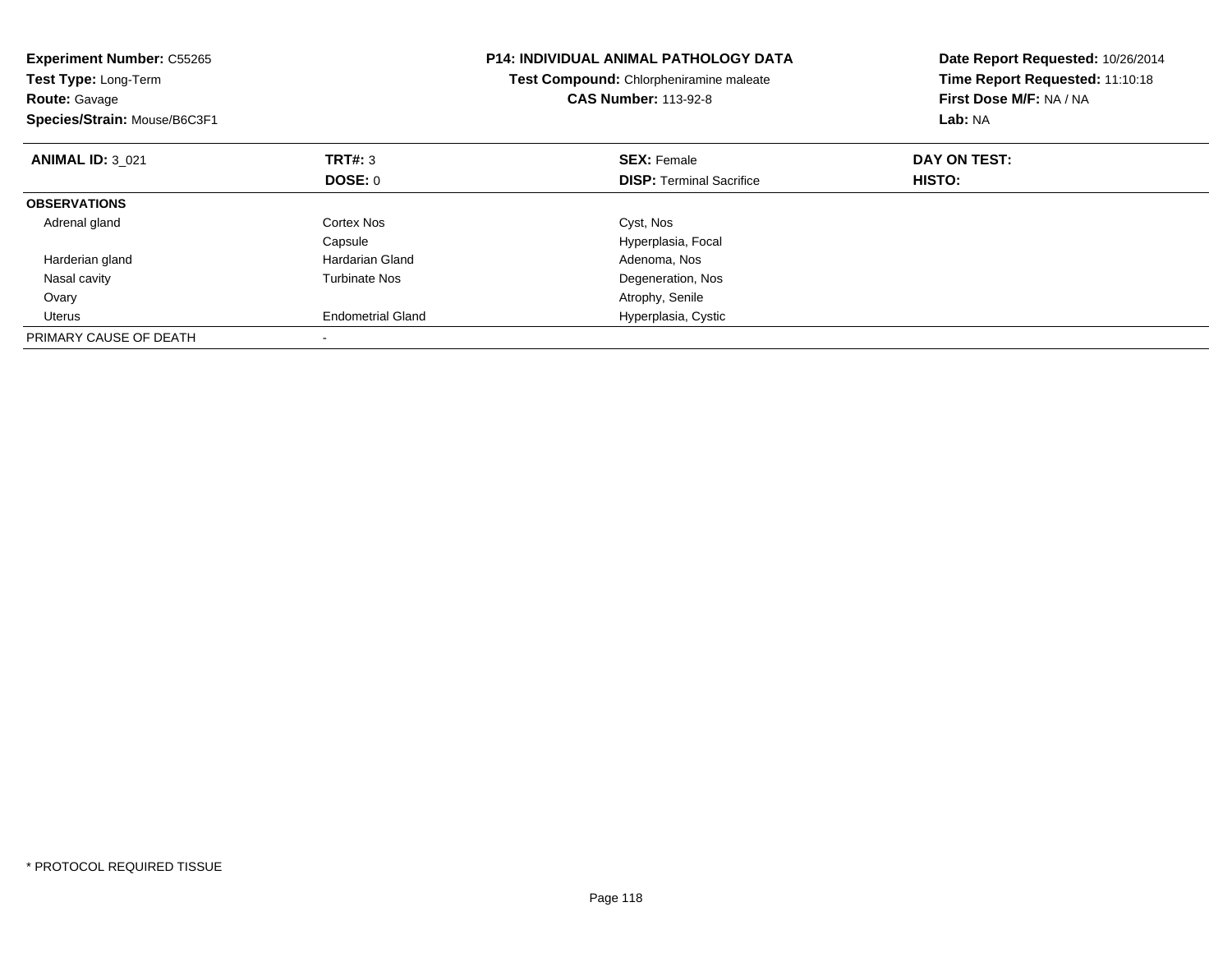**Experiment Number:** C55265**Test Type:** Long-Term

**Route:** Gavage

**Species/Strain:** Mouse/B6C3F1

## **P14: INDIVIDUAL ANIMAL PATHOLOGY DATA**

**Test Compound:** Chlorpheniramine maleate**CAS Number:** 113-92-8

**Date Report Requested:** 10/26/2014**Time Report Requested:** 11:10:18**First Dose M/F:** NA / NA**Lab:** NA

| <b>ANIMAL ID: 3 022</b> | TRT#: 3                    | <b>SEX: Female</b>             | DAY ON TEST: |  |
|-------------------------|----------------------------|--------------------------------|--------------|--|
|                         | <b>DOSE: 0</b>             | <b>DISP:</b> Natural Death     | HISTO:       |  |
| <b>OBSERVATIONS</b>     |                            |                                |              |  |
| Adrenal gland           | Capsule                    | Hyperplasia, Focal             |              |  |
| Bone marrow             |                            | Hyperplasia, Granulocytic      |              |  |
| Heart                   | Myocardium Nos             | Inflammation, Acute/Chronic    |              |  |
| Kidney                  |                            | Inflammation, Interstitial     |              |  |
| Spleen                  | Red Pulp                   | Hematopoiesis                  |              |  |
| Unspecified             | Multiple Organs Nos        | Amyloidosis                    |              |  |
|                         | <b>Multiple Organs Nos</b> | Leukocytosis, Nos              |              |  |
|                         | <b>Multiple Organs Nos</b> | Lymphoma, Mixed-Malignant Type |              |  |
| Uterus                  | <b>Endometrial Gland</b>   | Hyperplasia, Cystic            |              |  |
| PRIMARY CAUSE OF DEATH  |                            |                                |              |  |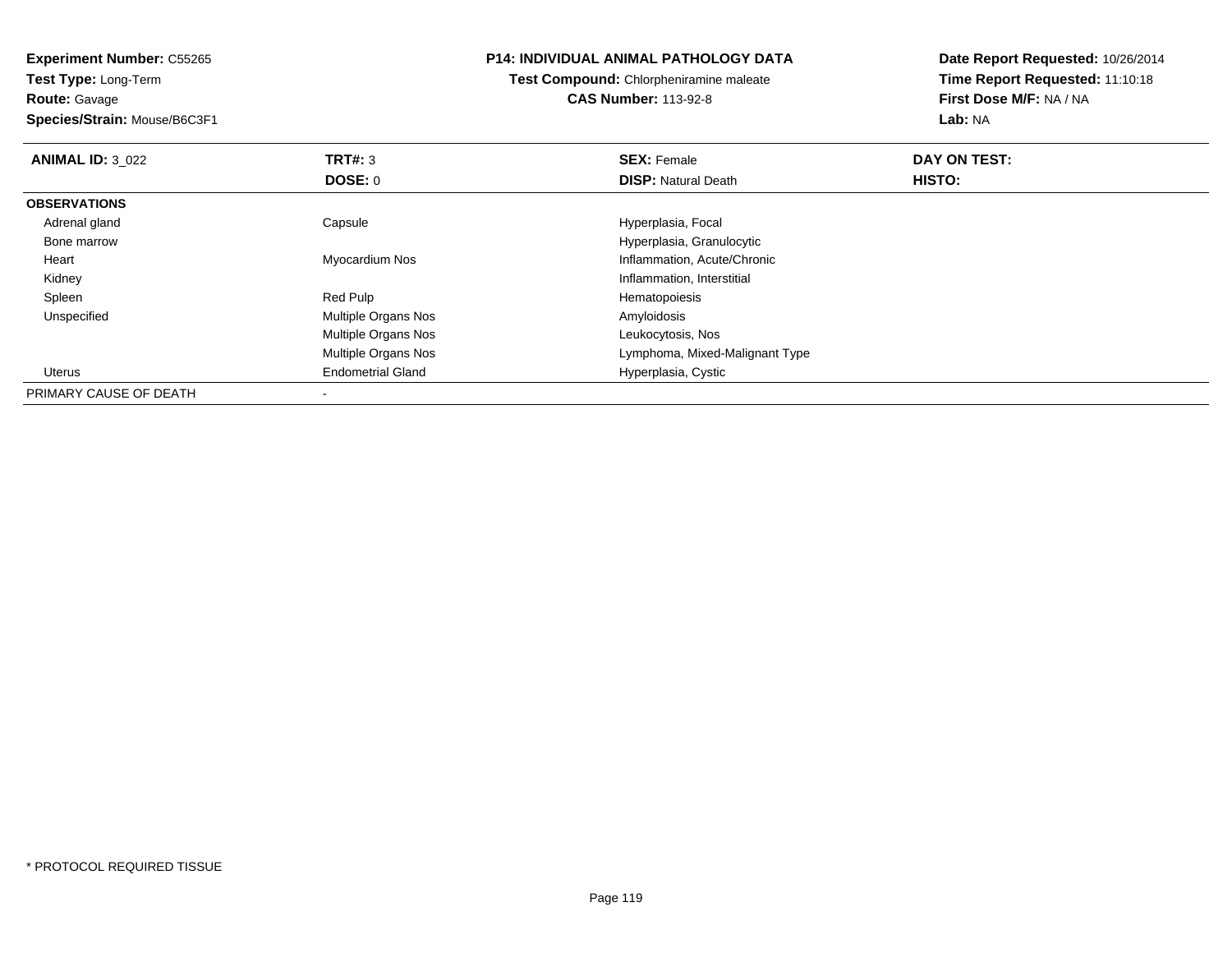| <b>Experiment Number: C55265</b><br>Test Type: Long-Term<br><b>Route: Gavage</b><br>Species/Strain: Mouse/B6C3F1 |                           | <b>P14: INDIVIDUAL ANIMAL PATHOLOGY DATA</b><br>Test Compound: Chlorpheniramine maleate<br><b>CAS Number: 113-92-8</b> | Date Report Requested: 10/26/2014<br>Time Report Requested: 11:10:18<br>First Dose M/F: NA / NA<br>Lab: NA |
|------------------------------------------------------------------------------------------------------------------|---------------------------|------------------------------------------------------------------------------------------------------------------------|------------------------------------------------------------------------------------------------------------|
| <b>ANIMAL ID: 3 023</b>                                                                                          | TRT#: 3                   | <b>SEX: Female</b>                                                                                                     | DAY ON TEST:                                                                                               |
|                                                                                                                  | DOSE: 0                   | <b>DISP:</b> Terminal Sacrifice                                                                                        | <b>HISTO:</b>                                                                                              |
| <b>OBSERVATIONS</b>                                                                                              |                           |                                                                                                                        |                                                                                                            |
| Adrenal gland                                                                                                    | Capsule                   | Hyperplasia, Focal                                                                                                     |                                                                                                            |
| Lung                                                                                                             |                           | Alveolar/Bronchiolar Adenoma                                                                                           |                                                                                                            |
| Nasal cavity                                                                                                     | <b>Turbinate Nos</b>      | Degeneration, Nos                                                                                                      |                                                                                                            |
| Ovary                                                                                                            |                           | Atrophy, Senile                                                                                                        |                                                                                                            |
|                                                                                                                  |                           | Cyst, Parovarian                                                                                                       |                                                                                                            |
| Pituitary gland                                                                                                  | <b>Anterior Pituitary</b> | Hyperplasia, Focal                                                                                                     |                                                                                                            |
| Spleen                                                                                                           | <b>Follicles</b>          | Hyperplasia, Lymphoid                                                                                                  |                                                                                                            |
| Uterus                                                                                                           | <b>Endometrial Gland</b>  | Hyperplasia, Cystic                                                                                                    |                                                                                                            |
| PRIMARY CAUSE OF DEATH                                                                                           |                           |                                                                                                                        |                                                                                                            |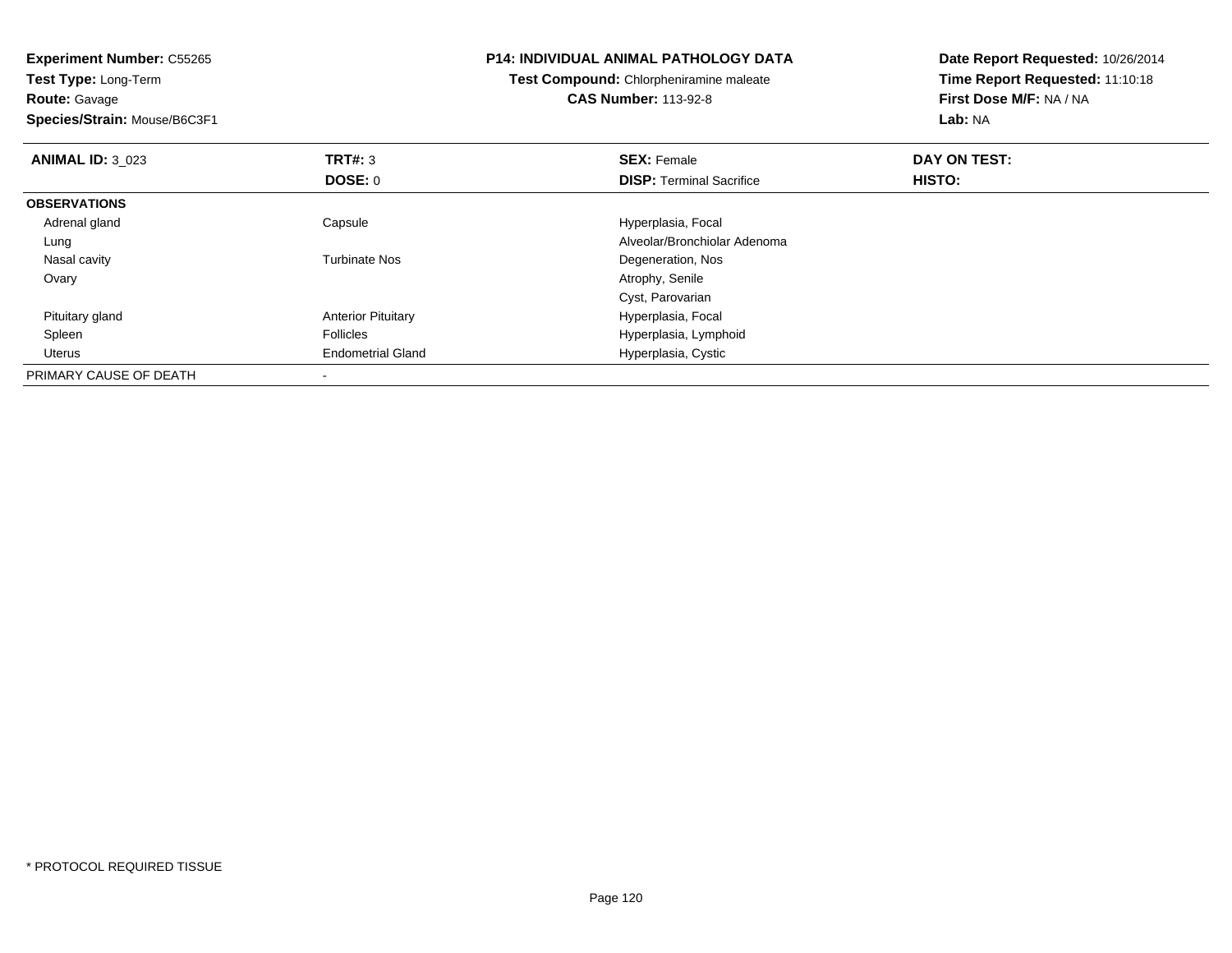**Experiment Number:** C55265**Test Type:** Long-Term**Route:** Gavage **Species/Strain:** Mouse/B6C3F1**P14: INDIVIDUAL ANIMAL PATHOLOGY DATATest Compound:** Chlorpheniramine maleate**CAS Number:** 113-92-8**Date Report Requested:** 10/26/2014**Time Report Requested:** 11:10:18**First Dose M/F:** NA / NA**Lab:** NA**ANIMAL ID:** 3\_024**TRT#:** 3 **SEX:** Female **DAY ON TEST: DOSE:** 0**DISP:** Terminal Sacrifice **HISTO: OBSERVATIONS** Adrenal glandCapsule **Capsule Hyperplasia**, Focal Brain Cerebrum Atrophy, Pressure Liver Cytoplasmic Change, Eosinophilic**Ovary**  Cyst, Follicular Nos Pituitary glandAnterior Pituitary **Adenoma, Nos** Adenoma, Nos ThyroidCyst, Follicular Nos<br>
Multiple Organs Nos<br>
Lymphoma, Histiocy UnspecifiedLymphoma, Histiocytic-Malignant Type Uterus Endometrial Gland Hyperplasia, Cystic PRIMARY CAUSE OF DEATH-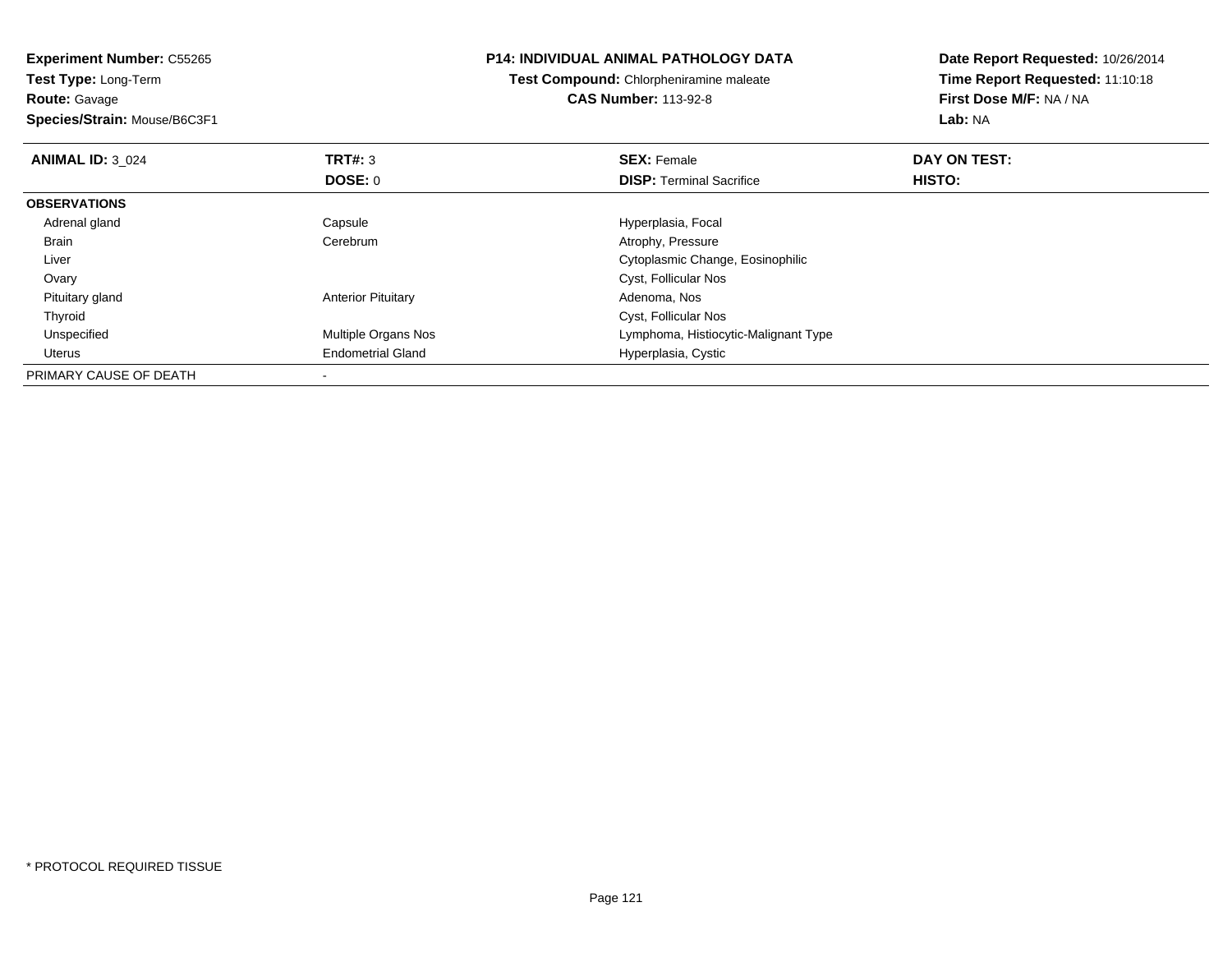| <b>Experiment Number: C55265</b> |                           | <b>P14: INDIVIDUAL ANIMAL PATHOLOGY DATA</b>   | Date Report Requested: 10/26/2014 |
|----------------------------------|---------------------------|------------------------------------------------|-----------------------------------|
| Test Type: Long-Term             |                           | <b>Test Compound:</b> Chlorpheniramine maleate | Time Report Requested: 11:10:18   |
| <b>Route: Gavage</b>             |                           | <b>CAS Number: 113-92-8</b>                    | First Dose M/F: NA / NA           |
| Species/Strain: Mouse/B6C3F1     |                           |                                                | Lab: NA                           |
| <b>ANIMAL ID: 3 025</b>          | <b>TRT#: 3</b>            | <b>SEX: Female</b>                             | DAY ON TEST:                      |
|                                  | <b>DOSE: 0</b>            | <b>DISP:</b> Terminal Sacrifice                | HISTO:                            |
| <b>OBSERVATIONS</b>              |                           |                                                |                                   |
| Adrenal gland                    | Capsule                   | Hyperplasia, Focal                             |                                   |
| Liver                            |                           | Angiectasis                                    |                                   |
| Nasal cavity                     | <b>Turbinate Nos</b>      | Degeneration, Nos                              |                                   |
| Ovary                            |                           | Cyst, Follicular Nos                           |                                   |
| Pancreas                         | Acinus                    | Atrophy, Focal                                 |                                   |
| Pituitary gland                  | <b>Anterior Pituitary</b> | Hyperplasia, Focal                             |                                   |
| Unspecified                      | Multiple Organs Nos       | Lymphoma, Mixed-Malignant Type                 |                                   |
| <b>Uterus</b>                    | <b>Endometrial Gland</b>  | Hyperplasia, Cystic                            |                                   |
| PRIMARY CAUSE OF DEATH           |                           |                                                |                                   |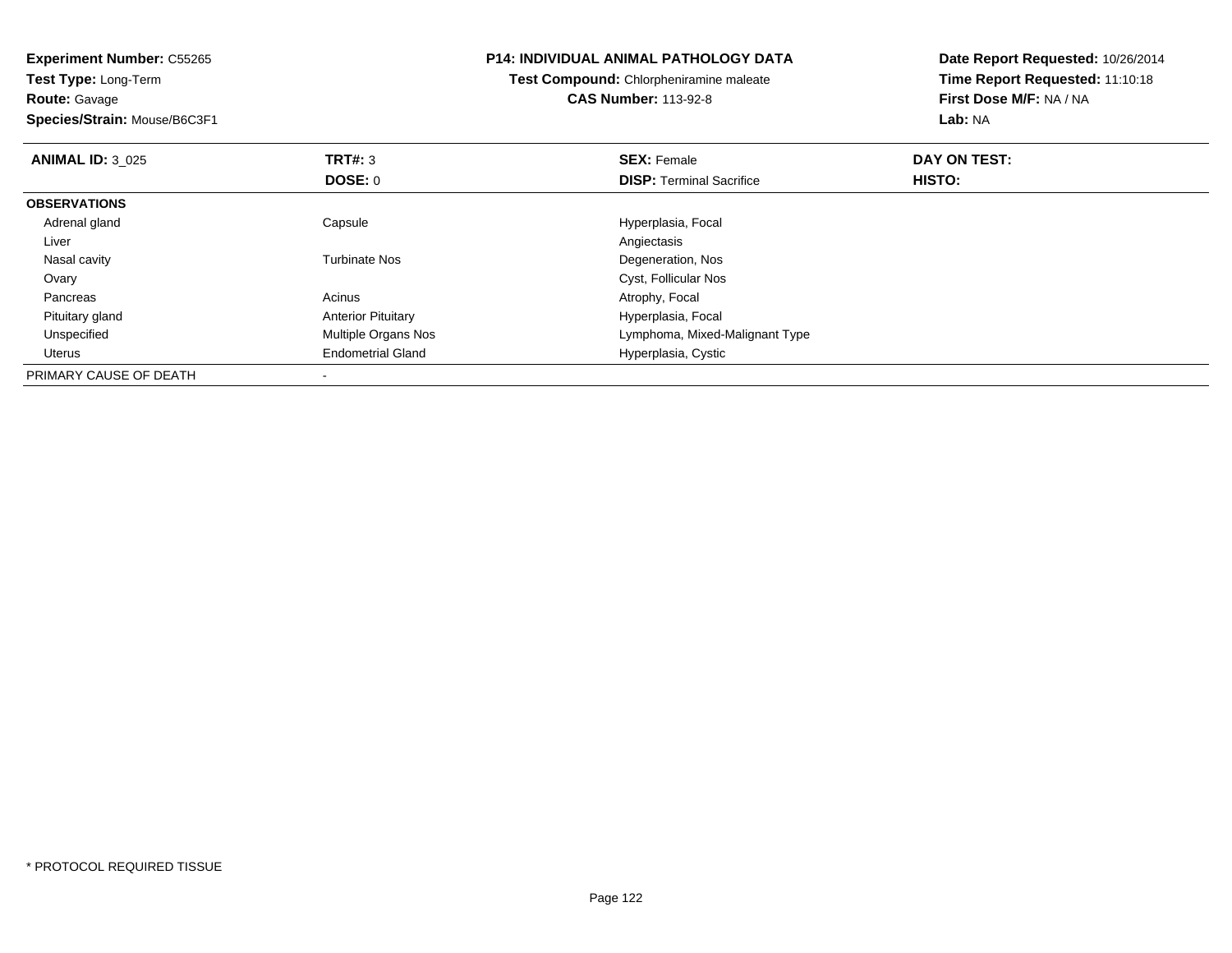**Experiment Number:** C55265**Test Type:** Long-Term**Route:** Gavage **Species/Strain:** Mouse/B6C3F1**P14: INDIVIDUAL ANIMAL PATHOLOGY DATATest Compound:** Chlorpheniramine maleate**CAS Number:** 113-92-8**Date Report Requested:** 10/26/2014**Time Report Requested:** 11:10:18**First Dose M/F:** NA / NA**Lab:** NA**ANIMAL ID:** 3\_026**6 DAY ON TEST: TRT#:** 3 **SEX: Female SEX: Female DAY ON TEST: DOSE:** 0**DISP:** Natural Death **HISTO: OBSERVATIONS** Adrenal glandCapsule **Capsule Hyperplasia**, Focal Lung Alveolar/Bronchiolar Adenoma Ovary Cyst, Follicular Nos Pancreas Dilatation, Ducts ThyroidHyperplasia, Follicular Cell<br>Multiple Organs Nos extension and the Uymphoma, Mixed-Malignal UnspecifiedLymphoma, Mixed-Malignant Type Uterus Endometrial Stromal PolypEndometrial Gland Hyperplasia, Cystic PRIMARY CAUSE OF DEATH-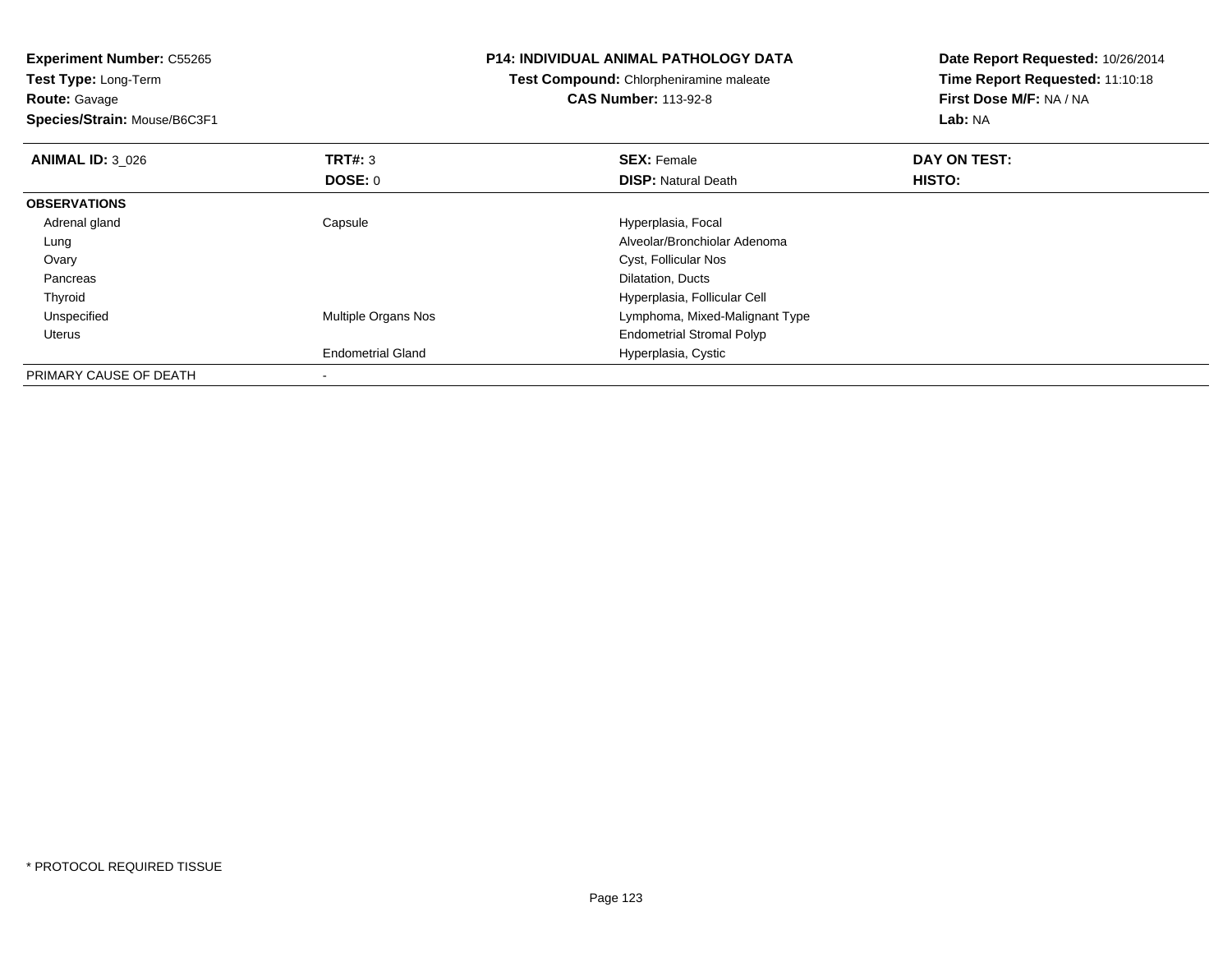**Experiment Number:** C55265**Test Type:** Long-Term

**Route:** Gavage

**Species/Strain:** Mouse/B6C3F1

## **P14: INDIVIDUAL ANIMAL PATHOLOGY DATA**

**Test Compound:** Chlorpheniramine maleate**CAS Number:** 113-92-8

**Date Report Requested:** 10/26/2014**Time Report Requested:** 11:10:18**First Dose M/F:** NA / NA**Lab:** NA

| <b>ANIMAL ID: 3_027</b> | TRT#: 3                  | <b>SEX: Female</b>          | DAY ON TEST: |  |
|-------------------------|--------------------------|-----------------------------|--------------|--|
|                         | DOSE: 0                  | <b>DISP: Natural Death</b>  | HISTO:       |  |
| <b>OBSERVATIONS</b>     |                          |                             |              |  |
| Adrenal gland           | Capsule                  | Hyperplasia, Focal          |              |  |
| Bone marrow             |                          | Hyperplasia, Granulocytic   |              |  |
| <b>Intestine Small</b>  | Mesentery Nos            | Inflammation, Acute/Chronic |              |  |
| Liver                   |                          | Inflammation, Acute Diffuse |              |  |
| Lung                    |                          | Inflammation, Interstitial  |              |  |
| Lymph node              | Mesenteric Lymph Node    | Inflammation, Acute/Chronic |              |  |
| Ovary                   |                          | Abscess, Nos                |              |  |
| Spleen                  | Red Pulp                 | Hematopoiesis               |              |  |
| Urinary bladder         | Submucosa                | Edema, Nos                  |              |  |
|                         |                          | Hyperplasia, Epithelial     |              |  |
| Uterus                  | <b>Endometrial Gland</b> | Hyperplasia, Cystic         |              |  |
| PRIMARY CAUSE OF DEATH  |                          |                             |              |  |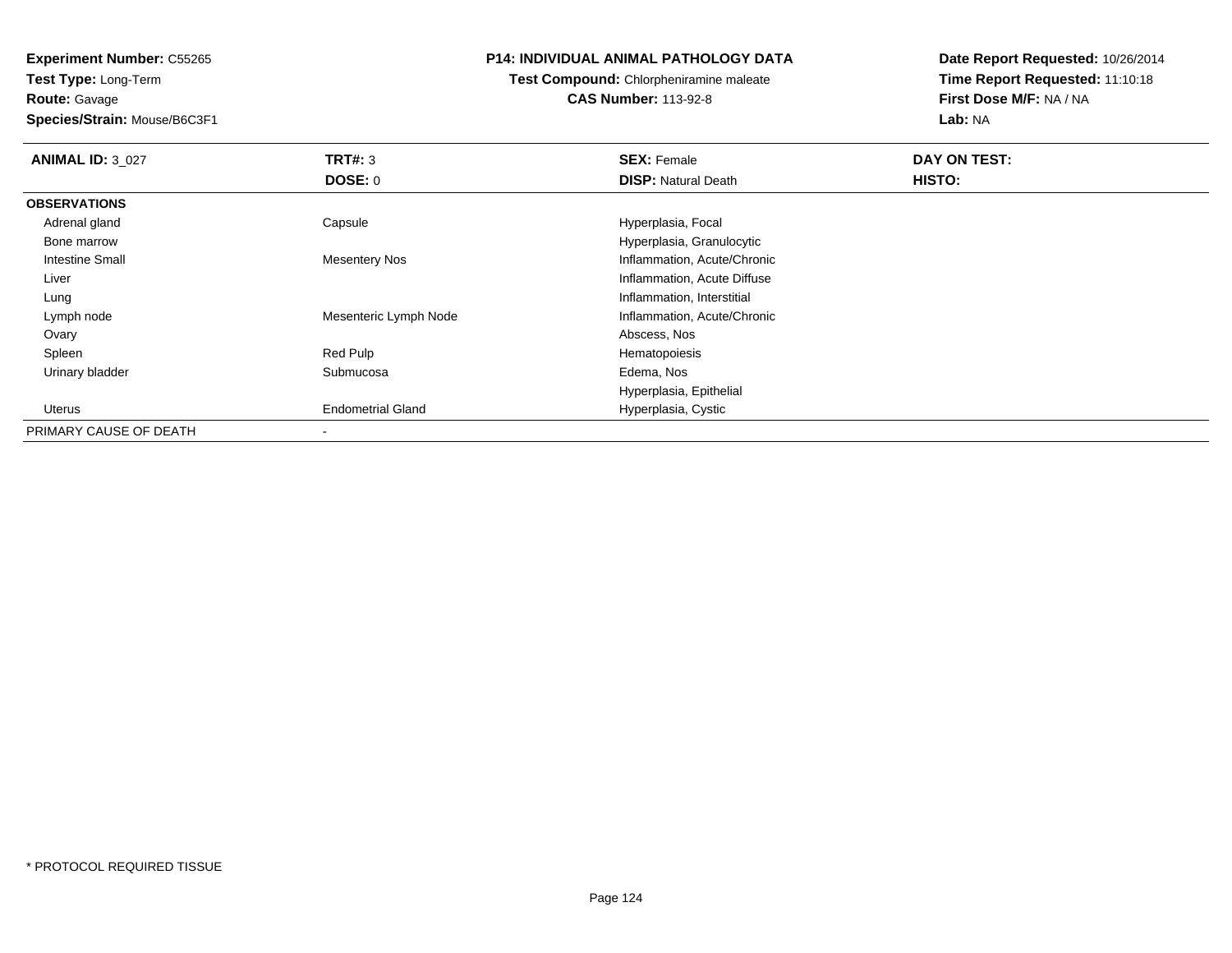**Experiment Number:** C55265**Test Type:** Long-Term**Route:** Gavage **Species/Strain:** Mouse/B6C3F1**P14: INDIVIDUAL ANIMAL PATHOLOGY DATATest Compound:** Chlorpheniramine maleate**CAS Number:** 113-92-8**Date Report Requested:** 10/26/2014**Time Report Requested:** 11:10:18**First Dose M/F:** NA / NA**Lab:** NA**ANIMAL ID:** 3\_028**REX:** Female **DAY ON TEST: SEX:** Female **SEX:** Female **DOSE:** 0**DISP:** Terminal Sacrifice **HISTO: OBSERVATIONS** Adrenal glandCapsule **Capsule Hyperplasia**, Focal Bone SacrumOsteosarcoma<br>Adenoma, Nos Harderian glandHardarian Gland **Adenoma, No**<br>
Cortex Cortex Cyst, Multiple Kidneyy which cortex context context context context context context context context context context context context  $\sim$  Nephropathy Inflammation, Acute/Chronic Liver UnspecifiedMultiple Organs Nos **Norwald Strutter Controller Controller** Osteosarcoma, Metastatic Urinary bladder Dilatation, Nosd Hyperplasia, Cystic Uterus Endometrial GlandPRIMARY CAUSE OF DEATH-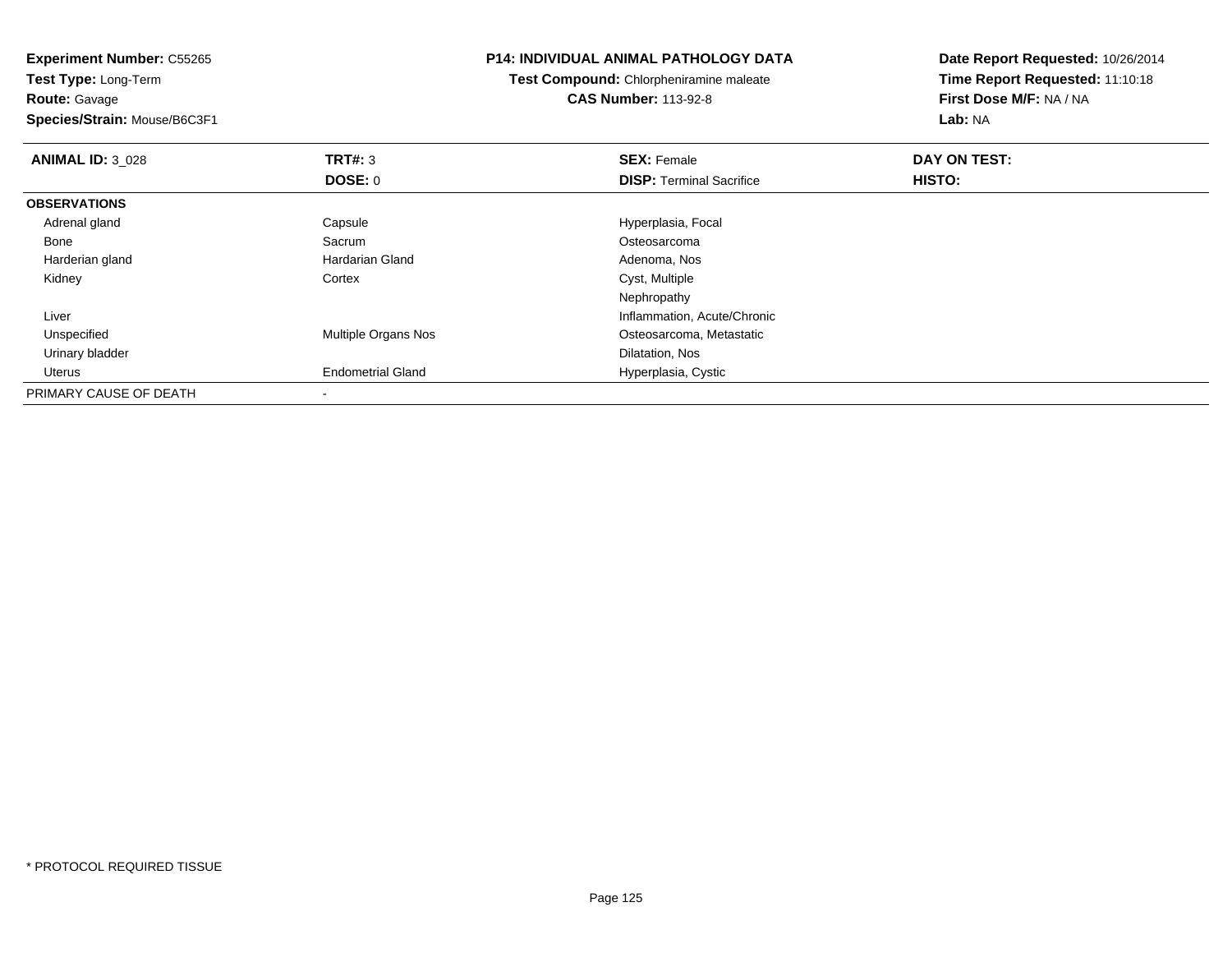| <b>Experiment Number: C55265</b><br>Test Type: Long-Term<br><b>Route: Gavage</b><br>Species/Strain: Mouse/B6C3F1 |                          | <b>P14: INDIVIDUAL ANIMAL PATHOLOGY DATA</b><br>Test Compound: Chlorpheniramine maleate<br><b>CAS Number: 113-92-8</b> | Date Report Requested: 10/26/2014<br>Time Report Requested: 11:10:18<br>First Dose M/F: NA / NA<br>Lab: NA |
|------------------------------------------------------------------------------------------------------------------|--------------------------|------------------------------------------------------------------------------------------------------------------------|------------------------------------------------------------------------------------------------------------|
| <b>ANIMAL ID: 3 029</b>                                                                                          | <b>TRT#: 3</b>           | <b>SEX: Female</b>                                                                                                     | DAY ON TEST:                                                                                               |
|                                                                                                                  | DOSE: 0                  | <b>DISP:</b> Natural Death                                                                                             | HISTO:                                                                                                     |
| <b>OBSERVATIONS</b>                                                                                              |                          |                                                                                                                        |                                                                                                            |
| Adrenal gland                                                                                                    | Cortex Nos               | Hyperplasia, Focal                                                                                                     |                                                                                                            |
| Liver                                                                                                            | Hepatocytes              | Cytoplasmic Vacuolization                                                                                              |                                                                                                            |
| Ovary                                                                                                            |                          | Cyst, Parovarian                                                                                                       |                                                                                                            |
| Spleen                                                                                                           | Red Pulp                 | Hematopoiesis                                                                                                          |                                                                                                            |
| Thymus                                                                                                           |                          | Depletion, Lymphoid                                                                                                    |                                                                                                            |
| Uterus                                                                                                           | <b>Endometrial Gland</b> | Hyperplasia, Cystic                                                                                                    |                                                                                                            |
| PRIMARY CAUSE OF DEATH                                                                                           |                          |                                                                                                                        |                                                                                                            |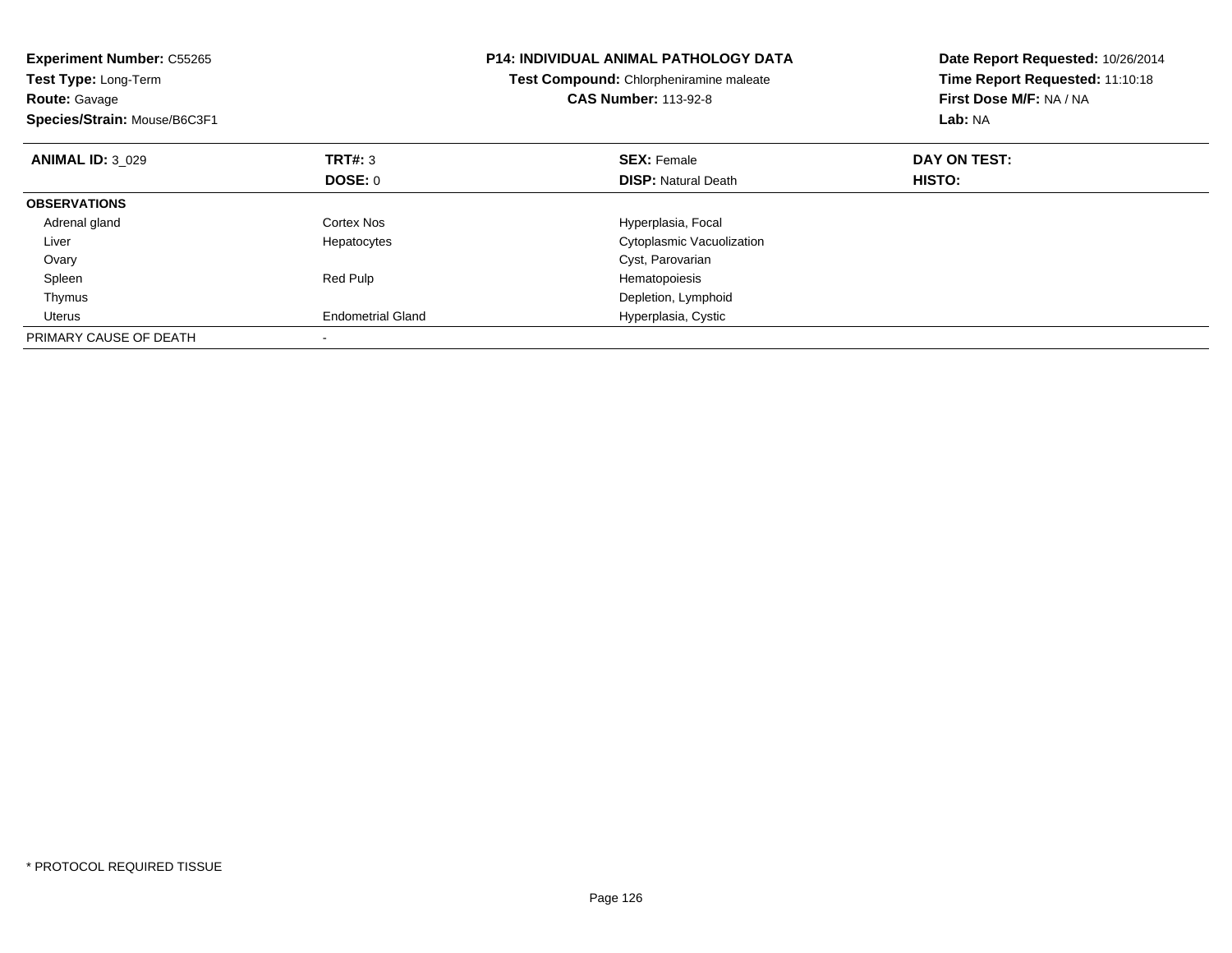| <b>Experiment Number: C55265</b><br><b>Test Type: Long-Term</b><br><b>Route: Gavage</b><br>Species/Strain: Mouse/B6C3F1 |                           | <b>P14: INDIVIDUAL ANIMAL PATHOLOGY DATA</b><br>Test Compound: Chlorpheniramine maleate<br><b>CAS Number: 113-92-8</b> | Date Report Requested: 10/26/2014<br>Time Report Requested: 11:10:18<br>First Dose M/F: NA / NA<br>Lab: NA |
|-------------------------------------------------------------------------------------------------------------------------|---------------------------|------------------------------------------------------------------------------------------------------------------------|------------------------------------------------------------------------------------------------------------|
| <b>ANIMAL ID: 3 030</b>                                                                                                 | TRT#: 3<br><b>DOSE: 0</b> | <b>SEX: Female</b><br><b>DISP:</b> Terminal Sacrifice                                                                  | DAY ON TEST:<br><b>HISTO:</b>                                                                              |
| <b>OBSERVATIONS</b>                                                                                                     |                           |                                                                                                                        |                                                                                                            |
| Adrenal gland                                                                                                           | Capsule                   | Hyperplasia, Focal                                                                                                     |                                                                                                            |
| Ovary                                                                                                                   |                           | Cyst, Follicular Nos                                                                                                   |                                                                                                            |
| Uterus                                                                                                                  | <b>Endometrial Gland</b>  | Hyperplasia, Cystic                                                                                                    |                                                                                                            |
|                                                                                                                         |                           | Inflammation, Acute Focal                                                                                              |                                                                                                            |
| PRIMARY CAUSE OF DEATH                                                                                                  |                           |                                                                                                                        |                                                                                                            |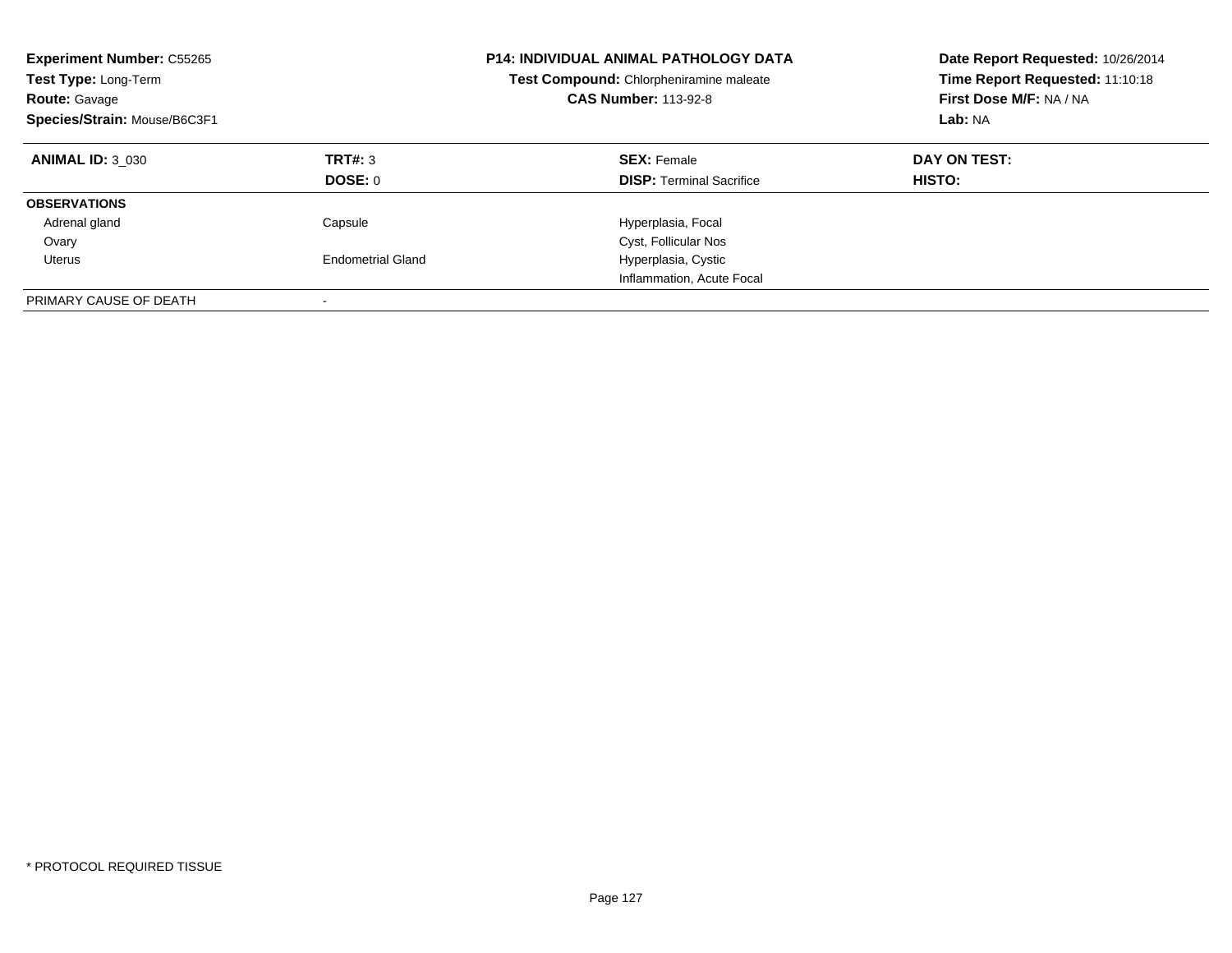| <b>Experiment Number: C55265</b><br><b>Test Type: Long-Term</b><br><b>Route: Gavage</b><br>Species/Strain: Mouse/B6C3F1 |                          | <b>P14: INDIVIDUAL ANIMAL PATHOLOGY DATA</b><br>Test Compound: Chlorpheniramine maleate<br><b>CAS Number: 113-92-8</b> | Date Report Requested: 10/26/2014<br>Time Report Requested: 11:10:18<br>First Dose M/F: NA / NA<br>Lab: NA |
|-------------------------------------------------------------------------------------------------------------------------|--------------------------|------------------------------------------------------------------------------------------------------------------------|------------------------------------------------------------------------------------------------------------|
| <b>ANIMAL ID: 3 031</b>                                                                                                 | TRT#: 3                  | <b>SEX: Female</b>                                                                                                     | DAY ON TEST:                                                                                               |
|                                                                                                                         | DOSE: 0                  | <b>DISP:</b> Terminal Sacrifice                                                                                        | <b>HISTO:</b>                                                                                              |
| <b>OBSERVATIONS</b>                                                                                                     |                          |                                                                                                                        |                                                                                                            |
| Adrenal gland                                                                                                           | Capsule                  | Hyperplasia, Focal                                                                                                     |                                                                                                            |
| Ovary                                                                                                                   |                          | Cyst, Follicular Nos                                                                                                   |                                                                                                            |
| Unspecified                                                                                                             | Multiple Organs Nos      | Lymphoma, Lymphocytic-Malignant Type                                                                                   |                                                                                                            |
| Uterus                                                                                                                  | <b>Endometrial Gland</b> | Hyperplasia, Cystic                                                                                                    |                                                                                                            |
| PRIMARY CAUSE OF DEATH                                                                                                  |                          |                                                                                                                        |                                                                                                            |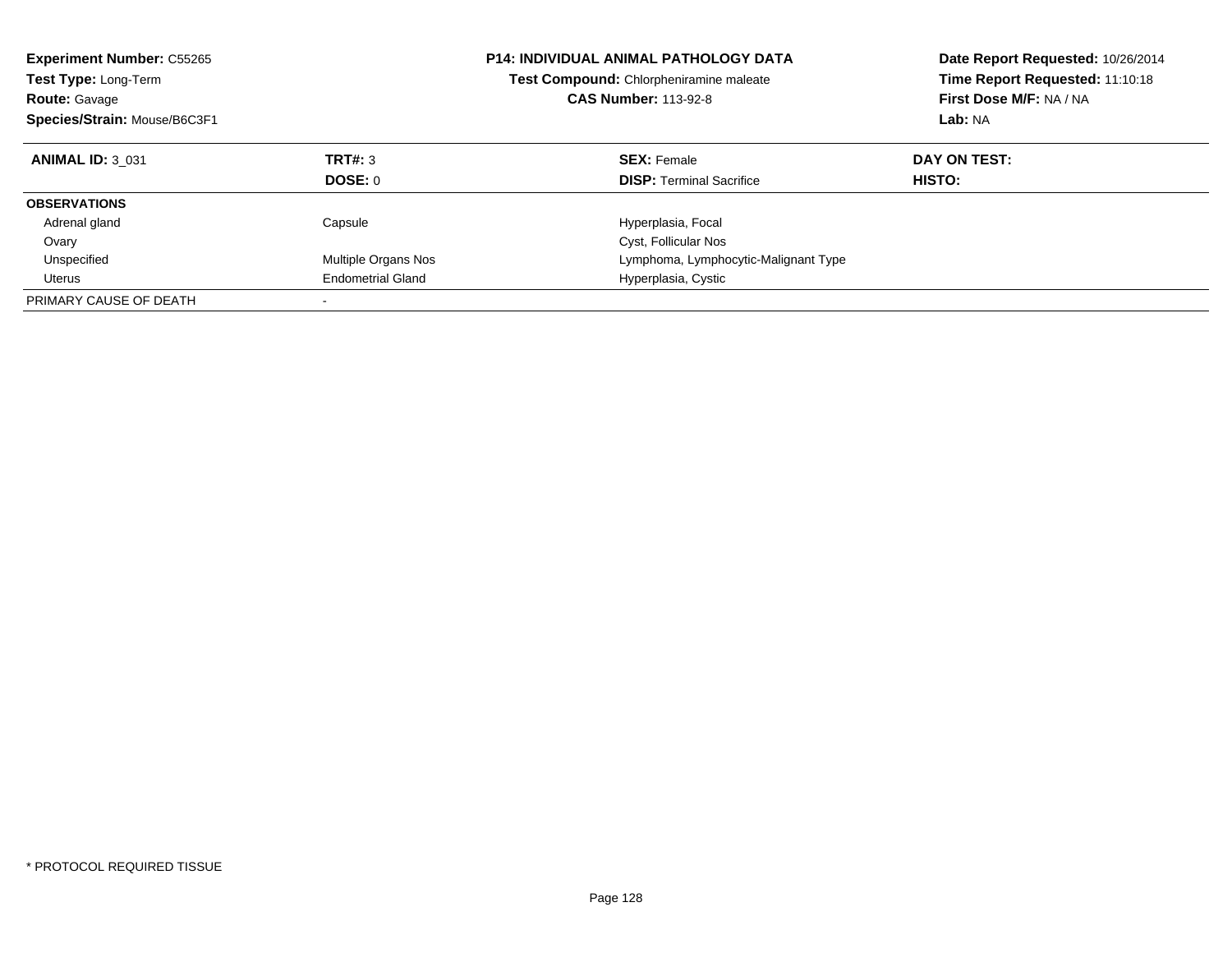| <b>Experiment Number: C55265</b><br>Test Type: Long-Term<br><b>Route: Gavage</b><br>Species/Strain: Mouse/B6C3F1 |                          | <b>P14: INDIVIDUAL ANIMAL PATHOLOGY DATA</b><br>Test Compound: Chlorpheniramine maleate<br><b>CAS Number: 113-92-8</b> | Date Report Requested: 10/26/2014<br>Time Report Requested: 11:10:18<br>First Dose M/F: NA / NA<br>Lab: NA |
|------------------------------------------------------------------------------------------------------------------|--------------------------|------------------------------------------------------------------------------------------------------------------------|------------------------------------------------------------------------------------------------------------|
| <b>ANIMAL ID: 3 032</b>                                                                                          | <b>TRT#: 3</b>           | <b>SEX: Female</b>                                                                                                     | DAY ON TEST:                                                                                               |
|                                                                                                                  | DOSE: 0                  | <b>DISP:</b> Terminal Sacrifice                                                                                        | HISTO:                                                                                                     |
| <b>OBSERVATIONS</b>                                                                                              |                          |                                                                                                                        |                                                                                                            |
| Adrenal gland                                                                                                    | Capsule                  | Hyperplasia, Focal                                                                                                     |                                                                                                            |
| Kidney                                                                                                           |                          | Nephropathy                                                                                                            |                                                                                                            |
| Nasal cavity                                                                                                     | <b>Turbinate Nos</b>     | Degeneration, Nos                                                                                                      |                                                                                                            |
| Ovary                                                                                                            |                          | Cyst, Follicular Nos                                                                                                   |                                                                                                            |
| Spleen                                                                                                           | <b>Follicles</b>         | Hyperplasia, Lymphoid                                                                                                  |                                                                                                            |
| Uterus                                                                                                           | <b>Endometrial Gland</b> | Hyperplasia, Cystic                                                                                                    |                                                                                                            |
| PRIMARY CAUSE OF DEATH                                                                                           |                          |                                                                                                                        |                                                                                                            |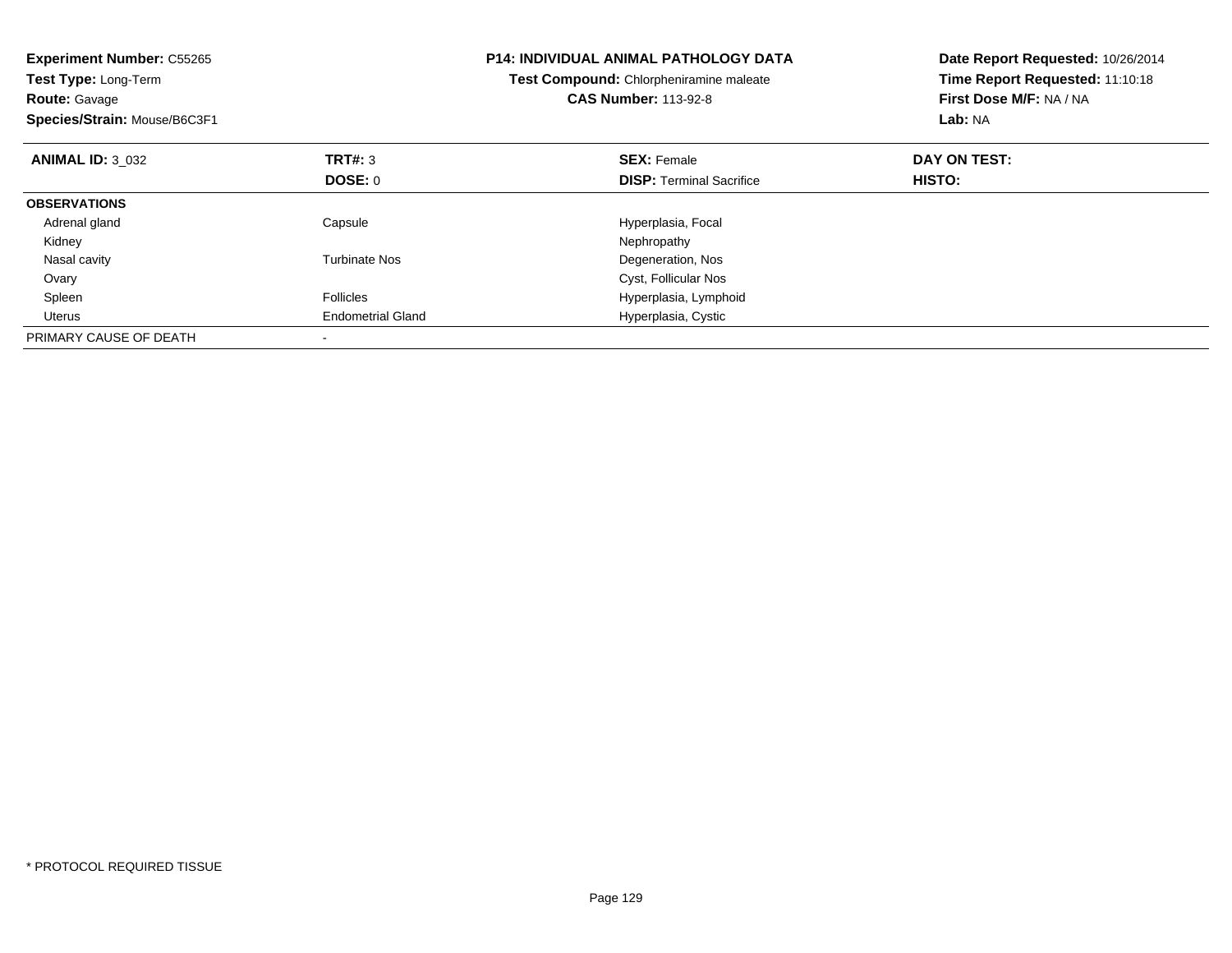| <b>Experiment Number: C55265</b><br>Test Type: Long-Term<br><b>Route: Gavage</b><br>Species/Strain: Mouse/B6C3F1 |                           | <b>P14: INDIVIDUAL ANIMAL PATHOLOGY DATA</b><br>Test Compound: Chlorpheniramine maleate<br><b>CAS Number: 113-92-8</b> | Date Report Requested: 10/26/2014<br>Time Report Requested: 11:10:18<br>First Dose M/F: NA / NA<br>Lab: NA |
|------------------------------------------------------------------------------------------------------------------|---------------------------|------------------------------------------------------------------------------------------------------------------------|------------------------------------------------------------------------------------------------------------|
| <b>ANIMAL ID: 3 033</b>                                                                                          | TRT#: 3                   | <b>SEX: Female</b>                                                                                                     | DAY ON TEST:                                                                                               |
|                                                                                                                  | <b>DOSE: 0</b>            | <b>DISP:</b> Terminal Sacrifice                                                                                        | HISTO:                                                                                                     |
| <b>OBSERVATIONS</b>                                                                                              |                           |                                                                                                                        |                                                                                                            |
| Adrenal gland                                                                                                    | Capsule                   | Hyperplasia, Focal                                                                                                     |                                                                                                            |
| Lung                                                                                                             |                           | Hyperplasia, Epithelial                                                                                                |                                                                                                            |
| Nasal cavity                                                                                                     | <b>Turbinate Nos</b>      | Degeneration, Nos                                                                                                      |                                                                                                            |
| Pituitary gland                                                                                                  | <b>Anterior Pituitary</b> | Adenoma, Nos                                                                                                           |                                                                                                            |
| Uterus                                                                                                           |                           | <b>Endometrial Stromal Polyp</b>                                                                                       |                                                                                                            |
|                                                                                                                  | <b>Endometrial Gland</b>  | Hyperplasia, Cystic                                                                                                    |                                                                                                            |
| PRIMARY CAUSE OF DEATH                                                                                           |                           |                                                                                                                        |                                                                                                            |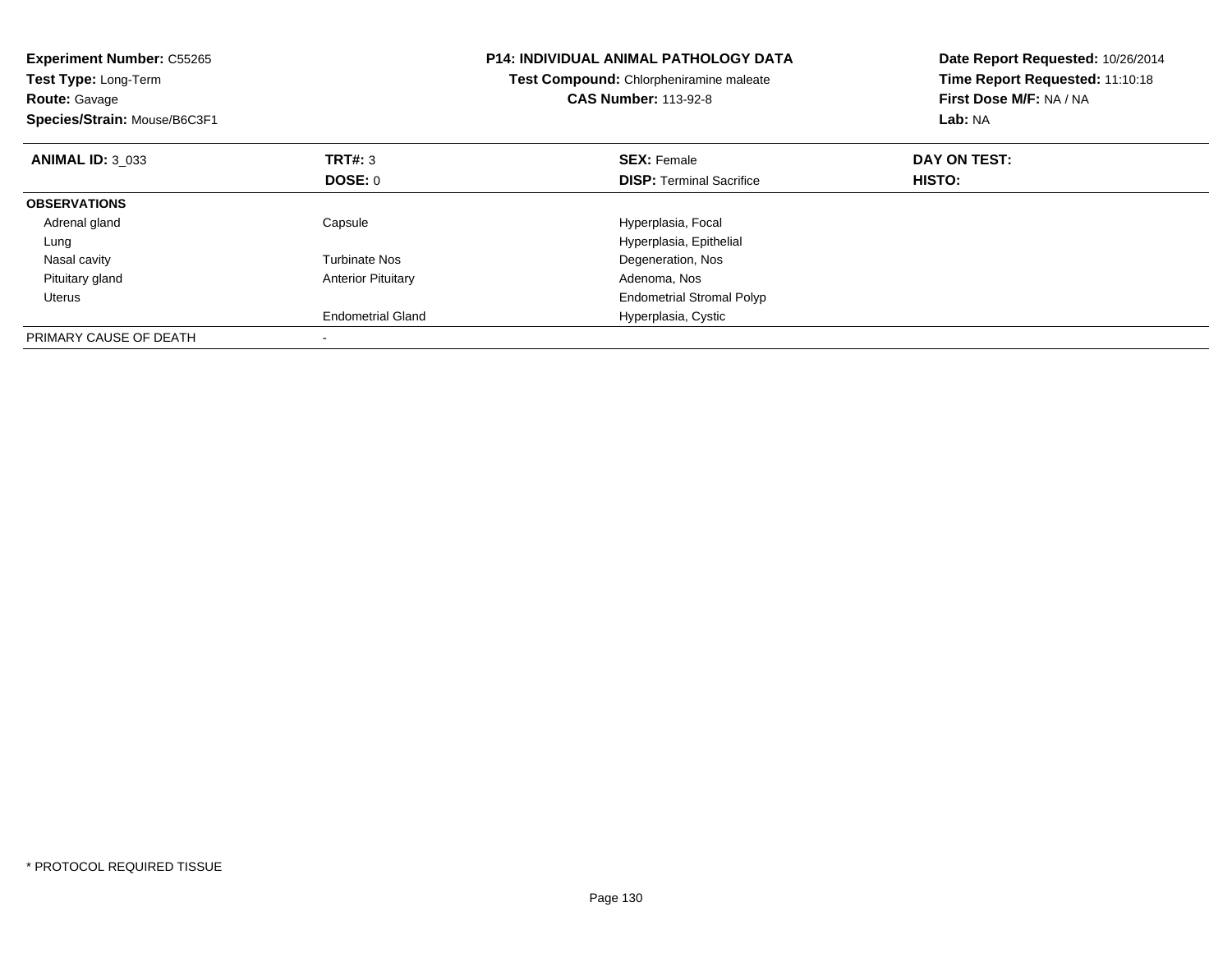| <b>Experiment Number: C55265</b><br><b>Test Type: Long-Term</b><br><b>Route: Gavage</b><br>Species/Strain: Mouse/B6C3F1 |                          | <b>P14: INDIVIDUAL ANIMAL PATHOLOGY DATA</b><br>Test Compound: Chlorpheniramine maleate<br><b>CAS Number: 113-92-8</b> | Date Report Requested: 10/26/2014<br>Time Report Requested: 11:10:18<br>First Dose M/F: NA / NA<br>Lab: NA |
|-------------------------------------------------------------------------------------------------------------------------|--------------------------|------------------------------------------------------------------------------------------------------------------------|------------------------------------------------------------------------------------------------------------|
| <b>ANIMAL ID: 3 034</b>                                                                                                 | TRT#: 3                  | <b>SEX: Female</b>                                                                                                     | DAY ON TEST:                                                                                               |
|                                                                                                                         | DOSE: 0                  | <b>DISP:</b> Natural Death                                                                                             | HISTO:                                                                                                     |
| <b>OBSERVATIONS</b>                                                                                                     |                          |                                                                                                                        |                                                                                                            |
| Adrenal gland                                                                                                           | Capsule                  | Hyperplasia, Focal                                                                                                     |                                                                                                            |
| Liver                                                                                                                   |                          | Hepatocellular Adenoma                                                                                                 |                                                                                                            |
| Lymph node                                                                                                              | Mesenteric Lymph Node    | Hematopoiesis                                                                                                          |                                                                                                            |
| Unspecified                                                                                                             | Multiple Organs Nos      | Lymphoma, Lymphocytic-Malignant Type                                                                                   |                                                                                                            |
| Uterus                                                                                                                  | <b>Endometrial Gland</b> | Hyperplasia, Cystic                                                                                                    |                                                                                                            |
| PRIMARY CAUSE OF DEATH                                                                                                  |                          |                                                                                                                        |                                                                                                            |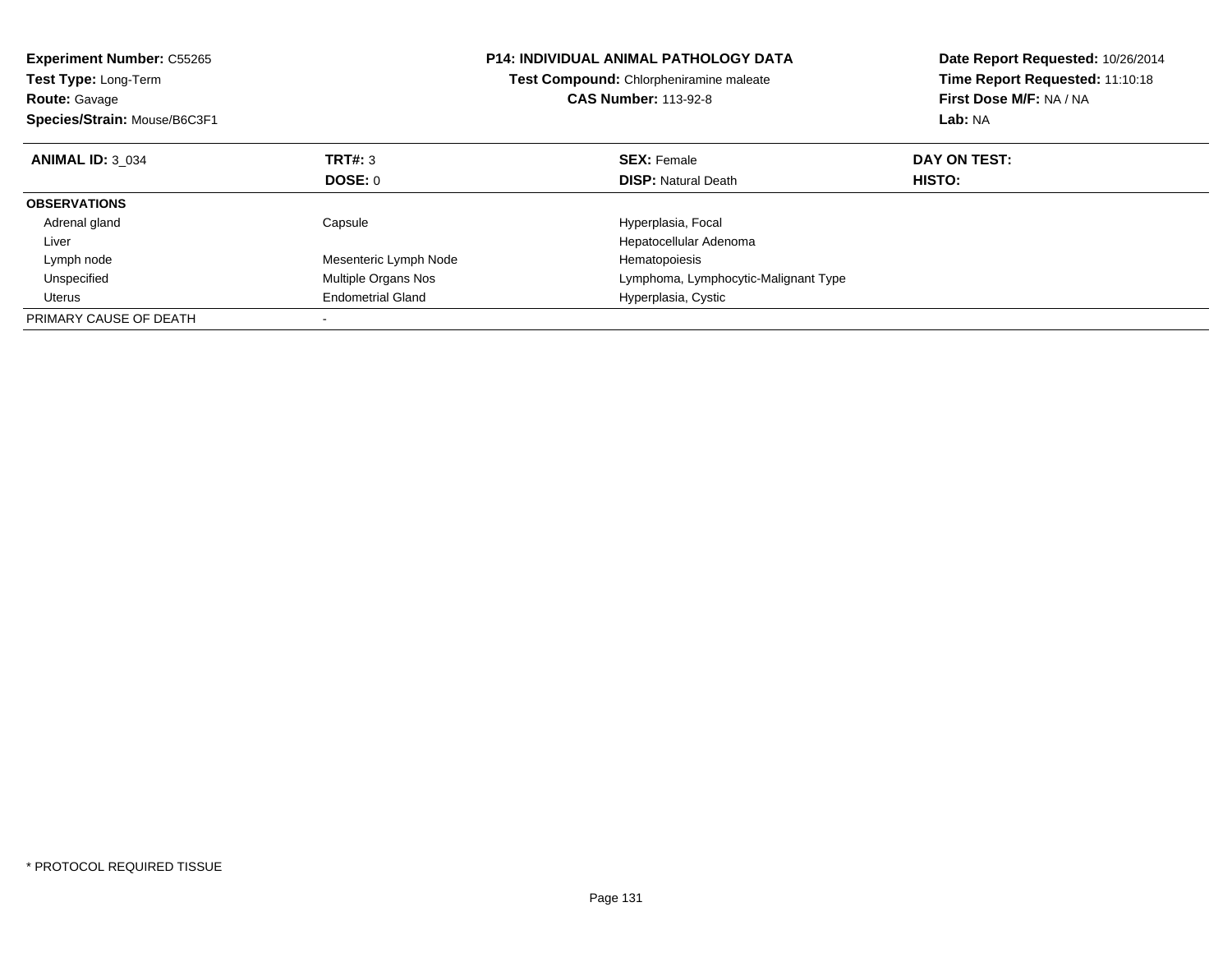| <b>Experiment Number: C55265</b><br>Test Type: Long-Term<br><b>Route: Gavage</b><br>Species/Strain: Mouse/B6C3F1 |                          | <b>P14: INDIVIDUAL ANIMAL PATHOLOGY DATA</b><br>Test Compound: Chlorpheniramine maleate<br><b>CAS Number: 113-92-8</b> | Date Report Requested: 10/26/2014<br>Time Report Requested: 11:10:18<br>First Dose M/F: NA / NA<br>Lab: NA |
|------------------------------------------------------------------------------------------------------------------|--------------------------|------------------------------------------------------------------------------------------------------------------------|------------------------------------------------------------------------------------------------------------|
| <b>ANIMAL ID: 3 035</b>                                                                                          | TRT#: 3                  | <b>SEX: Female</b>                                                                                                     | DAY ON TEST:                                                                                               |
|                                                                                                                  | <b>DOSE: 0</b>           | <b>DISP:</b> Terminal Sacrifice                                                                                        | <b>HISTO:</b>                                                                                              |
| <b>OBSERVATIONS</b>                                                                                              |                          |                                                                                                                        |                                                                                                            |
| Adrenal gland                                                                                                    | Capsule                  | Hyperplasia, Focal                                                                                                     |                                                                                                            |
| Lymph node                                                                                                       | Mesenteric Lymph Node    | Hematopoiesis                                                                                                          |                                                                                                            |
| Nasal cavity                                                                                                     | <b>Turbinate Nos</b>     | Degeneration, Nos                                                                                                      |                                                                                                            |
|                                                                                                                  | <b>Turbinate Nos</b>     | Hematocele                                                                                                             |                                                                                                            |
| Pituitary gland                                                                                                  | Intermedia               | Adenoma, Nos                                                                                                           |                                                                                                            |
| Uterus                                                                                                           | <b>Endometrial Gland</b> | Hyperplasia, Cystic                                                                                                    |                                                                                                            |
| PRIMARY CAUSE OF DEATH                                                                                           |                          |                                                                                                                        |                                                                                                            |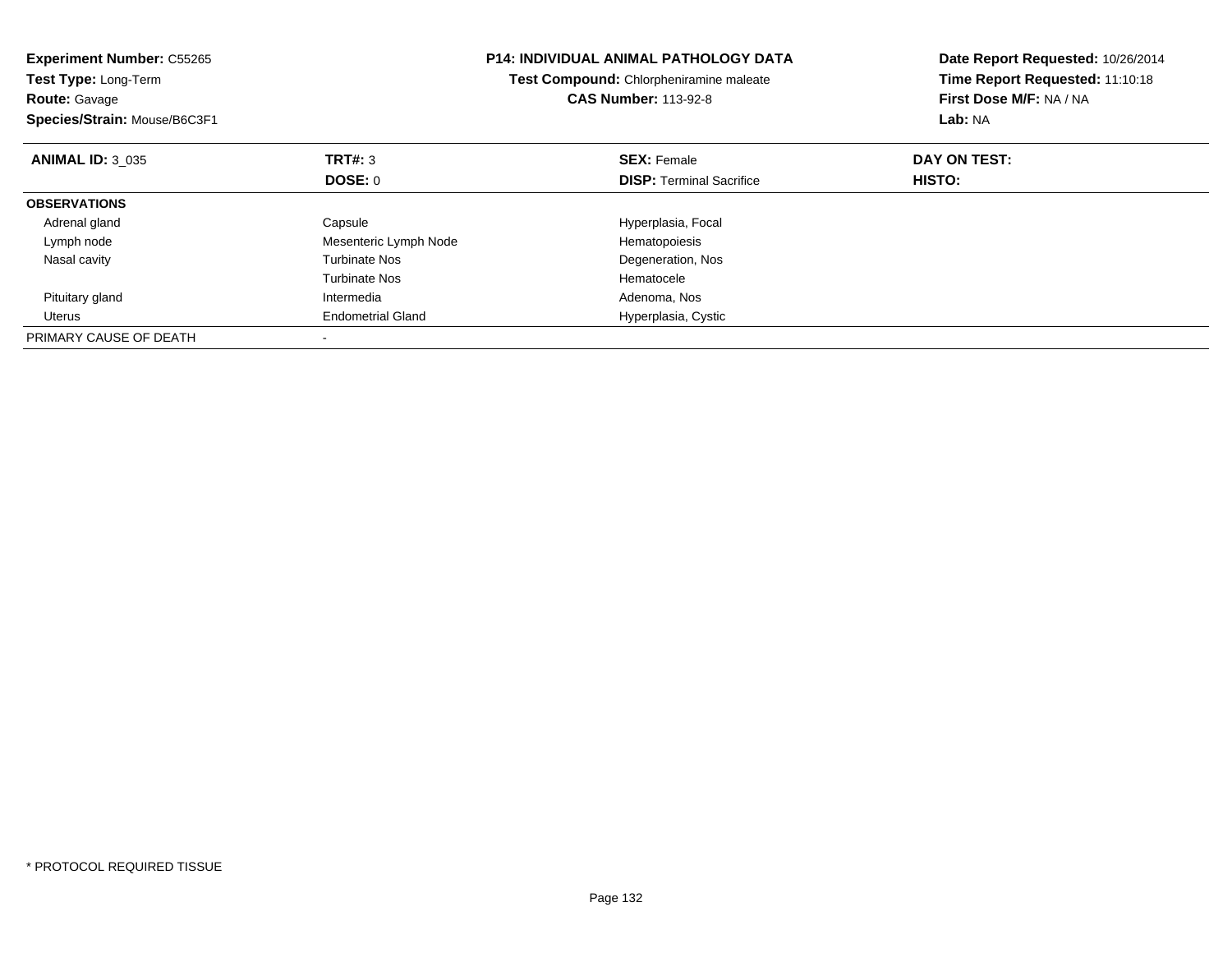| <b>Experiment Number: C55265</b><br>Test Type: Long-Term<br><b>Route: Gavage</b><br>Species/Strain: Mouse/B6C3F1 |                           | <b>P14: INDIVIDUAL ANIMAL PATHOLOGY DATA</b><br>Test Compound: Chlorpheniramine maleate<br><b>CAS Number: 113-92-8</b> | Date Report Requested: 10/26/2014<br>Time Report Requested: 11:10:18<br>First Dose M/F: NA / NA<br>Lab: NA |
|------------------------------------------------------------------------------------------------------------------|---------------------------|------------------------------------------------------------------------------------------------------------------------|------------------------------------------------------------------------------------------------------------|
| <b>ANIMAL ID: 3 036</b>                                                                                          | <b>TRT#: 3</b><br>DOSE: 0 | <b>SEX: Female</b><br><b>DISP:</b> Terminal Sacrifice                                                                  | DAY ON TEST:<br>HISTO:                                                                                     |
| <b>OBSERVATIONS</b>                                                                                              |                           |                                                                                                                        |                                                                                                            |
| Adrenal gland                                                                                                    | Capsule                   | Hyperplasia, Focal                                                                                                     |                                                                                                            |
| Bone                                                                                                             | Femur                     | Hyperostosis                                                                                                           |                                                                                                            |
| Kidney                                                                                                           | Cortex                    | Cyst, Multiple                                                                                                         |                                                                                                            |
|                                                                                                                  |                           | Nephropathy                                                                                                            |                                                                                                            |
| Liver                                                                                                            | <b>Bile Duct</b>          | Cyst, Multiple                                                                                                         |                                                                                                            |
| Pituitary gland                                                                                                  | <b>Anterior Pituitary</b> | Hyperplasia, Focal                                                                                                     |                                                                                                            |
| Uterus                                                                                                           | <b>Endometrial Gland</b>  | Hyperplasia, Cystic                                                                                                    |                                                                                                            |
| PRIMARY CAUSE OF DEATH                                                                                           |                           |                                                                                                                        |                                                                                                            |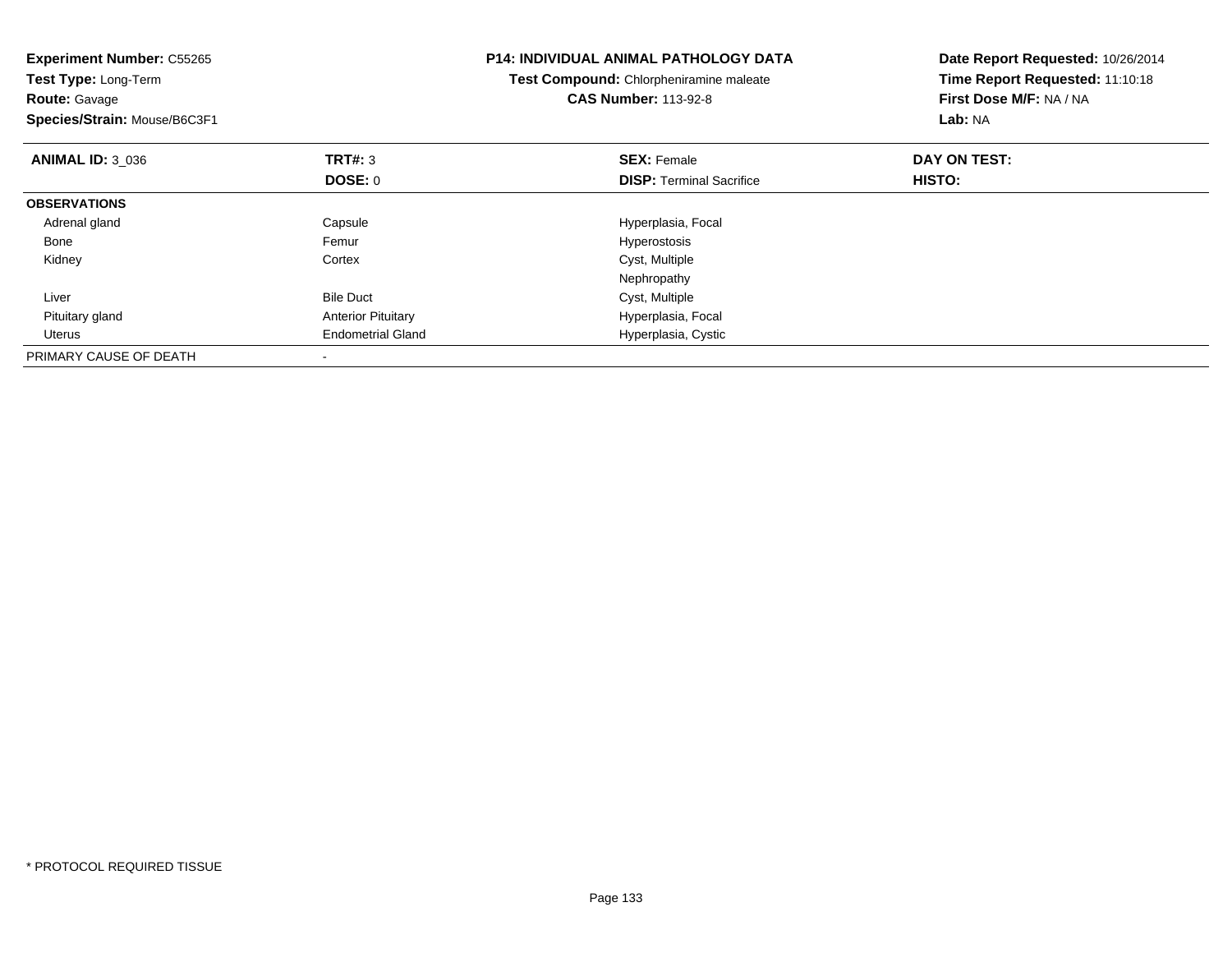| <b>Experiment Number: C55265</b><br>Test Type: Long-Term<br><b>Route: Gavage</b><br>Species/Strain: Mouse/B6C3F1 |             | <b>P14: INDIVIDUAL ANIMAL PATHOLOGY DATA</b><br>Test Compound: Chlorpheniramine maleate<br><b>CAS Number: 113-92-8</b> | Date Report Requested: 10/26/2014<br>Time Report Requested: 11:10:18<br>First Dose M/F: NA / NA<br>Lab: NA |
|------------------------------------------------------------------------------------------------------------------|-------------|------------------------------------------------------------------------------------------------------------------------|------------------------------------------------------------------------------------------------------------|
| <b>ANIMAL ID: 3 037</b>                                                                                          | TRT#: 3     | <b>SEX: Female</b>                                                                                                     | DAY ON TEST:                                                                                               |
|                                                                                                                  | DOSE: 0     | <b>DISP:</b> Terminal Sacrifice                                                                                        | HISTO:                                                                                                     |
| <b>OBSERVATIONS</b>                                                                                              |             |                                                                                                                        |                                                                                                            |
| Adrenal gland                                                                                                    | Capsule     | Hyperplasia, Focal                                                                                                     |                                                                                                            |
| Kidney                                                                                                           |             | Nephropathy                                                                                                            |                                                                                                            |
| Liver                                                                                                            | Hepatocytes | Cytoplasmic Vacuolization                                                                                              |                                                                                                            |
|                                                                                                                  |             | Hemangiosarcoma                                                                                                        |                                                                                                            |
| Pituitary gland                                                                                                  | Intermedia  | Adenoma, Nos                                                                                                           |                                                                                                            |
| Spleen                                                                                                           |             | Hemangiosarcoma                                                                                                        |                                                                                                            |
| Thyroid                                                                                                          |             | Cyst, Follicular Nos                                                                                                   |                                                                                                            |
| PRIMARY CAUSE OF DEATH                                                                                           |             |                                                                                                                        |                                                                                                            |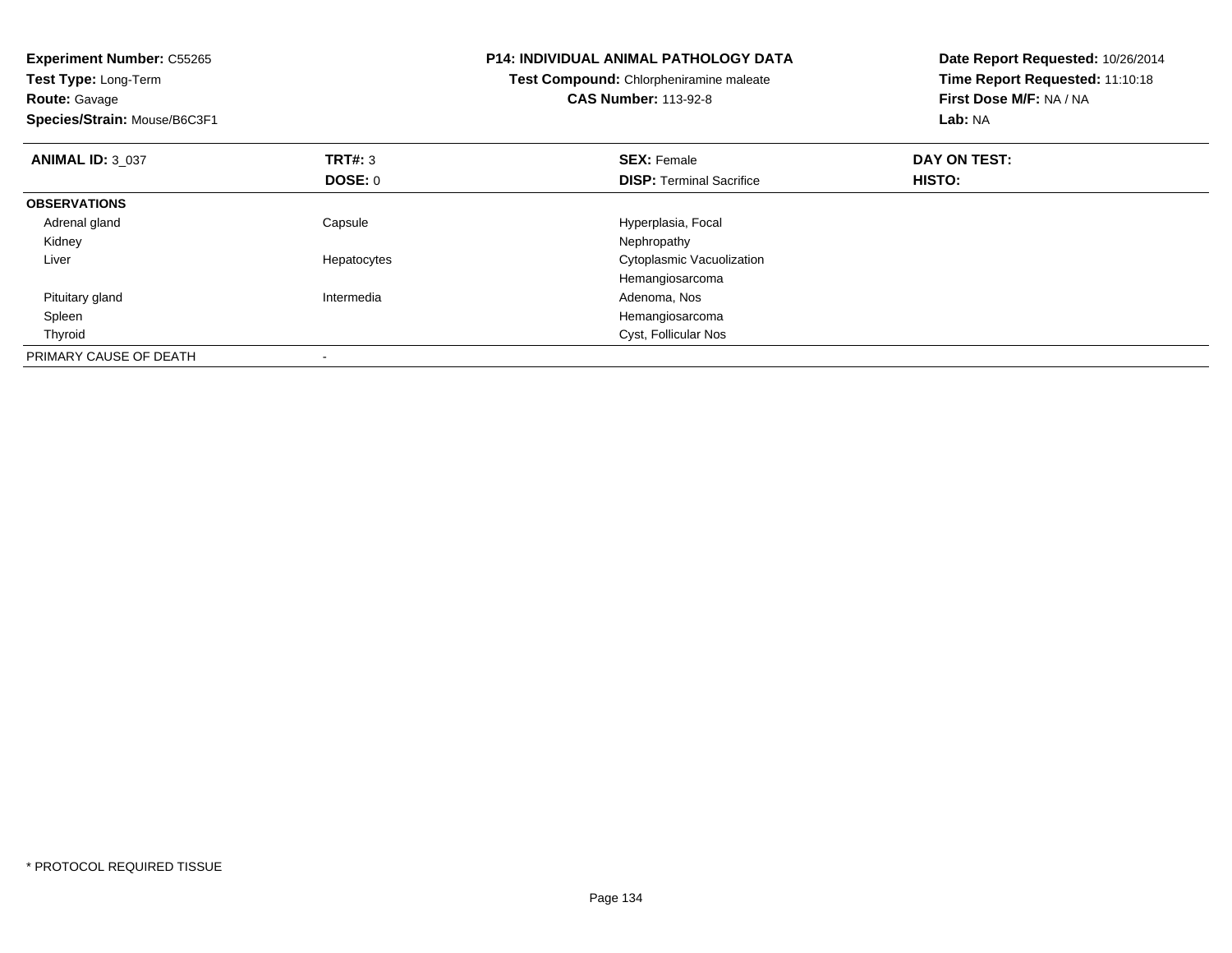| <b>Experiment Number: C55265</b><br><b>Test Type: Long-Term</b> |                     | <b>P14: INDIVIDUAL ANIMAL PATHOLOGY DATA</b><br>Test Compound: Chlorpheniramine maleate<br><b>CAS Number: 113-92-8</b> | Date Report Requested: 10/26/2014<br>Time Report Requested: 11:10:18<br>First Dose M/F: NA / NA |
|-----------------------------------------------------------------|---------------------|------------------------------------------------------------------------------------------------------------------------|-------------------------------------------------------------------------------------------------|
| <b>Route: Gavage</b><br>Species/Strain: Mouse/B6C3F1            |                     |                                                                                                                        | Lab: NA                                                                                         |
|                                                                 |                     |                                                                                                                        |                                                                                                 |
| <b>ANIMAL ID: 3 038</b>                                         | TRT#: 3             | <b>SEX: Female</b>                                                                                                     | DAY ON TEST:                                                                                    |
|                                                                 | DOSE: 0             | <b>DISP:</b> Natural Death                                                                                             | HISTO:                                                                                          |
| <b>OBSERVATIONS</b>                                             |                     |                                                                                                                        |                                                                                                 |
| Nasal cavity                                                    | Turbinate Nos       | Degeneration, Nos                                                                                                      |                                                                                                 |
| Unspecified                                                     | Multiple Organs Nos | Lymphoma, Mixed-Malignant Type                                                                                         |                                                                                                 |
| PRIMARY CAUSE OF DEATH                                          |                     |                                                                                                                        |                                                                                                 |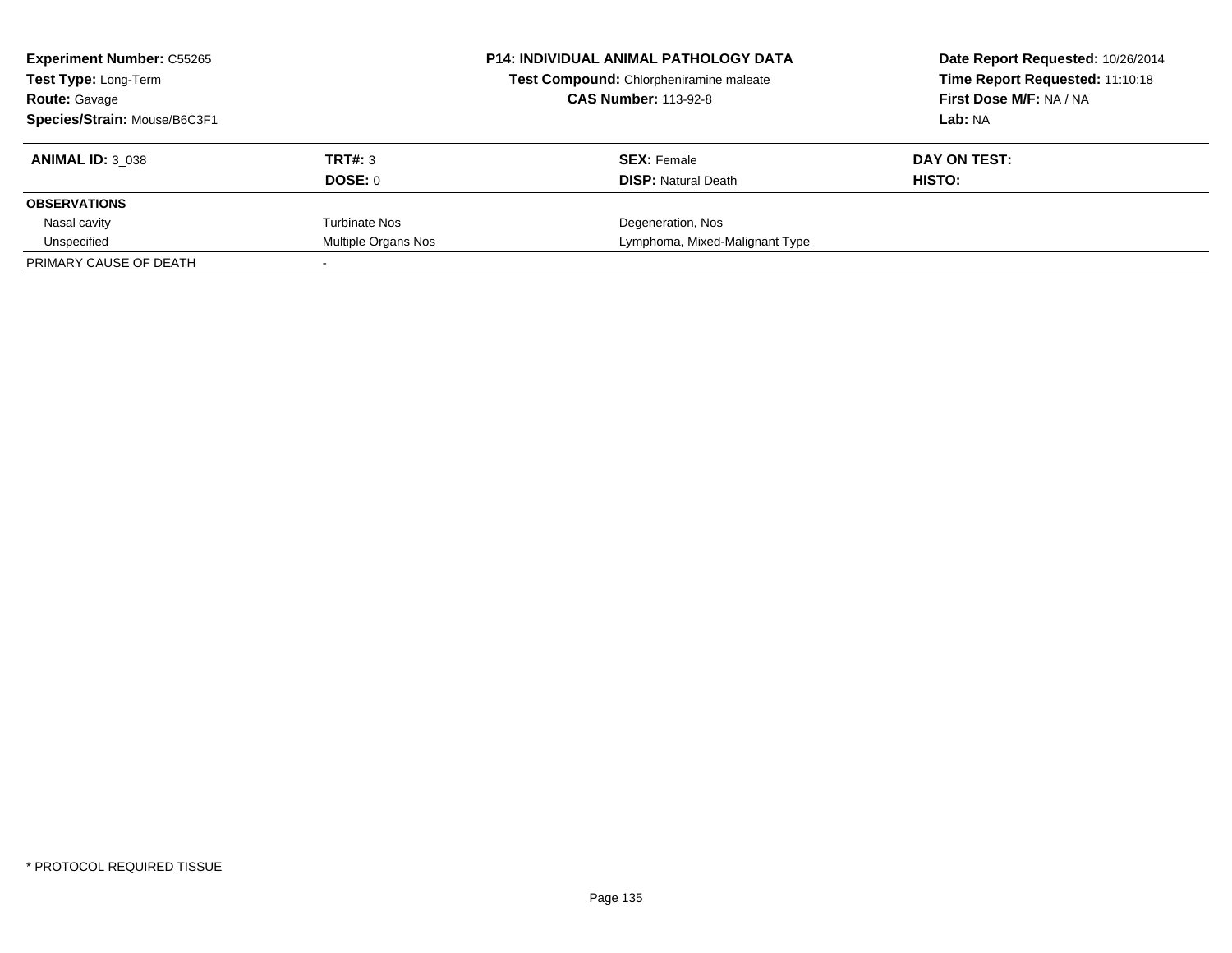| <b>Experiment Number: C55265</b><br>Test Type: Long-Term<br><b>Route: Gavage</b><br>Species/Strain: Mouse/B6C3F1 |                          | <b>P14: INDIVIDUAL ANIMAL PATHOLOGY DATA</b><br>Test Compound: Chlorpheniramine maleate<br><b>CAS Number: 113-92-8</b> | Date Report Requested: 10/26/2014<br>Time Report Requested: 11:10:18<br>First Dose M/F: NA / NA<br>Lab: NA |
|------------------------------------------------------------------------------------------------------------------|--------------------------|------------------------------------------------------------------------------------------------------------------------|------------------------------------------------------------------------------------------------------------|
| <b>ANIMAL ID: 3 039</b>                                                                                          | TRT#: 3                  | <b>SEX: Female</b>                                                                                                     | DAY ON TEST:                                                                                               |
|                                                                                                                  | DOSE: 0                  | <b>DISP:</b> Terminal Sacrifice                                                                                        | HISTO:                                                                                                     |
| <b>OBSERVATIONS</b>                                                                                              |                          |                                                                                                                        |                                                                                                            |
| Adrenal gland                                                                                                    | Cortex Nos               | <b>Focal Cellular Change</b>                                                                                           |                                                                                                            |
|                                                                                                                  | Capsule                  | Hyperplasia, Focal                                                                                                     |                                                                                                            |
| Uterus                                                                                                           | <b>Endometrial Gland</b> | Hyperplasia, Cystic                                                                                                    |                                                                                                            |
|                                                                                                                  | <b>Endometrial Gland</b> | Metaplasia, Squamous                                                                                                   |                                                                                                            |
| PRIMARY CAUSE OF DEATH                                                                                           | $\overline{\phantom{a}}$ |                                                                                                                        |                                                                                                            |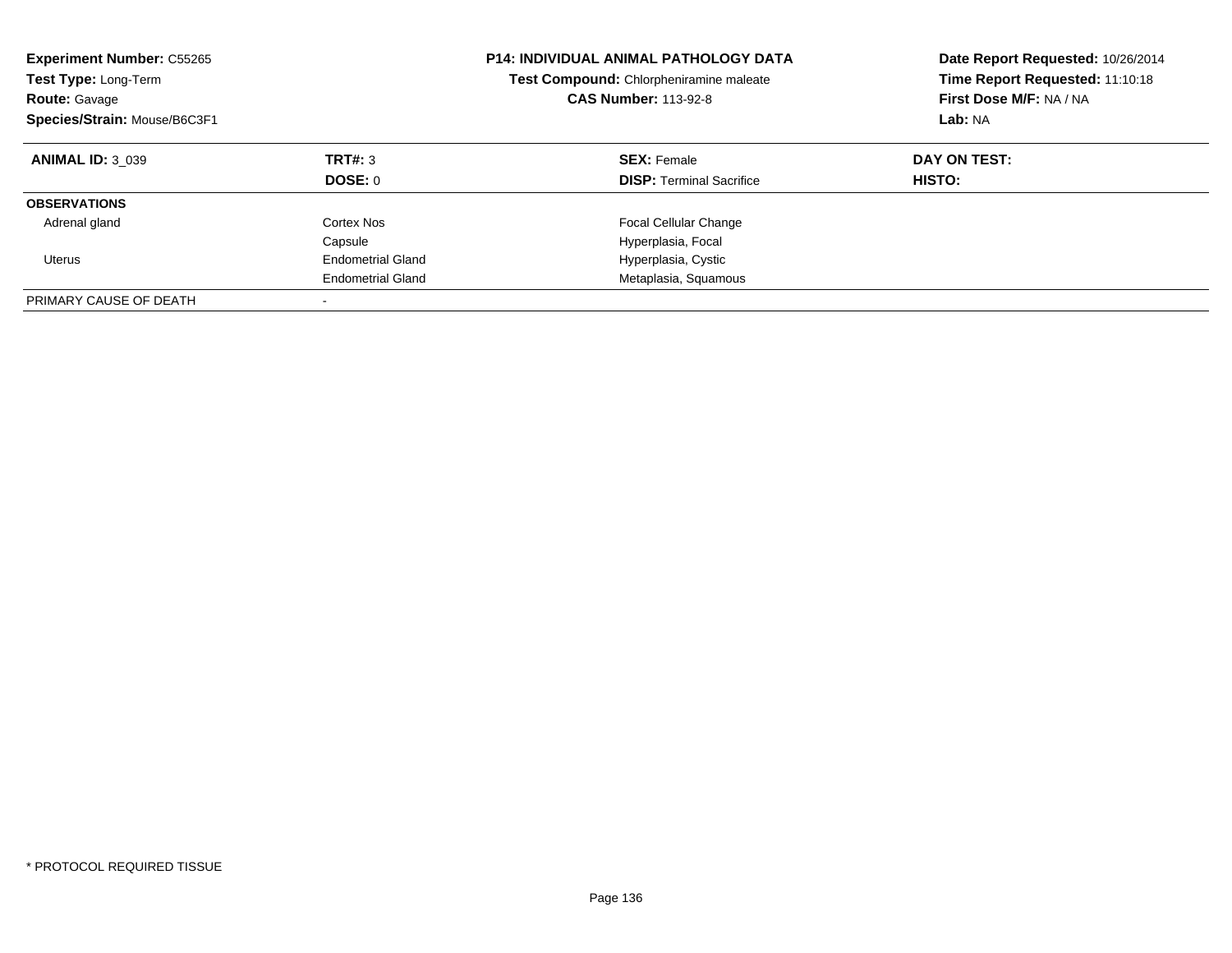| <b>Experiment Number: C55265</b><br><b>Test Type: Long-Term</b><br><b>Route: Gavage</b><br>Species/Strain: Mouse/B6C3F1 |                          | <b>P14: INDIVIDUAL ANIMAL PATHOLOGY DATA</b><br>Test Compound: Chlorpheniramine maleate<br><b>CAS Number: 113-92-8</b> | Date Report Requested: 10/26/2014<br>Time Report Requested: 11:10:18<br>First Dose M/F: NA / NA<br>Lab: NA |
|-------------------------------------------------------------------------------------------------------------------------|--------------------------|------------------------------------------------------------------------------------------------------------------------|------------------------------------------------------------------------------------------------------------|
| <b>ANIMAL ID: 3 040</b>                                                                                                 | TRT#: 3                  | <b>SEX: Female</b>                                                                                                     | DAY ON TEST:                                                                                               |
|                                                                                                                         | <b>DOSE: 0</b>           | <b>DISP:</b> Terminal Sacrifice                                                                                        | HISTO:                                                                                                     |
| <b>OBSERVATIONS</b>                                                                                                     |                          |                                                                                                                        |                                                                                                            |
| Adrenal gland                                                                                                           | Capsule                  | Hyperplasia, Focal                                                                                                     |                                                                                                            |
| Harderian gland                                                                                                         | Hardarian Gland          | Hyperplasia, Epithelial                                                                                                |                                                                                                            |
|                                                                                                                         | Hardarian Gland          | Inflammation, Chronic Focal                                                                                            |                                                                                                            |
| Spleen                                                                                                                  |                          | Cyst, Hemorrhagic                                                                                                      |                                                                                                            |
| Unspecified                                                                                                             | Multiple Organs Nos      | Lymphoma, Mixed-Malignant Type                                                                                         |                                                                                                            |
| Uterus                                                                                                                  | <b>Endometrial Gland</b> | Hyperplasia, Cystic                                                                                                    |                                                                                                            |
| PRIMARY CAUSE OF DEATH                                                                                                  |                          |                                                                                                                        |                                                                                                            |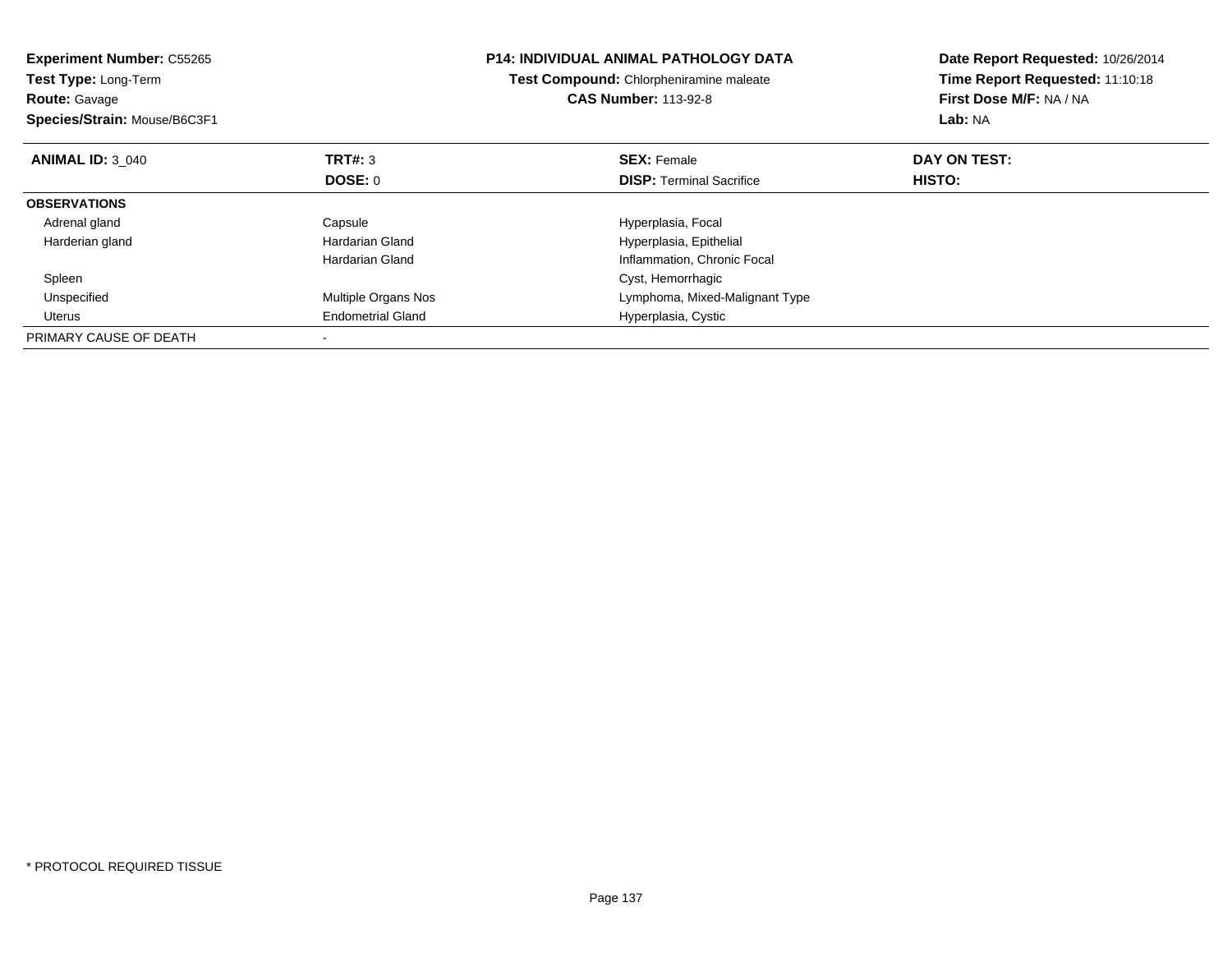| <b>Experiment Number: C55265</b><br>Test Type: Long-Term<br><b>Route: Gavage</b><br>Species/Strain: Mouse/B6C3F1 |                          | <b>P14: INDIVIDUAL ANIMAL PATHOLOGY DATA</b><br>Test Compound: Chlorpheniramine maleate<br><b>CAS Number: 113-92-8</b> | Date Report Requested: 10/26/2014<br>Time Report Requested: 11:10:18<br>First Dose M/F: NA / NA<br>Lab: NA |
|------------------------------------------------------------------------------------------------------------------|--------------------------|------------------------------------------------------------------------------------------------------------------------|------------------------------------------------------------------------------------------------------------|
| <b>ANIMAL ID: 3 041</b>                                                                                          | TRT#: 3                  | <b>SEX: Female</b>                                                                                                     | DAY ON TEST:                                                                                               |
|                                                                                                                  | DOSE: 0                  | <b>DISP:</b> Terminal Sacrifice                                                                                        | HISTO:                                                                                                     |
| <b>OBSERVATIONS</b>                                                                                              |                          |                                                                                                                        |                                                                                                            |
| Adrenal gland                                                                                                    | Capsule                  | Hyperplasia, Focal                                                                                                     |                                                                                                            |
| Liver                                                                                                            | Hepatocytes              | Cytoplasmic Vacuolization                                                                                              |                                                                                                            |
| Lymph node                                                                                                       | Mesenteric Lymph Node    | Hematopoiesis                                                                                                          |                                                                                                            |
| Ovary                                                                                                            |                          | Cyst, Follicular Nos                                                                                                   |                                                                                                            |
| Thyroid                                                                                                          |                          | Hyperplasia, Follicular Cell                                                                                           |                                                                                                            |
| Uterus                                                                                                           | <b>Endometrial Gland</b> | Hyperplasia, Cystic                                                                                                    |                                                                                                            |
| PRIMARY CAUSE OF DEATH                                                                                           |                          |                                                                                                                        |                                                                                                            |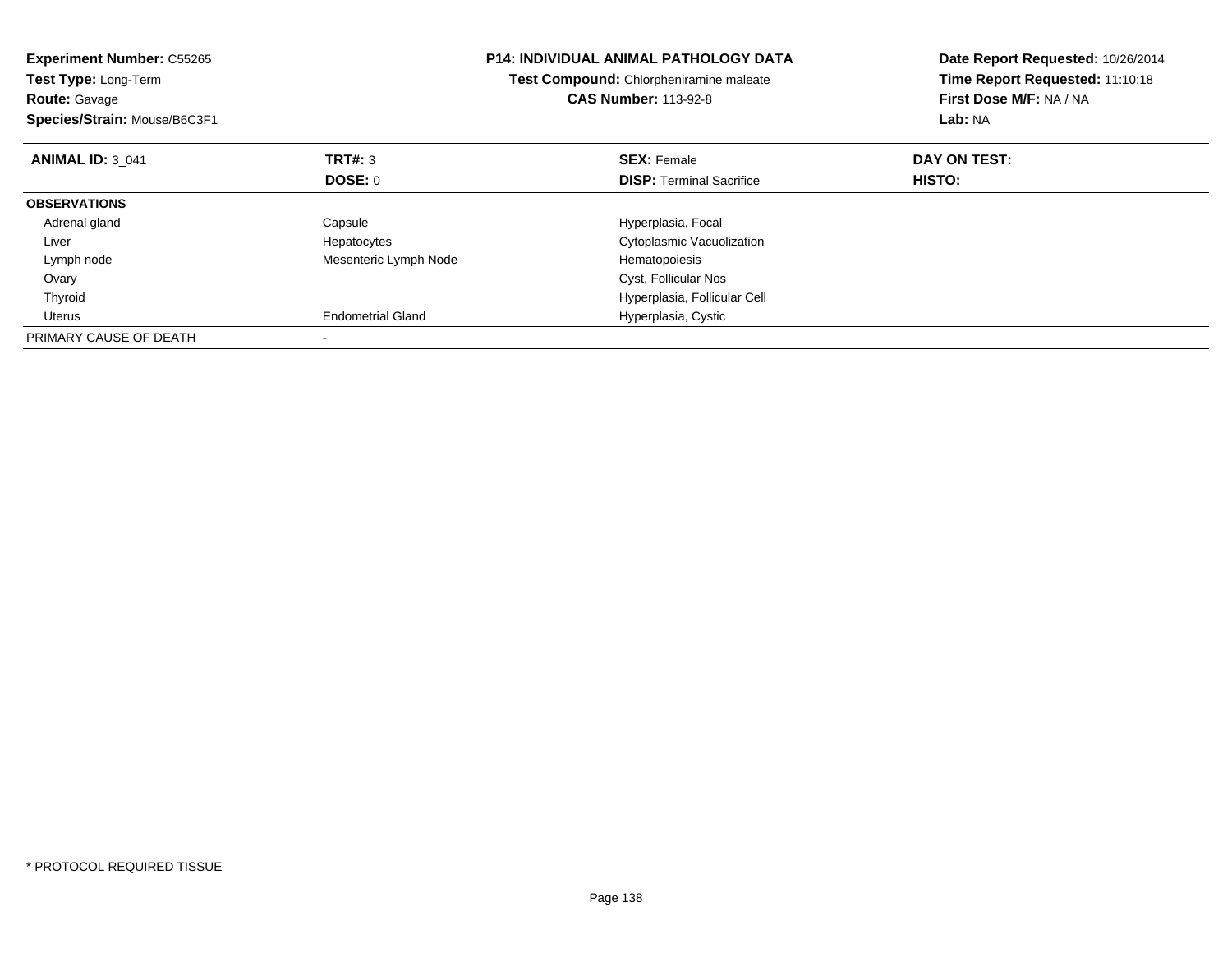| <b>Experiment Number: C55265</b><br>Test Type: Long-Term<br><b>Route: Gavage</b><br>Species/Strain: Mouse/B6C3F1 |                          | <b>P14: INDIVIDUAL ANIMAL PATHOLOGY DATA</b><br>Test Compound: Chlorpheniramine maleate<br><b>CAS Number: 113-92-8</b> | Date Report Requested: 10/26/2014<br>Time Report Requested: 11:10:18<br>First Dose M/F: NA / NA<br>Lab: NA |
|------------------------------------------------------------------------------------------------------------------|--------------------------|------------------------------------------------------------------------------------------------------------------------|------------------------------------------------------------------------------------------------------------|
| <b>ANIMAL ID: 3 042</b>                                                                                          | <b>TRT#: 3</b>           | <b>SEX: Female</b>                                                                                                     | DAY ON TEST:                                                                                               |
|                                                                                                                  | DOSE: 0                  | <b>DISP:</b> Terminal Sacrifice                                                                                        | <b>HISTO:</b>                                                                                              |
| <b>OBSERVATIONS</b>                                                                                              |                          |                                                                                                                        |                                                                                                            |
| Adrenal gland                                                                                                    | Capsule                  | Hyperplasia, Focal                                                                                                     |                                                                                                            |
| Liver                                                                                                            |                          | Hepatocellular Adenoma                                                                                                 |                                                                                                            |
| Nasal cavity                                                                                                     | Turbinate Nos            | Degeneration, Nos                                                                                                      |                                                                                                            |
| Unspecified                                                                                                      | Multiple Organs Nos      | Lymphoma, Lymphocytic-Malignant Type                                                                                   |                                                                                                            |
| Uterus                                                                                                           | <b>Endometrial Gland</b> | Hyperplasia, Cystic                                                                                                    |                                                                                                            |
| PRIMARY CAUSE OF DEATH                                                                                           |                          |                                                                                                                        |                                                                                                            |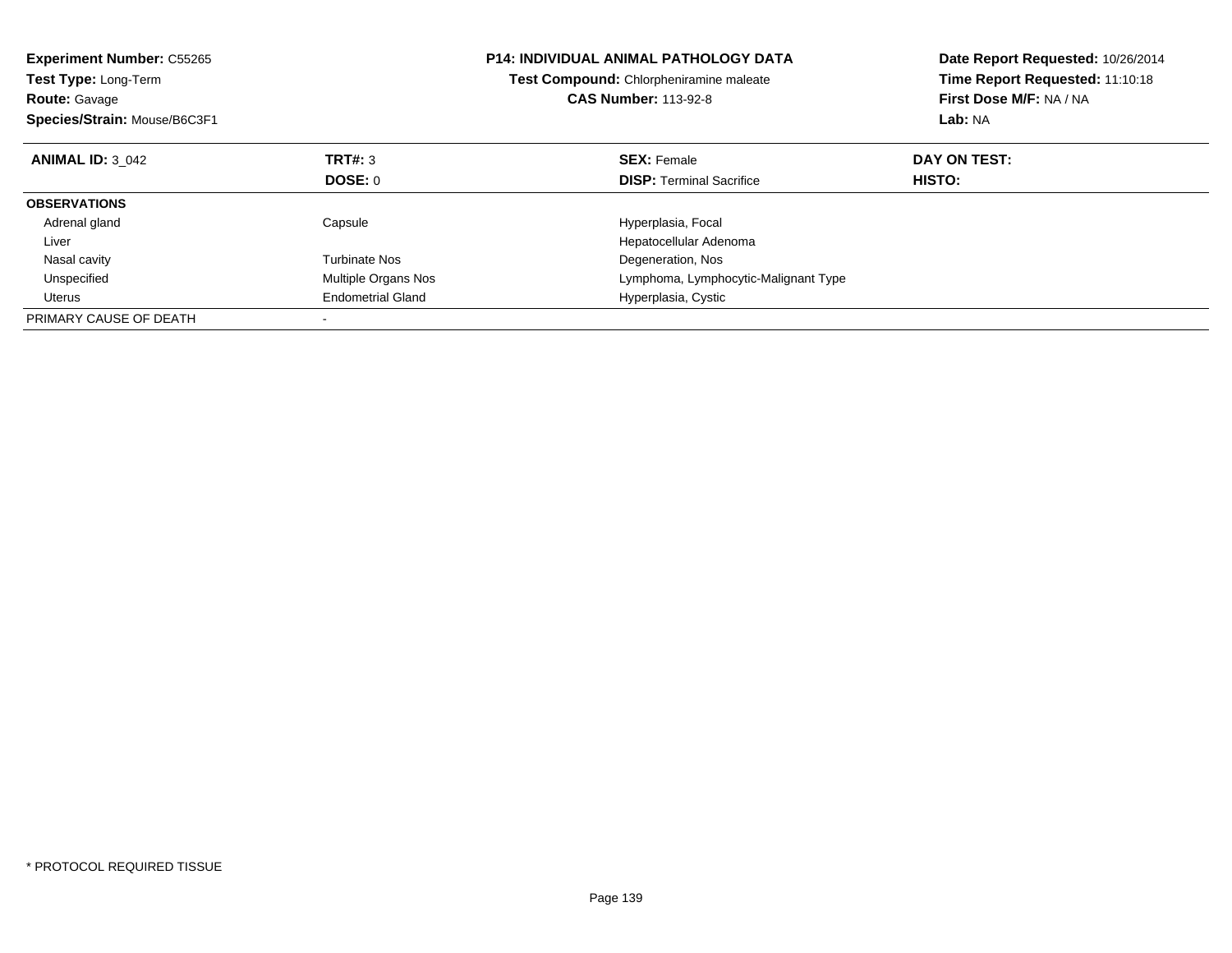| <b>Experiment Number: C55265</b><br>Test Type: Long-Term<br><b>Route: Gavage</b><br>Species/Strain: Mouse/B6C3F1 |                           | <b>P14: INDIVIDUAL ANIMAL PATHOLOGY DATA</b><br>Test Compound: Chlorpheniramine maleate<br><b>CAS Number: 113-92-8</b> | Date Report Requested: 10/26/2014<br>Time Report Requested: 11:10:18<br>First Dose M/F: NA / NA<br>Lab: NA |
|------------------------------------------------------------------------------------------------------------------|---------------------------|------------------------------------------------------------------------------------------------------------------------|------------------------------------------------------------------------------------------------------------|
| <b>ANIMAL ID: 3 043</b>                                                                                          | <b>TRT#: 3</b>            | <b>SEX: Female</b>                                                                                                     | DAY ON TEST:                                                                                               |
|                                                                                                                  | DOSE: 0                   | <b>DISP:</b> Terminal Sacrifice                                                                                        | <b>HISTO:</b>                                                                                              |
| <b>OBSERVATIONS</b>                                                                                              |                           |                                                                                                                        |                                                                                                            |
| Adrenal gland                                                                                                    | Capsule                   | Hyperplasia, Focal                                                                                                     |                                                                                                            |
| Bone                                                                                                             | Femur                     | Hyperostosis                                                                                                           |                                                                                                            |
| Pituitary gland                                                                                                  | <b>Anterior Pituitary</b> | Adenoma, Nos                                                                                                           |                                                                                                            |
| Unspecified                                                                                                      | Mediastinum Nos           | Lymphocytic Inflammatory Infiltrate                                                                                    |                                                                                                            |
| Uterus                                                                                                           | <b>Endometrial Gland</b>  | Hyperplasia, Cystic                                                                                                    |                                                                                                            |
| PRIMARY CAUSE OF DEATH                                                                                           |                           |                                                                                                                        |                                                                                                            |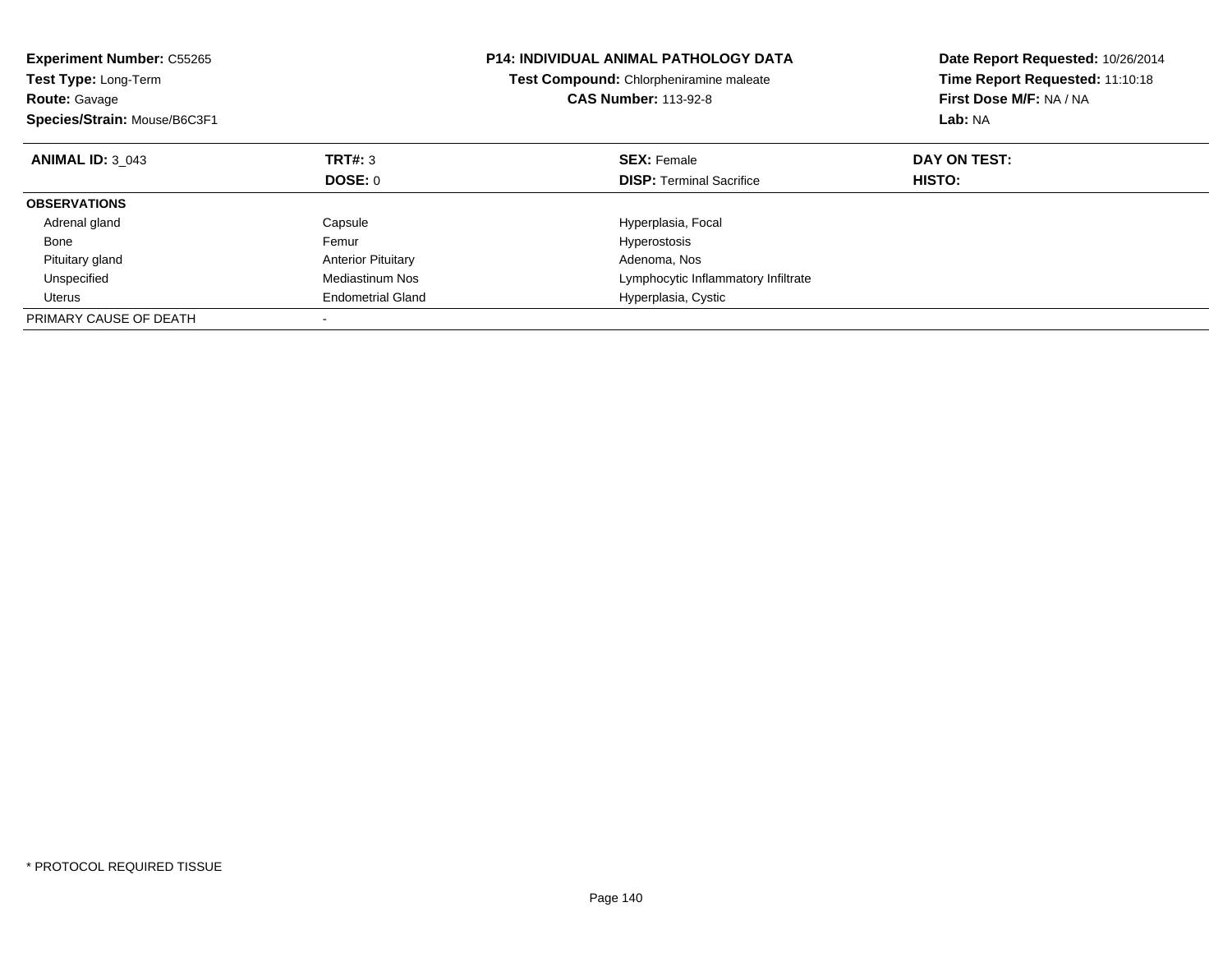| <b>Experiment Number: C55265</b><br><b>Test Type: Long-Term</b><br><b>Route: Gavage</b><br>Species/Strain: Mouse/B6C3F1 |                          | <b>P14: INDIVIDUAL ANIMAL PATHOLOGY DATA</b><br>Test Compound: Chlorpheniramine maleate<br><b>CAS Number: 113-92-8</b> | Date Report Requested: 10/26/2014<br>Time Report Requested: 11:10:18<br>First Dose M/F: NA / NA<br>Lab: NA |
|-------------------------------------------------------------------------------------------------------------------------|--------------------------|------------------------------------------------------------------------------------------------------------------------|------------------------------------------------------------------------------------------------------------|
| <b>ANIMAL ID: 3 044</b>                                                                                                 | TRT#: 3                  | <b>SEX: Female</b>                                                                                                     | DAY ON TEST:                                                                                               |
|                                                                                                                         | DOSE: 0                  | <b>DISP:</b> Terminal Sacrifice                                                                                        | <b>HISTO:</b>                                                                                              |
| <b>OBSERVATIONS</b>                                                                                                     |                          |                                                                                                                        |                                                                                                            |
| Adrenal gland                                                                                                           | Capsule                  | Hyperplasia, Focal                                                                                                     |                                                                                                            |
| <b>Brain</b>                                                                                                            | Meninges                 | Lymphocytic Inflammatory Infiltrate                                                                                    |                                                                                                            |
| Kidney                                                                                                                  |                          | Nephropathy                                                                                                            |                                                                                                            |
| Ovary                                                                                                                   |                          | Cyst, Follicular Nos                                                                                                   |                                                                                                            |
| Uterus                                                                                                                  | <b>Endometrial Gland</b> | Hyperplasia, Cystic                                                                                                    |                                                                                                            |
| PRIMARY CAUSE OF DEATH                                                                                                  |                          |                                                                                                                        |                                                                                                            |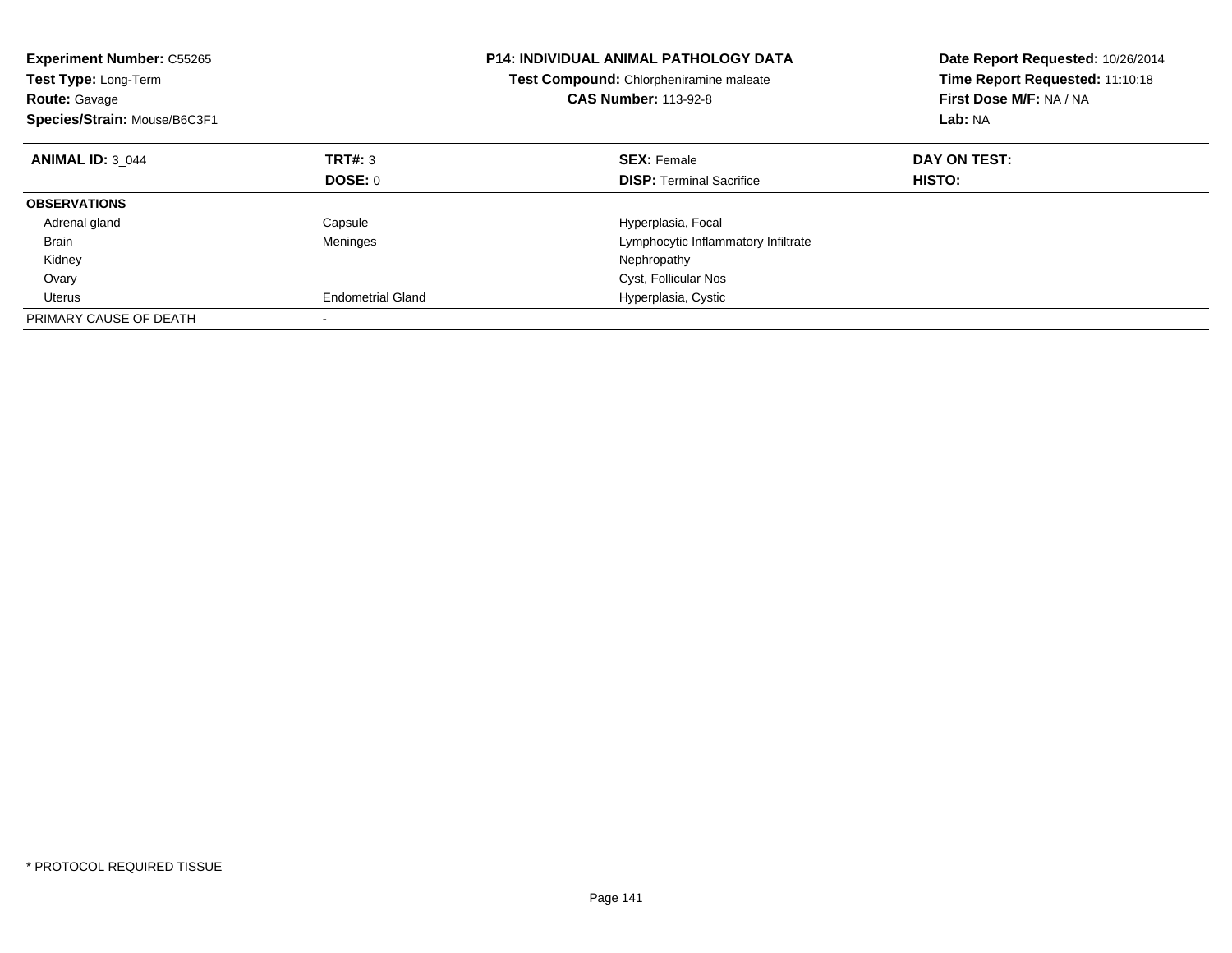| <b>Experiment Number: C55265</b><br><b>Test Type: Long-Term</b><br><b>Route: Gavage</b><br>Species/Strain: Mouse/B6C3F1 |                           | <b>P14: INDIVIDUAL ANIMAL PATHOLOGY DATA</b><br>Test Compound: Chlorpheniramine maleate<br><b>CAS Number: 113-92-8</b> | Date Report Requested: 10/26/2014<br>Time Report Requested: 11:10:18<br>First Dose M/F: NA / NA<br>Lab: NA |
|-------------------------------------------------------------------------------------------------------------------------|---------------------------|------------------------------------------------------------------------------------------------------------------------|------------------------------------------------------------------------------------------------------------|
| <b>ANIMAL ID: 3 045</b>                                                                                                 | TRT#: 3<br><b>DOSE: 0</b> | <b>SEX: Female</b><br><b>DISP:</b> Terminal Sacrifice                                                                  | DAY ON TEST:<br><b>HISTO:</b>                                                                              |
| <b>OBSERVATIONS</b>                                                                                                     |                           |                                                                                                                        |                                                                                                            |
|                                                                                                                         |                           |                                                                                                                        |                                                                                                            |
| Adrenal gland                                                                                                           | Capsule                   | Hyperplasia, Focal                                                                                                     |                                                                                                            |
| Nasal cavity                                                                                                            | Turbinate Nos             | Degeneration, Nos                                                                                                      |                                                                                                            |
| Unspecified                                                                                                             | Multiple Organs Nos       | Lymphoma, Lymphocytic-Malignant Type                                                                                   |                                                                                                            |
| Uterus                                                                                                                  | <b>Endometrial Gland</b>  | Hyperplasia, Cystic                                                                                                    |                                                                                                            |
| PRIMARY CAUSE OF DEATH                                                                                                  |                           |                                                                                                                        |                                                                                                            |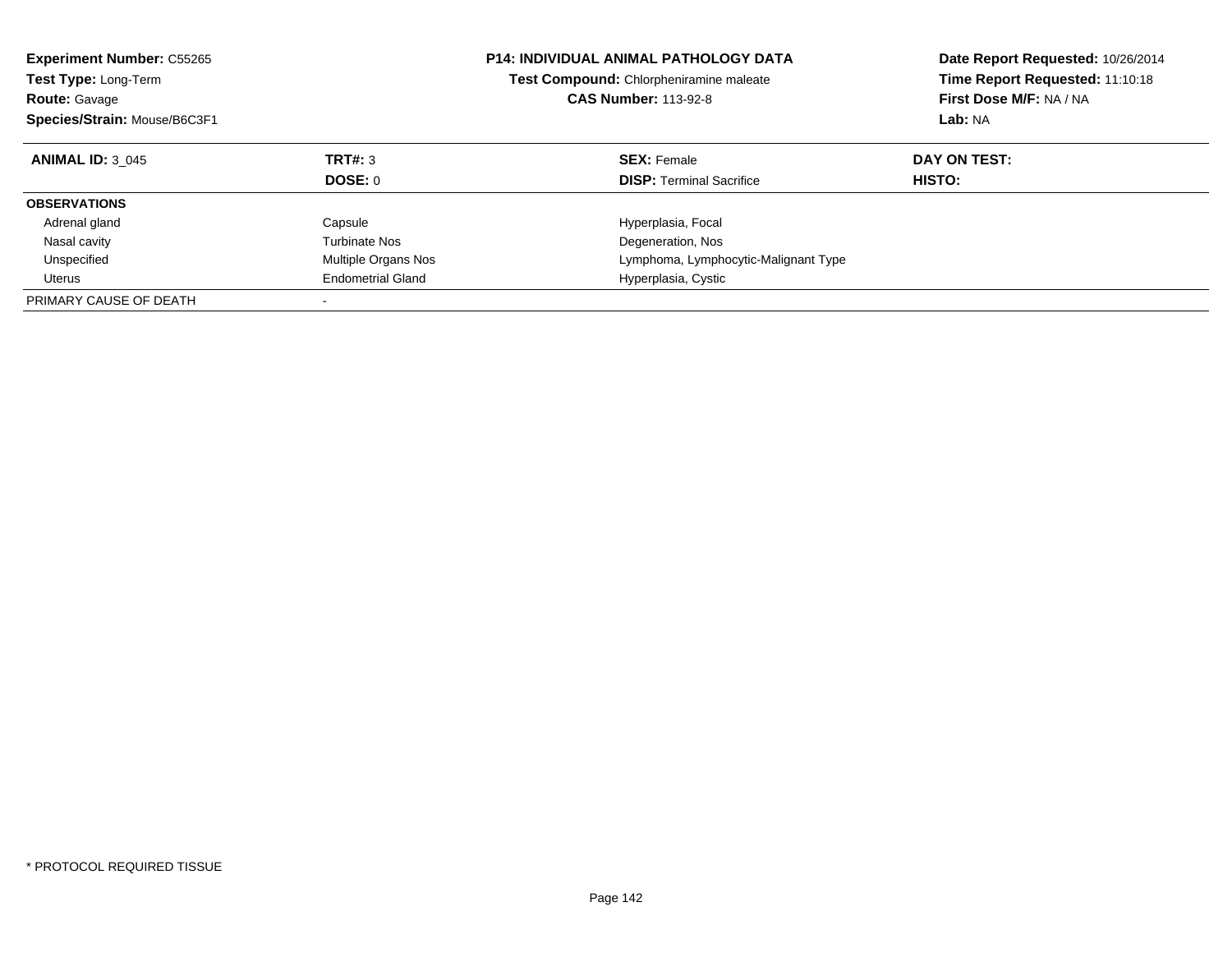| <b>Experiment Number: C55265</b>             | <b>P14: INDIVIDUAL ANIMAL PATHOLOGY DATA</b> |                                                                        | Date Report Requested: 10/26/2014                          |
|----------------------------------------------|----------------------------------------------|------------------------------------------------------------------------|------------------------------------------------------------|
| Test Type: Long-Term<br><b>Route: Gavage</b> |                                              | Test Compound: Chlorpheniramine maleate<br><b>CAS Number: 113-92-8</b> | Time Report Requested: 11:10:18<br>First Dose M/F: NA / NA |
| Species/Strain: Mouse/B6C3F1                 |                                              |                                                                        | Lab: NA                                                    |
| <b>ANIMAL ID: 3 046</b>                      | TRT#: 3                                      | <b>SEX: Female</b>                                                     | DAY ON TEST:                                               |
|                                              | DOSE: 0                                      | <b>DISP:</b> Terminal Sacrifice                                        | <b>HISTO:</b>                                              |
| <b>OBSERVATIONS</b>                          |                                              |                                                                        |                                                            |
| Adrenal gland                                | Cortex Nos                                   | Cyst, Nos                                                              |                                                            |
|                                              | Capsule                                      | Hyperplasia, Focal                                                     |                                                            |
| <b>Blood vessel</b>                          | Hepatic Vein                                 | Thrombus, Mural                                                        |                                                            |
| Liver                                        |                                              | Inflammation, Acute/Chronic                                            |                                                            |
|                                              |                                              | Necrosis, Focal                                                        |                                                            |
| Pituitary gland                              | <b>Anterior Pituitary</b>                    | Adenoma, Nos                                                           |                                                            |
|                                              | <b>Anterior Pituitary</b>                    | Hyperplasia, Focal                                                     |                                                            |
| Uterus                                       | <b>Endometrial Gland</b>                     | Hyperplasia, Cystic                                                    |                                                            |
| PRIMARY CAUSE OF DEATH                       |                                              |                                                                        |                                                            |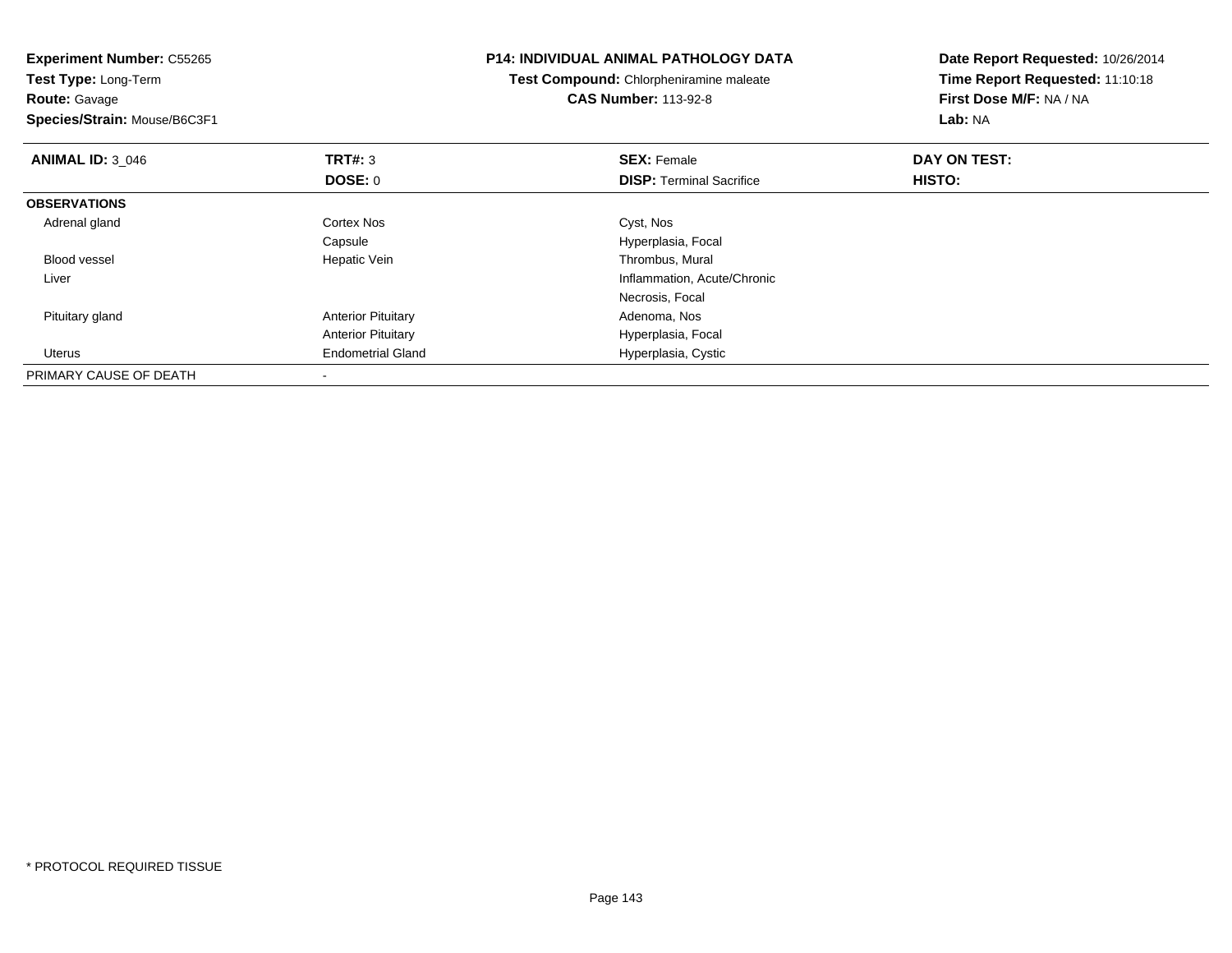| <b>Experiment Number: C55265</b><br>Test Type: Long-Term<br><b>Route: Gavage</b><br>Species/Strain: Mouse/B6C3F1 |                          | <b>P14: INDIVIDUAL ANIMAL PATHOLOGY DATA</b><br>Test Compound: Chlorpheniramine maleate<br><b>CAS Number: 113-92-8</b> | Date Report Requested: 10/26/2014<br>Time Report Requested: 11:10:18<br>First Dose M/F: NA / NA<br>Lab: NA |
|------------------------------------------------------------------------------------------------------------------|--------------------------|------------------------------------------------------------------------------------------------------------------------|------------------------------------------------------------------------------------------------------------|
| <b>ANIMAL ID: 3 047</b>                                                                                          | TRT#: 3                  | <b>SEX: Female</b>                                                                                                     | DAY ON TEST:                                                                                               |
|                                                                                                                  | <b>DOSE: 0</b>           | <b>DISP:</b> Terminal Sacrifice                                                                                        | <b>HISTO:</b>                                                                                              |
| <b>OBSERVATIONS</b>                                                                                              |                          |                                                                                                                        |                                                                                                            |
| Adrenal gland                                                                                                    | Capsule                  | Hyperplasia, Focal                                                                                                     |                                                                                                            |
| Kidney                                                                                                           |                          | Nephropathy                                                                                                            |                                                                                                            |
| Liver                                                                                                            |                          | Hepatocellular Carcinoma                                                                                               |                                                                                                            |
| Ovary                                                                                                            |                          | Cyst, Follicular Nos                                                                                                   |                                                                                                            |
| Spleen                                                                                                           | Red Pulp                 | Hematopoiesis                                                                                                          |                                                                                                            |
| Uterus                                                                                                           | <b>Endometrial Gland</b> | Hyperplasia, Cystic                                                                                                    |                                                                                                            |
| PRIMARY CAUSE OF DEATH                                                                                           |                          |                                                                                                                        |                                                                                                            |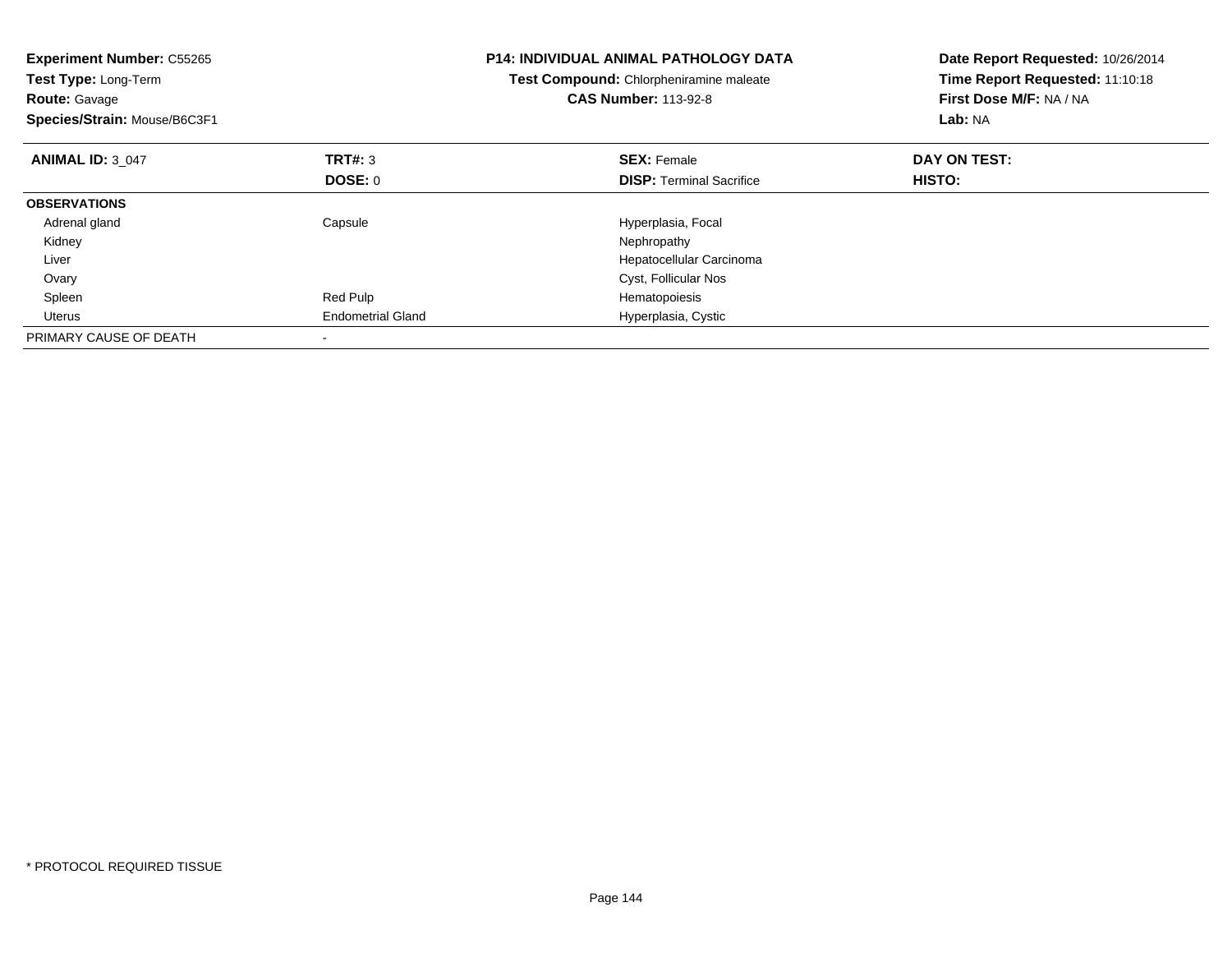| <b>Experiment Number: C55265</b><br><b>Test Type: Long-Term</b><br><b>Route: Gavage</b><br>Species/Strain: Mouse/B6C3F1 |                          | <b>P14: INDIVIDUAL ANIMAL PATHOLOGY DATA</b><br>Test Compound: Chlorpheniramine maleate<br><b>CAS Number: 113-92-8</b> | Date Report Requested: 10/26/2014<br>Time Report Requested: 11:10:18<br>First Dose M/F: NA / NA<br>Lab: NA |
|-------------------------------------------------------------------------------------------------------------------------|--------------------------|------------------------------------------------------------------------------------------------------------------------|------------------------------------------------------------------------------------------------------------|
| <b>ANIMAL ID: 3 048</b>                                                                                                 | TRT#: 3                  | <b>SEX: Female</b>                                                                                                     | DAY ON TEST:                                                                                               |
|                                                                                                                         | DOSE: 0                  | <b>DISP:</b> Terminal Sacrifice                                                                                        | HISTO:                                                                                                     |
| <b>OBSERVATIONS</b>                                                                                                     |                          |                                                                                                                        |                                                                                                            |
| Adrenal gland                                                                                                           | Capsule                  | Hyperplasia, Focal                                                                                                     |                                                                                                            |
| Brain                                                                                                                   | Meninges                 | Lymphocytic Inflammatory Infiltrate                                                                                    |                                                                                                            |
| Ovary                                                                                                                   |                          | Atrophy, Senile                                                                                                        |                                                                                                            |
| Uterus                                                                                                                  | <b>Endometrial Gland</b> | Hyperplasia, Cystic                                                                                                    |                                                                                                            |
| PRIMARY CAUSE OF DEATH                                                                                                  |                          |                                                                                                                        |                                                                                                            |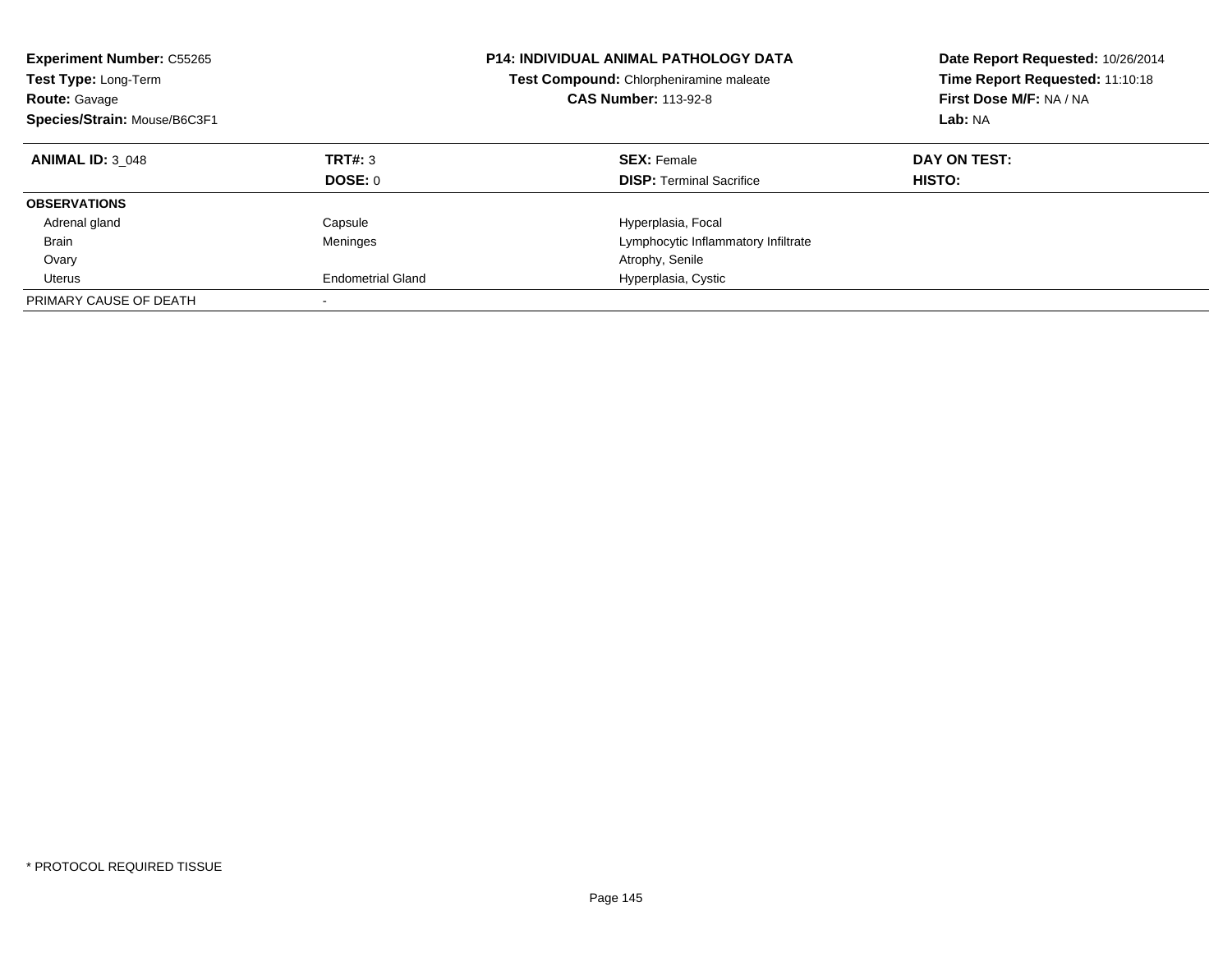| <b>Experiment Number: C55265</b><br><b>Test Type: Long-Term</b><br><b>Route: Gavage</b><br>Species/Strain: Mouse/B6C3F1 |                          | <b>P14: INDIVIDUAL ANIMAL PATHOLOGY DATA</b><br>Test Compound: Chlorpheniramine maleate<br><b>CAS Number: 113-92-8</b> | Date Report Requested: 10/26/2014<br>Time Report Requested: 11:10:18<br>First Dose M/F: NA / NA<br>Lab: NA |
|-------------------------------------------------------------------------------------------------------------------------|--------------------------|------------------------------------------------------------------------------------------------------------------------|------------------------------------------------------------------------------------------------------------|
| <b>ANIMAL ID: 3 049</b>                                                                                                 | <b>TRT#: 3</b>           | <b>SEX: Female</b>                                                                                                     | DAY ON TEST:                                                                                               |
|                                                                                                                         | DOSE: 0                  | <b>DISP: Natural Death</b>                                                                                             | HISTO:                                                                                                     |
| <b>OBSERVATIONS</b>                                                                                                     |                          |                                                                                                                        |                                                                                                            |
| Adrenal gland                                                                                                           | Capsule                  | Hyperplasia, Focal                                                                                                     |                                                                                                            |
| Ovary                                                                                                                   |                          | Cyst, Follicular Nos                                                                                                   |                                                                                                            |
| Spleen                                                                                                                  | Red Pulp                 | Hematopoiesis                                                                                                          |                                                                                                            |
| Unspecified                                                                                                             | Multiple Organs Nos      | Lymphoma, Lymphocytic-Malignant Type                                                                                   |                                                                                                            |
| Uterus                                                                                                                  | <b>Endometrial Gland</b> | Hyperplasia, Cystic                                                                                                    |                                                                                                            |
| PRIMARY CAUSE OF DEATH                                                                                                  |                          |                                                                                                                        |                                                                                                            |